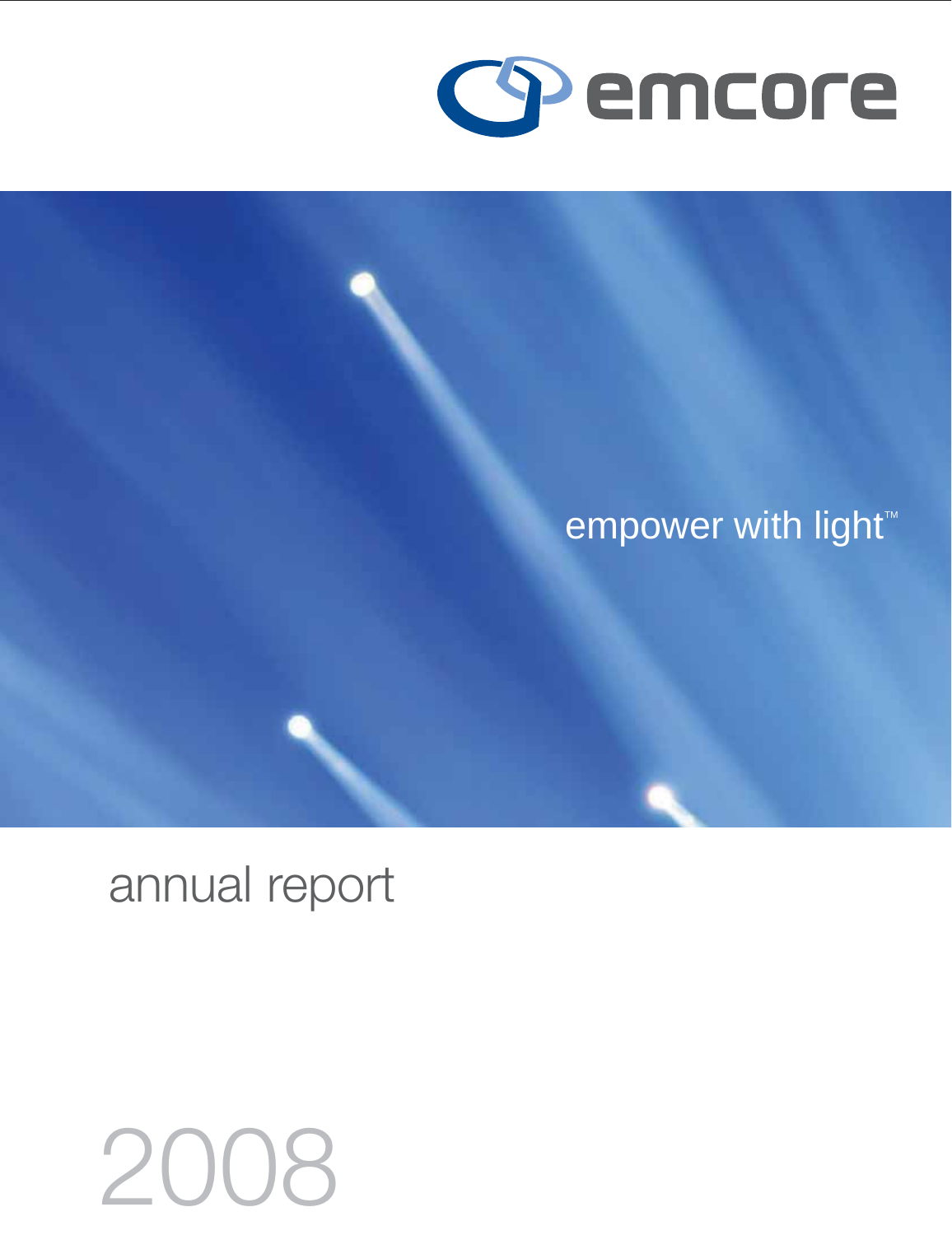

## empower with light™

## TO OUR SHAREHOLDERS:

The first half of fiscal 2008 was successful in transitioning EMCORE as we executed our strategy of growing both our fiber optics and solar photovoltaics businesses. As we announced early in our fiscal year, EMCORE's board of directors authorized a strategy to grow both operating segments through organic growth or strategic acquisitions so that they can each be independently profitable as stand alone operating businesses.

Within our fiber optics business, we acquired the optics assets from Intel Corporation for Enterprise and Telecom applications, and successfully integrated them into EMCORE's existing infrastructure. The addition of these businesses made EMCORE one of the top fiber optics component and subsystem suppliers in the world with one of the most comprehensive and diversified product portfolios. As a result of this acquisition, combined with growth of our existing product lines, our revenue in this segment grew 55% sequentially and the loss from operations narrowed significantly. On the photovoltaics side of the business, fiscal 2008 marked the first year of commercial sales of our concentrated photovoltaics (CPV) products. Through superior product performance and customer support focus, we successfully developed a broad customer base for CPV components. EMCORE's turnkey CPV systems deployed in 2008 represent one of the largest installations in the world of such technology. As the performance and benefit of CPV systems continue to be demonstrated, we believe this technology will generate significant traction in future years. Not only did we replace solar revenue attributed to the termination of a government program, but also we managed to grow revenue within this operating segment sequentially by 15%.

During fiscal 2008, we re-capitalized the Company's balance sheet through the conversion of our convertible debt, a private equity placement of \$94 million to fund the acquisition and integration of the Intel Fiber Optics assets, and the partial sale of non-core securities in WorldWater and Solar Technologies. In the process, we were able to establish a new capability and capacity for CPV product manufacturing and successfully developed and launched our CPV systems business. During fiscal 2008, the Company achieved nearly 40% sequential growth compared to fiscal 2007.

#### Fiscal 2008 Financial Results and Other Events

The Company exited the fiscal year with \$24 million in cash and no debt. However, the macroeconomic environment deteriorated sharply toward the latter part of the fiscal year. In addition to a significant goodwill write-off on our balance sheet related to acquisitions in our fiber optics business, the loss attributed to the launch of our CPV business was substantial. The Company has taken aggressive steps to control operational losses and drive profitability.

#### Strategic Goals for 2009:

Despite these achievements, the economic environment in the second half of the year has created a very challenging time for our Company and the entire industry. It's expected that fiscal 2009 will continue to be a challenging year. Like many companies, we felt the sudden drop in demand throughout our business. Liquidity is clearly an important concern. The focus of the management team is to improve operations efficiency, reduce costs, and aggressively liquidate excess inventory.

We continue to pursue the path towards a profitable separation of our two operating business segments. As an initial step towards that goal, EMCORE plans to conduct a private placement offering for a minority equity interest in our solar business. This capital raise is expected to assist the company with its liquidity requirements through this difficult economic environment as well as strengthen our competitive positions within each of the two business sectors. We are confident that the steps we are taking will help turn this economic crisis into an opportunity for the Company. We firmly believe that the activities initiated in the past year have uniquely positioned EMCORE for significant growth when the economic environment improves.

We thank you for your continued support.

Sincerely yours,

en Friends F

Reuben F. Richards, Jr.<br>Executive Chairman, Chairman of the Board

Hong Hou, Ph.D. Chief Executive Officer

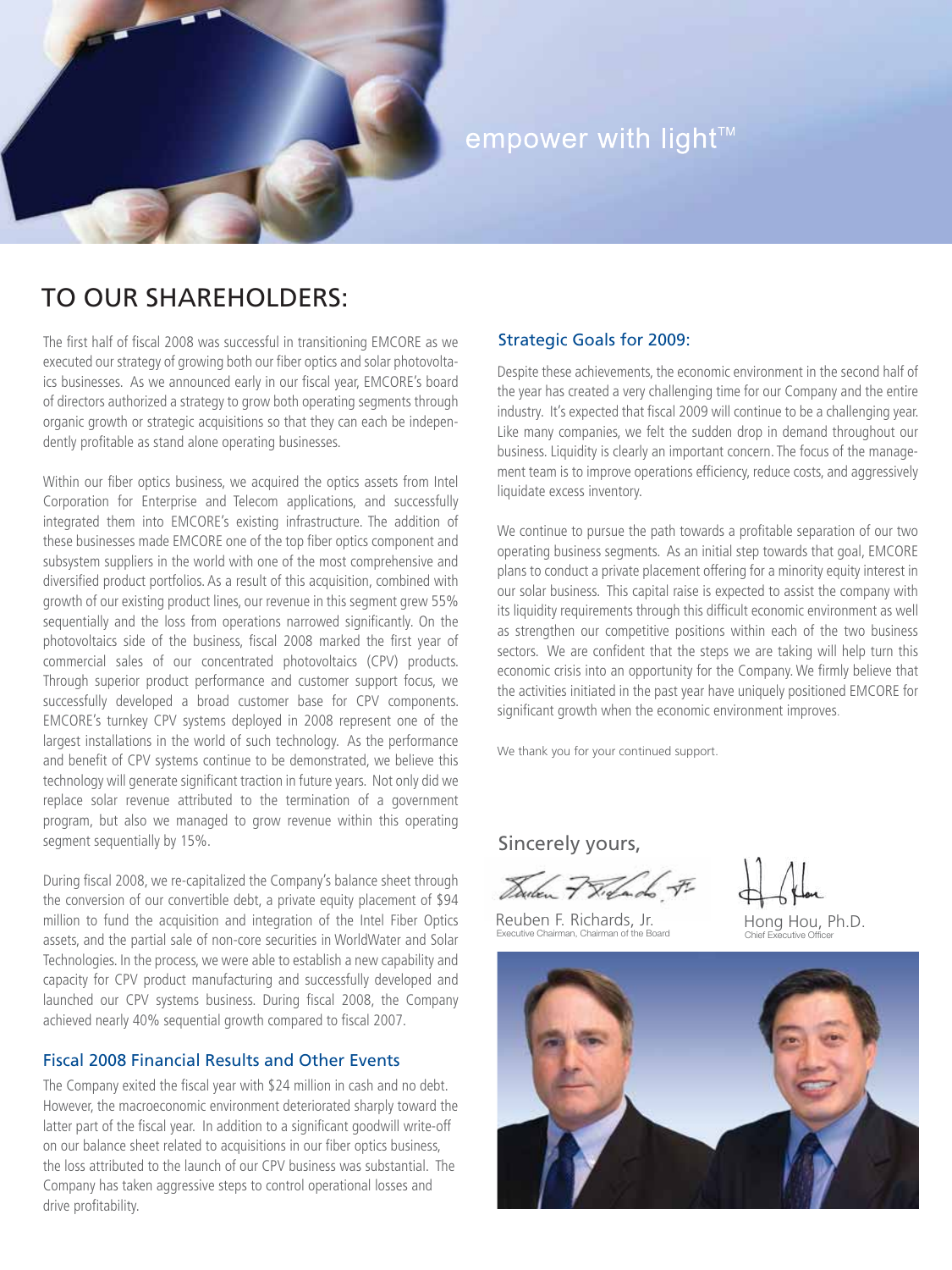#### **UNITED STATES SECURITIES AND EXCHANGE COMMISSION**

**Washington, D.C. 20549**

#### **FORM 10-K**

(Mark One)

**ANNUAL REPORT PURSUANT TO SECTION 13 OR 15(d) OF THE SECURITIES EXCHANGE ACT OF 1934** For the fiscal year ended September 30, 2008

or

**TRANSITION REPORT PURSUANT TO SECTION 13 OR 15(d) OF THE SECURITIES EXCHANGE ACT OF 1934** For the transition period from  $\_\_$  to  $\_\_$ 

**Commission File Number 0-22175**



## **EMCORE Corporation**

(Exact name of registrant as specified in its charter)

**New Jersey** (State or other jurisdiction of incorporation or organization)

**22-2746503** (I.R.S. Employer Identification No.)

**10420 Research Road, SE, Albuquerque, New Mexico**

**87123** (Zip Code)

(Address of principal executive offices)

Registrant's telephone number, including area code: **(505) 332-5000**

Securities registered pursuant to Section 12(b) of the Act:<br>Title of each class:

Name of each exchange on which registered: **NASDAQ**

**Common Stock, No Par Value** 

Securities registered pursuant to Section 12(g) of the Act: **None**

Indicate by check mark if the registrant is a well-known seasoned issuer, as defined in Rule 405 of the Securities Act. **DYes XINO** 

Indicate by check mark if the registrant is not required to file reports pursuant to Section 13 or 15(d) of the Act.  $\Box$  Yes  $\Box$  No

Indicate by check mark whether the registrant (1) has filed all reports required to be filed by Section 13 or 15(d) of the Securities Exchange Act of 1934 during the preceding 12 months (or for such shorter period that the registrant was required to file such reports), and (2) has been subject to such filing requirements for the past 90 days.  $\boxtimes$  Yes  $\Box$  No

Indicate by check mark if disclosure of delinquent filers pursuant to Item 405 of Regulation S-K is not contained herein, and willnot be contained, to the best of the registrant's knowledge, in definitive proxy or information statements incorporated by reference in Part III of this Form 10-K or any amendment to this Form 10-K.  $\Box$ 

Indicate by check mark whether the registrant is a large accelerated filer, an accelerated filer, or a non-accelerated filer. See definition of "accelerated filer and large accelerated filer" in Rule 12b-2 of the Exchange Act. (Check one): Large accelerated filer **Accelerated filer** Non-accelerated filer

Indicate by check mark whether the registrant is a shell company (as defined in Rule 12b-2 of the Act).  $\Box$  Yes  $\Box$  No

The aggregate market value of common stock held by non-affiliates of the registrant as of March 31, 2008 (the last business day of the registrant's most recently completed second fiscal quarter) was approximately \$388.5 million, based on the closing sale price of \$5.76 per share of common stock as reported on The NASDAQ Global Market.

The number of shares outstanding of the registrant's no par value common stock as of December 29, 2008 was 77,791,229.

#### **DOCUMENTS INCORPORATED BY REFERENCE**

In accordance with General Instruction G(3) of Form 10-K, certain information required by Part III hereof will either be incorporated into this Form 10-K by reference to the Registrant's Definitive Proxy Statement for the Registrant's 2009 Annual Meeting of Stockholders filed within 120 days of September 30, 2008 or will be included in an amendment to this Form 10-K filed within 120 days of September 30, 2008.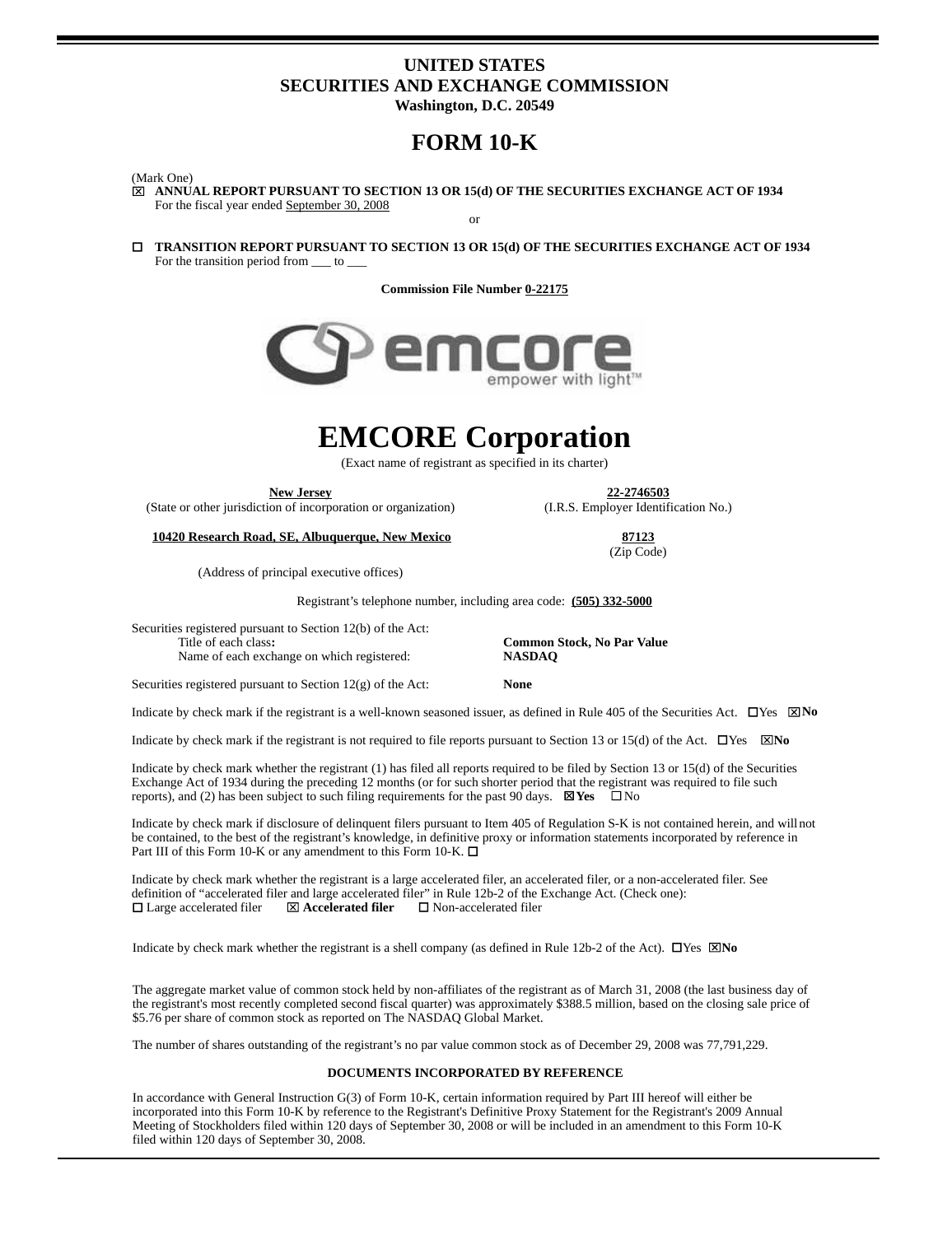#### **EMCORE Corporation FORM 10-K For The Fiscal Year Ended September 30, 2008 TABLE OF CONTENTS**

| Part I   |             |                                                                                       |     |
|----------|-------------|---------------------------------------------------------------------------------------|-----|
|          | Item 1.     | <b>Business</b>                                                                       | 4   |
|          | Item 1A.    | <b>Risk Factors</b>                                                                   | 16  |
|          | Item 1B.    | <b>Unresolved Staff Comments</b>                                                      | 32  |
|          | Item 2.     | Properties                                                                            | 32  |
|          | Item 3.     | <b>Legal Proceedings</b>                                                              | 33  |
|          | Item 4.     | Submission of Matters to a Vote of Security Holders                                   | 34  |
| Part II  |             |                                                                                       |     |
|          | Item 5.     | Market for Registrant's Common Equity, Related Stockholder Matters and Issuer         |     |
|          |             | <b>Purchases of Equity Securities</b>                                                 | 35  |
|          | Item 6.     | <b>Selected Financial Data</b>                                                        | 38  |
|          | Item 7.     | Management's Discussion and Analysis of Financial Condition and Results of Operations | 41  |
|          | Item 7A.    | Quantitative and Qualitative Disclosures About Market Risk                            | 60  |
|          | Item 8.     | Financial Statements and Supplementary Data                                           | 61  |
|          |             | <b>Consolidated Statements of Operations</b>                                          |     |
|          |             | for the fiscal years ended September 30, 2008, 2007, and 2006                         | 61  |
|          |             | <b>Consolidated Balance Sheets</b>                                                    |     |
|          |             | as of September 30, 2008 and 2007                                                     | 62  |
|          |             | Consolidated Statements of Shareholders' Equity and Comprehensive Income (Loss)       |     |
|          |             | for the fiscal years ended September 30, 2008, 2007, and 2006                         | 63  |
|          |             | <b>Consolidated Statements of Cash Flows</b>                                          |     |
|          |             | for the fiscal years ended September 30, 2008, 2007, and 2006                         | 64  |
|          |             | Notes to Consolidated Financial Statements                                            | 66  |
|          |             | Report of Independent Registered Public Accounting Firm                               | 96  |
|          | Item 9.     | Changes in and Disagreements with Accountants on Accounting and Financial Disclosure  | 97  |
|          | Item 9A.    | <b>Controls and Procedures</b>                                                        | 97  |
|          | Item 9B.    | Other Information                                                                     | 100 |
| Part III |             |                                                                                       |     |
|          | Item $10$ . | Directors, Executive Officers and Corporate Governance                                | 100 |
|          | Item 11.    | <b>Executive Compensation</b>                                                         | 100 |
|          | Item 12.    | Security Ownership of Certain Beneficial Owners and Management and Related            |     |
|          |             | <b>Stockholder Matters</b>                                                            | 100 |
|          | Item 13.    | Certain Relationships, Related Transactions and Director Independence                 | 100 |
|          | Item 14.    | Principal Accounting Fees and Services                                                | 100 |
| Part IV  |             |                                                                                       |     |
|          | Item 15.    | <b>Exhibits and Financial Statement Schedules</b>                                     | 100 |
|          |             | <b>SIGNATURES</b>                                                                     | 103 |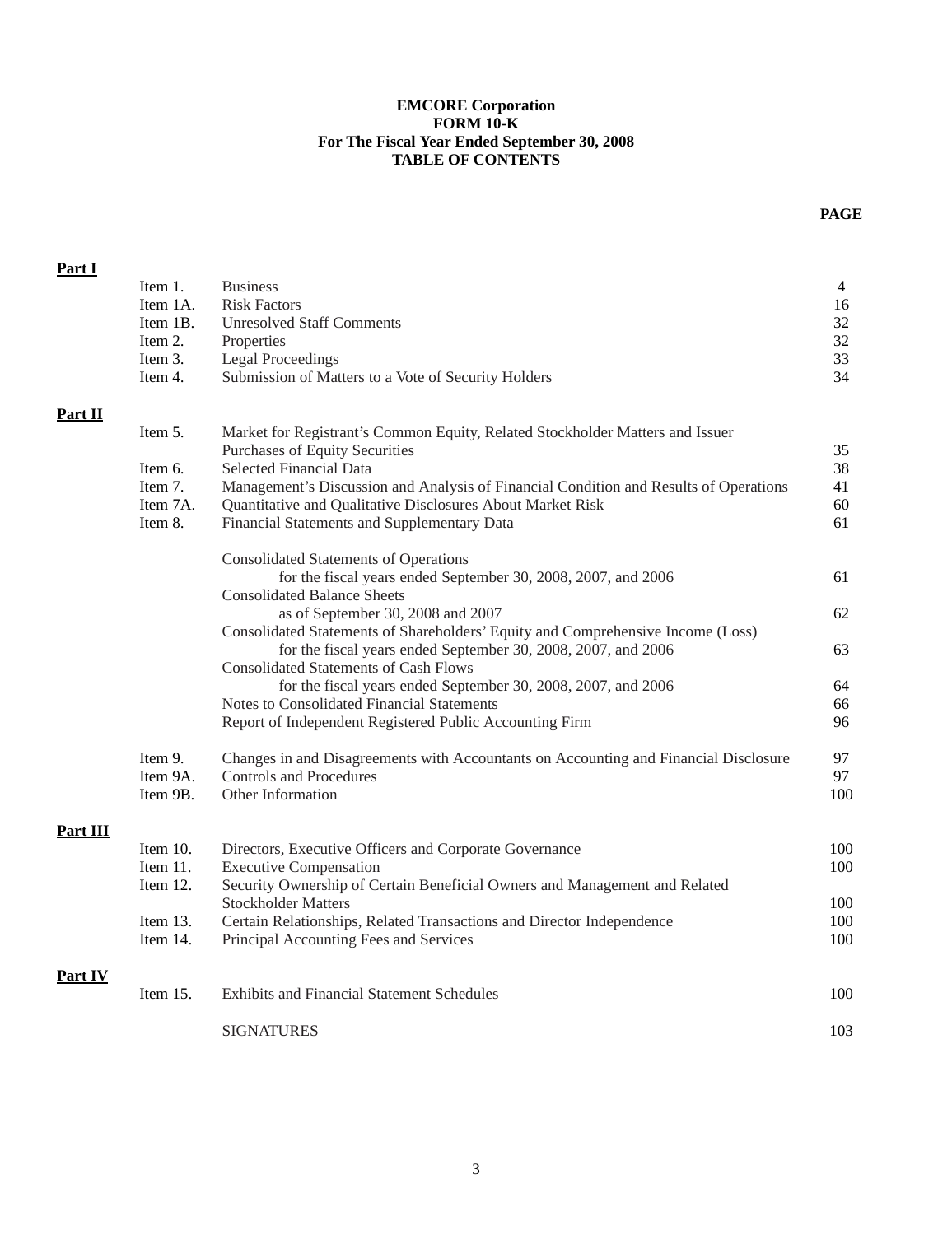#### **PART I**

#### **ITEM 1. Business**

#### **Company Overview**

EMCORE Corporation (the "Company", "we", or "EMCORE") is a leading provider of compound semiconductor-based components and subsystems for the broadband, fiber optic, satellite and terrestrial solar power markets. We were established in 1984 as a New Jersey corporation. We have two reporting segments: Fiber Optics and Photovoltaics. EMCORE's Fiber Optics segment offers optical components, subsystems and systems that enable the transmission of video, voice and data over high-capacity fiber optic cables for high-speed data and telecommunications, cable television ("CATV") and fiber-to-the-premises ("FTTP") networks. EMCORE's Photovoltaics segment provides solar products for satellite and terrestrial applications. For satellite applications, EMCORE offers high-efficiency compound semiconductor-based gallium arsenide ("GaAs") solar cells, covered interconnect cells ("CICs") and fully integrated solar panels. For terrestrial applications, EMCORE offers concentrating photovoltaic ("CPV") systems for utility scale solar applications as well as offering its high-efficiency GaAs solar cells and CPV components for use in solar power concentrator systems. For specific information about our Company, our products or the markets we serve, please visit our website at http://www.emcore.com.

EMCORE is subject to the information requirements of the Securities Exchange Act of 1934. We file periodic reports, current reports, proxy statements and other information with the Securities and Exchange Commission ("SEC"). The SEC maintains a website (http://www.sec.gov) that contains all of our information that has been filed electronically. Our annual reports are available on our website, free of charge, as soon as reasonably practicable after such material is electronically filed with, or furnished to, the SEC. The information on EMCORE's website is not incorporated by reference into and is not made a part of this Annual Report on Form 10-K or a part of any other report or filing with the SEC.

#### **Industry Overview**

Compound semiconductor-based products provide the foundation of components, subsystems and systems used in a broad range of technology markets, including broadband, datacom, telecom and satellite communication equipment and networks, advanced computing technologies and satellite and terrestrial solar power generation systems. Compound semiconductor materials are capable of providing electrical or electro-optical functions, such as emitting optical communications signals, detecting optical communications signals, and converting sunlight into electricity.

#### **Our Markets**

Collectively, our products serve the telecommunications, datacom, cable television, fiber-to-the-premises, high-performance computing, defense and homeland security, and satellite and terrestrial solar power markets.

#### **Fiber Optics**

Our fiber optics products enable information that is encoded on light signals to be transmitted, routed (switched) and received in communication systems and networks. Our Fiber Optics segment primarily offers the following product lines:

**Telecom Optical Products –** We believe we are a leading supplier of 10 gigabit per second (Gb/s) fully C-band and L-band tunable dense wavelength division multiplexed (DWDM) and coarse wavelength division multiplexed (CWDM) products for the next generation tele-communications systems. We are one of the few suppliers who offer vertically-integrated products, including external-cavity laser modules, integrated tunable laser assemblies (ITLAs) and 300-pin transponders. The laser module operates at a continuous wave mode, and is capable for applications of 10, 40, and 100 Gb/s due to the superior narrow linewidth characteristics. The ITLA and transponder products are fully Telcordia® qualified and comply with multi-source agreements (MSAs). We also offer a range of XFP platform OC-192 products for telecom applications. We supply to most major telecom equipment companies worldwide.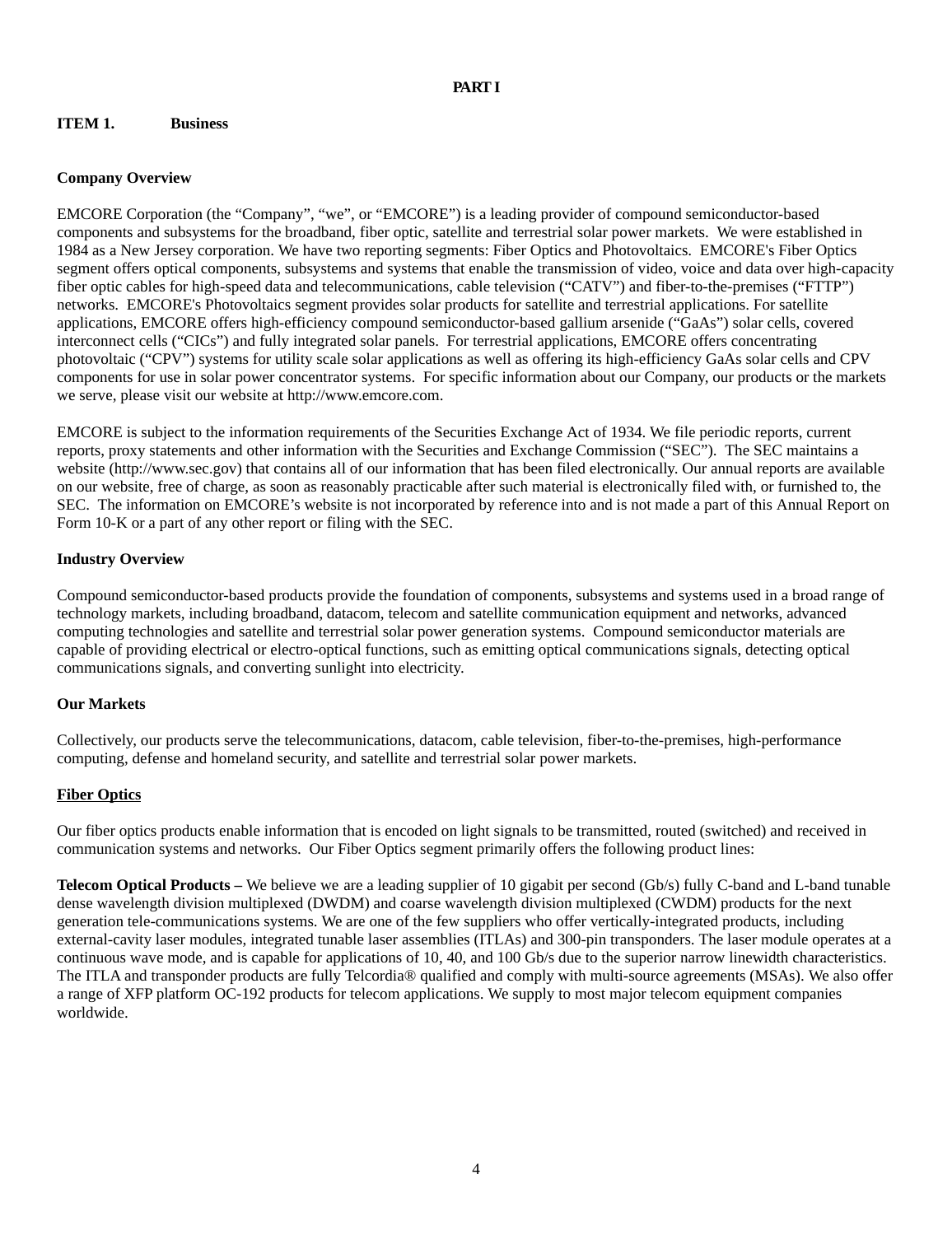**Enterprise Datacom Products –** We believe we provide leading-edge optical components and transceiver modules for data applications that enable switch-to-switch, router-to-router and server-to-server backbone connections at aggregate speeds of 10 Gb/s and above. We offer the broadest range of products with XENPAK form factor which comply with 10 Gb/s Ethernet (10-GE) IEEE802.3ae standard. Our 10-GE products include short-reach (SR), long-reach (LR), extended-reach (ER), coarse WDM LX4 optical transceivers to connect between the photonic physical layer and the electrical section layer and CX4 transceivers. In addition to the 10-GE products, EMCORE offers traditional MSA Gigabit Ethernet (GE) 1310-nm small form factor (SFF) and small form factor pluggable (SFP) optical transceivers. These transceivers also provide integrated duplex data links for bidirectional communication over single mode optical fiber providing high-speed Gigabit Ethernet data links operating at 1.25Gbps.



**DIGITAL PRODUCTS: Enterprise** 

**Laser/photodetector Component Products** - We believe we are a leading provider of optical components including lasers, photodetectors and various forms of packaged subassemblies. Products include chip, TO, and TOSA forms of high-speed 850nm vertical cavity VCSELs, distributed feedback Bragg (DFB) lasers, positive-intrinsic-negative (pin) and avalanche photodiode (APD) components for 2G, 8G and 10G Fibre Channel, Ethernet and 10 GE, FTTP, and Telecom applications. While we provide the component products to the entire industry, we also enjoy the benefits of vertically-integrated infrastructure through a low-cost and early availability of new product introduction.



**DIGITAL PRODUCTS:** Laser / Photodetector Components

**Parallel Optical Transceiver and Cable Products** – EMCORE has been the technology and product leader of optical transmitter and receiver products utilizing arrays of optical emitting or detection devices, e.g., vertical-cavity surface-emitting lasers (VCSELs) and photodetectors (PDs). These optical transmitter, receiver, and transceiver products are used for back-plane interconnects, switching/routing between telecom racks and high-performance computing clusters. EMCORE's products include 12-lane SNAP-12 MSA transmitter and receivers with single, double, and quadruple data rates and 4-lane optical media converters with single and double data rates. Based on the core competency of 4-lane parallel optical transceivers, we offer optical fiber ribbon cables with embedded parallel-optical transceivers within the connectors, EMCORE Connects Cables (ECC). These products, with aggregated bandwidth between 10-40 Gb/s, are ideally suited for high-performance computing clusters. Our products provide our customers with increased network capacity; increased data transmission distance and speeds; increased bandwidth; lower power consumption; improved cable management over copper interconnects; and lower cost optical interconnections for massively parallel multiprocessors.



**DIGITAL PRODUCTS: Parallel Optics**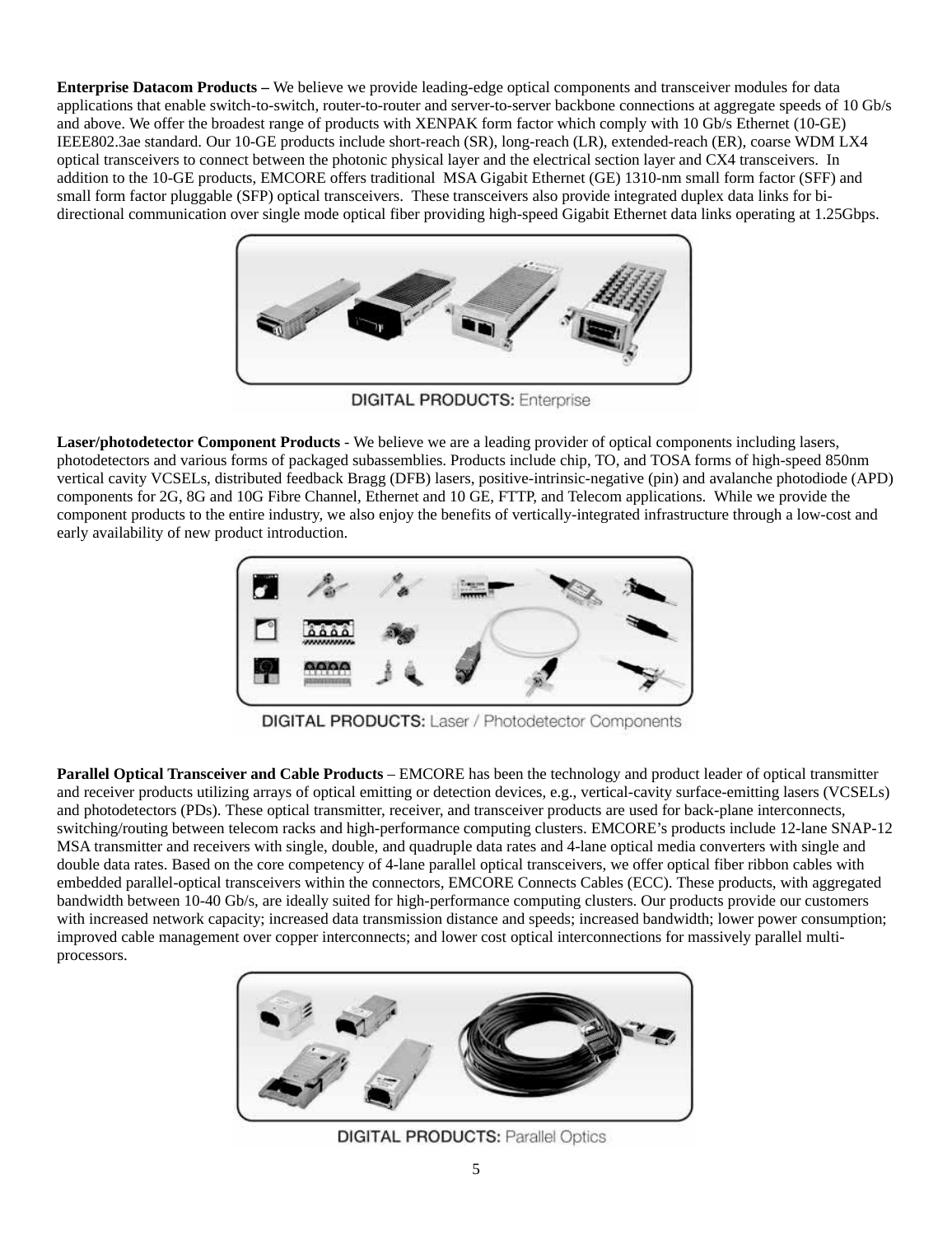**Fiber Channel Transceiver Products** - EMCORE offers tri-rate SFF and SFP optical transceivers for storage area networks. The MSA transceiver module is designed for high-speed Fibre Channel data links supporting up to 4.25 Gb/s (4X Fibre Channel rate). The products provide integrated duplex data links for bi-directional communication over Multimode optical fiber.



**DIGITAL PRODUCTS: Fiber Channel** 

**Cable Television (CATV) Products** - We are a market leader in providing radio frequency (RF) over fiber products for the CATV industry. Our products are used in hybrid fiber coaxial (HFC) networks that enable cable service operators to offer multiple advanced services to meet the expanding demand for high-speed Internet, on-demand and interactive video and other advanced services, such as high-definition television (HDTV) and voice over IP (VoIP). Our CATV products include forward and return-path analog and digital lasers, photodetectors and subassembly components, broadcast analog and digital fiber-optic transmitters and quadrature amplitude modulation (QAM) transmitters and receivers. Our products provide our customers with increased capacity to offer more cable services; increased data transmission distance, speed and bandwidth; lower noise video receive; and lower power consumption.



**BROADBAND:** Cable Television

**Fiber-To-The-Premises (FTTP) Products** - Telecommunications companies are increasingly extending their optical infrastructure to their customers' location in order to deliver higher bandwidth services. We have developed customer qualified FTTP components and subsystem products to support plans by telephone companies to offer voice, video and data services through the deployment of new fiber optics-based access networks. Our FTTP products include passive optical network (PON) transceivers, analog fiber optic transmitters for video overlay and high-power erbium-doped fiber amplifiers (EDFA), analog and digital lasers, photodetectors and subassembly components, analog video receivers and multi-dwelling unit (MDU) video receivers. Our products provide our customers with higher performance for analog and digital characteristics; integrated infrastructure to support competitive costs; and additional support for multiple standards.



**BROADBAND:** Fiber-To-The-Premises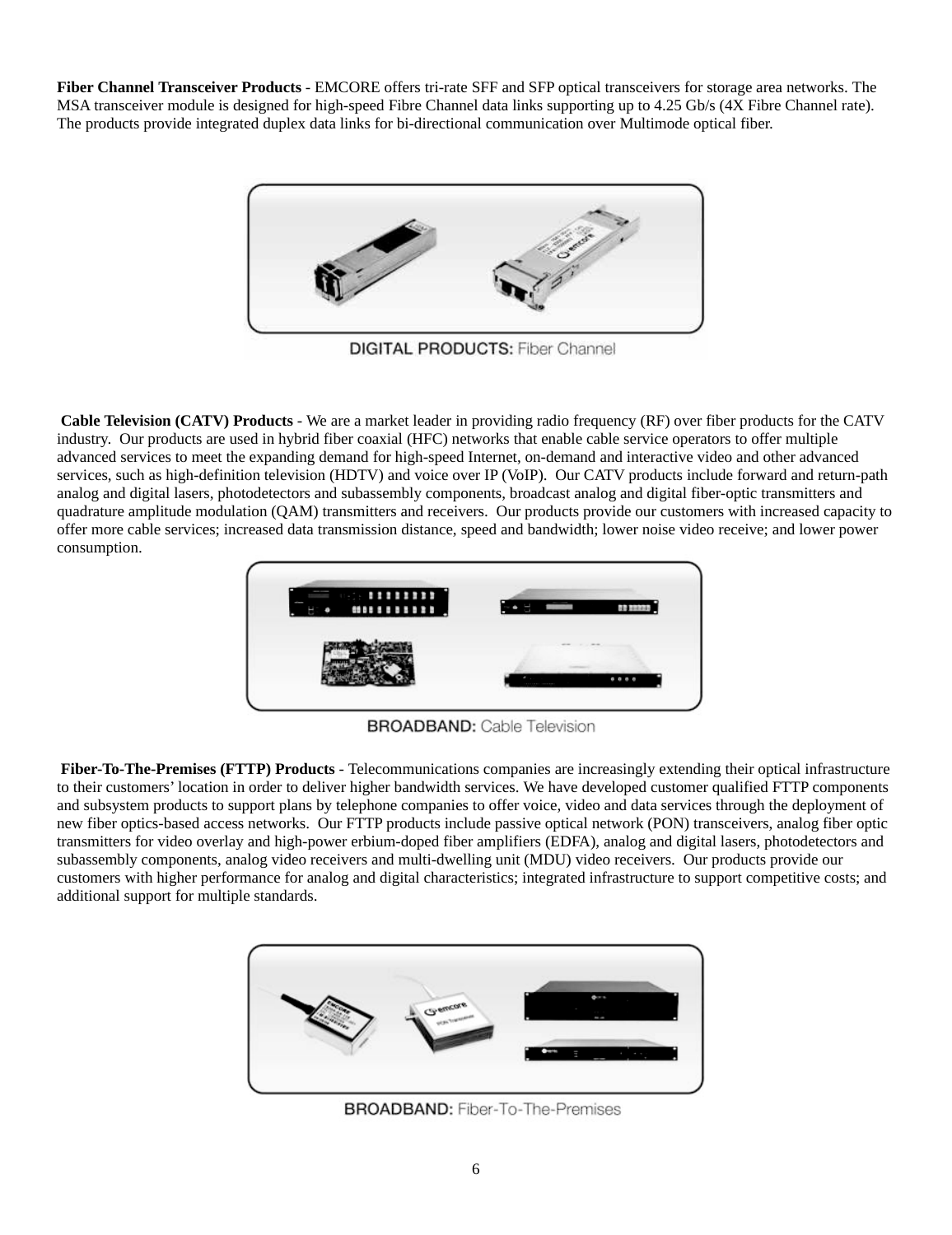**Satellite Communications (Satcom) Products** - We believe we are a leading provider of optical components and systems for use in equipment that provides high-performance optical data links for the terrestrial portion of satellite communications networks. Our products include transmitters, receivers, subsystems and systems that transport wideband radio frequency and microwave signals between satellite hub equipment and antenna dishes. Our products provide our customers with increased bandwidth and lower power consumption.



**BROADBAND:** Satellite Communications

**Video Transport** - Our video transport product line offers solutions for broadcasting, transportation, IP television (IPTV), mobile video and security & surveillance applications over private and public networks. EMCORE's video, audio, data and RF transmission systems serve both analog and digital requirements, providing cost-effective, flexible solutions geared for network reconstruction and expansion.



**BROADBAND:** Broadcast Video Transport

**Defense and Homeland Security** - Leveraging our expertise in RF module design and high-speed parallel optics, we provide a suite of ruggedized products that meet the reliability and durability requirements of the U.S. Government and defense markets. Our specialty defense products include fiber optic gyro components used in precision guided munitions, ruggedized parallel optic transmitters and receivers, high-frequency RF fiber optic link components for towed decoy systems, optical delay lines for radar systems, EDFAs, terahertz spectroscopy systems and other products. Our products provide our customers with high frequency and dynamic range; compact form-factor; and extreme temperature, shock and vibration tolerance.



**BROADBAND:** Defense & Homeland Security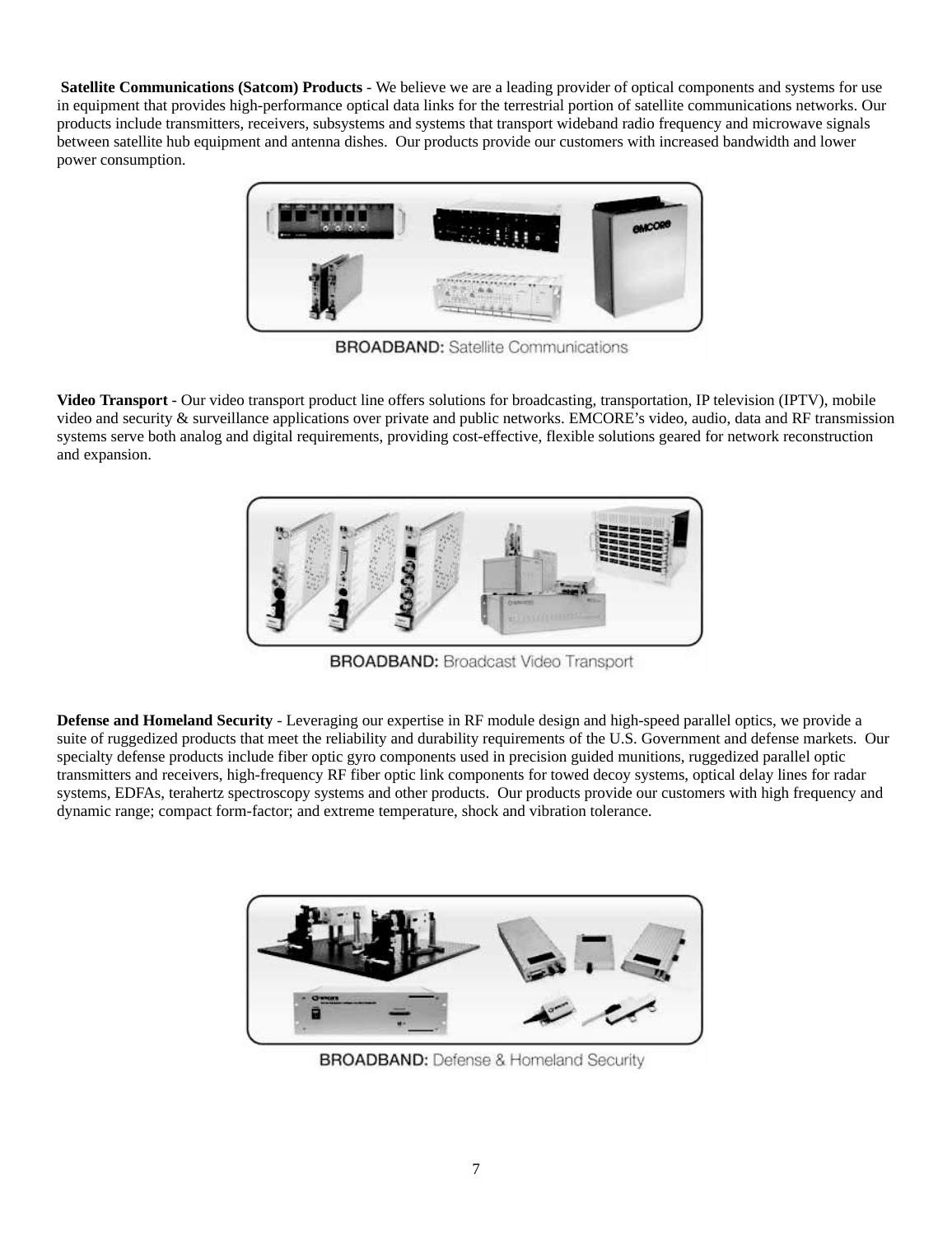#### **Photovoltaics**

We believe our high-efficiency compound semiconductor-based multi-junction solar cell products provide our customers with compelling cost and performance advantages over traditional silicon-based solutions. These advantages include higher solar cell efficiency allowing for greater conversion of light into electricity as well as a superior ability to withstand extreme heat and radiation environments. These advantages enable a reduction in a customer's solar product footprint by providing more power output with less solar cells, which is an enhanced benefit when our product is used in concentrating photovoltaic (CPV) systems. Our Photovoltaics segment primarily targets the following markets:

**Satellite Solar Power Generation** - We believe we are a leader in providing solar power generation solutions to the global communications satellite industry and U.S. government space programs. A satellite's operational success and corresponding revenue depend on its available power and its capacity to transmit data. We provide advanced compound semiconductor-based solar cells and solar panel products, which are more resistant to radiation levels in space and generate substantially more power from sunlight than silicon-based solutions. Space power systems using our multi-junction solar cells weigh less per unit of power than traditional silicon-based solar cells. Our products provide our customers with higher conversion efficiency for reduced solar array size and launch costs, higher radiation tolerance, and longer lifetime in harsh space environments.

We design and manufacture multi-junction compound semiconductor-based solar cells for both commercial and military satellite applications. We currently manufacture and sell one of the most efficient and reliable, radiation resistant advanced triple-junction solar cells in the world, with an average "beginning of life" efficiency of 28.5%. EMCORE is in the final stages of qualifying the next generation high efficiency multi-junction solar cell platform for space applications which will have an average conversion efficiency of 30%, providing our customers with expanded capability.

Additionally, we are developing an entirely new class of advanced multi-junction solar cell with even higher conversion efficiency. This new architecture, called inverted metamorphic (IMM), is being developed in conjunction with the National Renewable Energy Laboratory and the US Air Force Research Laboratory and to date has demonstrated conversion efficiency exceeding 33% on an R&D scale. We believe EMCORE is also the only manufacturer to supply true monolithic bypass diodes for shadow protection by utilizing several EMCORE patented methods.

EMCORE also provides covered interconnect cells (CICs) and solar panel lay-down services, giving us the capability to manufacture fully integrated solar panels for space applications. We can provide satellite manufacturers with proven integrated satellite power solutions that significantly improve satellite economics. Satellite manufacturers and solar array integrators rely on EMCORE to meet their satellite power needs with our proven flight heritage. The pictures below represent a solar cell and solar panel used for satellite space power applications.



PHOTOVOLTAICS: Space Solar Cells & Solar Panels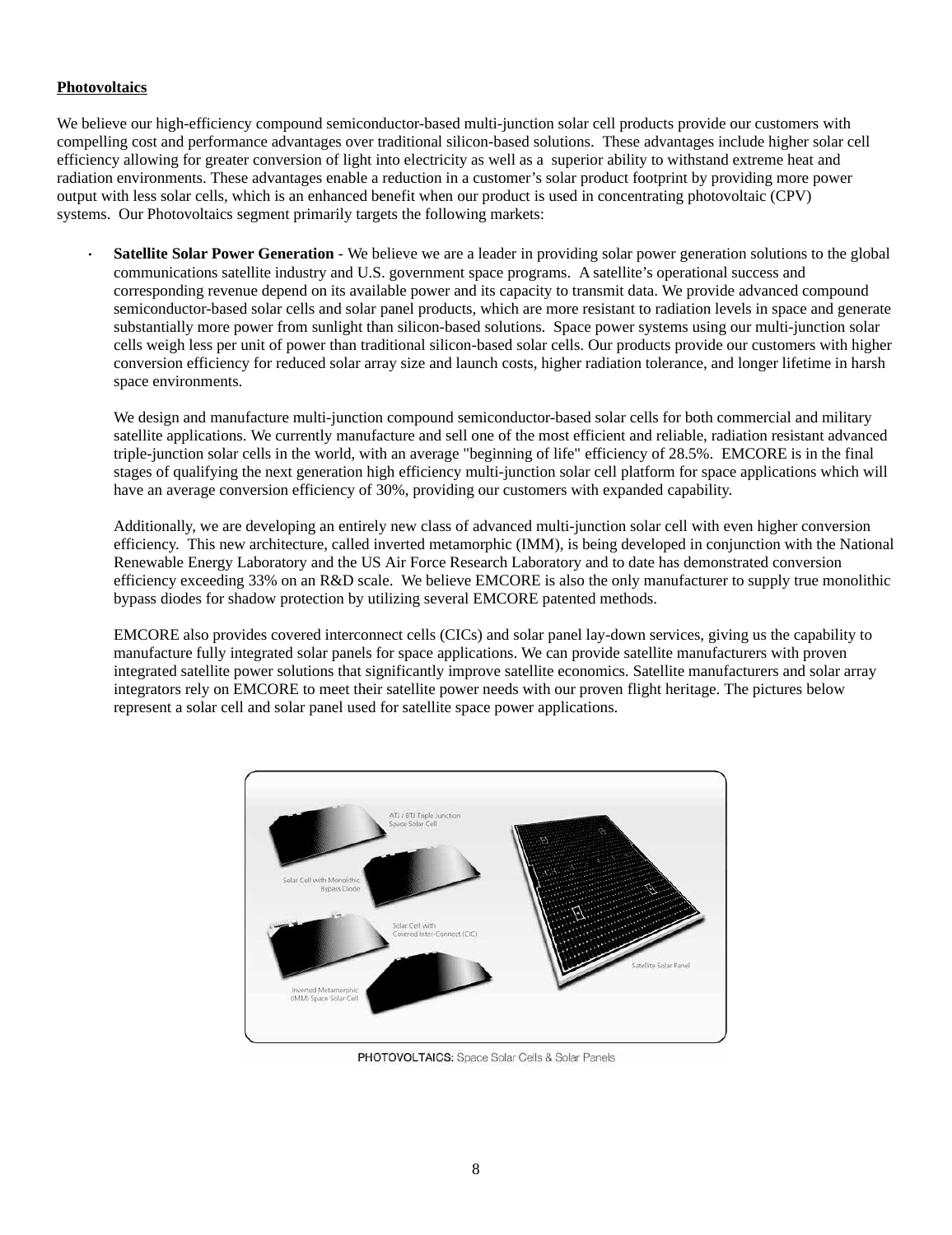**Terrestrial Solar Power Generation** - Solar power generation systems utilize photovoltaic cells to convert sunlight to electricity and have been used in space programs and, to a lesser extent, in terrestrial applications for several decades. The market for terrestrial solar power generation solutions has grown significantly as solar power generation technologies improve in efficiency, as global prices for non-renewable energy sources (*i.e*., fossil fuels) continue to rise over the long term, and as concern has increased regarding the effect of carbon emissions on global warming. Terrestrial solar power generation has emerged as one of the most rapidly expanding renewable energy sources due to certain advantages solar power has when compared to other energy sources, including reduced environmental impact, elimination of fuel price risk, installation flexibility, scalability, distributed power generation (*i.e*., electric power is generated at the point of use rather than transmitted from a central station to the user), and reliability. The rapid increase in demand for solar power has created a growing need for highly efficient, reliable and cost-effective concentrating solar power systems.

EMCORE has adapted its high-efficiency compound semiconductor-based multi-junction solar cell products for terrestrial applications, which are intended for use with concentrator photovoltaic (CPV) systems in utility-scale installations. EMCORE has attained 39% peak conversion efficiency under 1000x illumination on its terrestrial concentrating solar cell products in volume production. This compares favorably to average efficiency of 15-21% of silicon-based solar cells and approximately 35% for competing multi-junction cells. We believe that solar concentrator systems assembled using our compound semiconductor-based solar cells will be competitive with silicon-based solar power generation systems, in certain geographic regions, because they are more efficient and, when combined with the advantages of concentration, we believe will result in a lower cost of power generated. Our multi-junction solar cell technology is not subject to silicon shortages, which have led to increasing prices in the raw materials required for silicon-based solar cells. EMCORE currently serves the terrestrial solar market with two levels of concentrated photovoltaic (CPV) products: components (including solar cells and solar cell receivers) and CPV power systems, as shown in the pictures below:



SOLAR POWER: Terrestrial CPV Components & Systems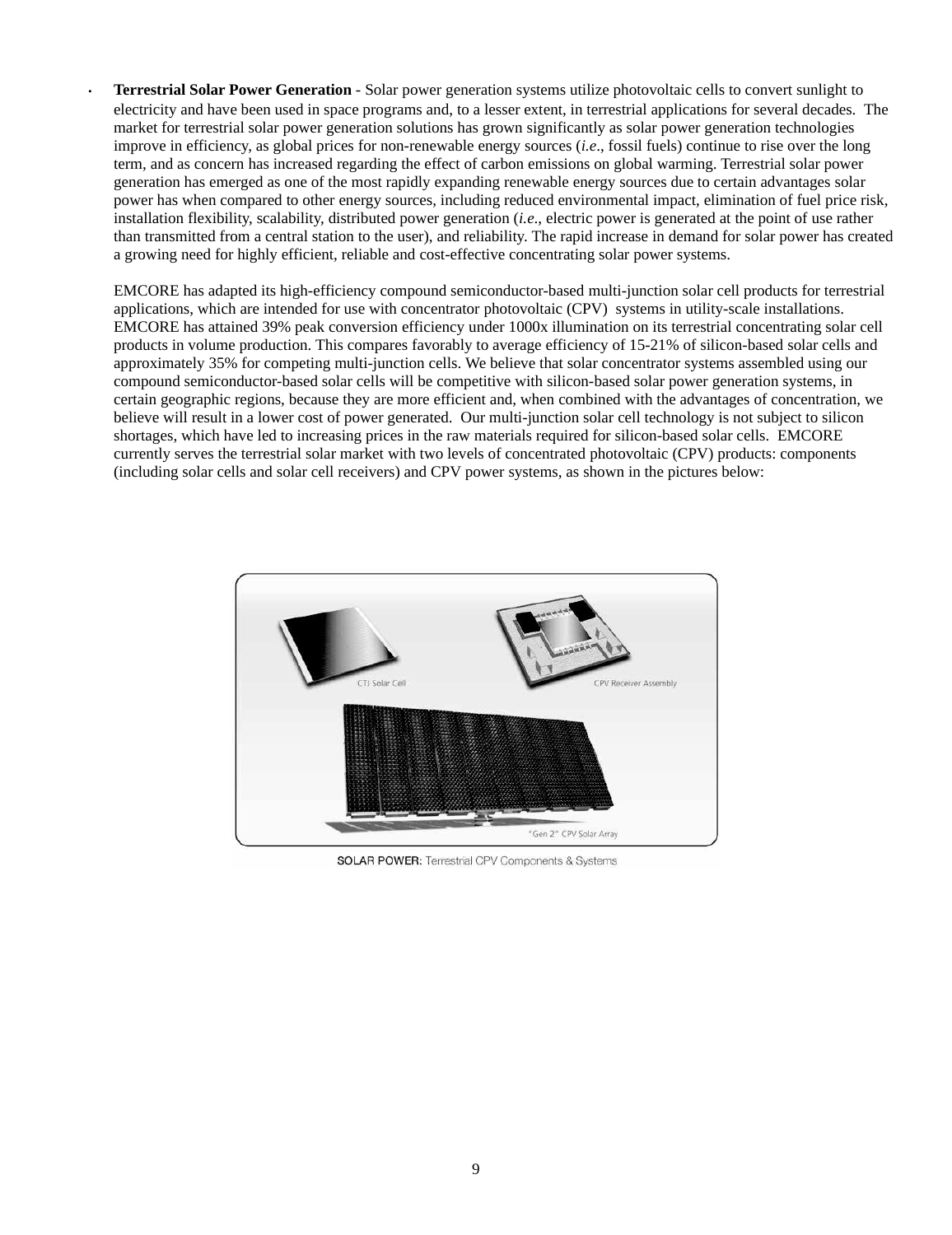While the terrestrial power generation market is still developing, we are currently shipping production orders of CPV components to several solar concentrator companies, and providing samples to many others, including major system manufacturers in the United States, Europe, and Asia. We have finished installations of a total of approximately 1 megawatt (MW) CPV systems in Spain, China, and US with our own Gen-II design (as shown in the picture above). EMCORE has recently responded to several RFPs from public utility companies in the US for a total of several hundred MWs using its Gen-III design. The Gen-III product, with enhanced performance (including a module efficiency of approximately 30%) and much improved cost structure, is scheduled to be in volume production by the second half of calendar 2009.

In July 2008, we announced our solar cell technology which provides a platform for EMCORE's next generation photovoltaic products for space and terrestrial solar power applications. Solar cells built using Inverted Metamorphic ("IMM") technology recently achieved world record conversion efficiency of 33% when used in space, and it is anticipated that efficiency levels in the 42%-45% range will be achieved when adapted for use under the 500-1500X concentrated illumination, typical in terrestrial concentrator photovoltaic (CPV) systems. Once commercialized, the CPV systems that are powered with EMCORE's IMM-based solar cells will realize an approximately 10% to 20% reduction in the cost of power generated. EMCORE expects to begin commercializing this technology for both space and terrestrial applications in 2009. Due to its unique design, the IMM cell is approximately one fifteenth the thickness of the conventional multi-junction solar cell and will enable a new class of extremely lightweight, high-efficiency, and flexible solar arrays for space applications. Furthermore, this technology can be readily integrated into EMCORE's complete line of CPV receiver products and provide increased energy conversion efficiency in CPV power systems.

#### **EMCORE's Strategy**

After completing several strategic acquisitions and divestures over the past few years, EMCORE has developed a strong business focus and comprehensive product portfolio in two main sectors: Fiber Optics and Photovoltaics. Our principal objective is to maximize shareholder value by leveraging our expertise in advanced compound semiconductor technologies to be a leading provider of high-performance, cost-effective product solutions in each of the markets that we serve. Key elements of our strategy include:

#### **Drive Business Growth, Reduce Cost, and Deliver Profitability**.

With our enhanced product portfolio, expanded customer base, and established vertically-integrated, low-cost manufacturing infrastructure in our fiber optics business, we are better positioned than ever to leverage our resources and infrastructure to grow our revenue through new product introductions and gain market share. Several initiatives for cost reduction will come to fruition in fiscal 2009, which should improve our gross profit and margins. The Company has also significantly reduced capital expenditures and has placed a greater emphasis on improving its working capital management. While we enjoy the moderate growth and greater visibility in our satellite photovoltaics business, we recognize the need of further investment in our CPV business to develop a more cost competitive design. It is the commitment of management to deliver overall profitability once the Gen-III product is deployed.

#### **Focus Our R&D Effort on Cost Reduction and Market Share Gain**.

EMCORE has invested substantially in research and development and product engineering over the past years. We have developed a clear path towards business growth and are recognized as a technology leader in both our Fiber Optics and Photovoltaics segments. In fiscal 2009, we will be focusing our R&D and product engineering efforts on product cost reduction and market share gain through more complete product solutions for our customers.

#### **Grow Our Terrestrial Solar Power Business by Focused Effort and Strategic Partnership**.

For our CPV component business, we will continue to secure and expand our leadership position by providing highperformance, reliable, and cost-effective products and excellent customer service. For our CPV system business, our business development focus will be in the U.S. market primarily due to the extension of the investment tax credit (ITC) and other favorable policies for renewable energy in the U.S. Our Gen-III CPV system solution should provide a competitive levelized cost of energy for utility scale projects in certain regions. We will continue to develop and expand strategic partnerships with major international companies to drive our business penetration and expansion into the international markets. We expect a substantial ramp of our CPV business to occur in the second half of 2009.

#### **Pursue Strategic Acquisitions and Partnership Opportunities**.

We are committed to the ongoing evaluation of strategic opportunities that can expand our addressable markets and strengthen our competitive position. Where appropriate, we will acquire additional products, technologies, or businesses that are complementary to, or that broaden the markets in which we operate. We plan to pursue strategic acquisitions and partnerships to increase revenue which will allow for higher overhead absorption and improved gross margins.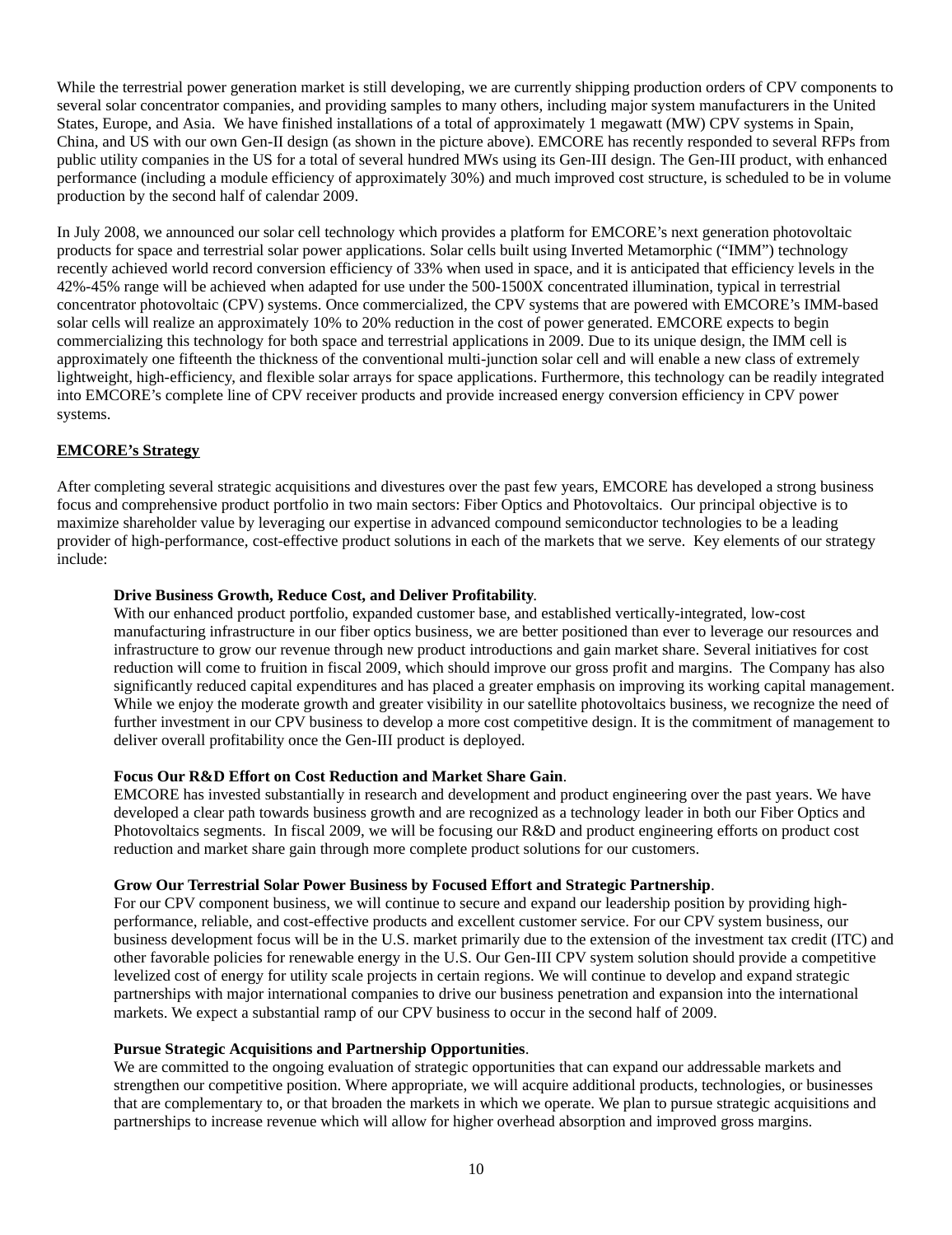On August 28, 2008, EMCORE entered into a non-binding Memorandum of Understanding with a subsidiary of an international conglomerate headquartered in South Korea, outlining the terms pursuant to which the parties would cooperate with respect to bidding on CPV and other photovoltaic projects in North America, Europe and the Middle East. The Memorandum also described other possible areas of cooperation, including supply chain management and the possible establishment of a manufacturing joint venture.

Recent acquisitions include:

- · On February 22, 2008, EMCORE acquired telecom-related assets of Intel Corporation's Optical Platform Division ("OPD") that included inventory, fixed assets, intellectual property, and technology comprised of tunable lasers, tunable transponders, 300-pin transponders, and integrated tunable laser assemblies.
- · On April 20, 2008, EMCORE acquired the enterprise and storage-related assets of Intel Corporation's OPD business, as well as Intel's Connects Cables business. The assets acquired include inventory, fixed assets, intellectual property, and technology relating to optical transceivers for enterprise and storage customers, as well as optical cable interconnects for high-performance computing clusters.

Please refer to Risk Factors under Item 1A, Management's Discussion and Analysis of Financial Condition and Results of Operations under Item 7 and Financial Statements and Supplemental Data under Item 8 for further discussion of these transactions.

#### Restructuring Programs

EMCORE is committed to achieving profitability by increasing revenue through the introduction of new products, reducing our cost structure and lowering the breakeven points of our product lines. We have significantly streamlined our manufacturing operations by focusing on core competencies to identify cost efficiencies. Where appropriate, we transferred the manufacturing of certain product lines to low-cost contract manufacturers or our own manufacturing facility in China whenever such transfer can lower costs while maintaining quality and reliability.

EMCORE's restructuring programs are designed to further reduce the number of our manufacturing facilities, in addition to the divesture or exit from selected businesses and product lines that are not strategic or are not capable of achieving desired revenue or profitability goals. In addition, we will continue to drive operational efficiency and reduce overhead costs.

Our results of operations and financial condition have and will continue to be significantly affected by severance, restructuring charges, impairment of long-lived assets and idle facility expenses incurred during facility closing activities. Please refer to Risk Factors under Item 1A, Management's Discussion and Analysis of Financial Condition and Results of Operations under Item 7 and Financial Statements and Supplemental Data under Item 8 for further discussion of these items.

#### Government Research Contract Funding

We derive a portion of our revenue from funding by various agencies of the U.S. Government of research contracts and subcontracts. These contracts typically cover work performed over extended periods of time, from several months up to several years. These contracts may be modified or terminated at the convenience of the U.S. Government and may be subject to government budgetary fluctuations.

Please refer to Risk Factors under Item 1A, Management's Discussion and Analysis of Financial Condition and Results of Operations under Item 7 and Financial Statements and Supplemental Data under Item 8 for further discussion of U.S. Government contracts.

#### Sales and Marketing

We sell our products worldwide through our direct sales force, external sales representatives and distributors and application engineers. Our sales force communicates with our customers' engineering, manufacturing and purchasing personnel to determine product design, qualifications, performance and cost. Our strategy is to use our direct sales force to sell to key accounts and to expand our use of external sales representatives for increased coverage in international markets and certain domestic segments.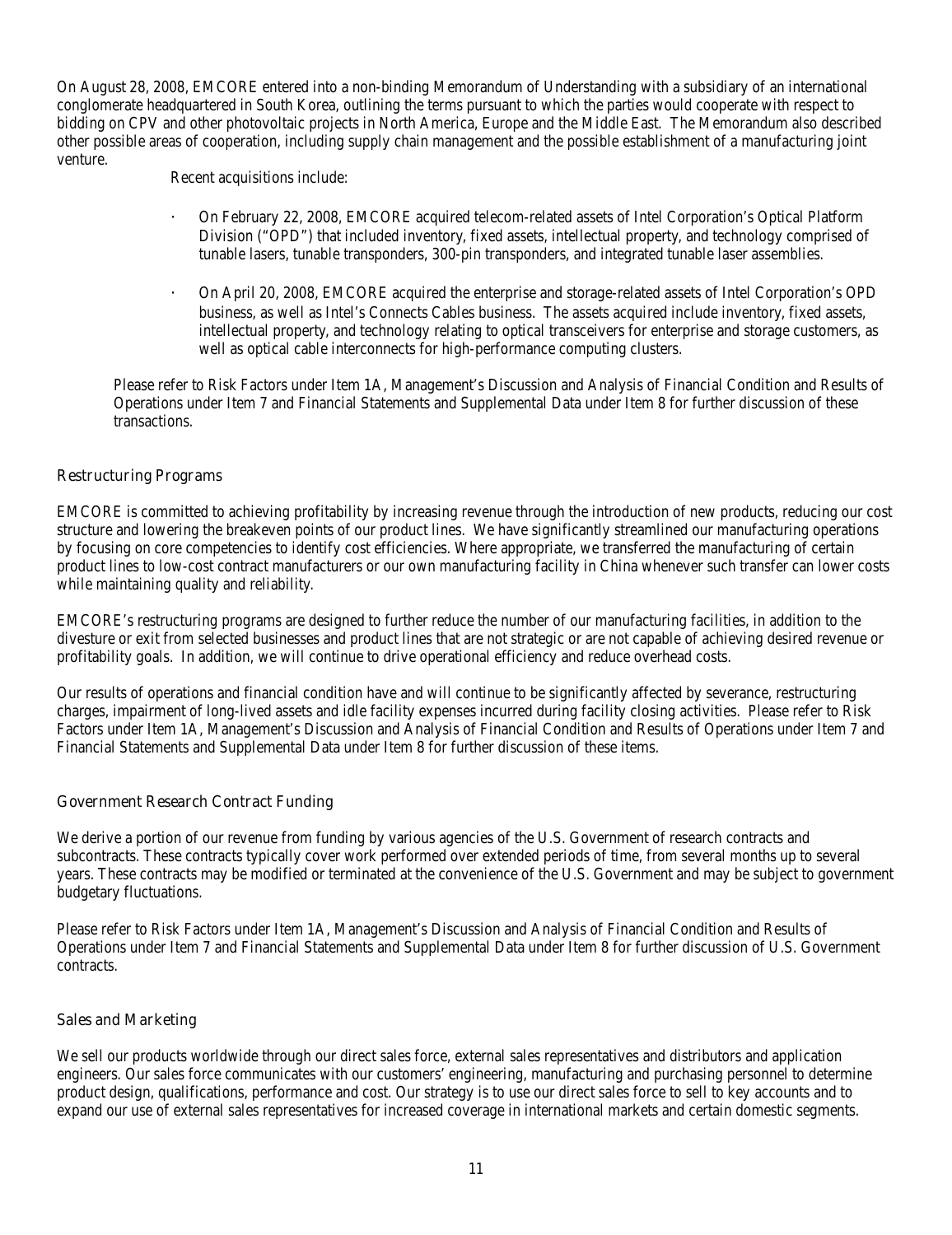Throughout our sales cycle, we work closely with our customers to qualify our products into their product lines. As a result, we develop strategic and long-lasting customer relationships with products and services that are tailored to our customers' requirements.

We focus our marketing communication efforts on increasing brand awareness, communicating our technologies' advantages and generating leads for our sales force. We use a variety of marketing methods, including our website, participation at trade shows and selective advertising to achieve these goals.

Externally, our marketing group works with customers to define requirements, characterize market trends, define new product development activities, identify cost reduction initiatives and manage new product introductions. Internally, our marketing group communicates and manages customer requirements with the goal of ensuring that our product development activities are aligned with our customers' needs. These product development activities allow our marketing group to manage new product introductions and new product and market trends.

Please refer to Risk Factors under Item 1A, Management's Discussion and Analysis of Financial Condition and Results of Operations under Item 7 and Financial Statements and Supplemental Data under Item 8 for further discussion of sales and marketing, including information regarding our customers and geographic areas in which we do business.

#### **Manufacturing**

As of September 30, 2008, we had thirteen dedicated MOCVD (metal organic chemical vapor deposition) systems for both development and production, which are capable of processing virtually all compound semiconductor-based materials and devices. Our operations include wafer fabrication, device design and production, fiber optic module, subsystem and system design and manufacture, and solar panel engineering and assembly. Many of our manufacturing operations are computer monitored or controlled to enhance production output and statistical control. We employ a strategy of minimizing ongoing capital investments, while maximizing the variable nature of our cost structure. We maintain supply agreements with many key suppliers throughout our supply chain management function. Where we can gain cost advantages while maintaining quality and intellectual property control, we outsource the production of certain subsystems, components and subassemblies to contract manufacturers located overseas. Our contract manufacturers must maintain comprehensive quality and delivery systems, and we continuously monitor them for compliance.

Our various manufacturing processes involve extensive quality assurance systems and performance testing. Our facilities have acquired and maintain certification status for their quality management systems. Our manufacturing facilities located in Albuquerque, New Mexico; Alhambra, California and LangFang, China are registered to ISO 9001 standards.

Please refer to Risk Factors under Item 1A and Management's Discussion and Analysis of Financial Condition and Results of Operations under Item 7 for further discussion of manufacturing activities.

#### Sources of Raw Materials

We depend on a limited number of suppliers for certain raw materials, components and equipment used in our products. We continually review our vendor relationships to mitigate risks and lower costs, especially where we depend on one or two vendors for critical components or raw materials. While maintaining inventories that we believe are sufficient to meet our near-term needs, we generally do not carry significant inventories of raw materials. Accordingly, we maintain ongoing communications with our vendors in order to prevent any interruptions in supply, and have implemented a supply-chain management program to maintain quality and lower purchase prices through standardized purchasing efficiencies and design requirements. To date, we generally have been able to obtain sufficient quantities of quality supplies in a timely manner.

Please refer to Risk Factors under Item 1A for further discussion of our reliance upon sole or limited sources of raw materials.

#### Research and Development

Our research and development (R&D) efforts have been focused on maintaining our technological leadership position by working to improve the quality and attributes of our product lines. We also invest significant resources to develop new products and production technology to expand into new market opportunities by leveraging our existing technology base and infrastructure. Our industry is characterized by rapid changes in process technologies with increasing levels of functional integration. Our efforts are focused on designing new proprietary processes and products, on improving the performance of our existing materials, components and subsystems, and on reducing costs in the product manufacturing process.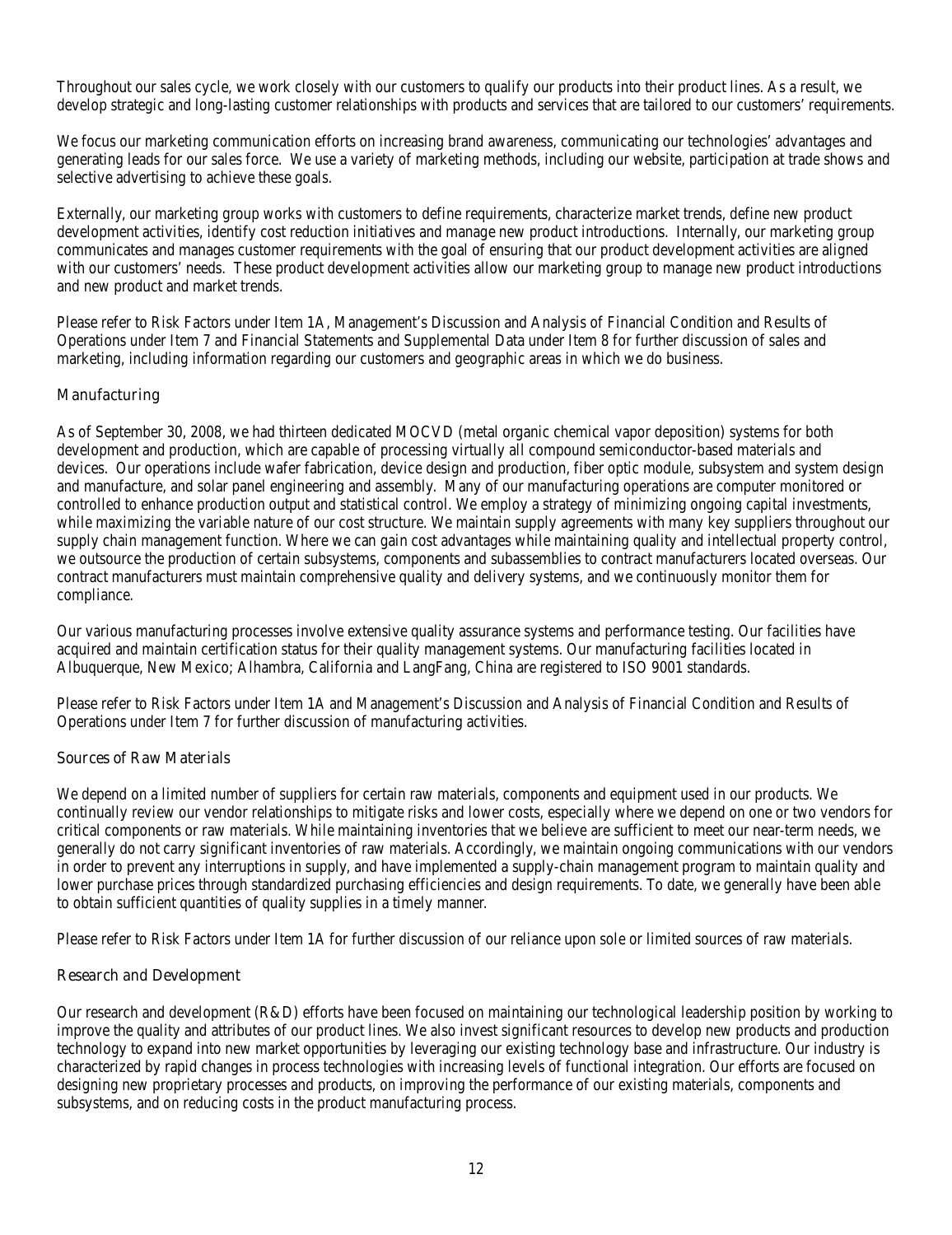As of September 30, 2008, we had three MOCVD systems dedicated to R&D efforts. The R&D staff utilizes x-ray, optical and electrical characterization equipment, as well as device and module fabrication and testing equipment, which generates data rapidly, allowing for shortened development cycles and rapid customer response.

As part of the ongoing effort to cut costs, many of our projects are used to develop lower cost versions of our existing products. We also actively compete for R&D funds from U.S. Government agencies and other entities. In view of the high cost of development, we solicit research contracts that provide opportunities to enhance our core technology base and promote the commercialization of targeted products. Generally, internal R&D funding is used for the development of products that will be released within twelve months and external funding is used for long-term R&D efforts.

EMCORE's Photovoltaics division recently announced the following new product development:

· In July 2008, we announced our solar cell technology which provides a platform for EMCORE's next generation photovoltaic products for space and terrestrial solar power applications. Solar cells built using Inverted Metamorphic ("IMM") technology recently achieved world record conversion efficiency of 33% when used in space, and it is anticipated that efficiency levels in the 42%-45% range will be achieved when adapted for use under the 500-1500X concentrated illumination, typical in terrestrial concentrator photovoltaic (CPV) systems. Once commercialized, the CPV systems that are powered with EMCORE's IMM-based solar cells will realize an approximately 10% to 20% reduction in the cost of power generated. EMCORE expects to begin commercializing this technology for both space and terrestrial applications in 2009. Due to its unique design, the IMM cell is approximately one fifteenth the thickness of the conventional multijunction solar cell and will enable a new class of extremely lightweight, high-efficiency, and flexible solar arrays for space applications. Furthermore, this technology can be readily integrated into EMCORE's complete line of CPV receiver products and provide increased energy conversion efficiency in CPV power systems.

EMCORE's Fiber Optics division recently announced the following new product development:

In June 2008, we announced that our optical fiber EMCORE Connects Cables (ECC) are being used by IBM on the Department of Energy's supercomputer nicknamed Roadrunner, the first supercomputer to break the 1,000 trillion calculations per second mark known as a Petaflop. EMCORE Connects Cables are high-performance InfiniBand® interconnects that operate at high-speed 20G data rates with an extremely low bit error rate of 10-15.

Please refer to Risk Factors under Item 1A, Management's Discussion and Analysis of Financial Condition and Results of Operations under Item 7 and Financial Statements and Supplemental Data under Item 8 for further discussion of our R&D efforts.

#### **Intellectual Property and Licensing**

We protect our proprietary technology by applying for patents, where appropriate, and in other cases by preserving the technology, related know-how and information as trade secrets. The success and competitive position of our product lines depends significantly on our ability to obtain intellectual property protection for our R&D efforts. We also acquire, through license grants or assignments, rights to patents on inventions originally developed by others. As of September 30, 2008, we held approximately 148 U.S. patents and 12 foreign patents and have over 100 additional patent applications pending. Our U.S. patents will expire on varying dates between 2009 and 2027. These patents and patent applications claim various aspects of current or planned commercial versions of our materials, components, subsystems and systems.

We also have entered into license agreements with the licensing agencies of universities and other organizations, under which we have obtained exclusive or non-exclusive rights to practice inventions claimed in various patents and applications issued or pending in the U.S. and other foreign countries. We do not believe the financial obligations under any of these agreements materially adversely affect our business, financial condition or results of operations.

We rely on trade secrets to protect our intellectual property when we believe that publishing patents would make it easier for others to reverse engineer our proprietary processes. A "trade secret" is information that has value to the extent it is not generally known, not readily ascertainable by others through legitimate means, and protected in a way that maintains its secrecy. Reliance on trade secrets is only an effective business practice insofar as trade secrets remain undisclosed and a proprietary product or process is not reverse engineered or independently developed. To protect our trade secrets, we take certain measures to ensure their secrecy, such as partitioning the non-essential flow of information between our different groups and executing non-disclosure agreements with our employees, customers and suppliers. We also rely upon other intellectual property rights such as trademarks and copyrights where appropriate.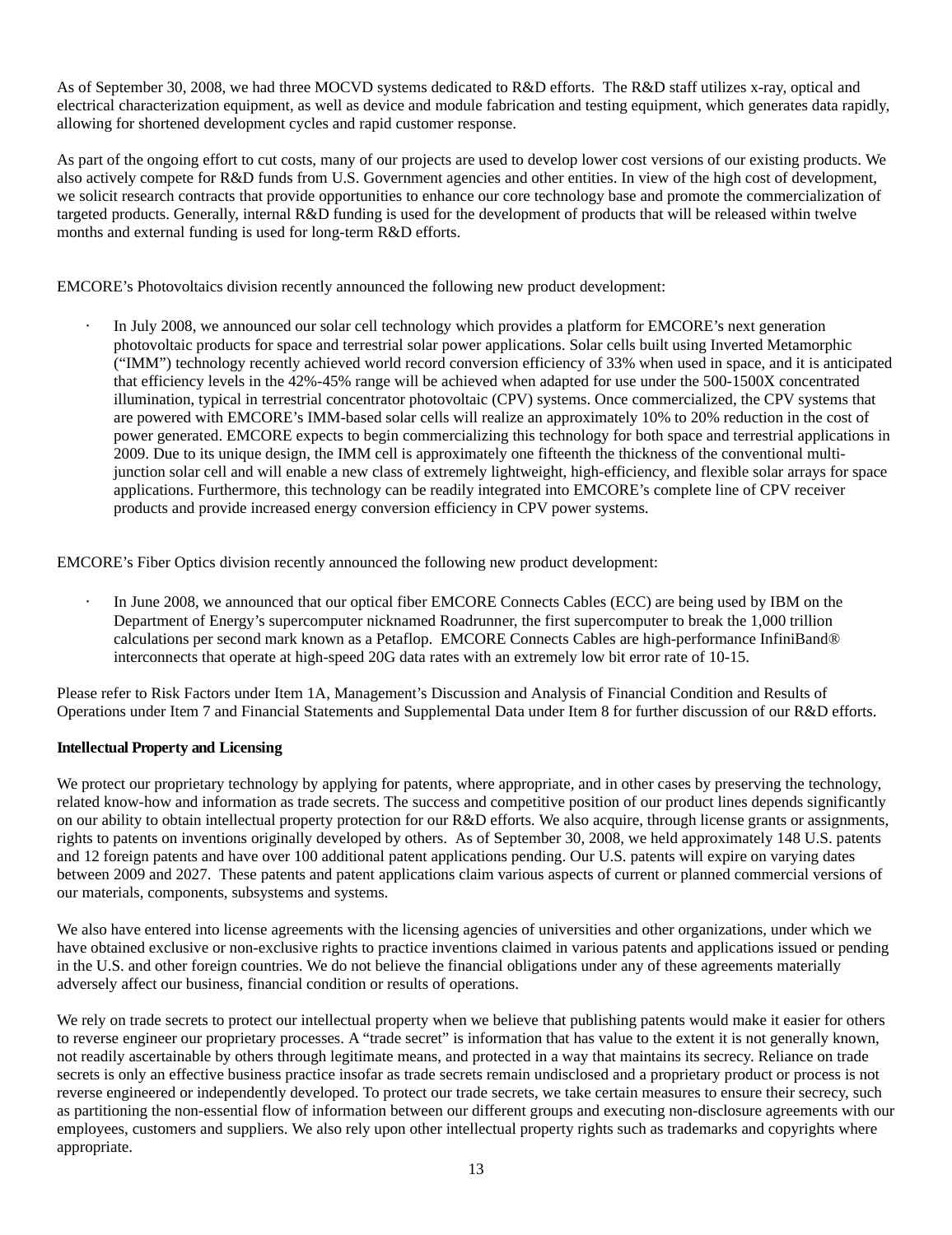Please refer to Risk Factors under Item 1A, Legal Proceedings under Item 3, Management's Discussion and Analysis of Financial Condition and Results of Operations under Item 7 and Financial Statements and Supplemental Data under Item 8 for further discussion of intellectual property.

#### Environmental Regulations

We are subject to U.S. Federal, state, and local laws and regulations concerning the use, storage, handling, generation, treatment, emission, release, discharge, and disposal of certain materials used in our R&D and production operations, as well as laws and regulations concerning environmental remediation, homeland security, and employee health and safety. The production of wafers and devices involves the use of certain hazardous raw materials, including, but not limited to, ammonia, phosphine, and arsine. If our control systems are unsuccessful in preventing release of these or other hazardous materials or we fail to comply with such environmental provisions, our actions, whether intentional or inadvertent, could result in fines and other liabilities to the U.S. Government or third parties, and injunctions requiring us to suspend or curtail operations which could have a material adverse effect on our business.

We have in-house professionals to address compliance with applicable environmental, homeland security, and health and safety laws and regulations. We believe that we are currently in compliance with all applicable environmental laws, including the Resource Conservation and Recovery Act.

Please refer to Risk Factors under Item 1A for further discussion of our compliance efforts associated with environmental regulations.

#### Competition

The markets for our products in each of our reporting segments are extremely competitive and are characterized by rapid technological change, frequent introduction of new products, short product life cycles and significant price erosion. We face actual and potential competition from numerous domestic and international companies. Many of these companies have greater engineering, manufacturing, marketing and financial resources than we have. Partial lists of these competitors within the markets we participate in include:

#### Fiber Optics

*CATV Networks*. Our competitors include Finisar and Hitachi Yagi at the subsystem level and Applied Optoelectronics, Inc. and Eudyna Device, Inc. at the component product level.

*FTTP and Telecommunications Networks*. Our competitors include Cyoptics, MRV Communications, and Sumitomo for telecommunications and FTTP components. For 10G transceivers and parallel optical modules, our principal competitors include Avago, Finisar Corporation, JDSU, Opnext, Inc. and numerous smaller vendors.

*Data Communications, Storage Area Networks and Consumer Products*. Our competitors include Avago, Finisar, Hitachi Cable and Opnext and numerous smaller vendors.

*Satellite Communications Networks*. Our primary competitors are Foxcom and MITEQ, Inc.

*Video Transport Products*. Our primary competitors are Evertz and Telecast.

*Defense and Homeland Security*. The competitors in RF transport for defense and homeland security products include Aegis Technologies, Finisar Corporation, Gemfire Corporation, Linear Photonics, LLC, and JDSU.

#### **Photovoltaics**

*Satellite Solar Power Generation.* In the market for satellite solar power products, we primarily compete with Azure Solar GmbH, SHARP Corporation and Spectrolab, Inc., a subsidiary of Boeing.

*Terrestrial Solar Power Generation*. In the market for terrestrial solar power products, we primarily compete with Azure Solar GmbH and Spectrolab, Inc. in the solar cell market and Amonix, Concentrix, GreenVolts, Menova, Renovalia, and SolFocus in the solar power systems market.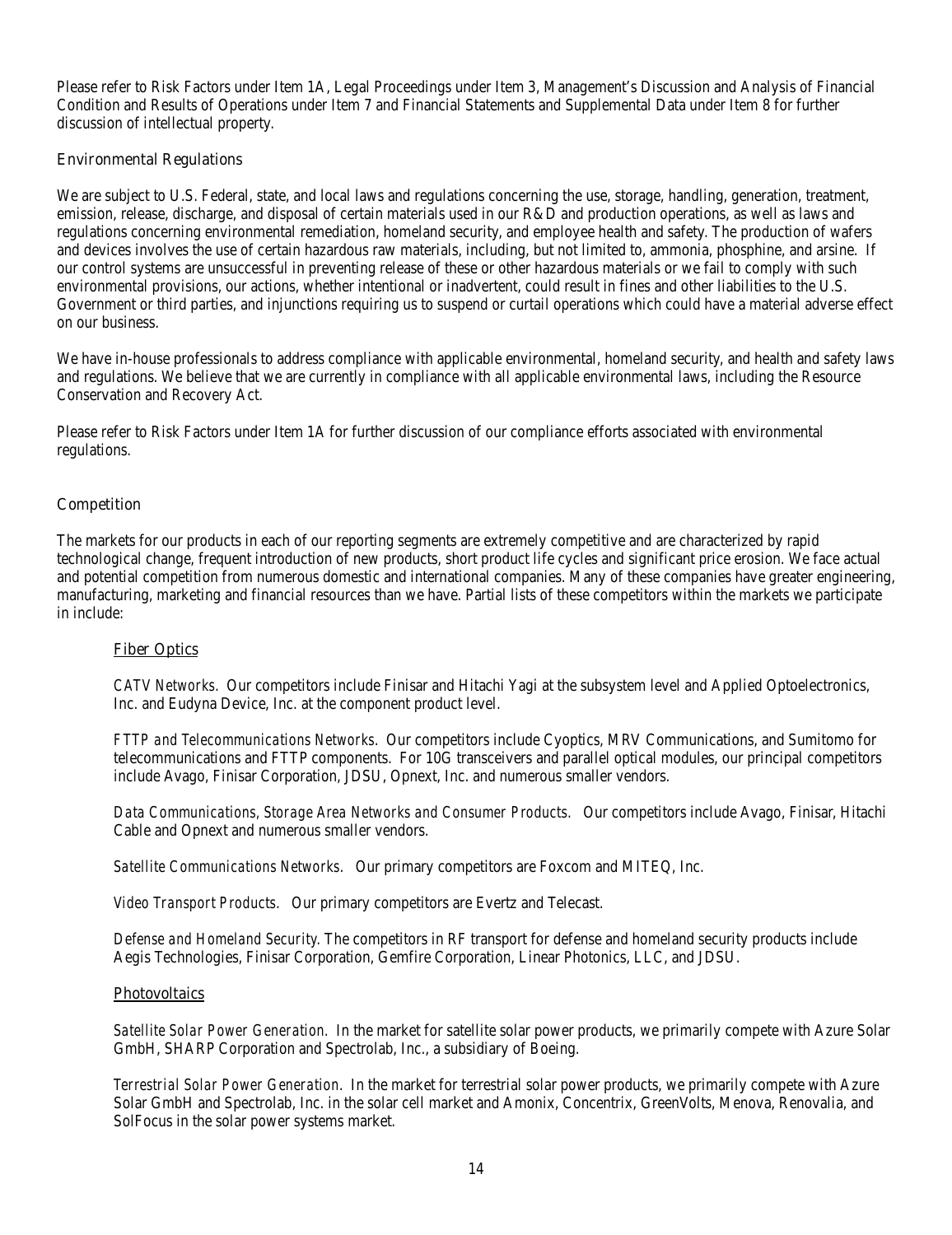In addition to the companies listed above, we compete with many research institutions and universities for research contract funding. We also sell our products to current competitors and companies with the capability of becoming competitors. As the markets for our products grow, new competitors are likely to emerge and current competitors may increase their market share. In the European Union ("EU"), political and legal requirements encourage the purchase of EU-produced goods, which may put us at a competitive disadvantage against our European competitors.

There are substantial barriers to entry by new competitors across our product lines. These barriers include the large number of existing patents, the time and costs to be incurred to develop products, the technical difficulty in manufacturing semiconductorbased products, the lengthy sales and qualification cycles and the difficulties in hiring and retaining skilled employees with the required scientific and technical backgrounds. We believe that the primary competitive factors within our current markets are yield, throughput, performance, reliability, breadth of product line, product heritage, customer satisfaction and customer commitment to competing technologies. Competitors may develop enhancements to or future generations of competitive products that offer superior price and performance characteristics. We believe that in order to remain competitive, we must invest significant financial resources in developing new product features and enhancements and in maintaining customer satisfaction worldwide.

#### Order Backlog

As of September 30, 2008, we had an order backlog of approximately \$117.2 million compared to \$149 million in the prior year. Our order backlog is defined as purchase orders or supply agreements accepted by the Company with expected product delivery and / or services to be performed in the future. The September 30, 2008 order backlog is comprised of \$96.1 million related to our Photovoltaics segment of which \$60.9 million is expected to be delivered subsequent to fiscal 2009 and \$21.1 million related to our Fiber Optics segment expected to be delivered in fiscal 2009.

On December 17, 2007, EMCORE announced that it had received a purchase order to supply 5.7 Megawatts of CPV, along with a letter of intent for follow-on projects of 14.3 MW, from DI Semicon, a South Korean semiconductor packaging company, and that it had also executed an agreement with the same company relating to the formation of a joint venture in South ever Korea to manufacture CPV systems in South Korea. No amounts from this order were included in EMCORE's backlog, and, due to DI Semicon's inability to obtain necessary financing, EMCORE no longer expects any product orders from, or other arrangements with, DI Semicon to result in the foreseeable future.

From time to time, our customers may request that we delay shipment of certain orders and our backlog could also be adversely affected if customers unexpectedly cancel purchase orders that we've previously accepted. A majority of our fiber optics products typically ship within the same quarter as when the purchase order is received; therefore, our backlog at any particular date is not necessarily indicative of actual revenue or the level of orders for any succeeding period.

#### **Employees**

As of September 30, 2008, we had 1,006 employees, including 191 employees in China. Of our total employees 51 had a Ph.D. degree. Our year-end headcount included 609 employees in manufacturing operations, 170 employees in R&D, 193 employees in sales, general and administration (SG&A), and 34 temporary employees. This represented a net increase of 221 employees or 28% when compared to September 30, 2007. Excluding headcount in China, the Company' headcount increased 86 employees from September 30, 2007 primarily due to the acquisition of Intel Corporation's Optical Platform Division.

None of our employees are covered by a collective bargaining agreement. We have never experienced any labor-related work stoppage and believe that our employee relations are good.

Competition is intense in the recruiting of personnel in the semiconductor industry. Our ability to attract and retain qualified personnel is essential to our continued success. We are focused on retaining key contributors, developing our staff and cultivating their level of commitment.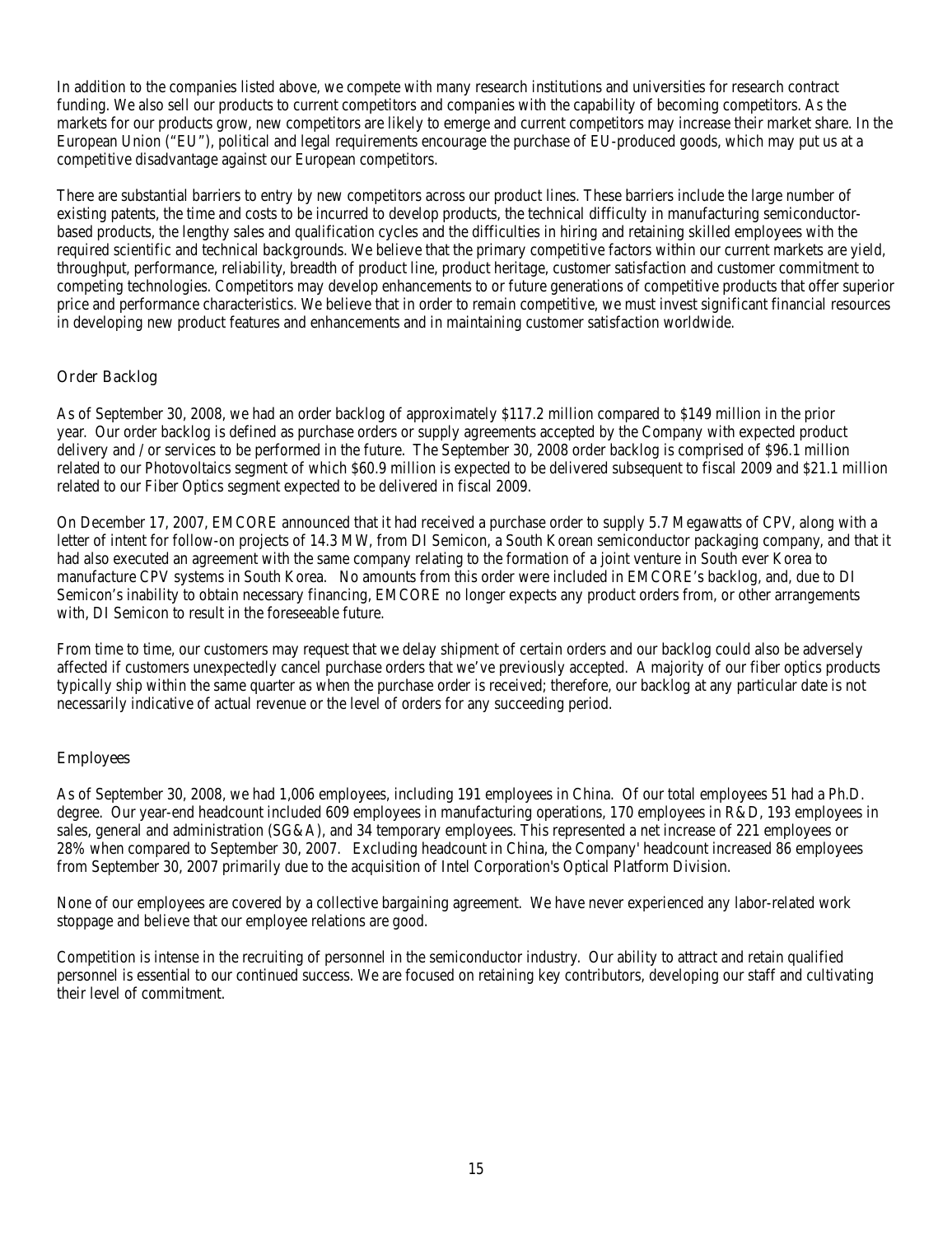#### **ITEM 1A.** Risk Factors

*Our disclosure and analysis in this 2008 Annual Report on Form 10-K contain some forward-looking statements, within the meaning of Section 27A of the Securities Act and Section 21E of Exchange Act, that set forth anticipated results based on management's plans and assumptions. From time to time, we also provide forward-looking statements in other materials we release to the public. These statements are based largely on our current expectations and projections about future events and financial trends affecting the financial condition of our business. They relate to future events or our future financial performance and involve known and unknown risks, uncertainties and other factors that may cause the actual results, levels of activity, performance or achievements of our business or our industry to be materially different from those expressed or implied by any forward-looking statements. Such statements include, in particular, projections about our future results, statements about our plans, strategies, business prospects, changes and trends in our business and the markets in which we operate. These forward-looking statements may be identified by the use of terms and phrases such as "expects", "anticipates", "intends", "plans", "believes", "estimates", "targets", "can", "may", "could", "will", and variations of these terms and similar phrases.*

*We cannot guarantee that any forward-looking statement will be realized, although we believe we have been prudent in our plans and assumptions. Achievement of future results is subject to risks, uncertainties and potentially inaccurate assumptions. Should known or unknown risks or uncertainties materialize, or should underlying assumptions prove inaccurate, actual results could differ materially from past results and those anticipated, estimated or projected. You should keep this in mind as you consider forwardlooking statements.*

*We undertake no obligation to publicly update forward-looking statements, whether as a result of new information, future events or otherwise. You are advised, however, to consult any further disclosures we make on related subjects in our Form 10-Qs and Current Reports on Form 8-K filed with the SEC. Also note that we provide the following cautionary discussion of risks, uncertainties and possibly inaccurate assumptions relevant to our businesses. These are factors that, individually or in the aggregate, we think could cause our actual results to differ materially from historical and expected results. We note these factors for investors as permitted by the Private Securities Litigation Reform Act of 1995. You should understand that it is not possible to predict or identify all such factors. Consequently, you should not consider the following to be a complete discussion of all potential risks or uncertainties.*

#### *We have a history of incurring significant net losses and our future profitability is not assured.*

We commenced operations in 1984 and as of September 30, 2008, we had an accumulated deficit of \$424.8 million. We incurred a net loss of \$80.9 million in fiscal 2008, net loss of \$58.7 million in fiscal 2007, and net income of \$54.9 million in fiscal 2006. Fiscal 2006 results include the sale of our GELcore joint venture that resulted in a net gain, before tax, of \$88.0 million. Our operating results for future periods are subject to numerous uncertainties and we cannot assure you that we will not continue to experience net losses for the foreseeable future. Although our revenue has grown in recent years, we may be unable to sustain such growth rates in light of potential changes in market or economic conditions. If we are not able to increase revenue and reduce our costs, we may not be able to achieve profitability.

#### *We may be unable to obtain additional financing, increase our revenue and lower our costs of operations, which could adversely affect our ability to continue as a going concern.*

Our ability to continue as a going concern is dependent upon our ability to obtain financing and achieve levels of revenue and cost reductions that are adequate to support our capital and operating requirements. No assurance can be given that we will be able to obtain additional financing on terms that are satisfactory to us or increase our revenue and reduce our operating costs to levels that will sufficiently support our capital and operating requirements. We may be unable to obtain adequate financing, increase our revenue and/or lower our costs. Our recurring losses raise substantial doubt about our ability to continue as a going concern. Our auditors have included in their report an explanatory paragraph regarding the recurring losses that raise substantial doubt about our ability to continue as a going concern.

#### *We may not be able to increase or sustain our recent revenue growth rate, and we may not be able to manage our future revenue growth effectively.*

Over the last five years, the Company's compound annual revenue growth rate exceeded 32%. We may not be able to increase or sustain this revenue growth rate. In February 2008, the Company acquired assets of the telecom portion of Intel Corporation's Optical Platform Division ("OPD"). In April 2008, the Company acquired the enterprise and storage assets of Intel Corporation's OPD business, as well as Intel's Connects Cables business. These acquisitions totaled approximately \$41.6 million or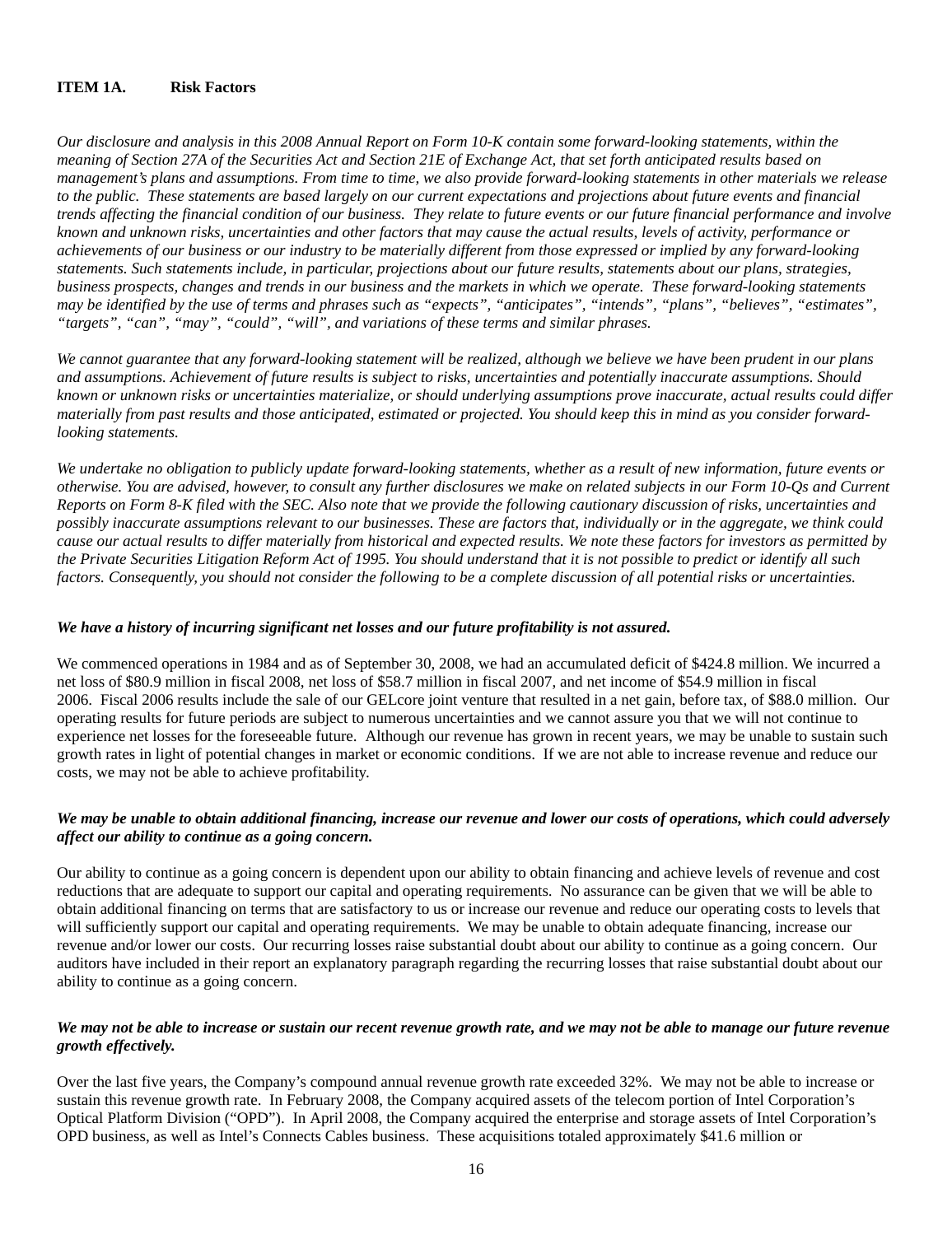approximately 17% of total consolidated revenue in fiscal 2008. We may not experience similar growth of our total consolidated revenue or even similar revenue growth within our Fiber Optics segment in future periods. Accordingly, investors should not rely on the results of any prior quarterly or annual period as an indication of our future operating performance.

#### *Our future revenue is inherently unpredictable. As a result, our operating results are likely to fluctuate from period to period, and we may fail to meet the expectations of our analysts and/or investors, which may cause volatility in our stock price and may cause our stock price to decline.*

Our quarterly and annual operating results have fluctuated substantially in the past and are likely to fluctuate significantly in the future due to a variety of factors, some of which are outside of our control. Factors that could cause our quarterly or annual operating results to fluctuate include:

- market acceptance of our products;
- market demand for the products and services provided by our customers;
- disruptions or delays in our manufacturing processes or in our supply of raw materials or product components;
- changes in the timing and size of orders by our customers;
- cancellations and postponements of previously placed orders;
- reductions in prices for our products or increases in the costs of our raw materials; and
- the introduction of new products and manufacturing processes.

In addition, the limited lead times with which several of our customers order our products restrict our ability to forecast revenue. We may also experience a delay in generating or recognizing revenue for a number of reasons. For example, orders at the beginning of each quarter typically represent a small percentage of expected revenue for that quarter and are generally cancelable at any time. We depend on obtaining orders during each quarter for shipment in that quarter to achieve our revenue objectives. Failure to ship these products by the end of a quarter may adversely affect our results of operations.

Our credit facility agreement with Bank of America, N.A., contains customary covenants and defaults, including among others, limitations on dividends, incurrence of indebtedness and liens and mergers and acquisitions and may restrict our operating flexibility.

As a result of the foregoing, we believe that period-to-period comparisons of our results of operations should not be relied upon as indications of future performance. In addition, our results of operations in one or more future quarters may fail to meet the expectations of analysts or investors, which would likely result in a decline in the trading price of our common stock.

#### *Our ability to achieve operational and material cost reductions and to realize production efficiencies for our operations is critical to our ability to achieve long-term profitability.*

We have implemented a number of operational and material cost reductions and productivity improvement initiatives, which are intended to reduce our expense structure at both the cost of goods sold and the operating expense levels. Cost reduction initiatives often involve facility consolidation and re-design of our products, which requires our customers to accept and qualify the new designs, potentially creating a competitive disadvantage for our products. These initiatives can be time-consuming and disruptive to our operations and costly in the short-term. Successfully implementing these and other cost-reduction initiatives throughout our operations is critical to our future competitiveness and ability to achieve long-term profitability. However, there can be no assurance that these initiatives will be successful in creating profit margins sufficient to sustain our current operating structure and business.

#### *Financial markets worldwide are currently in the midst of an unprecedented crisis which may have a materially adverse impact on the Company, our customers and our suppliers.*

Financial markets are in an unprecedented financial crisis worldwide, affecting both debt and equity markets, which has substantially limited the amount of financing available to all companies, including companies with substantially greater resources, better credit ratings and more successful operating histories than us. It is impossible to predict how long this crisis will last or how it will be resolved. It may, however, have a materially adverse affect on the Company for a number of reasons, such as:

> The Company's historic lack of profitability has caused it to consume cash, through acquisitions, operations and as a result of the research and development and capital expenditures necessary to expand the market which the Company serves (particularly the terrestrial solar market), as discussed in more detail below. The Company may be unable to acquire the cash necessary to finance these activities from either the debt or the equity markets and as a result the Company may be unable to continue operations.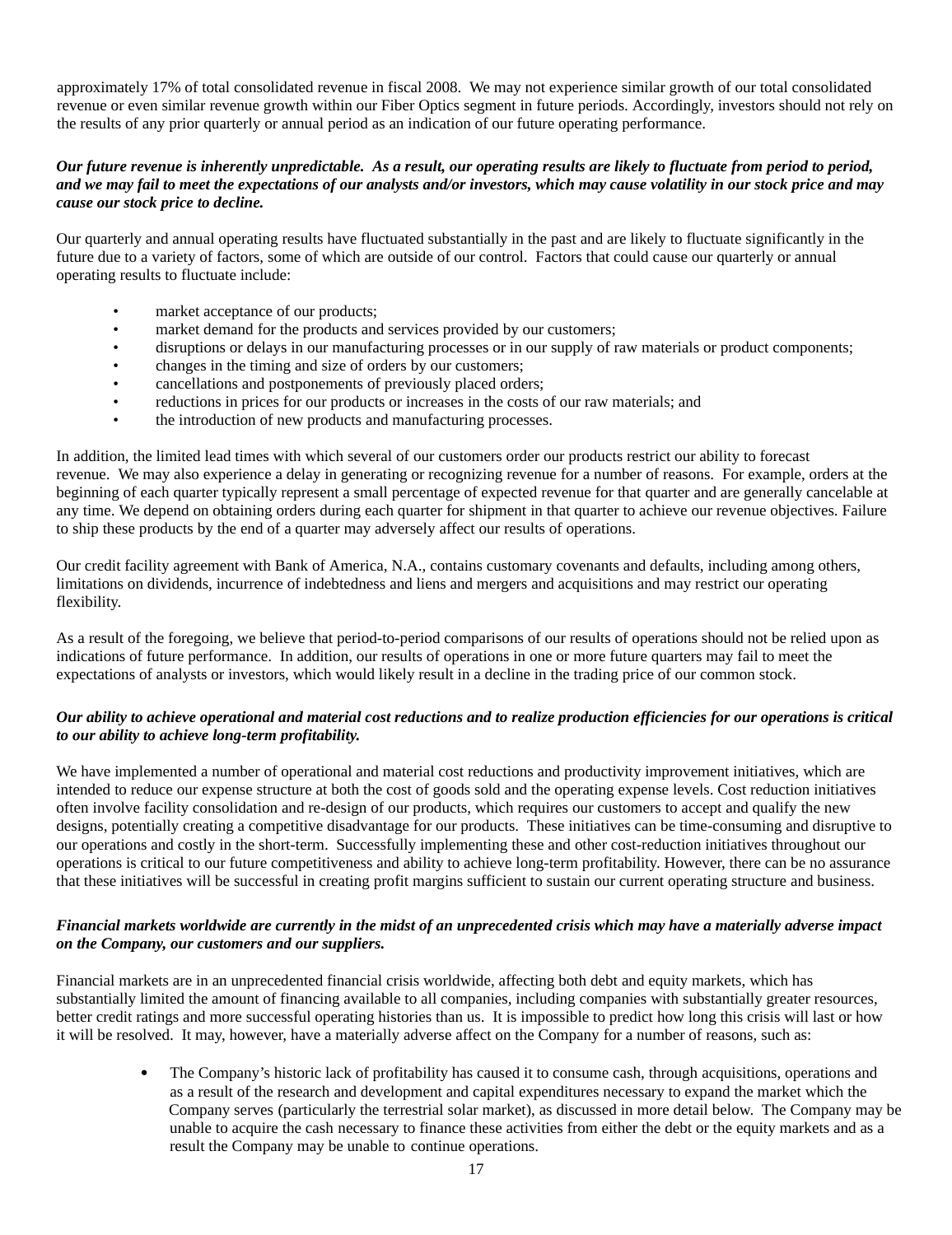- The Company's fiber optics products are sold principally to large publicly held companies which are also dependent on public debt and equity markets. Our customers may be unable to obtain the financing necessary to continue their own operations.
- The market for the products of the Company's fiber optics customers, into which the Company's fiber optics products are incorporated, is dependent on capital spending from telecommunications and data communications companies, which may also be adversely affected by the lack of financing.
- The market for the Company's satellite solar cells may also be adversely affected by the worldwide financial crisis, because the market for commercial satellites depends on capital spending by telecommunications companies and the market for military satellites depends on resources allocated for military intelligence spending, which may be restricted. The market for the Company's terrestrial solar products is dependent on the availability of project financing for photovoltaic projects, which may no longer be available, and is also largely dependent on government support of various types, such as investment tax credits, which may no longer be available as governments allocate scarce resources to deal with the financial crisis.
- A reduction in the Company's sales will adversely affect the Company's ability to draw on its existing line of credit with Bank of America because that line of credit is largely dependent on the level of the Company's accounts receivable.

In addition, the worldwide financial crisis may adversely affect certain assets held by the Company. Historically, the Company has invested in securities with an auction reset feature ("auction rate securities"). Beginning in February 2008, the auction rate securities market experienced a significant increase in the number of failed auctions, resulting from a lack of liquidity, which occurs when sell orders exceed buy orders, and does not necessarily signify a default by the issuer. In February 2008, the auction market failed for the Company's auction rate securities, which meant the Company was unable to sell its investments in auction rate securities. At September 30, 2008, the Company had approximately \$3.1 million in auction rate securities. For failed auctions, we continue to earn interest on these investments at the maximum contractual rate as the issuer is obligated under contractual terms to pay penalty rates should auctions fail. The underlying assets for \$1.7 million of this total are currently AAA rated, the highest rating by a rating agency. The remaining \$1.4 million of investments are securities whose underlying assets are primarily student loans which are substantially backed by the U.S. Government. In October 2008, the Company received agreements from its investment brokers announcing settlement of the auction rate securities at 100% par value, of which \$1.7 million was settled in November 2008 and \$1.4 million is expected to be settled by June 2010. The Company classified \$1.7 million as a current asset and the remaining \$1.4 million as a long-term asset based on the expected settlement dates. Due to the fact the Company will receive full value for all securities; we have not recorded any impairment on these investments as of September 30, 2008. If we are unable to liquidate and settle these auction rate securities on favorable terms and conditions, such liquidity limitations could have a material adverse effect on the Company's business, financial condition, results of operations, and cash flow.

#### *The market price for our common stock has experienced significant price and volume volatility and is likely to continue to experience significant volatility in the future. This volatility may impair our ability to finance strategic transactions with our stock and otherwise harm our business.*

The closing price of our common stock fluctuated from a high of \$15.30 per share to a low of \$4.46 per share during the year ended September 30, 2008. As of December 29, 2008 our stock price was \$0.90. Our stock price is likely to experience significant volatility in the future as a result of numerous factors outside our control. Significant declines in our stock price may interfere with our ability to raise additional funds through equity financing or to finance strategic transactions with our stock. We have historically used equity incentive compensation as part of our overall compensation arrangements. The effectiveness of equity incentive compensation in retaining key employees may be adversely impacted by volatility in our stock price. In addition, there may be increased risk of securities litigation following periods of fluctuations in our stock price. These and other consequences of volatility in our stock price could have the effect of diverting management's attention and could materially harm our business, and could be exacerbated by the current worldwide financial crisis.

#### *We have significant liquidity and capital requirements and may require additional capital in the future. If we are unable to obtain the additional capital necessary to meet our requirements, our business may be adversely affected.*

Historically, the Company has consumed cash from operations. We had negative cash flow from operations of approximately \$41.9 million during fiscal 2008. We have managed our liquidity situation through a series of cost reduction initiatives, capital markets transactions and the sale of assets. We currently have approximately \$79.2 million in working capital as of September 30, 2008. The global credit market crisis has had a dramatic effect on the markets we serve and has created a substantially more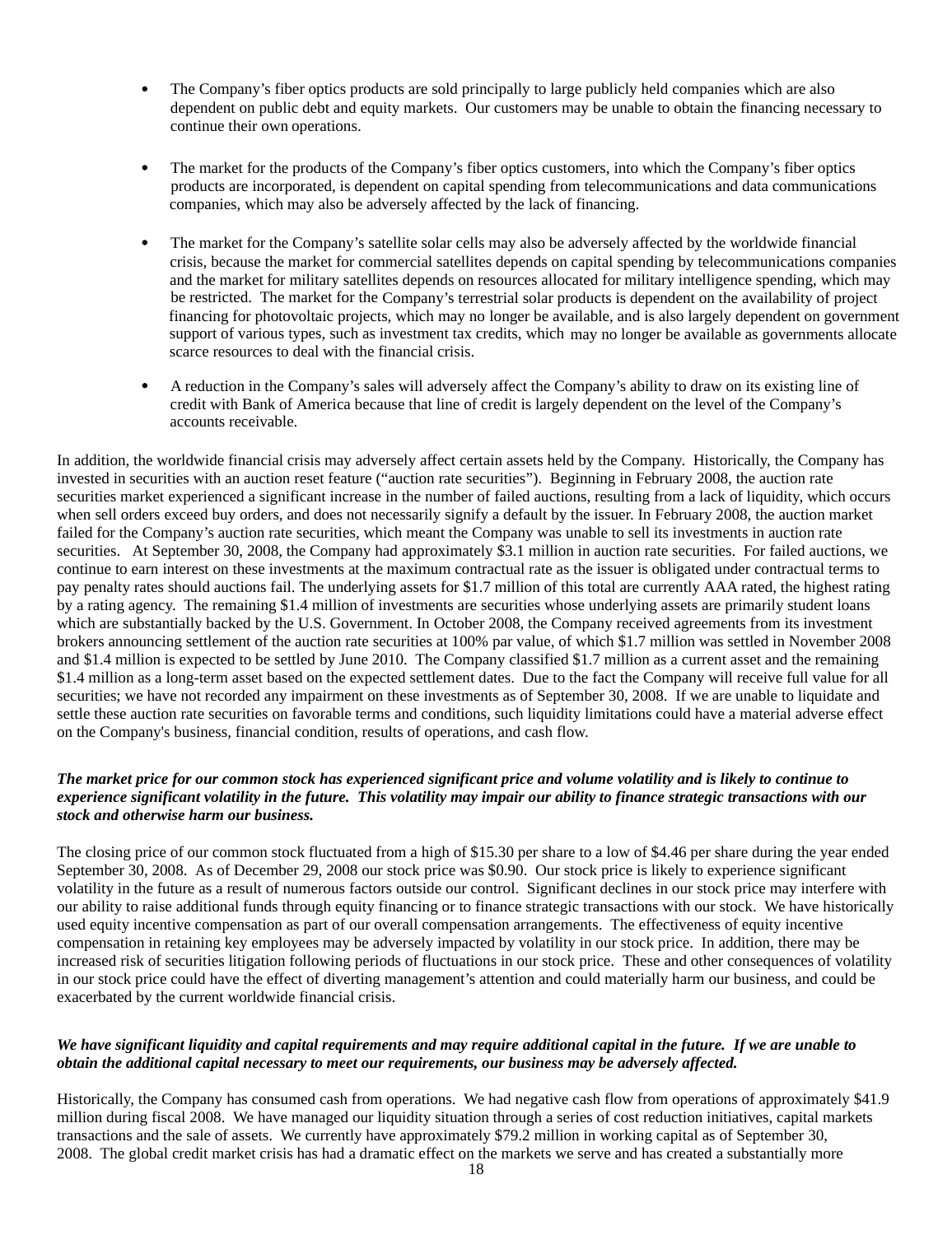difficult business environment for us. We do not believe it is likely that these adverse economic conditions, and their effect on the technology industry, will improve significantly in the near term, notwithstanding the unprecedented intervention by the U.S. and other governments in the global banking and financial systems.

If our cash on hand is not sufficient to fund the cash used by our operating activities and meet our other liquidity requirements, we will seek to obtain additional equity or debt financing or dispose of assets to provide additional working capital in the future.

Due to the unpredictable nature of the capital markets, particularly in the technology sector, we cannot assure you that we will be able to raise additional capital if and when it is required, especially if we experience disappointing operating results. If adequate funds are not available or not available on acceptable terms, our ability to continue to fund expansion, develop and enhance products and services, or otherwise respond to competitive pressures may be severely limited. Such a limitation could have a material adverse effect on our business, financial condition, results of operations and cash flow.

#### *The market for our terrestrial solar power products for utility-scale applications may take time to develop, is rapidly changing and extremely price-sensitive, involves issues with which the Company has little experience, and is currently dependent on the policy decisions of governments both inside and outside the United States.*

We have invested and intend to continue to invest significant resources in the adaptation of our high-efficiency compound semiconductor-based GaAs solar cell products for terrestrial applications, including the sale of both concentrator photovoltaics ("CPV") components and systems. We generated our first revenue from the sale of CPV systems in 2008, which involved the design, manufacture and installation of large and complex structures intended for outdoor operation, with which the Company has had no previous experience.

Factors such as changes in energy prices or the development of new and efficient alternative energy technologies could also limit growth in, or reduce the market for, our terrestrial solar power products. In addition, we experienced difficulties in applying our satellite-based solar products to terrestrial applications. We may experience further difficulties in the future in competing with new and emerging terrestrial solar power products, which we have determined to be extremely price sensitive and rapidly changing as well as obtaining financing for utility-scale projects utilizing our technology, particularly in view of the current worldwide financial crisis.

We have determined that the terrestrial solar power business will require substantial additional funding for the hiring of employees, research and development and investment in capital equipment in order to successfully compete. In addition, historically much of the market for CPV systems has been outside the U.S. This has involved partnering with non-U.S. entities, which (because terrestrial solar power generation is a relatively new industry) may have little experience in the field and which may be new companies. Participation in non-U.S. markets will involve evaluation and compliance with non-U.S. laws, regulations, and government electric supply contracts which the Company has limited experience in. The rates available under non-U.S. government electric supply contracts are subject to policy decisions of these governments, which can change in unpredictable ways. Because of a reduction in rates offered under non-U.S. electric supply contracts, we believe that most of our future business in the near term will involve projects located within the United States, which has a substantially less developed program for encouraging the use of solar power and where the economic competitiveness of our products will be even more significant. There can be no assurance that our bids on solar power installations will be accepted, that we will win any of these bids, that our CPV systems will be qualified for these projects, or that governments will continue to offer electric supply contracts and other incentives that will make our products economically viable. If our terrestrial solar power cell products are not cost competitive or accepted by the market, our business, financial condition and results of operations may be materially and adversely affected.

Successful deployment of our solar power systems may require us to assume roles with respect to solar power projects with which we have limited or no experience (such as acting as general contractor) and which may expose us to certain financial risks (such as cost overruns and performance guaranties) which we ay not have the expertise to properly evaluate or manage. In addition, Since we cannot test our CPV components and solar power systems for the duration of our standard 20-year warranty period, we may be subject to unexpected warranty expense; if we are subject to warranty and product liability claims, such claims could adversely affect our business, financial condition, results of operations, and cash flow.

*The competitive environment in which our CPV solar power systems business operates may requires us to arrange financing for our customer's projects and/or undertake post-sale customer obligations. If we are unable to arrange adequate financing or if our post-sale customer obligations are more costly than expected, our revenue and financial results could be materially and adversely affected.*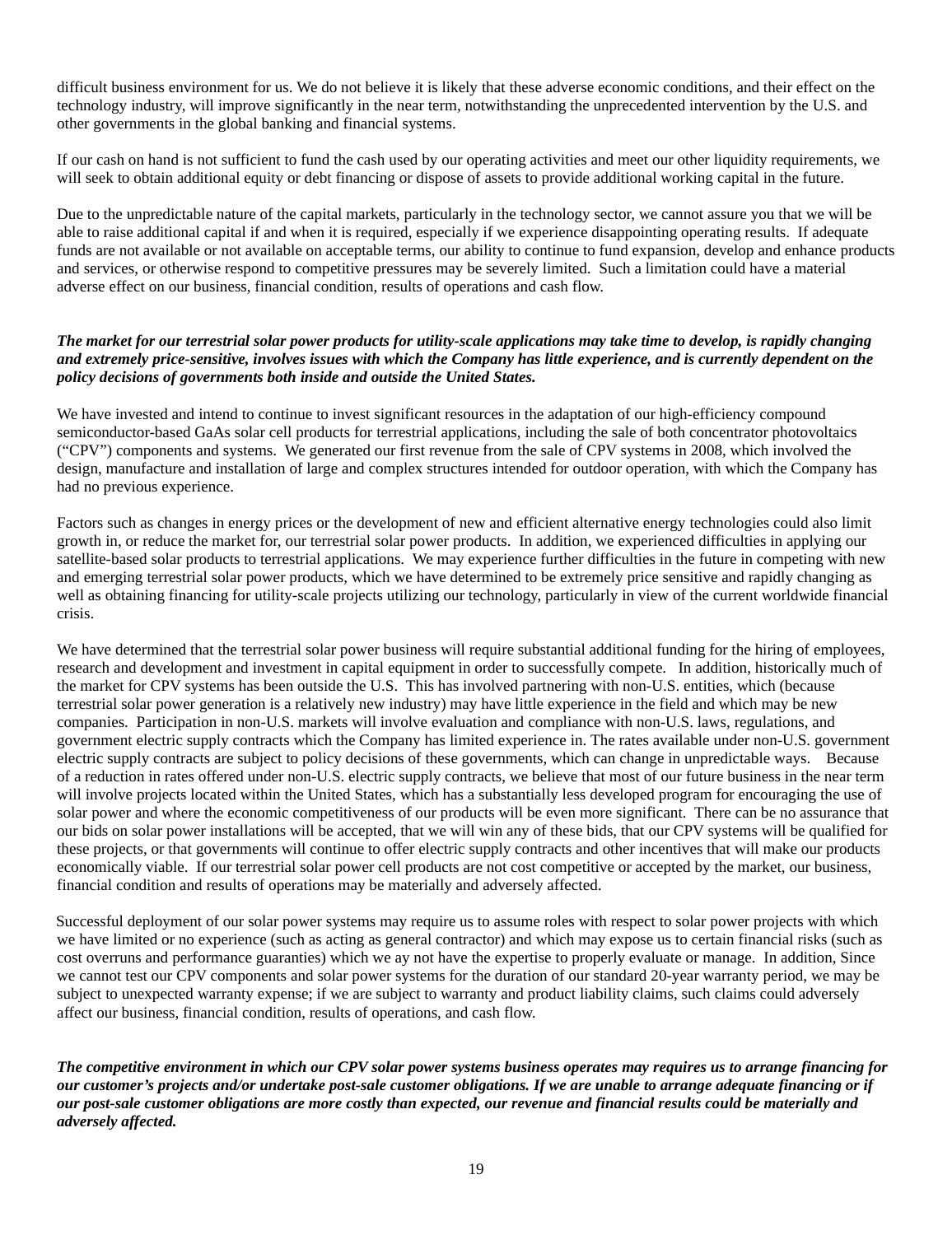We may arrange third-party financing for our end customer's solar projects. Additionally, we may be required as a condition of financing or at the request of our end customer to undertake certain post-sale obligations such as:

- System output performance guaranties;
- System maintenance:
- Liquidated damage payments or customer termination rights if the system is not commissioned within specified timeframes;
- Guaranties of certain minimum residual value of the system at specified future dates; and
- System termination clauses whereby we could be required to buy-back a customer's system at fair value on specified future dates.

Such financing arrangements and post-sale obligations involve complex accounting analyses and judgments regarding the timing of revenue and expense recognition and in certain situations these factors may require us to defer revenue recognition until projects are completed, which could adversely affect revenue in a particular period.

Due to the recent tightening of credit markets and concerns regarding the availability of credit, our customers may be delayed in obtaining, or may not be able to obtain, necessary financing for their purchases of solar power systems. If we are unable to arrange adequate financing or if our post-sale customer obligations are more costly than expected, our revenue and financial results could be materially and adversely affected.

#### *Our Photovoltaics segment recognizes certain contract revenue on a "percentage-of-completion" basis and upon the achievement of contractual milestones and any delay or cancellation of a project could adversely affect our business.*

Our Photovoltaics segment recognizes certain revenue on a "percentage-of-completion" basis and, as a result, revenue from this segment is driven by the performance of our contractual obligations. The percentage-of-completion method of accounting for revenue recognition is inherently subjective because it relies on management estimates of total project cost as a basis for recognizing revenue and profit. Accordingly, revenue and profit we have recognized under the percentage-of-completion method are potentially subject to adjustments in subsequent periods based on refinements in estimated costs of project completion that could materially impact our future revenue and profit.

As with any project-related business, there is the potential for delays within any particular customer project. Variation of project timelines and estimates may impact our ability to recognize revenue in a particular period. Moreover, incurring penalties involving the return of the contract price to the customer for failure to timely install one project could negatively impact our ability to continue to recognize revenue on a "percentage-of-completion" basis generally for other projects. In addition, certain customer contracts may include payment milestones due at specified points during a project. Because our Photovoltaics segment usually must invest substantial time and incur significant expense in advance of achieving milestones and the receipt of payment, failure to achieve such milestones could adversely affect our business, financial condition, results of operations, and cash flows.

#### *As supply of polysilicon increases, the corresponding increase in the global supply of silicon-based solar cells and panels may cause substantial downward pressure on the prices of our terrestrial solar power products, resulting in lower revenues.*

As additional polysilicon becomes available, we expect solar panel production globally to increase. Decreases in polysilicon pricing and increases in silicon-based solar panel production could each result in substantial downward pressure on the price of solar cells and panels, including our terrestrial solar power products. Such price reductions could have a negative impact on our revenue, and our business, financial condition results of operations and cash flows may be materially and adversely affected.

#### *We are substantially dependent on a small number of customers and the loss of any one of these customers could adversely affect our business, financial condition and results of operations.*

In fiscal 2008, 2007 and 2006, our top five customers accounted for 46%, 49%, and 39%, respectively of our total annual consolidated revenue. There can be no assurance that we will continue to achieve historical levels of sales of our products to our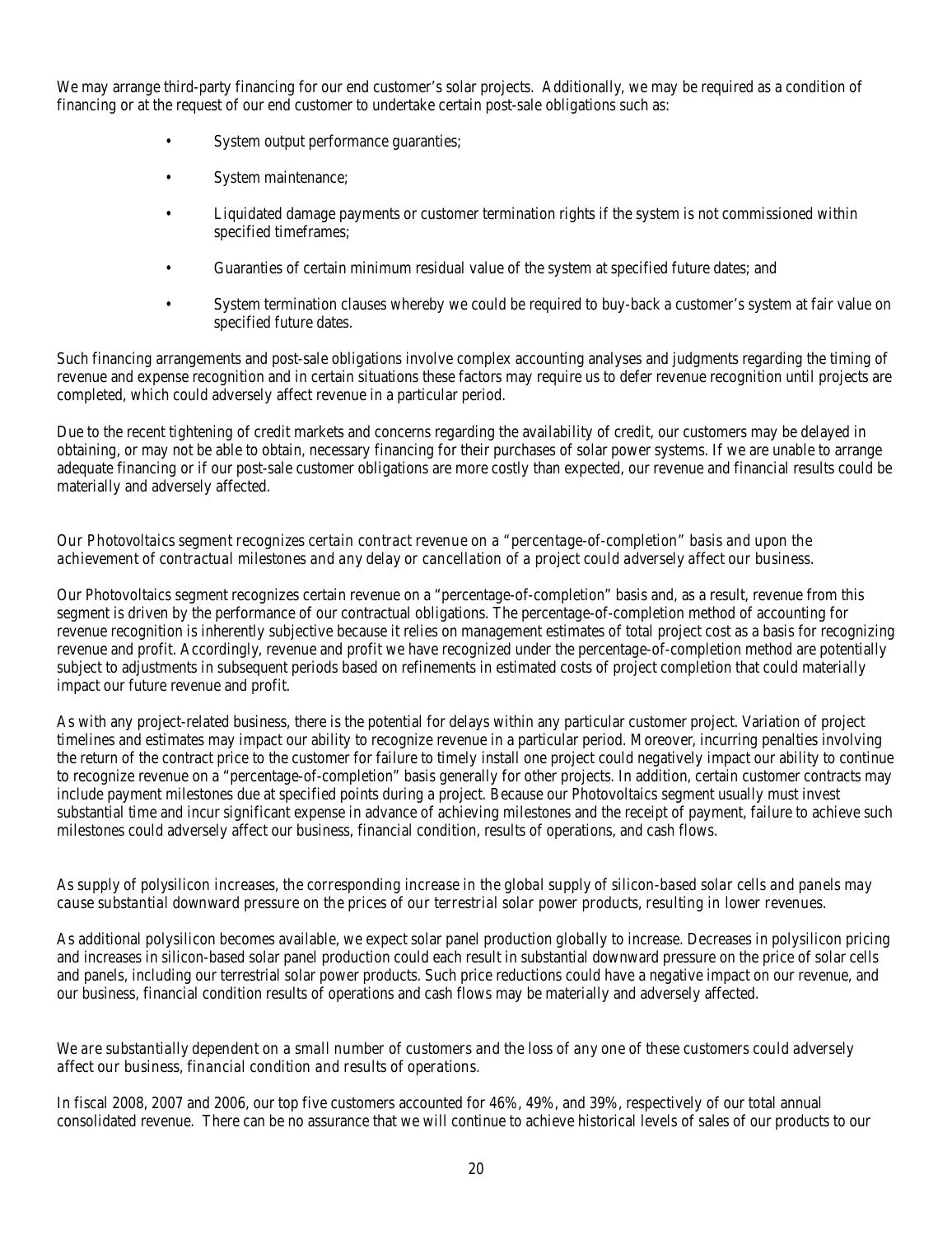largest customers. Even though our customer base is expected to increase and our revenue streams to diversify, a substantial portion of our net revenues could continue to depend on sales to a limited number of customers. Our agreements with these customers may be cancelled if we fail to meet certain product specifications or materially breach the agreement, and our customers may seek to renegotiate the terms of current agreements or renewals. The loss of or a reduction in sales to one or more of our larger customers could have a material adverse affect on our business, financial condition and results of operations.

#### *Long-term, firm commitment supply agreements could result in insufficient or excess inventory or place us at a competitive disadvantage.*

We manufacture our products utilizing materials, components, and services provided by third parties. We seek to obtain a lower cost of inventory by negotiating multi-year, binding contractual commitments directly with our suppliers. Under such agreements, we may be required to purchase a specified quantity of products or use a certain amount of services, which is often over a period of twelve months or more. We also may be required to make substantial prepayments or issue secured letters of credit to these suppliers against future deliveries. These contractual commitments, or any other "take or pay" agreement we enter into, allows the supplier to invoice us for the full purchase price of product or services that we are under contract for, whether or not we actually order the required volume or services. If for any reason we fail to order the required volume or services, the resulting monetary damages could have a material adverse effect on our business, financial condition, results of operations, and cash flows.

We do not obtain contracts or commitments from customers for all of our products manufactured with materials purchased under such firm commitment contracts. Instead, we rely on our long-term internal forecasts to determine the timing of our production schedules and the volume and mix of products to be manufactured. The level and timing of orders placed by customers may vary for many reasons. As a result, at any particular time, we may have insufficient or excess inventory, which could render us unable to fulfill customer orders or increase our cost of production. This would place us at a competitive disadvantage to our competitors, and could have a material adverse effect on our business, financial condition, results of operations, and cash flows.

Long-term contractual commitments also expose us to specific counter-party risk, which can be magnified when dealing with suppliers without a long, stable production and financial history. For example, if one or more of our contractual counterparties is unable or unwilling to provide us with the contracted amount of product, we could be required to attempt to obtain product in the open market, which could be unavailable at that time, or only available at prices in excess of our contracted prices. In addition, in the event any such supplier experiences financial difficulties, it may be difficult or impossible, or may require substantial time and expense, for us to recover any or all of our prepayments. Any of the foregoing could have a material adverse effect on our business, financial condition, results of operations, and cash flows.

#### *Our operating results could be harmed if we lose access to sole or limited sources of materials, components or services.*

We currently obtain some materials, components and services used in our products from limited or single sources. We generally do not carry significant inventories of any raw materials. Because we often do not account for a significant part of our suppliers' businesses, we may not have access to sufficient capacity from these suppliers in periods of high demand. In addition, since we generally do not have guaranteed supply arrangements with our suppliers, we risk serious disruption to our operations if an important supplier terminates product lines, changes business focus, or goes out of business. Because some of these suppliers are located overseas, we may be faced with higher costs of purchasing these materials if the U.S. dollar weakens against other currencies. If we were to change any of our limited or sole source suppliers, we would be required to re-qualify each new supplier. Re-qualification could prevent or delay product shipments that could materially adversely affect our results of operations. In addition, our reliance on these suppliers may materially adversely affect our production if the components vary in quality or quantity. If we are unable to obtain timely deliveries of sufficient components of acceptable quality or if the prices of components for which we do not have alternative sources increase, our business, financial condition and results of operations could be materially adversely affected.

#### *If our contract manufacturers fail to deliver quality products at reasonable prices and on a timely basis, our business, financial condition and results of operations could be materially adversely affected.*

We are increasing our use of contract manufacturers located outside of the U.S. as a less-expensive alternative to performing our own manufacturing of certain products. Contract manufacturers in Asia currently manufacture a significant portion of our highvolume fiber optics products. We supply inventory to our contract manufacturers and we bear the risk of loss, theft or damage to our inventory while it is held in their facilities.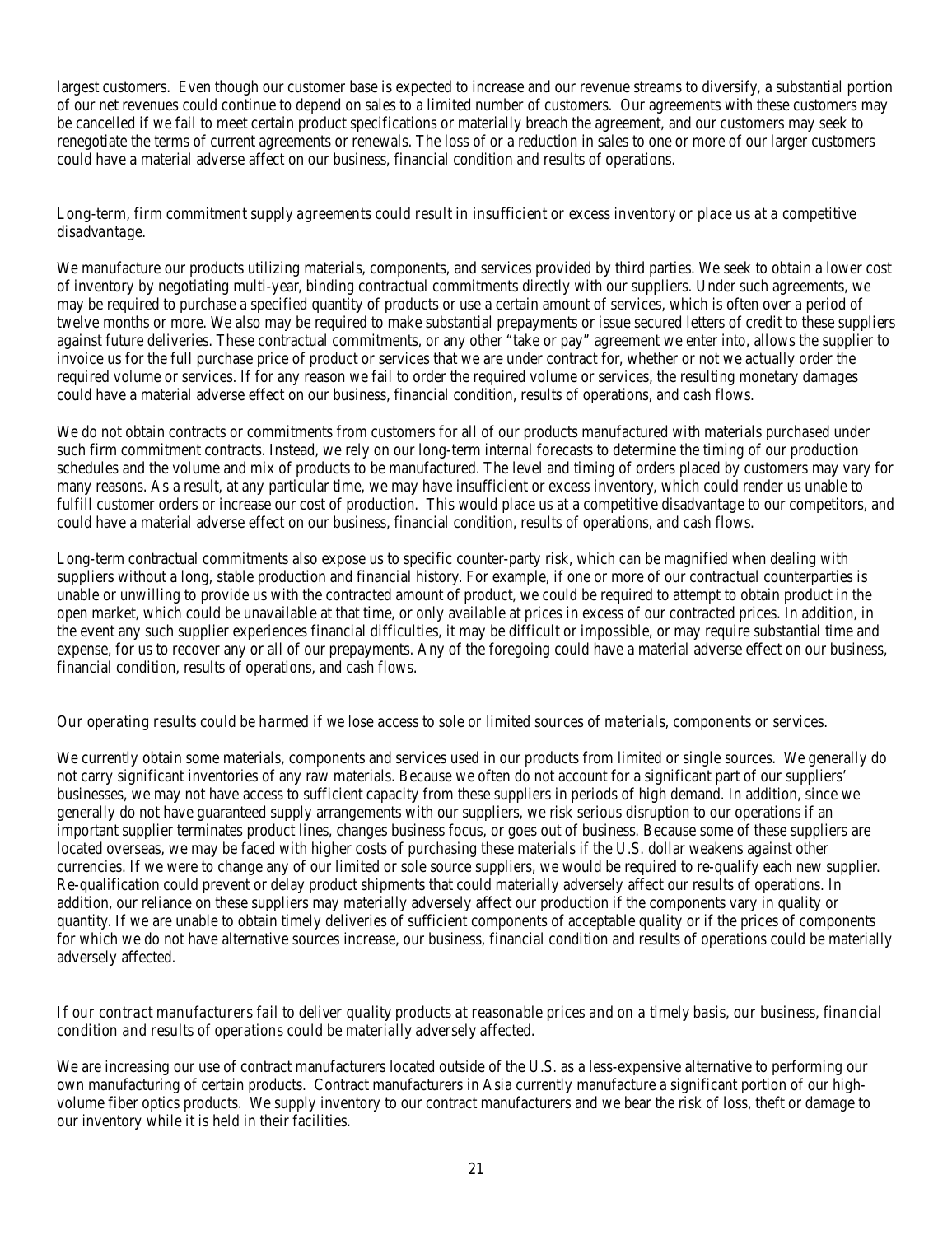If these contract manufacturers do not fulfill their obligations to us, or if we do not properly manage these relationships and the transition of production to these contract manufacturers, our existing customer relationships may suffer. In addition, by undertaking these activities, we run the risk that the reputation and competitiveness of our products and services may deteriorate as a result of the reduction of our ability to oversee and control quality and delivery schedules.

The use of contract manufacturers located outside of the U.S. also subjects us to the following additional risks that could significantly impair our ability to source our contract manufacturing requirements internationally, including:

- unexpected changes in regulatory requirements;
- legal uncertainties regarding liability, tariffs and other trade barriers;<br>• inadequate protection of intellectual property in some countries:
- inadequate protection of intellectual property in some countries;
- greater incidence of shipping delays;
- greater difficulty in hiring talent needed to oversee manufacturing operations; and
- potential political and economic instability.
- potential adverse actions by the incoming Obama Administration pursuant to its stated intention to reduce the loss of U.S. jobs

Prior to our customers accepting products manufactured at our contract manufacturers, they must requalify the product and manufacturing processes. The qualification process can be lengthy and expensive, with no guarantee that any particular product qualification process will lead to profitable product sales. The qualification process determines whether the product manufactured at our contract manufacturer achieves our customers' quality, performance and reliability standards. Our expectations as to the time periods required to qualify a product line and ship products in volumes to customers may be erroneous. Delays in qualification can impair the expected timing of the transfer of a product line to our contract manufacturer and may impair the expected amount of sales of the affected products. We may, in fact, experience delays in obtaining qualification of products produced by our contract manufacturers and, therefore, our operating results and customer relationships could be materially adversely affected.

#### *If we do not keep pace with rapid technological change, our products may not be competitive.*

We compete in markets that are characterized by rapid technological change, frequent new product introductions, changes in customer requirements, evolving industry standards, continuous improvement in products and the use of our existing products in new applications. We may not be able to develop the underlying core technologies necessary to create new products and enhancements at the same rate as or faster than our competitors, or to license the technology from third parties that is necessary for our products.

Product development delays may result from numerous factors, including:

- changing product specifications and customer requirements;
- unanticipated engineering complexities;
- expense reduction measures we have implemented and others we may implement;
- difficulties in hiring and retaining necessary technical personnel; and
- difficulties in allocating engineering resources and overcoming resource limitations.

We cannot assure you that we will be able to identify, develop, manufacture, market or support new or enhanced products successfully, if at all, or on a timely, cost effective or repeatable basis. Our future performance will depend on our successful development and introduction of, as well as market acceptance of, new and enhanced products that address market changes as well as current and potential customer requirements and our ability to respond effectively to product announcements by competitors, technological changes or emerging industry standards. Because it is generally not possible to predict the amount of time required and the costs involved in achieving certain research, development and engineering objectives, actual development costs may exceed budgeted amounts and estimated product development schedules may be extended. If we incur budget overruns or delays in our research and development efforts, our business, financial condition and results of operations may be materially adversely affected.

#### *The competitive and rapidly evolving nature of our industry has in the past resulted and is likely in the future to result in reductions in our product prices and periods of reduced demand for our products.*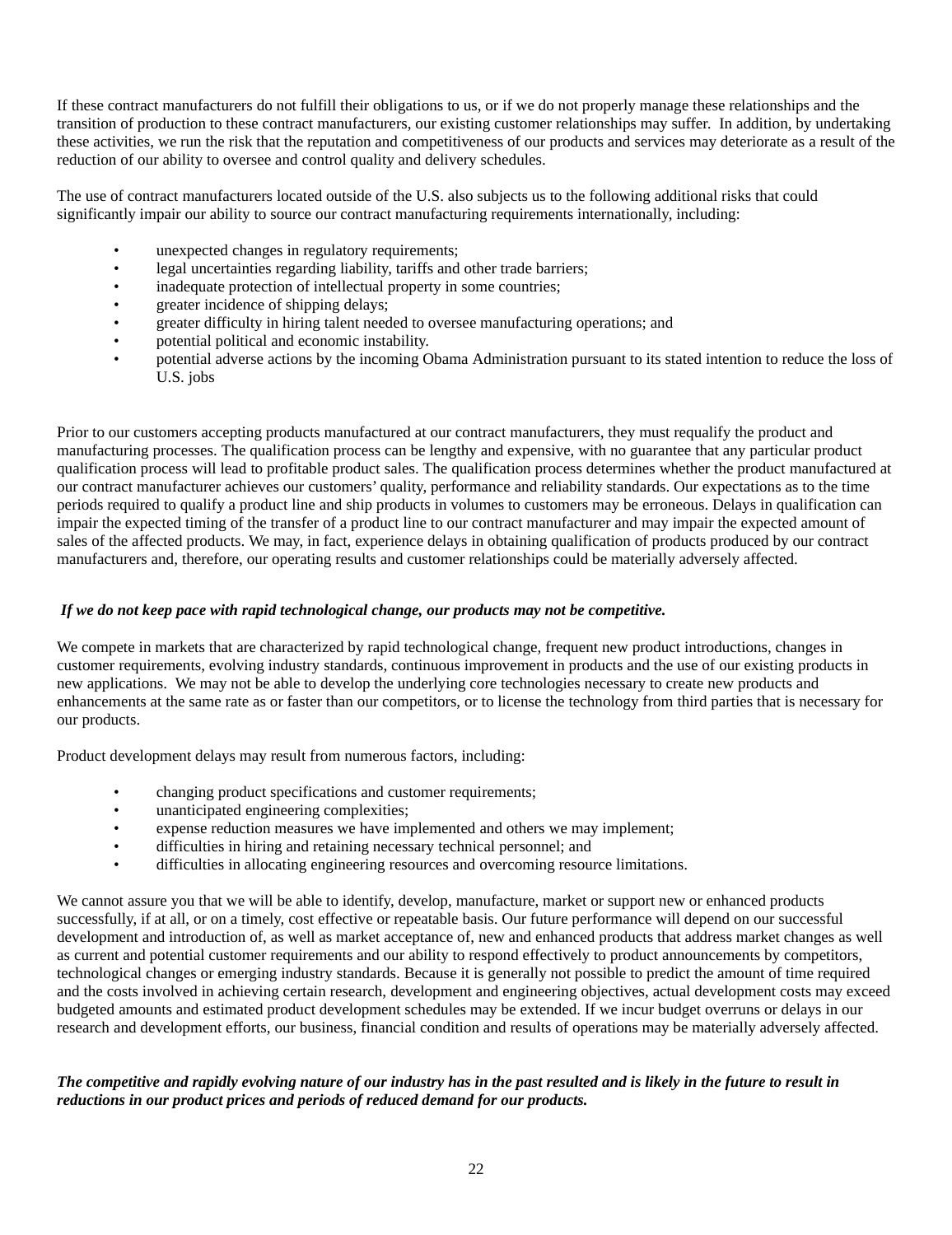We face substantial competition in each of our reporting segments from a number of companies, many of which have greater financial, marketing, manufacturing and technical resources than us. Larger-sized competitors often spend more on research and development, which could give those competitors an advantage in meeting customer demands and introducing technologically innovative products before we do. We expect that existing and new competitors will improve the design of their existing products and will introduce new products with enhanced performance characteristics.

The introduction of new products and more efficient production of existing products by our competitors has resulted and is likely in the future to result in price reductions and increases in expenses and reduced demand for our products. In addition, some of our competitors may be willing to provide their products at lower prices, accept a lower profit margin or expend more capital in order to obtain or retain business. Competitive pressures have required us to reduce the prices of some of our products. These competitive forces could diminish our market share and gross margins, resulting in a material adverse affect on our business, financial condition and results of operations.

New competitors may also enter our markets, including some of our current and potential customers who may attempt to integrate their operations by producing their own components and subsystems or acquiring one of our competitors, thereby reducing demand for our products. In addition, rapid product development cycles, increasing price competition due to maturation of technologies, the emergence of new competitors in Asia with lower cost structures and industry consolidation resulting in competitors with greater financial, marketing and technical resources could result in lower prices or reduced demand for our products.

Expected and actual introductions of new and enhanced products may cause our customers to defer or cancel orders for existing products and may cause our products to become obsolete. A slowdown in demand for existing products ahead of a new product introduction could result in a write-down in the value of inventory on hand related to existing products. We have in the past experienced a slowdown in demand for existing products and delays in new product development and such delays may occur in the future. To the extent customers defer or cancel orders for existing products due to a slowdown in demand or in anticipation of a new product release or if there is any delay in development or introduction of our new products or enhancements of our products, our business, financial condition and results of operations could be materially adversely affected.

#### *Our products are difficult to manufacture. Our production could be disrupted and our results will suffer if our production yields are low as a result of manufacturing difficulties.*

We manufacture many of our wafers and devices in our own production facilities. Difficulties in the production process, such as contamination, raw material quality issues, human error or equipment failure, can cause a substantial percentage of wafers and devices to be nonfunctional. Lower-than-expected production yields may delay shipments or result in unexpected levels of warranty claims, either of which can materially adversely affect our results of operations. We have experienced difficulties in achieving planned yields in the past, particularly in pre-production and upon initial commencement of full production volumes, which have adversely affected our gross margins. Because the majority of our manufacturing costs are fixed, achieving planned production yields is critical to our results of operations. Because we manufacture many of our products in a single facility, we have greater risk of interruption in manufacturing resulting from fire, natural disaster, equipment failures, or similar events than we would if we had back-up facilities available for manufacturing these products. We could also incur significant costs to repair and/or replace products that are defective and in some cases costly product redesigns and/or rework may be required to correct a defect. Additionally, any defect could adversely affect our reputation and result in the loss of future orders.

Some of the capital equipment used in the manufacture of our products have been developed and made specifically for us, is not readily available from multiple vendors and would be difficult to repair or replace if it were to become damaged or stop working. If any of these suppliers were to experience financial difficulties or go out of business, or if there were any damage to or a breakdown of our manufacturing equipment at a time when we are manufacturing commercial quantities of our products, our business, financial condition and results of operations could be materially adversely affected.

#### *We face lengthy sales and qualifications cycles for our new products and, in many cases, must invest a substantial amount of time and funds before we receive orders.*

Most of our products are tested by current and potential customers to determine whether they meet customer or industry specifications. The length of the qualification process, which can span a year or more, varies substantially by product and customer, and thus can cause our results of operations to be unpredictable. During a given qualification period, we invest significant resources and allocate substantial production capacity to manufacture these new products prior to any commitment to purchase by customers. In addition, it is difficult to obtain new customers during the qualification period as customers are reluctant to expend the resources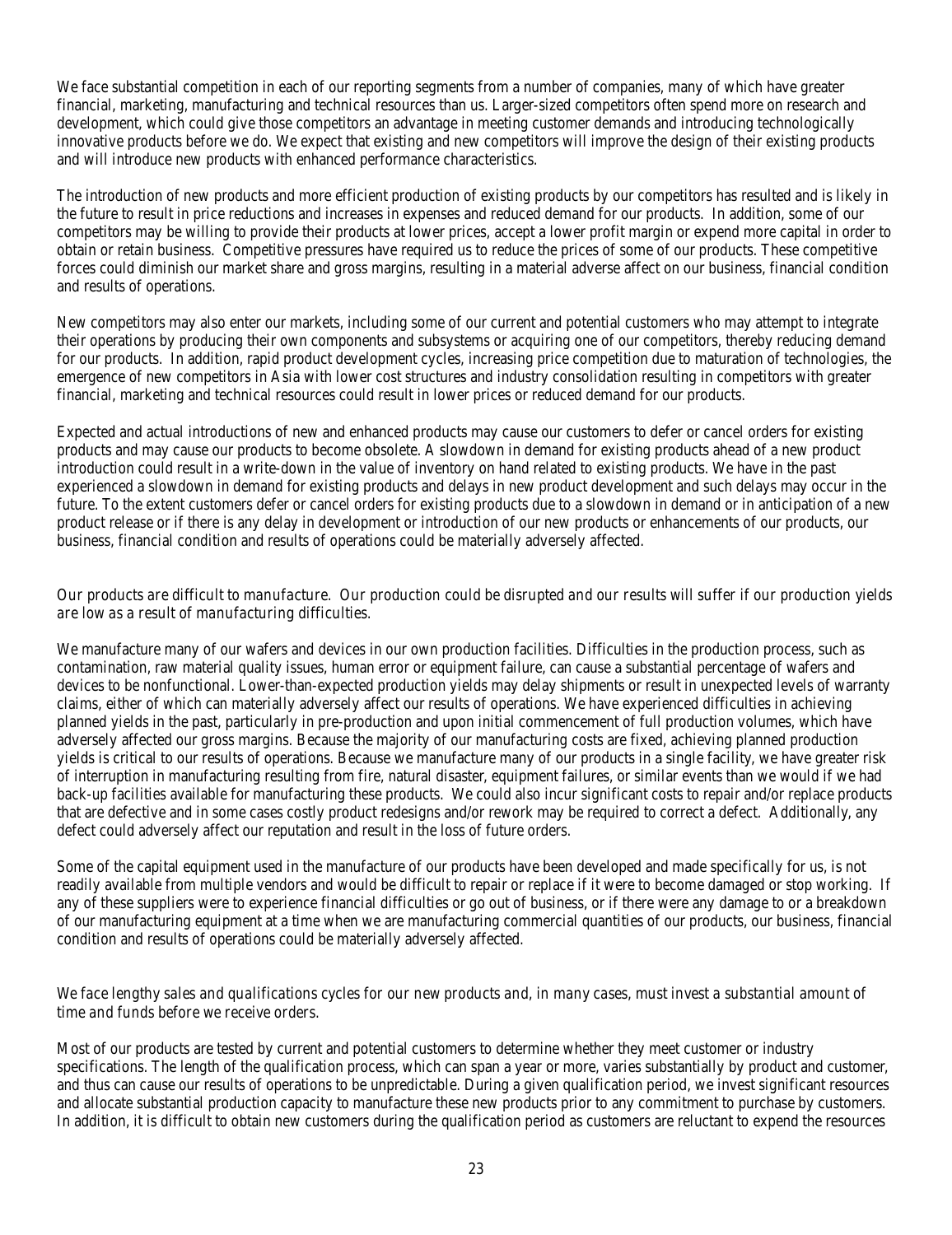necessary to qualify a new supplier if they have one or more existing qualified sources. If we are unable to meet applicable specifications or do not receive sufficient orders to profitably use the allocated production capacity, our business, financial condition and results of operations could be materially adversely affected.

Our historical and future budgets for operating expenses, capital expenditures, operating leases and service contracts are based upon our assumptions as to the future market acceptance of our products. Because of the lengthy lead times required for product development and the changes in technology that typically occur while a product is being developed, it is difficult to accurately estimate customer demand for any given product. If our products do not achieve an adequate level of customer demand, our business, financial condition and results of operations could be materially adversely affected.

#### *Shifts in industry-wide demands and inventories could result in significant inventory write-downs.*

The life cycles of some of our products depend heavily upon the life cycles of the end products into which our products are designed. Products with short life cycles require us to manage production and inventory levels closely. We evaluate our ending inventories on a quarterly basis for excess quantities, impairment of value and obsolescence. This evaluation includes analysis of sales levels by product and projections of future demand based upon input received from our customers, sales team and management estimates. If inventories on hand are in excess of demand, or if they are greater than 12-months old, appropriate reserves may be recorded. In addition, we write off inventories that are considered obsolete based upon changes in customer demand, manufacturing process changes that result in existing inventory obsolescence or new product introductions, which eliminate demand for existing products. Remaining inventory balances are adjusted to approximate the lower of our manufacturing cost or market value.

If future demand or market conditions are less favorable than our estimates, inventory write-downs may be required. We cannot assure investors that obsolete or excess inventories, which may result from unanticipated changes in the estimated total demand for our products and/or the estimated life cycles of the end products into which our products are designed, will not affect us beyond the inventory charges that we have already taken.

#### *The types of sales contracts which we use in the markets which we serve subject us to unique risks in each of those markets.*

In our Fiber Optics reporting segment, we generally do not have long-term contracts with our customers and we typically sell our products pursuant to purchase orders with short lead times. As a result, our customers could stop purchasing our products at any time and we must fulfill orders in a timely manner to keep our customers. Risks associated with the absence of long-term contracts with our customers include the following:

- our customers can stop purchasing our products at any time without penalty;
- our customers may purchase products from our competitors; and
- our customers are not required to make minimum purchases.

These risks are increased by the fact that our customers in this market are large, sophisticated companies which have considerable purchasing power and control over their suppliers. In the Fiber Optics market, we generally sell our products pursuant to individual purchase orders, which often have extremely short lead times. If we are unable to fulfill these orders in a timely manner, it is likely that we will lose sales and customers. In addition, we sell some of our products to the U.S. Government and governmental entities. These contracts are generally subject to termination for convenience provisions and may be cancelled at any time.

Cancellations or rescheduling of customer orders could result in the delay or loss of anticipated sales without allowing us sufficient time to reduce, or delay the incurrence of, our corresponding inventory and operating expenses. In addition, changes in forecasts or the timing of orders from these or other customers expose us to the risks of inventory shortages or excess inventory.

In contrast, in our Photovoltaics reporting segment, we generally enter into long-term firm fixed-price contracts, which could subject us to losses if we have cost overruns. While firm fixed-price contracts allow us to benefit from cost savings, they also expose us to the risk of cost overruns. If the initial estimates we used to determine the contract price and the cost to perform the work prove to be incorrect, we could incur losses. In addition, some of our contracts have specific provisions relating to cost, schedule, and performance. If we fail to meet the terms specified in those contracts, then our cost to perform the work could increase or our price could be reduced, which would adversely affect our financial condition. These programs have risk for reach-forward losses if our estimated costs exceed our estimated price.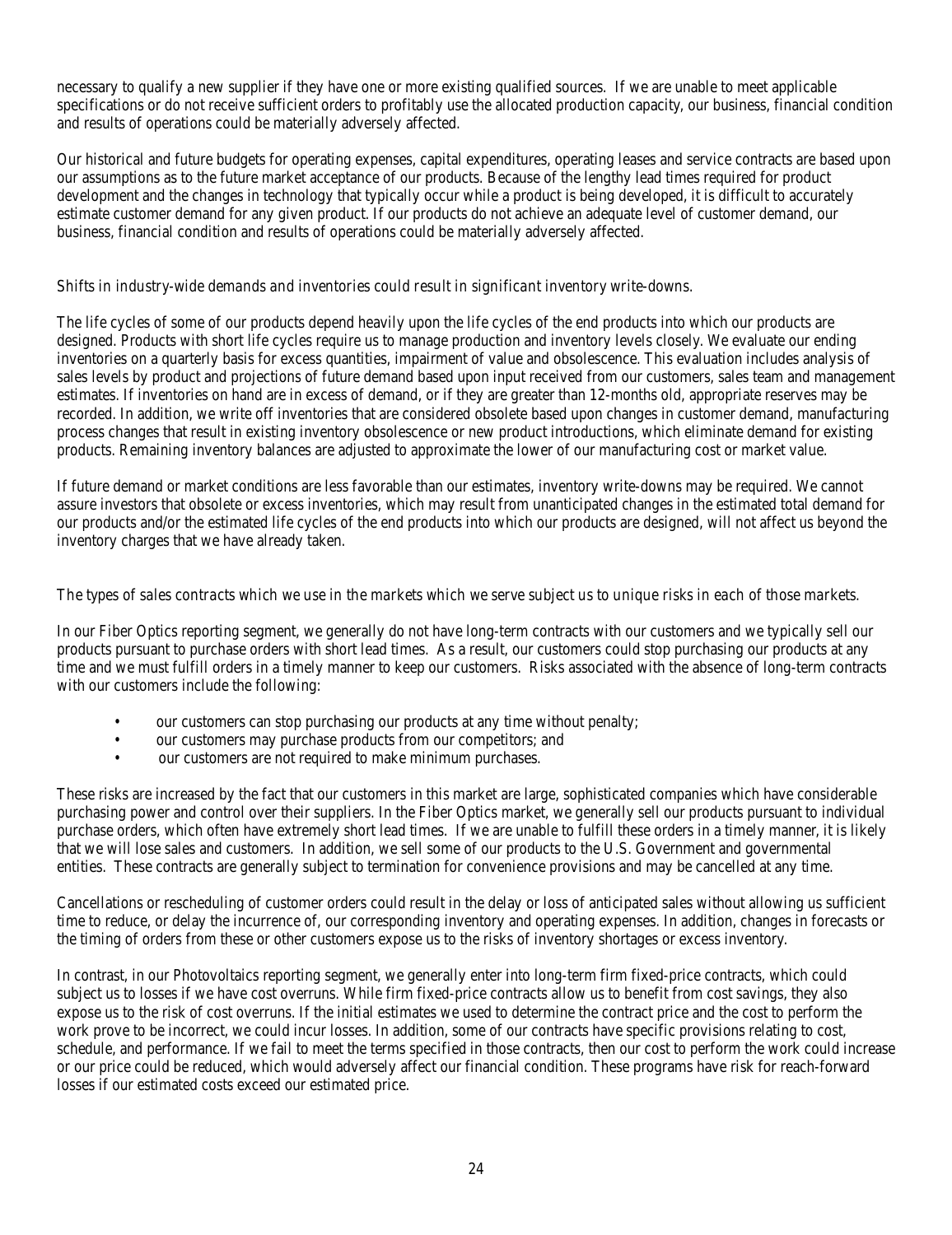Fixed-price development work inherently has more uncertainty than production contracts and, therefore, more variability in estimates of the cost to complete the work. Many of these development programs have very complex designs. As technical or quality issues arise, we may experience schedule delays and cost impacts, which could increase our estimated cost to perform the work or reduce our estimated price, either of which could adversely affect our financial condition. Some fixed-price development contracts include initial production units in their scope of work. Successful performance of these contracts depends on our ability to meet production specifications and delivery rates. If we are unable to perform and deliver to contract requirements, our contract price could be reduced through the incorporation of liquidated damages, termination of the contract for default, or other financially significant exposure. Management uses its best judgment to estimate the cost to perform the work and the price we will eventually be paid on fixed-price development programs. While we believe the cost and price estimates incorporated in the financial statements are appropriate, future events could result in either favorable or unfavorable adjustments to those estimates.

The risk of fixed price contracts in the photovoltaics market is increased by the new and rapidly changing nature of the terrestrial photovoltaics market and the Company's lack of experience in that market.

#### *We are a party to several U.S. Government contracts, which are subject to unique risks.*

In 2008, 5% of our revenue was derived from U.S. Government contracts. We intend to continue our policy of selectively pursuing contract research, product development and market development programs funded by various agencies of the U.S. federal and state governments to complement and enhance our own resources. Depending on the type of contract, funding from government grants is either recorded as revenue or as an offset to our research and development expense.

In addition to normal business risks, our contracts with the U.S. Government are subject to unique risks, some of which are beyond our control. We have had government contracts modified, curtailed or terminated in the past and we expect this will continue to happen from time to time.

The funding of U.S. Government programs is subject to Congressional appropriations. Many of the U.S. Government programs in which we participate may extend for several years; however, these programs are normally funded annually. Long-term government contracts and related orders are subject to cancellation if appropriations for subsequent performance periods are not made. The termination of funding for a U.S. Government program would result in a loss of anticipated future revenue attributable to that program, which could have a material adverse effect on our operations.

The U.S. Government may modify, curtail, or terminate our contracts. The U.S. Government may modify, curtail, or terminate its contracts and subcontracts without prior notice at its convenience upon payment for work done and commitments made at the time of termination. A reduction or discontinuance of these programs or of our participation in these programs would materially increase our research and development expenses, which would adversely affect our profitability and could impair our ability to develop our solar power products and services. Modification, curtailment or termination of our major programs or contracts could have a material adverse effect on our results of operations and financial condition.

Our contract costs are subject to audits by U.S. Government agencies. U.S. Government representatives may audit the costs we incur on our U.S. Government contracts, including allocated indirect costs. Such audits could result in adjustments to our contract costs. Any costs found to be improperly allocated to a specific contract will not be reimbursed, and such costs already reimbursed must be refunded. We have recorded contract revenue based upon costs we expect to realize upon final audit. However, we do not know the outcome of any future audits and adjustments and we may be required to reduce our revenue or profits upon completion and final negotiation of audits. If any audit uncovers improper or illegal activities, we may be subject to civil and criminal penalties and administrative sanctions, including termination of contracts, forfeiture of profits, suspension of payments, fines and suspension or prohibition from doing business with the U.S. Government. We have been audited in the past by the U.S. Government and expect that we will be in the future.

Our business is subject to potential U.S. Government review. We are sometimes subject to certain U.S. Government reviews of our business practices due to our participation in government contracts. Any such inquiry or investigation could potentially result in a material adverse effect on our results of operations and financial condition.

Our U.S. Government business is also subject to specific procurement regulations and other requirements. These requirements, although customary in U.S. Government contracts, increase our performance and compliance costs. These costs might increase in the future, reducing our margins, which could have a negative effect on our financial condition. Failure to comply with these regulations and requirements could lead to suspension or debarment, for cause, from U.S. Government contracting or subcontracting for a period of time and could have an adverse effect on our reputation and ability to secure future U.S. Government contracts.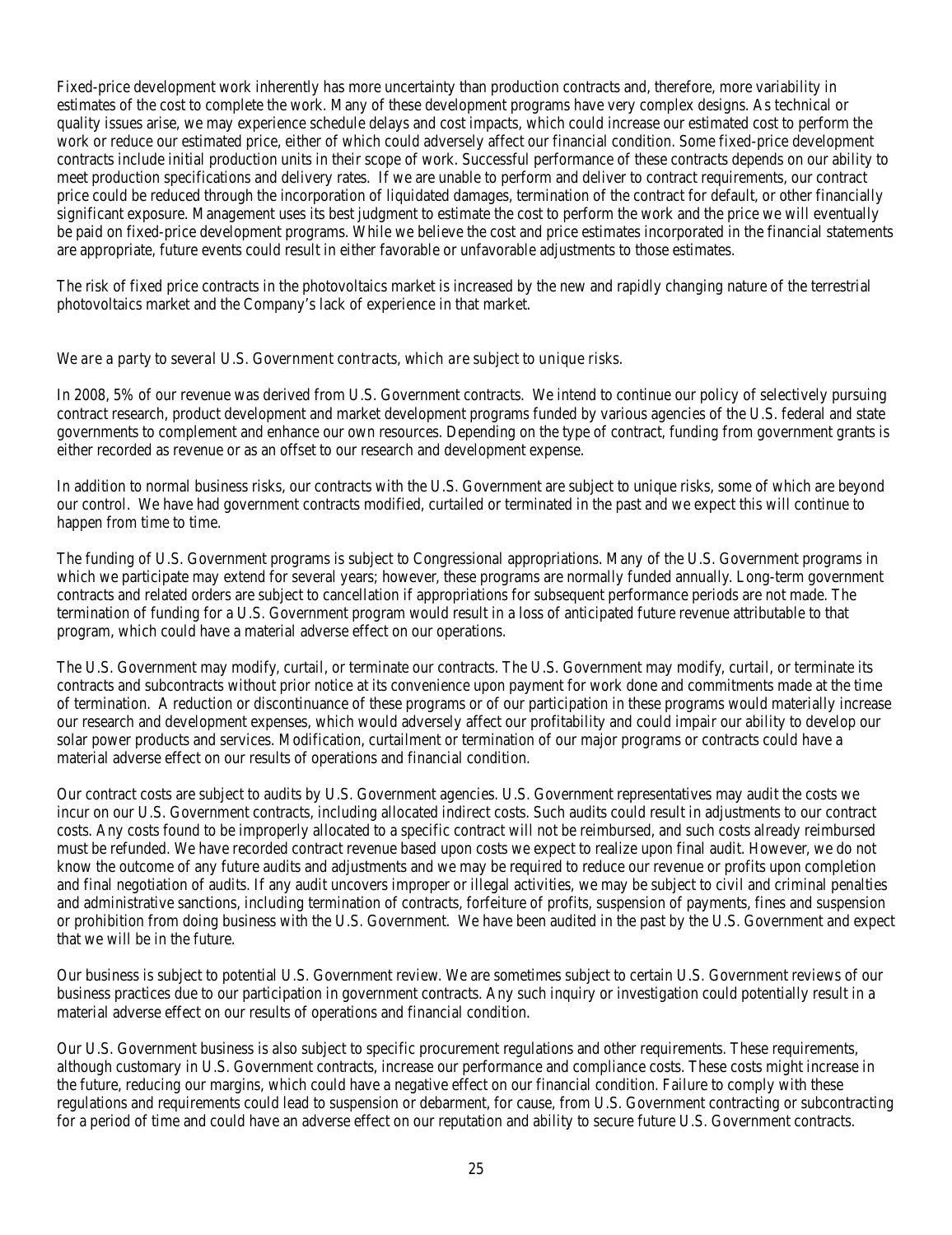#### *We have significant international sales, which expose us to additional risks and uncertainties.*

Sales to customers located outside the U.S. accounted for approximately 44% of our consolidated revenue in fiscal 2008, 27% of our revenue in fiscal 2007 and 24% of our revenue in fiscal 2006. Sales to customers in Asia represent the majority of our international sales. We believe that international sales will continue to account for a significant percentage of our revenue as we seek international expansion opportunities. Because of this, the following international commercial risks may materially adversely affect our revenue:

- political and economic instability or changes in U.S. Government policy with respect to these foreign countries may inhibit export of our devices and limit potential customers' access to U.S. dollars in a country or region in which those potential customers are located;
- we may experience difficulties in the timeliness of collection of foreign accounts receivable and be forced to write off these receivables;
- tariffs and other barriers may make our devices less cost competitive;
- the laws of certain foreign countries may not adequately protect our trade secrets and intellectual property or may be burdensome to comply with;
- potentially adverse tax consequences to our customers may damage our cost competitiveness;
- currency fluctuations, which may make our products less cost competitive, affecting overseas demand for our products or otherwise adversely affect our business; and
- language and other cultural barriers may require us to expend additional resources competing in foreign markets or hinder our ability to effectively compete.

In addition, we may be exposed to additional legal risks under the laws of both the countries in which we operate and in the United States, including the Foreign Corrupt Practices Act.

#### *We are increasing operations in China, which exposes us to risks inherent in doing business in China.*

In May 2007, EMCORE Hong Kong, Ltd., a wholly owned subsidiary of EMCORE Corporation, announced the opening of a new manufacturing facility in Langfang, China. Our new company, Langfang EMCORE Optoelectronics Co. Ltd., is located approximately 20 miles southeast of Beijing and currently occupies a space of 44,000 square feet with a Class-10,000 clean room for optoelectronic device packaging. Another 40,000 square feet is available for future expansion. We have begun the transfer of our most cost sensitive optoelectronic devices to this facility. This facility, along with a strategic alignment with our existing contract-manufacturing partners, should enable us to improve our cost structure and gross margins across product lines. We expect to develop and provide improved service to our global customers by having a local presence in Asia. As we continue to consolidate our manufacturing operations, we will incur additional costs to transfer product lines to our China facility, including costs of qualification testing with our customers, which could have a material adverse impact on our operating results and financial condition.

Our China-based activities are subject to greater political, legal and economic risks than those faced by our other operations. In particular, the political, legal and economic climate in China (both at national and regional levels) is extremely fluid and unpredictable. Our ability to operate in China may be adversely affected by changes in Chinese laws and regulations, such as those relating to taxation, import and export tariffs, environmental regulations, land use rights, intellectual property and other matters, which laws and regulations remain highly underdeveloped and subject to change, with little or no prior notice, for political or other reasons. Moreover, the enforceability of applicable existing Chinese laws and regulations is uncertain. In addition, we may not obtain the requisite legal permits to continue to operate in China and costs or operational limitations may be imposed in connection with obtaining and complying with such permits. Our business could be materially harmed by any changes in the political, legal or economic climate in China or the inability to enforce applicable Chinese laws and regulations.

As a result of a government order to ration power for industrial use, operations in our China facility may be subject to possible interruptions or shutdowns, adversely affecting our ability to complete manufacturing commitments on a timely basis. If we are required to make significant investments in generating capacity to sustain uninterrupted operations at our facility, we may not realize the reductions in costs anticipated from our expansion in China. In addition, future outbreaks of avian influenza, or other communicable diseases, could result in quarantines or closures of our facility, thereby disrupting our operations and expansion in China.

We intend to export the majority of the products manufactured at our facilities in China. Accordingly, upon application to and approval by the relevant governmental authorities, we will not be subject to certain Chinese taxes and are exempt from customs duty assessment on imported components or materials when the finished products are exported from China. We are, however, required to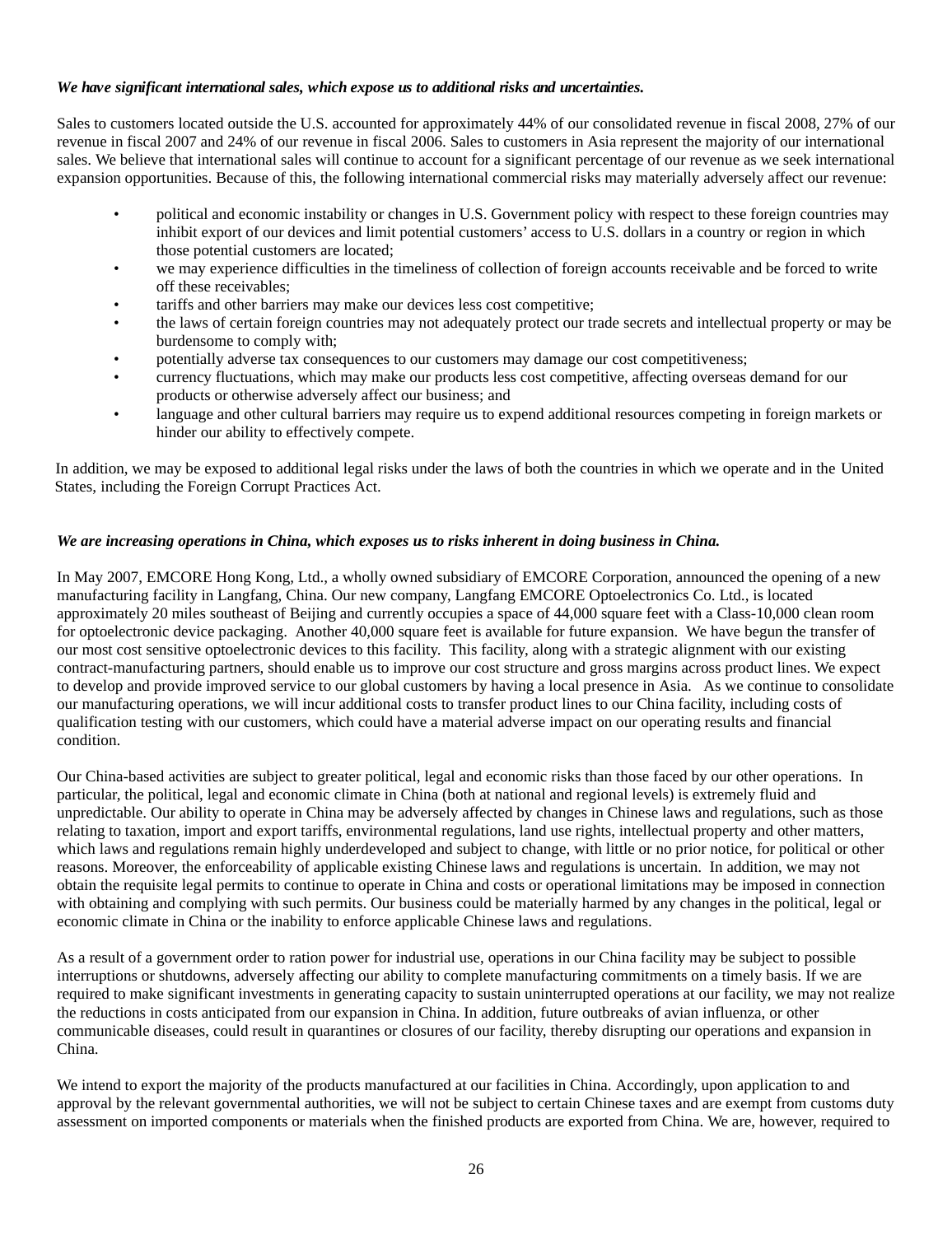pay income taxes in China, subject to certain tax relief. As the Chinese trade regulations are in a state of flux, we may become subject to other forms of taxation and duty assessments in China or may be required to pay for export license fees in the future. In the event that we become subject to any increased taxes or new forms of taxation imposed by authorities in China, our results of operations could be materially and adversely affected.

#### *We will lose sales if we are unable to obtain government authorization to export our products.*

Exports of our products are subject to export controls imposed by the U.S. Government and administered by the U.S. Departments of State and Commerce. In certain instances, these regulations may require pre-shipment authorization from the administering department. For products subject to the Export Administration Regulations ("EAR") administered by the Department of Commerce's Bureau of Industry and Security, the requirement for a license is dependent on the type and end use of the product, the final destination and the identity of the end user. Virtually all exports of products subject to the International Traffic in Arms Regulations ("ITAR") regulations administered by the Department of State's Directorate of Defense Trade Controls require a license. Most of our fiber optics products and our terrestrial solar power products are subject to EAR; however, certain fiber optics products and all of our commercially available solar cell satellite power products are currently subject to ITAR.

Given the current global political climate, obtaining export licenses can be difficult and time-consuming. Failure to obtain export licenses for product shipments could significantly reduce our revenue and could materially adversely affect our business, financial condition and results of operations. Compliance with U.S. Government regulations may also subject us to additional fees and costs. The absence of comparable restrictions on competitors in those countries may adversely affect our competitive position.

#### *Protecting our trade secrets and obtaining patent protection is critical to our ability to effectively compete.*

Our success and competitive position depend on protecting our trade secrets and other intellectual property. Our strategy is to rely on trade secrets and patents to protect our manufacturing and sales processes and products. Reliance on trade secrets is only an effective business practice if trade secrets remain undisclosed and a proprietary product or process is not reverse engineered or independently developed. We take measures to protect our trade secrets, including executing non-disclosure agreements with our employees, customers and suppliers. If parties breach these agreements or the measures we take are not properly implemented, we may not have an adequate remedy. Disclosure of our trade secrets or reverse engineering of our proprietary products, processes, or devices could materially adversely affect our business, financial condition and results of operations.

#### *Our failure to obtain or maintain the right to use certain intellectual property may materially adversely affect our business, financial condition and results of operations.*

The compound semiconductor, optoelectronics and fiber optic communications industries are characterized by frequent litigation regarding patent and other intellectual property rights. From time to time we have received, and may receive in the future; notice of claims of infringement of other parties' proprietary rights and licensing offers to commercialize third party patent rights. There can be no assurance that:

- infringement claims (or claims for indemnification resulting from infringement claims) will not be asserted against us or that such claims will not be successful;
- future assertions will not result in an injunction against the sale of infringing products, which could significantly impair our business and results of operations;
- any patent owned or licensed by us will not be invalidated, circumvented or challenged; or
- we will not be required to obtain licenses, the expense of which may adversely affect our results of operations and profitability.

In addition, effective copyright and trade secret protection may be unavailable or limited in certain foreign countries. Litigation, which could result in substantial cost and diversion of our resources, may be necessary to defend our rights or defend us against claimed infringement of the rights of others. In certain circumstances, our intellectual property rights associated with government contracts may be limited.

Protection of the intellectual property owned or licensed to us may require us to initiate litigation, which can be an extremely expensive, protracted procedure with an uncertain outcome. The availability of financial resources may limit the Company's ability to commence or defend such litigation.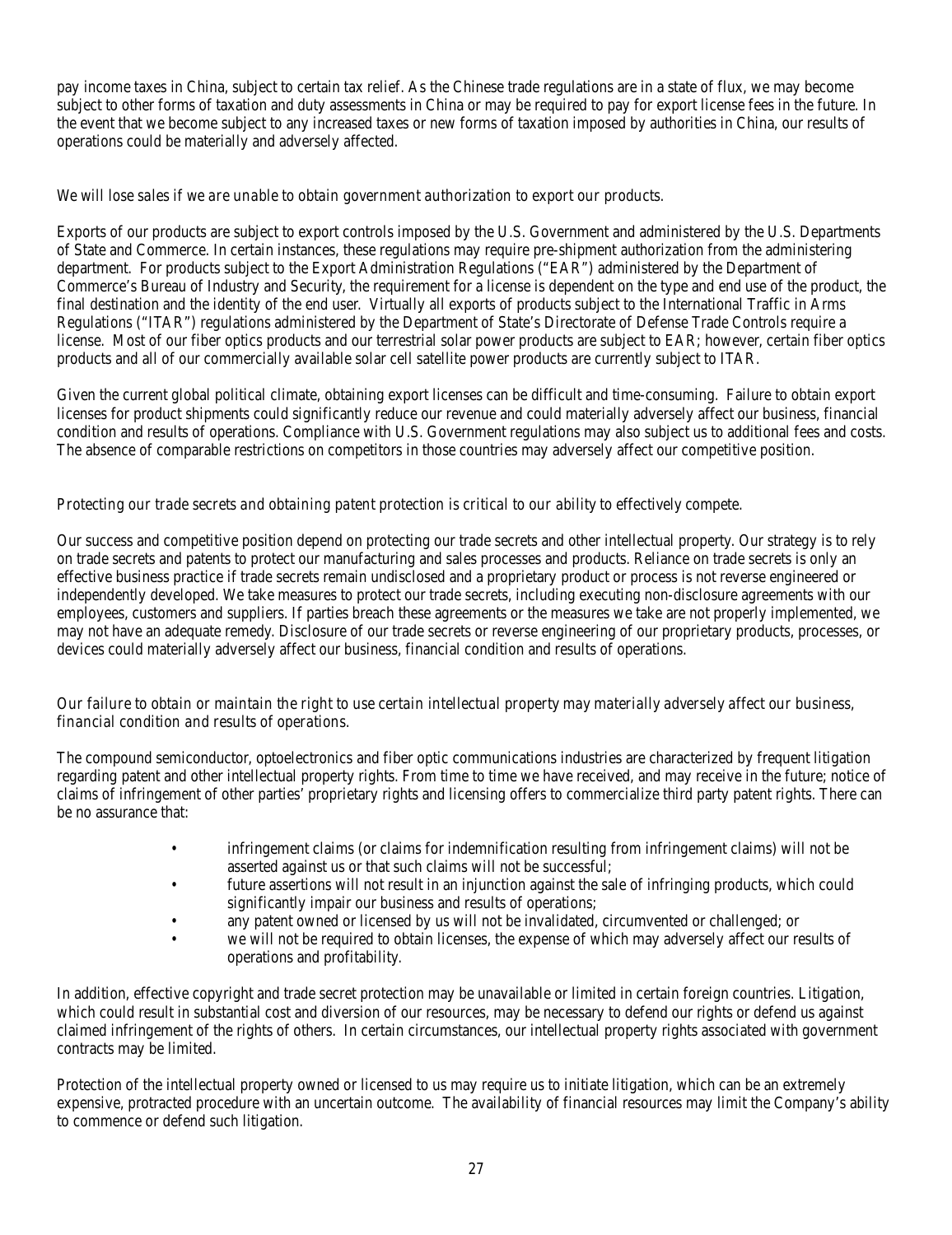#### *Failure to comply with environmental and safety regulations, resulting in improper handling of hazardous raw materials used in our manufacturing processes, could result in costly remediation fees, penalties or damages.*

We are subject to laws and regulations and must obtain certain permits and licenses relating to the use of hazardous materials. Our production activities involve the use of certain hazardous raw materials, including, but not limited to, ammonia, gallium, phosphate and arsine. If our control systems are unsuccessful in preventing a release of these materials into the environment or other adverse environmental conditions or human exposures occur, we could experience interruptions in our operations and incur substantial remediation and other costs or liabilities. In addition, certain foreign laws and regulations place restrictions on the concentration of certain hazardous materials, including, but not limited to, lead, mercury and cadmium, in our products. Failure to comply with such laws and regulations could subject us to future liabilities or result in the limitation or suspension of the sale or production of our products. These regulations include the European Union's ("EU") Restrictions on Hazardous Substances, Directive on Waste Electrical and Electronic Equipment and the directive on End of Life for Vehicles. Failure to comply with environmental and health and safety laws and regulations may limit our ability to export products to the EU and could materially adversely affect our business, financial condition and results of operations. In addition, during the past year the Department of Homeland Security has commenced a program to evaluate the security of certain chemicals which may be of interest to terrorists, including chemicals utilized by the Company. This evaluation may lead to regulations or restrictions affecting the Company's ability to utilize these chemicals or the costs of doing so.

#### *Our recent acquisitions have placed, and will continue to place, a significant strain on our management, personnel, systems, and resources.*

Our recent acquisitions have placed, and will continue to place, a significant strain on our management, personnel, systems, and resources. To successfully manage our growth and handle the responsibilities of being a public company, we believe we must effectively:

- hire, train, integrate and manage additional qualified engineers for research and development activities, sales and marketing personnel, and financial and information technology personnel;
- retain key management and augment our management team, particularly if we lose key members;
- continue to enhance our customer resource management and manufacturing management systems;
- implement and improve additional and existing administrative, financial and operations systems, procedures and controls, including the need to update and integrate our financial internal control systems;
- expand and upgrade our technological capabilities; and
- manage multiple relationships with our customers, suppliers and other third parties.

We may encounter difficulties in effectively managing the budgeting, forecasting and other process control issues presented by the acquisitions. If we are unable to manage our growth effectively, we may not be able to take advantage of market opportunities, develop new products, satisfy customer requirements, execute our business plan or respond to competitive pressures.

#### *A failure to attract and retain managerial, technical and other key personnel could reduce our revenue and our operational effectiveness.*

Our future success depends, in part, on our ability to attract and retain certain key personnel, including scientific, operational, financial, and managerial personnel. In addition, our technical personnel represent a significant asset and serve as the source of our technological and product innovations. The competition for attracting and retaining key employees (especially scientists, technical personnel, financial personnel and senior managers and executives) is intense. Because of this competition for skilled employees, we may be unable to retain our existing personnel or attract additional qualified employees in the future. If we are unable to retain our skilled employees and attract additional qualified employees to the extent necessary to keep up with our business demands and changes, our business, financial condition and results of operations may be materially adversely affected. The risks involved in recruiting and retaining these key personnel may be increased by our lack of profitability, the volatility of our stock price and the perceived affect of reductions in force and other cost reduction efforts which we have recently implemented.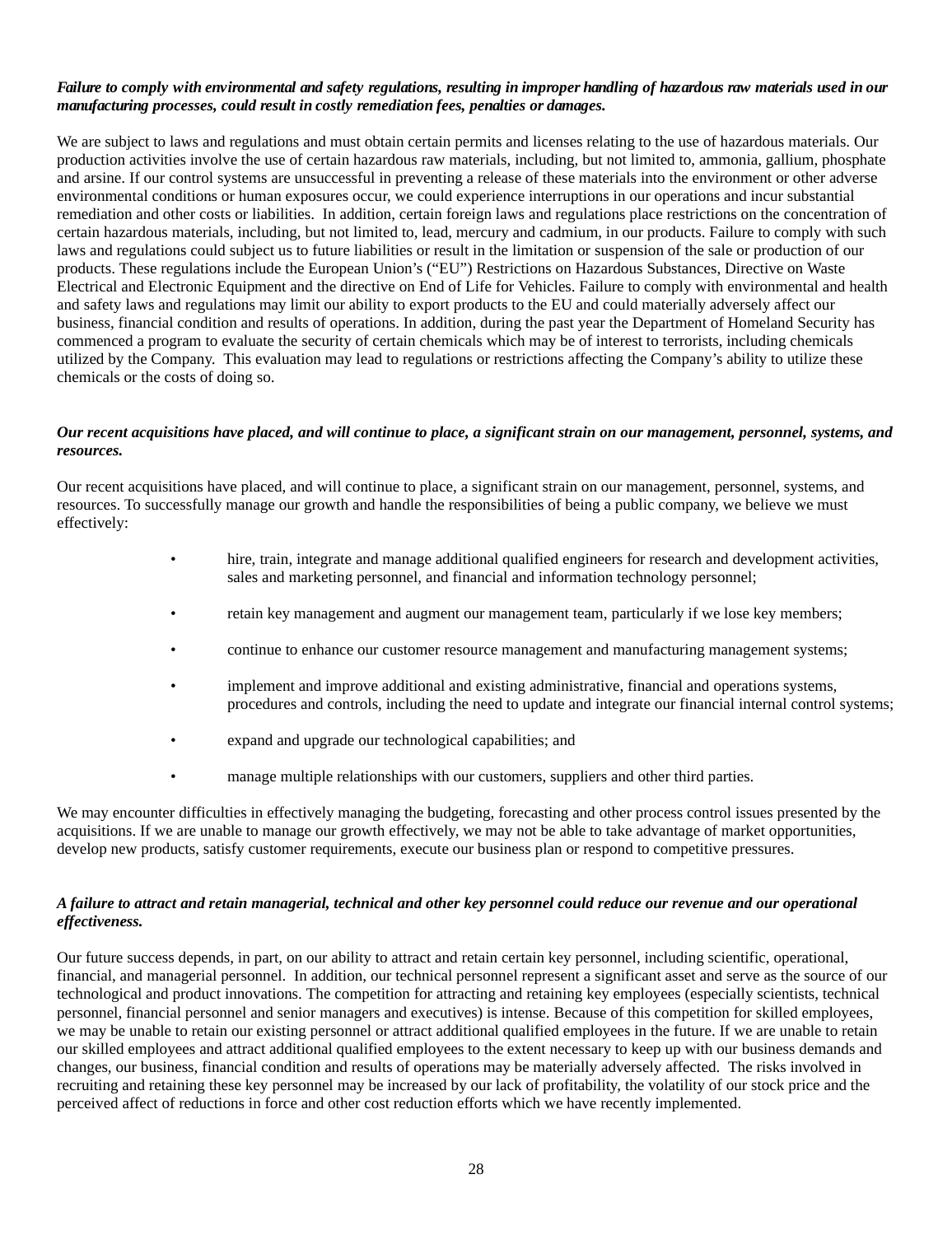#### *It may be difficult or costly to obtain director and officer insurance coverage as a result of our historical stock option granting practices.*

Although we have recently renewed our directors and officer insurance coverage on what we believe to be favorable terms, it may become more difficult to obtain director and officer insurance coverage in the future. If we are able to obtain this coverage, it could be significantly more expensive than in the past, which would have an adverse effect on our financial results and cash flow. As a result of this and related factors, our directors and officers could face increased risks of personal liability in connection with the performance of their duties. As a result, we may have difficultly attracting and retaining qualified directors and officers, which could adversely affect our business.

#### *We are subject to risks associated with the availability and coverage of insurance.*

For certain risks, the Company does not maintain insurance coverage because of cost and/or availability. Because the Company retains some portion of its insurable risks, and in some cases self-insures completely, unforeseen or catastrophic losses in excess of insured limits may have a material adverse effect on the Company's results of operations and financial position.

#### *Our business and operations would be adversely impacted in the event of a failure of our information technology infrastructure.*

We rely upon the capacity, reliability and security of our information technology hardware and software infrastructure and our ability to expand and update this infrastructure in response to our changing needs. We are constantly updating our information technology infrastructure. Any failure to manage, expand and update our information technology infrastructure or any failure in the operation of this infrastructure could harm our business.

Despite our implementation of security measures, our systems are vulnerable to damages from computer viruses, natural disasters, unauthorized access and other similar disruptions. Any system failure, accident or security breach could result in disruptions to our operations. To the extent that any disruptions or security breach results in a loss or damage to our data, or inappropriate disclosure of confidential information, it could harm our business. In addition, we may be required to incur significant costs to protect against damage caused by these disruptions or security breaches in the future.

In addition, implementation of new software programs, including the implementation of an enterprise resource planning ("ERP") program which the Company intends to install during the upcoming year, may have adverse impact on the Company, including interruption of operations, loss of data, budget overruns and the consumption of management time and resources.

#### *If we fail to remediate deficiencies in our current system of internal controls, we may not be able to accurately report our financial results or prevent fraud. As a result, our business could be harmed and current and potential investors could lose confidence in our financial reporting, which could have a negative effect on the trading price of our equity securities.*

The Company is subject to the ongoing internal control provisions of Section 404 of the Sarbanes-Oxley Act of 2002. These provisions provide for the identification of material weaknesses in internal control over financial reporting, which is a process to provide reasonable assurance regarding the reliability of financial reporting for external purposes in accordance with U.S. GAAP. If we cannot provide reliable financial reports or prevent fraud, our brand, operating results and the market value of our equity securities could be harmed. We have in the past discovered, and may in the future discover, areas of our internal controls that need improvement. In fiscal 2008 and 2007, the Company identified deficiencies in our internal controls over financial reporting.

We have devoted significant resources to remediate and improve our internal controls. We have also been monitoring the effectiveness of these remediated measures. We cannot be certain that these measures will ensure adequate controls over our financial processes and reporting in the future. We intend to continue implementing and monitoring changes to our processes to improve internal controls over financial reporting. Any failure to implement required new or improved controls, or difficulties encountered in their implementation, could harm our operating results or cause us to fail to meet our reporting obligations.

Inadequate internal controls could also cause investors to lose confidence in our reported financial information, which could have a negative effect on the trading price of our equity securities. Further, the impact of these events could also make it more difficult for us to attract and retain qualified persons to serve on our Board of Directors or as executive officers, which could harm our business. The additions of our manufacturing facility in China and acquisitions increase the burden on our systems and infrastructure, and impose additional risk to the ongoing effectiveness of our internal controls, disclosure controls, and procedures.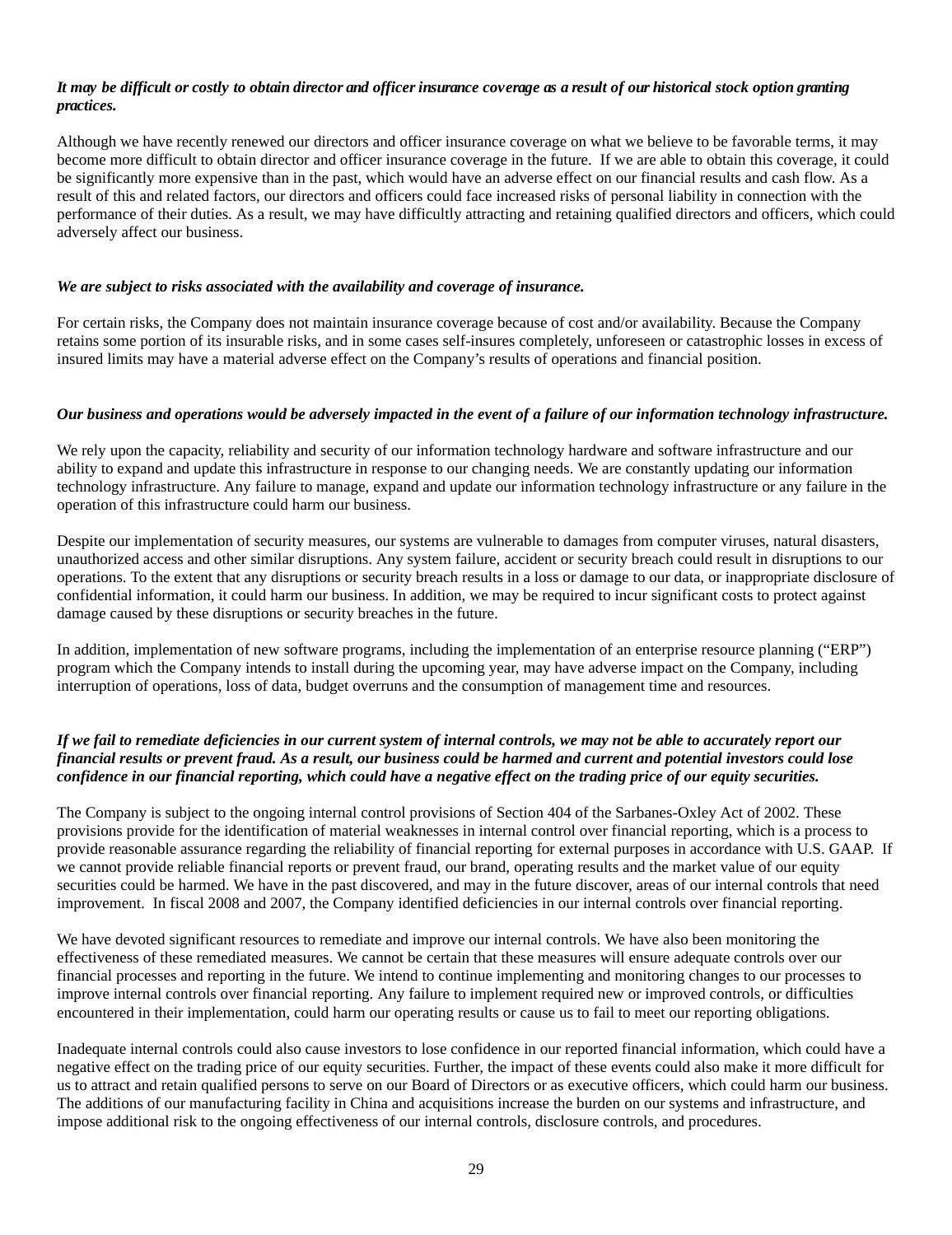#### *Certain provisions of New Jersey law and our charter may make a takeover of EMCORE difficult even if such takeover could be beneficial to some of our shareholders.*

New Jersey law and our certificate of incorporation, as amended, contain certain provisions that could delay or prevent a takeover attempt that our shareholders may consider in their best interests. Our Board of Directors is divided into three classes. Directors are elected to serve staggered three-year terms and are not subject to removal except for cause by the vote of the holders of at least 80% of our capital stock. In addition, approval by the holders of 80% of our voting stock is required for certain business combinations unless these transactions meet certain fair price criteria and procedural requirements or are approved by two-thirds of our continuing directors. We may in the future adopt other measures that may have the effect of delaying or discouraging an unsolicited takeover, even if the takeover were at a premium price or favored by a majority of unaffiliated shareholders. Certain of these measures may be adopted without any further vote or action by our shareholders and this could depress the price of our common stock.

#### *Additional litigation may arise in the future relating to our historical stock option practices and other issues.*

Although we have received final court approval of the settlement of the three derivative actions which were filed against certain of our current and former directors and officers relating to historical stock options practices, and the SEC has indicated that is has terminated its investigation of these matters, additional securities-related litigation (including possible litigation involving employees) may still arise. Additional lawsuits, regardless of their underlying merit, could become time consuming and expensive, and if they result in unfavorable outcomes, there could be material adverse effect on our business, financial condition, results of operations and cash flows. We may be required to pay substantial damages or settlement costs in excess of our insurance coverage related to these matters, which would have a further material adverse effect on our financial condition or results of operations.

#### *Acquisitions of other companies or investments in joint ventures with other companies could adversely affect our operating results, dilute our shareholders' equity, or cause us to incur additional debt or assume contingent liabilities.*

To increase our business and maintain our competitive position, we may acquire other companies or engage in joint ventures in the future. Acquisitions and joint ventures involve a number of risks that could harm our business and result in the acquired business or joint venture not performing as expected, including:

- insufficient experience with technologies and markets in which the acquired business is involved, which may be necessary to successfully operate and integrate the business;
- problems integrating the acquired operations, personnel, technologies or products with the existing business and products;
- diversion of management time and attention from the core business to the acquired business or joint venture;
- potential failure to retain key technical, management, sales and other personnel of the acquired business or joint venture;
- difficulties in retaining relationships with suppliers and customers of the acquired business, particularly where such customers or suppliers compete with us;
- reliance upon joint ventures which we do not control;
- subsequent impairment of the acquired assets, including intangible assets; and
- assumption of liabilities including, but not limited to, lawsuits, tax examinations, warranty issues, etc.

We may decide that it is in our best interests to enter into acquisitions or joint ventures that are dilutive to earnings per share or that negatively impact margins as a whole. In addition, acquisitions or joint ventures could require investment of significant financial resources and require us to obtain additional equity financing, which may dilute our shareholders' equity, or require us to incur additional indebtedness.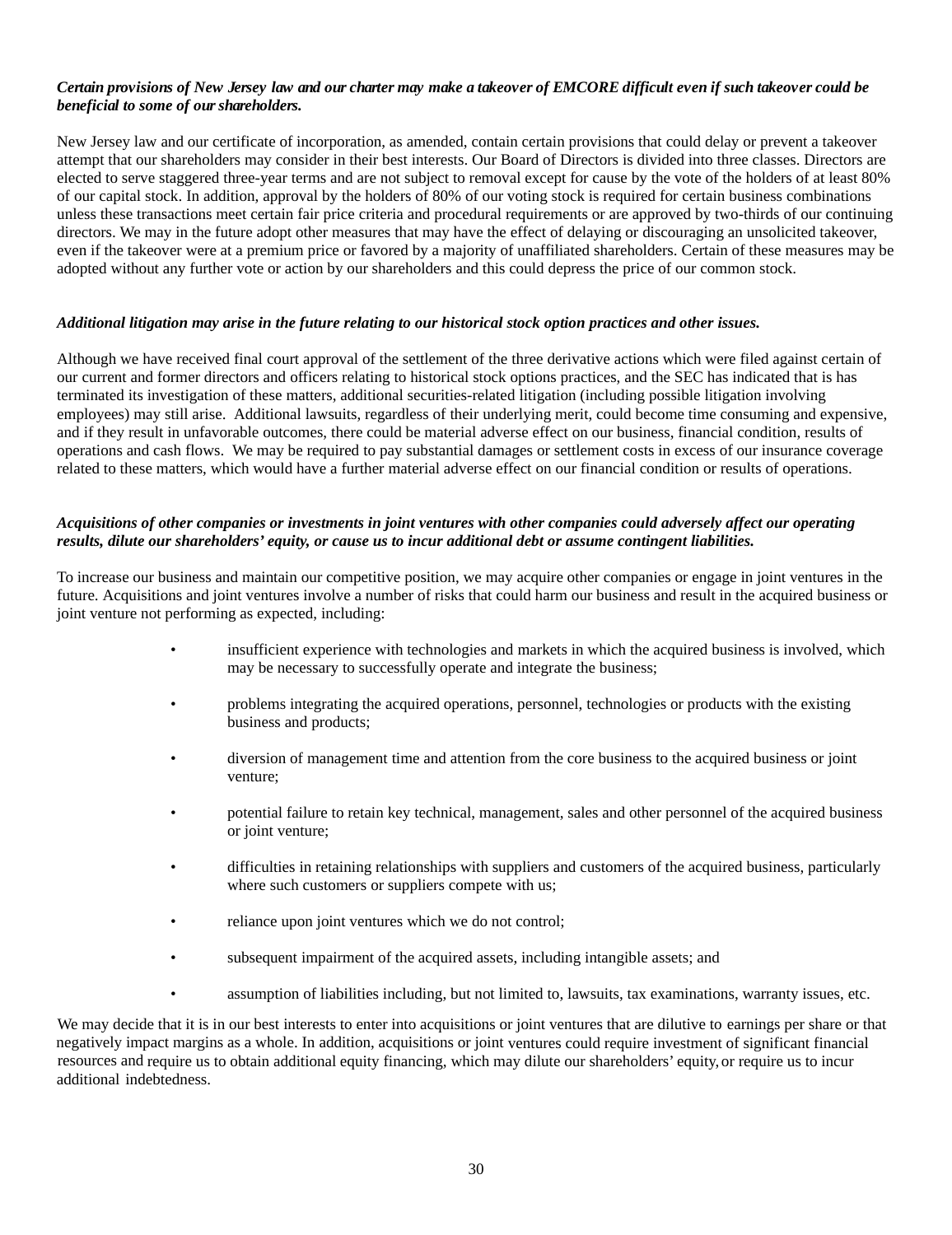#### *Changes to financial accounting standards may affect our consolidated results of operations and cause us to change our business practices.*

We prepare our financial statements to conform with U.S. GAAP. These accounting principles are subject to interpretation by the American Institute of Certified Public Accountants, the SEC and various bodies formed to interpret and create appropriate accounting policies. A change in those policies can have a significant effect on our consolidated reported results and may affect our reporting of transactions completed before a change is announced. Changes to those rules or the questioning of current practices may adversely affect our reported financial results or the way we conduct our business. For example, in December 2003, the FASB issued Staff Position Interpretation No. 46, "Consolidation of Variable Interest Entities", or FIN 46(R). The accounting method under FIN 46(R) may impact our accounting for future joint ventures or project companies. In the event that we are deemed the primary beneficiary of a Variable Interest Entity (VIE) subject to the accounting of FIN 46(R), we may have to consolidate the assets, liabilities and financial results of the joint venture. This could have an adverse impact on our financial position, gross margin and operating results.

#### *Our announced strategy to split the Company may not be successfully implemented.*

On April 4, 2008, the Company announced that its Board of Directors had authorized the Company to proceed with the prospects of splitting the Company into two separate corporations, one consisting of the Fiber Optics reporting segment and one consisting of the Photovoltaics business segment. These studies continue, and certain steps have been undertaken to implement this strategy. There can be no assurance, however, that this strategy will be successfully implemented, or when this implementation will occur. Among the factors which may adversely impact or delay the implementation of this strategy include the following:

- Further study may reveal issues which make such a split inadvisable or uneconomical, or future changes in laws, regulations or accounting rules may create such issues;
- Key customers or suppliers may not consent to contract assignments or other arrangements necessary to implement this strategy;
- It may not be possible to obtain shareholder consent for the implementation of this strategy;
- Future capital market developments may prevent the Company from obtaining necessary financing for one or both of the resulting corporations; and
- It may not be possible to fully staff the Board of Directors of one or both resulting corporations.

In addition, because the future management of each of the resulting corporations has not been identified, it is not possible to currently predict what the strategy of each of these corporations would be following their separation, or whether such strategy(ies) would be successful .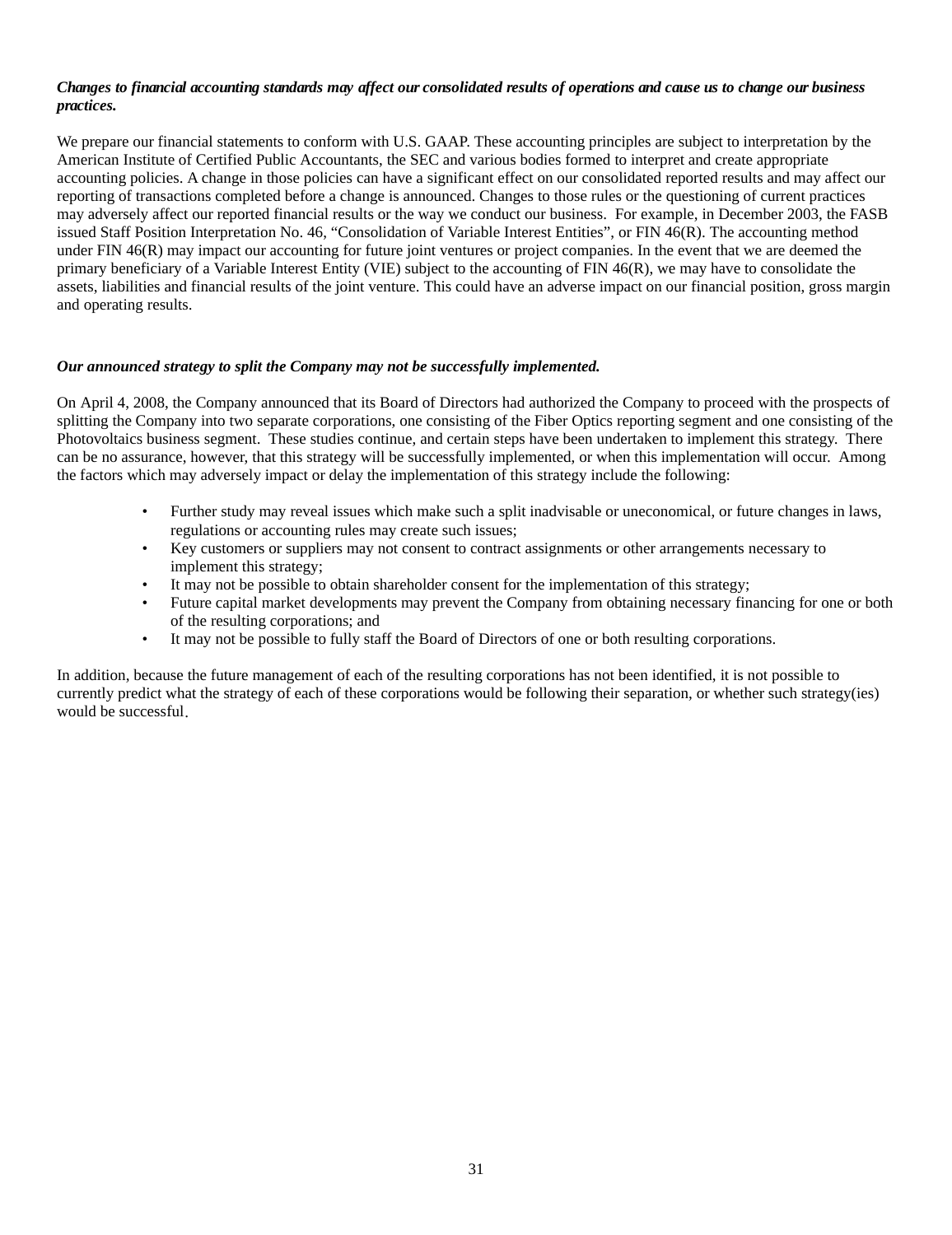#### **ITEM 1B. Unresolved Staff Comments**

Not Applicable.

#### **ITEM 2. Properties**

The following chart contains certain information regarding each of our principal facilities.

| Location                                            | <b>Function</b>                                                                                                                                                 | <b>Approximate</b><br><b>Square Footage</b> | <b>Term</b><br>(in calendar year)                                                                |  |
|-----------------------------------------------------|-----------------------------------------------------------------------------------------------------------------------------------------------------------------|---------------------------------------------|--------------------------------------------------------------------------------------------------|--|
| <b>Active Properties:</b>                           |                                                                                                                                                                 |                                             |                                                                                                  |  |
| Albuquerque, New<br>Mexico                          | <b>Corporate Headquarters</b><br>Manufacturing facility for photovoltaic products<br>Manufacturing facility for digital fiber optic<br>products<br>R&D facility | 165,000                                     | Facilities are owned by<br>the Company; certain<br>land is leased. Land lease<br>expires in 2050 |  |
| Alhambra, California                                | Manufacturing facility for CATV, FTTP and Satcom<br>products<br>R&D facility                                                                                    | 91,000                                      | Lease expires in $2011_{(1)}$                                                                    |  |
| Newark, California                                  | R&D facility                                                                                                                                                    | 55,000                                      | Lease expires in $2013(1)$                                                                       |  |
| Langfang, China                                     | Manufacturing facility for fiber optics products                                                                                                                | 44,000                                      | Lease expires in $2012(1)$                                                                       |  |
| San Diego, California                               | Manufacturing facility for video transport products<br>R&D facility (April 2007 - Acquisition of<br>Opticomm Corporation)                                       | 8,100                                       | Lease expires in April<br>2009                                                                   |  |
| Ivyland, Pennsylvania                               | Manufacturing facility for CATV and Satcom<br>products R&D facility                                                                                             | 9,000                                       | Lease expires in $2011_{(1)}$                                                                    |  |
| Albuquerque, New<br>Mexico                          | Storage warehouse                                                                                                                                               | 6,000                                       | Lease expires in $2010(1)$                                                                       |  |
| Taipei City, Taiwan                                 | R&D facility                                                                                                                                                    | 6,000                                       | Lease expires in 2013                                                                            |  |
| Somerset, New Jersey                                | R&D facility                                                                                                                                                    | 5,000                                       | Lease to commence in<br>November 2008 and<br>expires in $2010(1)$                                |  |
| <b>Vacated Properties:</b><br>Sunnyvale, California | Manufacturing facility for ECL lasers<br>R&D facility<br>Facility was vacated in August 2008                                                                    | 15,000                                      | Lease terminated.                                                                                |  |
| Naperville, Illinois                                | Manufacturing facility for LX4 modules<br>R&D facility<br>Facility was vacated in October 2007                                                                  | 11,000                                      | Lease expires in February<br>2013 and it is in the<br>process of being<br>subleased.             |  |
| Blacksburg, Virginia                                | Manufacturing facility for video transport products<br>R&D facility.<br>Facility was vacated in June 2007                                                       | 6,000                                       | Lease expired in<br>December 2008.                                                               |  |

Note:

(1) This lease has the option to be renewed by the Company, subject to inflation adjustments.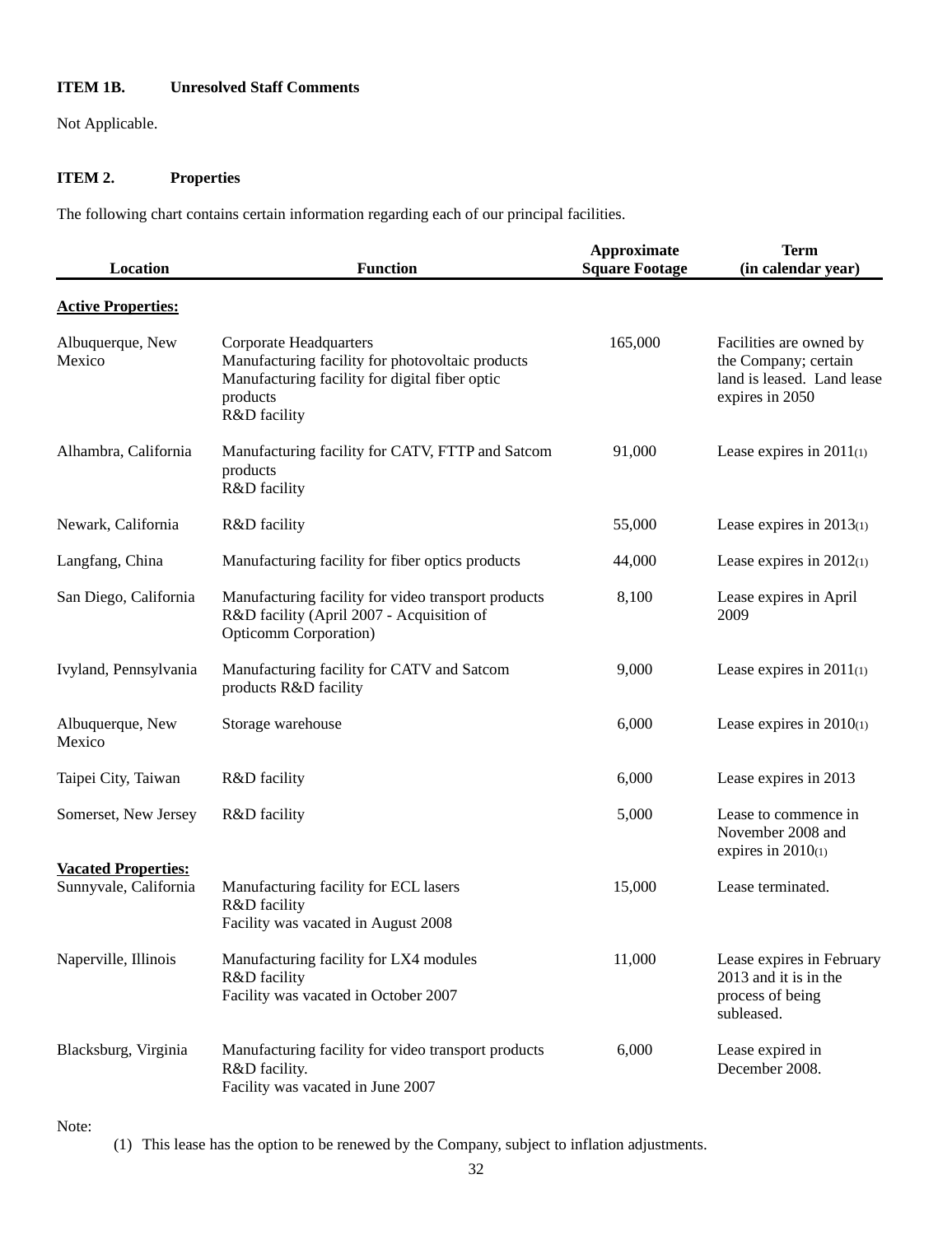#### ITEM 3. Legal Proceedings

The Company is subject to various legal proceedings and claims as discussed below. The Company is also subject to certain other legal proceedings and claims that have arisen in the ordinary course of business and which have not been fully adjudicated. The Company does not believe it has a potential liability related to current legal proceedings and claims that could individually or in the aggregate have a material adverse effect on its financial condition, liquidity or results of operations. However, the results of legal proceedings cannot be predicted with certainty. Should the Company fail to prevail in any legal matters or should several legal matters be resolved against the Company in the same reporting period, the operating results of a particular reporting period could be materially adversely affected.

#### *Shareholder Derivative Litigation Relating to Historical Stock Option Practices*

On February 1, 2007, Plaintiff Lewis Edelstein filed a purported stockholder derivative action (the "Federal Court Action") on behalf of the Company against certain of its present and former directors and officers (the "Individual Defendants"), as well as the Company as nominal defendant, in the U.S. District Court for the District of New Jersey, Edelstein v. Brodie, et. al., Case No. 3:07 cv-00596-FLW-JJH (D.N.J.). On May 22, 2007, Plaintiffs Kathryn Gabaldon and Michael Sackrison each filed a purported stockholder derivative action against the Individual Defendants, and the Company as nominal defendant, in the Superior Court of New Jersey, Somerset County, Gabaldon v. Brodie, et. al., Case No. 3:07-cv-03185-FLW-JJH (D.N.J.) and Sackrison v. Brodie, et. al., Case No. 3:07-cv-00596-FLW-JJH (D.N.J.) (collectively, the "State Court Actions").

A motion to approve an agreement among the parties to settle the matter reflected in a stipulation of compromise and settlement was filed with the U.S. District Court for the District of New Jersey on December 3, 2007. The Court granted the motion for preliminary approval of the settlement on January 3, 2008, and, at a hearing held on March 28, 2008, the Court issued an order giving final approval to the settlement. The settlement has become final and effective upon the expiration of the appeal period on April 30, 2008. Thus, the settlement is now binding on all parties and represents a final settlement of both the Federal Court Action and the State Court Actions. For additional information regarding this matter, please see the Company's Quarterly Report on Form 10-Q for the quarterly period ended March 31, 2008.

#### *Intellectual Property Lawsuits*

We protect our proprietary technology by applying for patents where appropriate and in other cases by preserving the technology, related know-how and information as trade secrets. The success and competitive position of our product lines are significantly impacted by our ability to obtain intellectual property protection for our R&D efforts.

We have, from time to time, exchanged correspondence with third parties regarding the assertion of patent or other intellectual property rights in connection with certain of our products and processes. Additionally, on September 11, 2006, we filed a lawsuit against Optium Corporation (Optium, a company purchased by Finisar Corporation in August 2008) in the U.S. District Court for the Western District of Pennsylvania for patent infringement. In the suit, the Company and JDS Uniphase Corporation (JDSU) allege that Optium is infringing on U.S. patents 6,282,003 and 6,490,071 with its Prisma II 1550nm transmitters. On March 14, 2007, following denial of a motion to add additional claims to its existing lawsuit, the Company and JDSU filed a second patent suit in the same court against Optium alleging infringement of JDSU's patent 6,519,374 ("the '374 patent"). On March 15, 2007, Optium filed a declaratory judgment action against the Company and JDSU. Optium sought in this litigation a declaration that certain products of Optium do not infringe the '374 patent and that the patent is invalid, but the District Court dismissed the action on January 3, 2008 without addressing the merits. The '374 patent is assigned to JDSU and licensed to the Company.

On December 20, 2007, the Company was served with a complaint in another declaratory relief action which Optium had filed in the Federal District Court for the Western District of Pennsylvania. This action seeks to have U.S. patents 6,282,003 and 6,490,071 declared invalid or unenforceable because of certain conduct alleged to have occurred in connection with the grant of these patents. These allegations are substantially the same as those brought by Optium by motion in the Company's own case against Optium, which motion had been denied by the Court. The Court denied the Company's motion to dismiss this action and has indicated that it will be tried at the same time as the Optium Plaintiff Matters. The Company filed its answer in this matter on May 12, 2008. In its complaint, Optium does not seek monetary damages but asks that the patents in question be declared unenforceable and that it be awarded attorneys' fees. The Company believes that this claim is without merit. On August 11, 2008, both actions pending in the Western District of Pennsylvania were consolidated before a single judge, and a trial date of October 19, 2009 was set.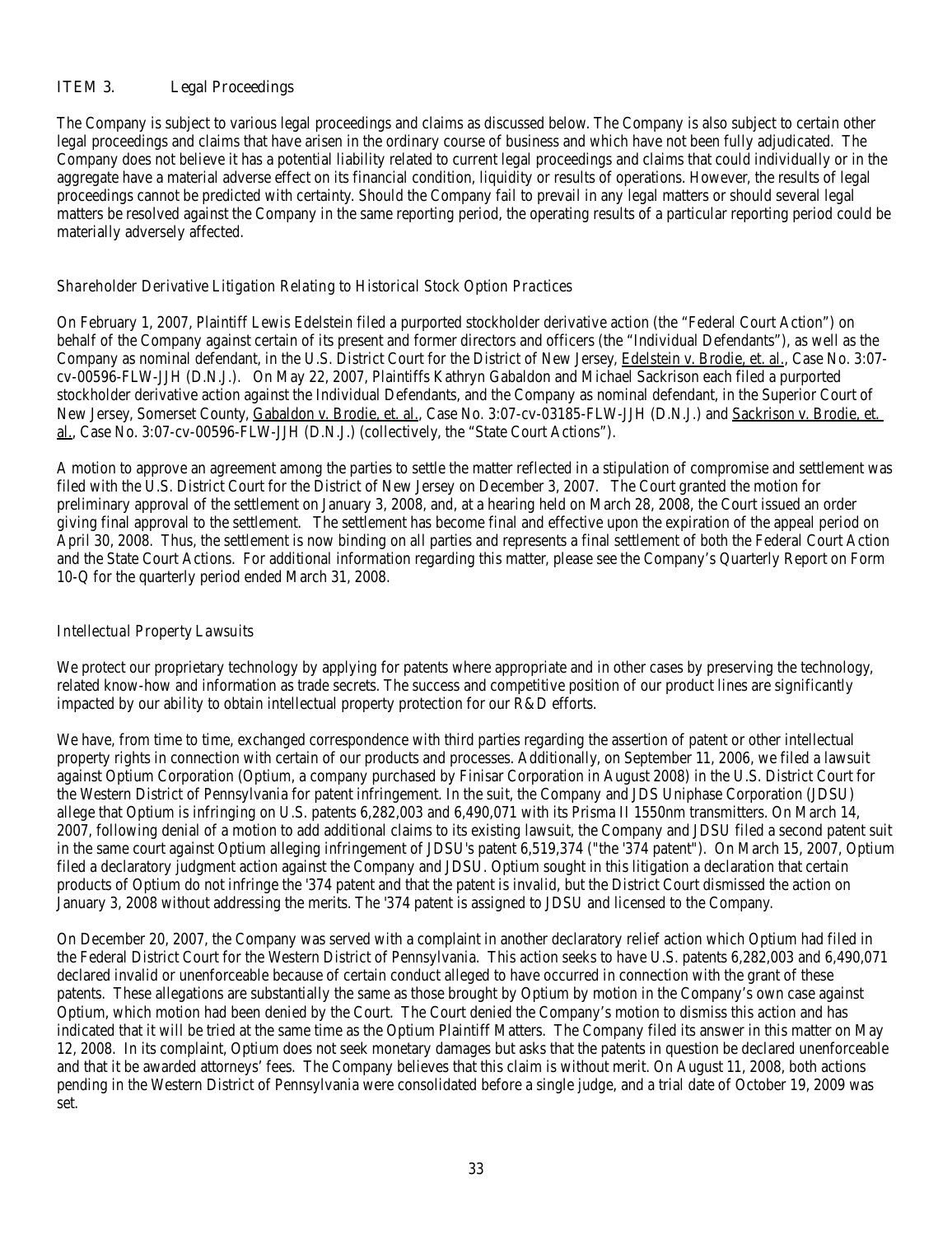On December 5, 2008, EMCORE, along with Fabrinet, its principal contract manufacturer, was also served with a complaint by Avago Technologies filed in the United States District Court for the Northern District of California, San Jose Division alleging infringement of two patents by the Company's VCSEL products. The Company believes this complaint is without merit and intends to file an answer denying the claims asserted.

#### *Commercial Litigation*

On July 15, 2008 the Company was served with a complaint filed by Avago Technologies and what appear to be affiliates thereof in the United States District Court for the Northern District of California, San Jose Division. In this complaint, Avago asserts claims for breach of contract and breach of express warranty against Venture Corporation Limited (one of the Company's customers) and asserts a tort claim for negligent interference with prospective economic advantage against the Company. The Company has not yet filed an answer in this matter, but believes the complaint is without merit and intends to file an answer denying the claims asserted.

#### *Shareholder Class Action*

On December 23, 2008, Plaintiffs Maurice Prissert and Claude Prissert filed a purported shareholder class action (the "Action") pursuant to Federal Rule of Civil Procedure 23 allegedly on behalf of a class of Company shareholders against the Company and certain of its present and former directors and officers (the "Individual Defendants") in the United States District Court for the District of New Mexico captioned, Maurice Prissert and Claude Prissert v. EMCORE Corporation, Adam Gushard, Hong Q. Hou, Reuben F. Richards, Jr., David Danzilio and Thomas Werthan, Case No. 1:08cv1190 (D.N.M.). The Complaint alleges that the Company and the Individual Defendants violated certain provisions of the federal securities laws, including Sections 10(b) and 20(a) of the Securities Exchange Act of 1934, arising out of the Company's disclosure regarding its customer Green and Gold Energy ("GGE") and the associated backlog of GGE orders with the Company's photovoltaic business segment. The Complaint in the Action seeks, among other things, an unspecified amount of compensatory damages and other costs and expenses associated with the maintenance of the Action. The Complaint in the Action has not yet been served upon the Company. The Company believes the claims asserted in the Action are without merit and intends to defend the Action vigorously.

#### *Securities Matters*

#### a. SEC Communications.

On or about August 15, 2008, the Company received a letter from the Denver office of the Enforcement Division of the Securities and Exchange Commission wherein it sought EMCORE's voluntary production of documents relating to, among other things, the Company's business relationship with Green and Gold Energy, Inc., its licensees, and the photovoltaic backlog the Company reported to the public. Since that time, the Company has produced documents to the staff of the SEC and met with the staff on December 12, 2008 to make a presentation addressing certain issues relating to this matter. Since that meeting the Company has received no requests for further documentation from the SEC.

#### b. NASDAQ Communication.

On or about November 13, 2008, the Company received a letter from the NASDAQ Listings Qualifications group concerning the Company's removal of \$79 million in backlog attributable to GGE which the Company announced on August 8, 2008 and the remaining backlog exclusive of GGE. The Company advised NASDAQ that it would cooperate with its inquiry, and has begun producing the requested information.

#### **ITEM 4. Submission of Matters to a Vote of Security Holders**

No matters were submitted to a vote of security holders during the fourth quarter ended September 30, 2008.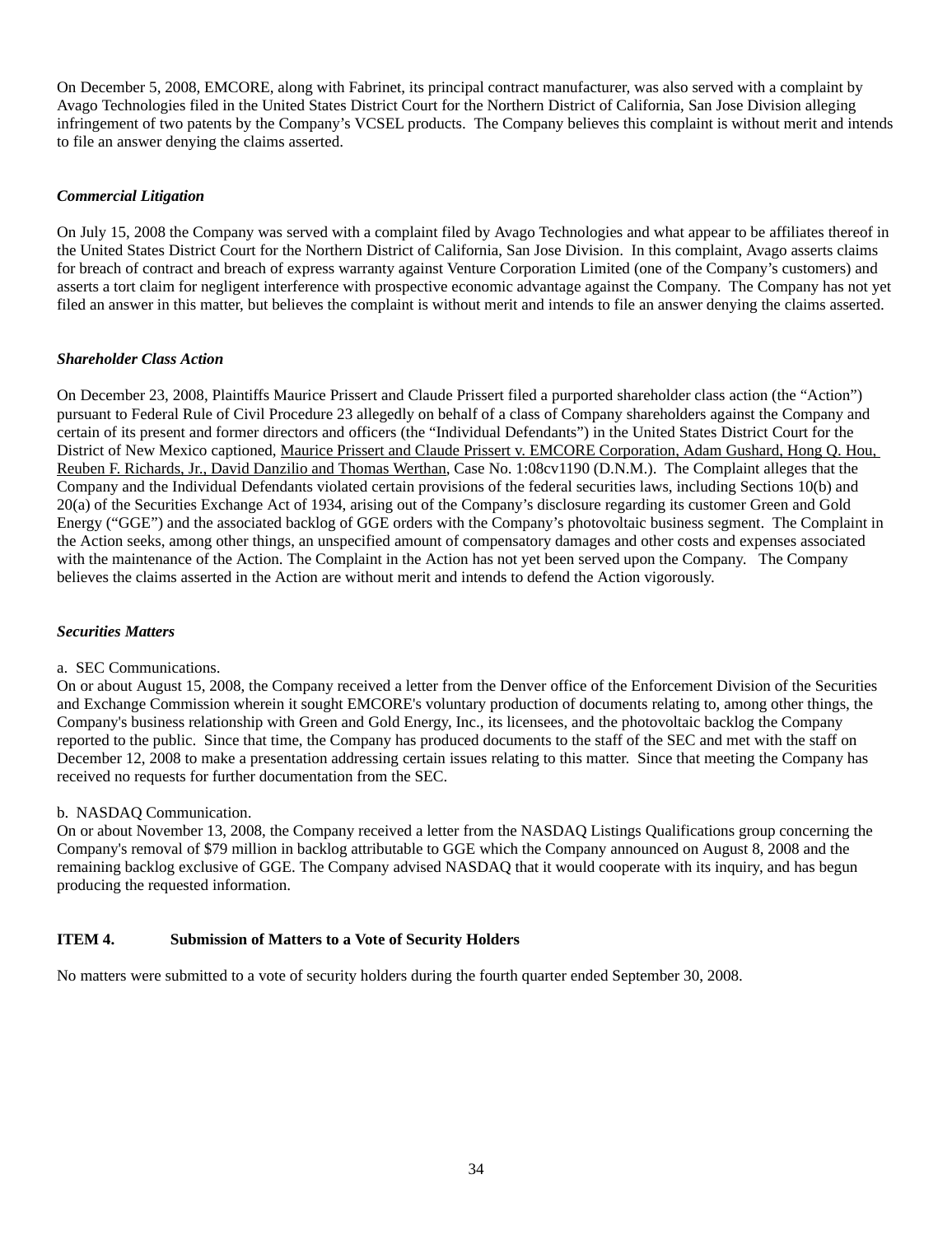#### **PART II**

#### **ITEM 5. Market for Registrant's Common Equity, Related Stockholder Matters and Issuer Purchases of Equity Securities**

The Company's common stock is traded on The NASDAQ Global Market and is quoted under the symbol "EMKR". The reported closing sale price of our common stock on December 29, 2008 was \$0.90 per share. As of December 29, 2008, we had approximately 185 shareholders of record. Many of our shares of common stock are held by brokers and other institutions on behalf of shareholders, and we are unable to estimate the number of these shareholders.

#### **Price Range of Common Stock**

The price range per share of common stock presented below represents the highest and lowest sales prices for the Company's common stock on The NASDAQ Global Market during each quarter of the two most recent fiscal years.

|                                                   | <b>First Ouarter</b> | Second Quarter Third Quarter Fourth Quarter                        |  |
|---------------------------------------------------|----------------------|--------------------------------------------------------------------|--|
| Fiscal 2008 price range per share of common stock |                      | $$7.22 - $15.90 \ $5.62 - $15.70 \ $5.80 - $9.30 \ $3.90 - $6.65$  |  |
| Fiscal 2007 price range per share of common stock |                      | $$4.60 - $6.47$ \$3.84 $- $5.89$ \$4.32 $- $5.78$ \$5.45 $- $9.91$ |  |

#### **Dividend Policy**

We have never declared or paid dividends on our common stock since the Company's formation. We currently do not intend to pay dividends on our common stock in the foreseeable future, so that we may reinvest any earnings in our business. The payment of dividends, if any, in the future is at the discretion of the Board of Directors. Due to the Company's credit facility signed in September 2008, the Company agreed to not issue any dividends until full payment is made on the outstanding credit facility.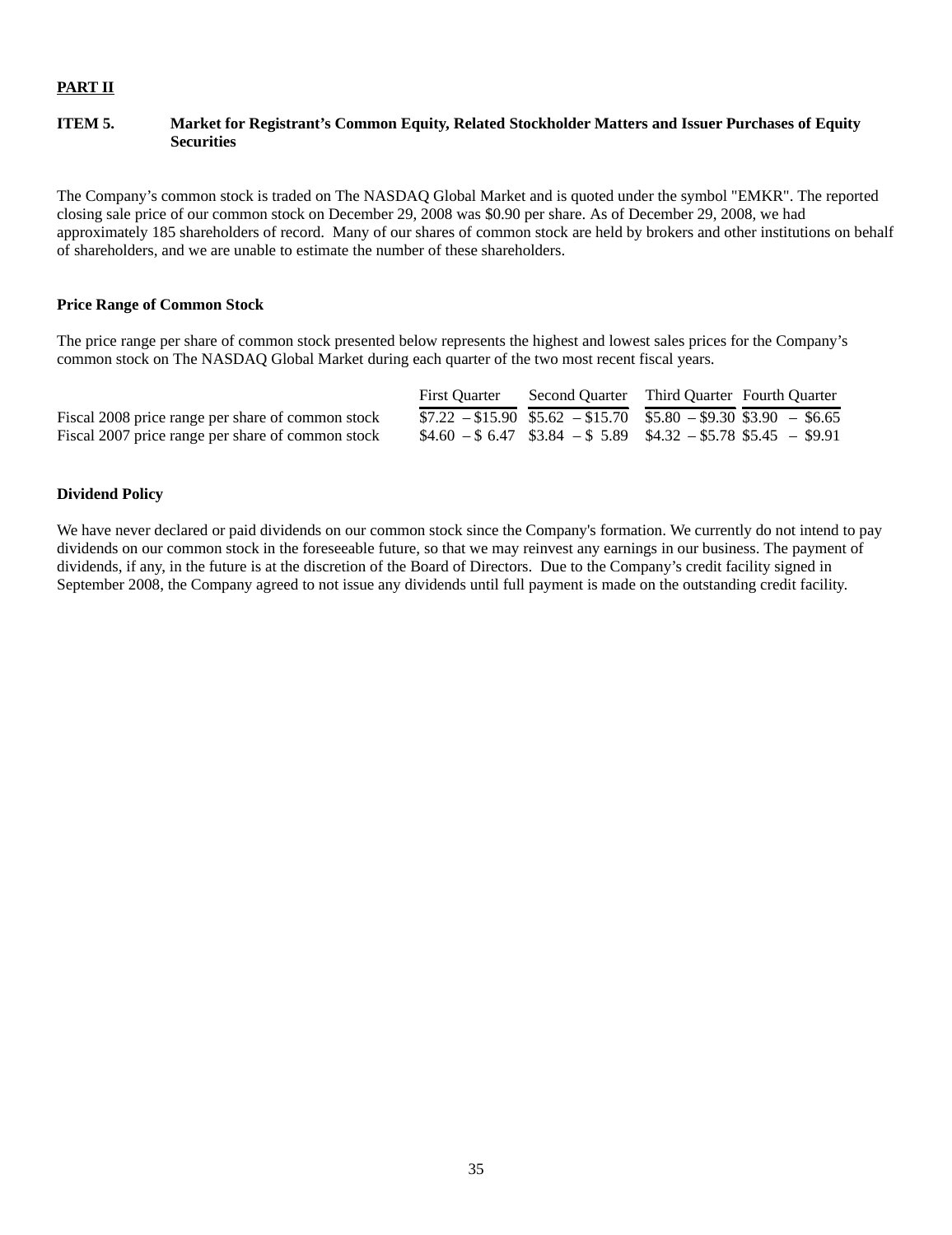#### **Performance Graph**

*The following stock performance graph does not constitute soliciting material, and should not be deemed filed or incorporated by reference into any other Company filing under the Securities Act of 1933 or the Securities Exchange Act of 1934, except to the extent the Company specifically incorporates this stock performance graph by reference therein.*

The following graph and table compares the cumulative total shareholders' return on the Company's common stock for the five-year period from September 30, 2003 through September 30, 2008 with the cumulative total return on The NASDAQ Stock Market Index, The NASDAQ Electronic Components Stocks Index (SIC Code 3674) and The NASDAQ Computer Stocks Index. The comparison assumes \$100 was invested on September 30, 2003 in the Company's common stock. The Company did not declare, nor did it pay, any dividends during the comparison period.



COMPARISON OF 5 YEAR CUMULATIVE TOTAL RETURN\* Among EMCORE Corporation, The Nasdaq Composite Index, The Nasdaq Electronic Components Index And The NASDAQ Computer Index

<sup>\*\$100</sup> invested on 9/30/03 in stock & index-including reinvestment of dividends. Fiscal year ending September 30.

|                                     | 9/03   | 9/04   | 9/05   | 9/06   | 9/07   | 9/08   |
|-------------------------------------|--------|--------|--------|--------|--------|--------|
| <b>EMCORE</b> Corporation           | 100.00 | 67.01  | 208.16 | 201.36 | 326.53 | 168.03 |
| <b>NASDAQ Composite</b>             | 100.00 | 107.74 | 123.03 | 131.60 | 158.88 | 119.05 |
| <b>NASDAQ Electronic Components</b> | 100.00 | 80.82  | 97.22  | 93.26  | 114.21 | 79.72  |
| <b>NASDAQ Computer</b>              | 100.00 | 99.32  | 113.13 | 119.80 | 144.37 | 109.15 |

#### **Equity Compensation Plan Information**

The description of equity compensation plans required by Regulation S-K, Item 201(d) is incorporated herein by reference to Part III, Item 12 – Security Ownership of Certain Beneficial Owners and Management and Related Stockholder Matters.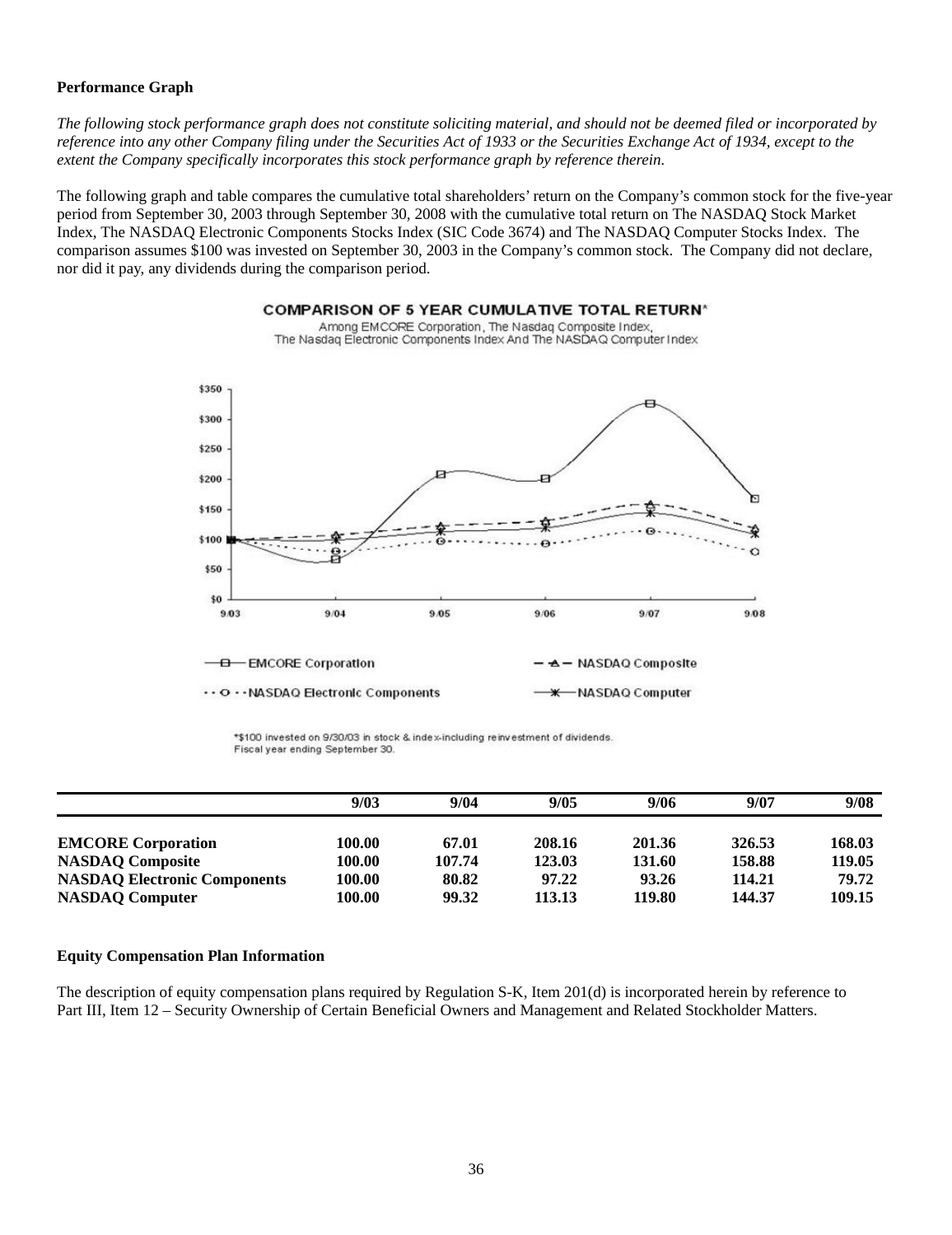#### **Sales of Unregistered Securities**

On February 20, 2008, the Company completed the sale of \$100.0 million of restricted common stock and warrants through a private placement transaction to fund the Intel Acquisitions. In this transaction, investors purchased 8 million shares of our common stock, no par value, and warrants to purchase an additional 1.4 million shares of our common stock. The purchase price was \$12.50 per share, priced at the 20-day volume-weighted average price. The warrants grant the holder the right to purchase one share of our common stock at a price of \$15.06 per share, representing a 20.48% premium over the purchase price. The warrants are immediately exercisable and remain exercisable until February 20, 2013. In addition, the Company entered into a registration rights agreement with the investors to register for resale the shares of common stock issued in this transaction and the shares of common stock to be issued upon exercise of the warrants. Beginning two years after their issuance, the warrants may be called by the Company for a price of \$0.01 per underlying share if the closing price of its common stock has exceeded 150% of the exercise price for at least 20 trading days within a period of any 30 consecutive trading days and other certain conditions are met. In addition, in the event of certain fundamental transactions, principally the purchase of the Company's outstanding common stock for cash, the holders of the warrants may demand that EMCORE purchase the unexercised portions of their warrants for a price equal to the Black-Scholes Value of such unexercised portions as of the time of the fundamental transaction. Total agent fees incurred were 5.75% of the gross proceeds, or \$5.8 million. The Company used a substantial portion of the net proceeds to acquire the telecomrelated assets of Intel Corporation's Optical Platform Division in 2008.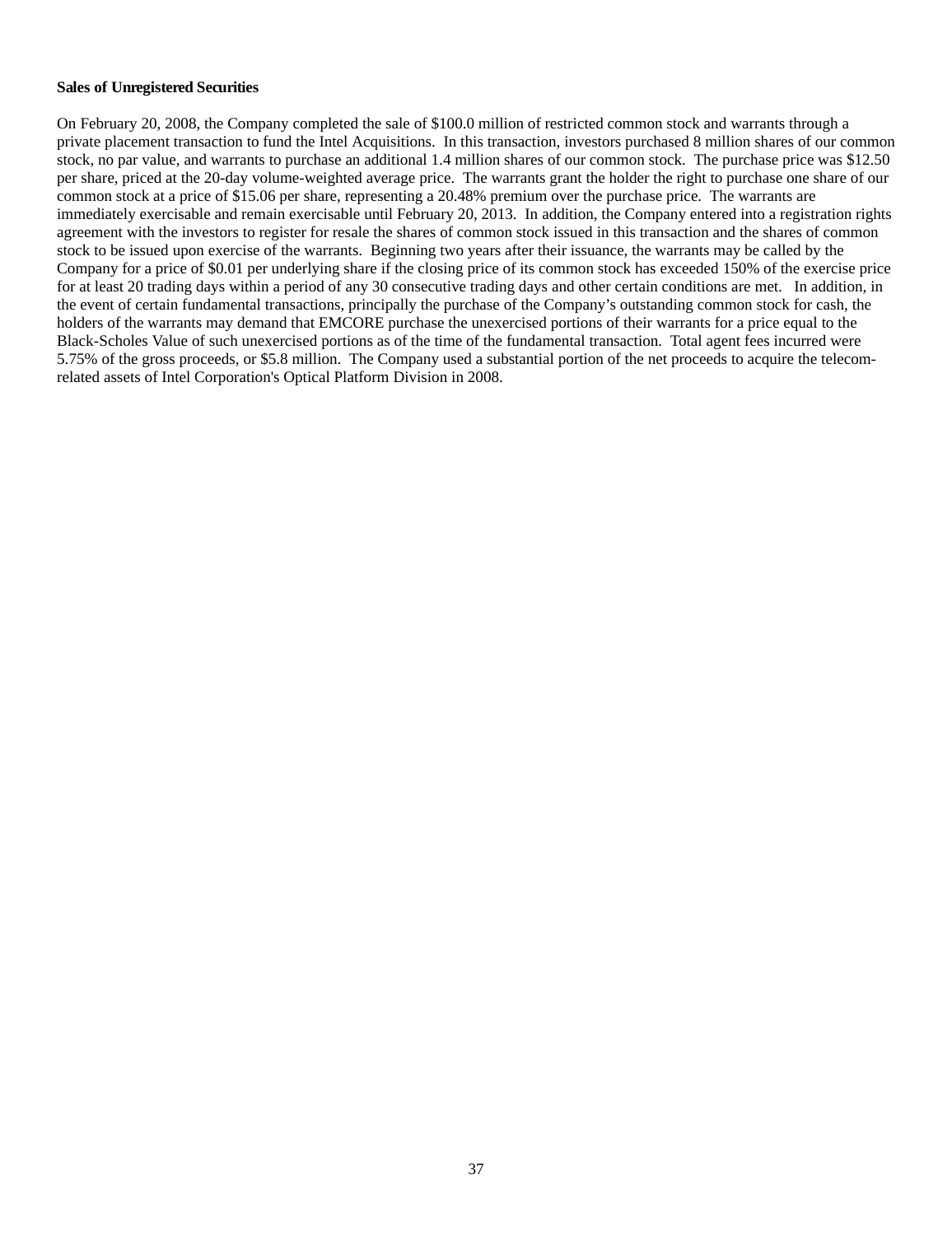# ITEM 6. Selected Financial Data

The following selected consolidated financial data of the Company's five most recent fiscal years ended September 30, 2008 is qualified by reference to, and should be read in conjunction with, Management's Discussion and Analysis of Financial Condition and Results of Operations under Item 7 and Financial Statements and Supplementary Data under Item 8. The information set forth below is not necessarily indicative of results for future operations. Significant transactions that affect the comparability of the Company's operating results and financial condition include:

## Significant Transactions:

## Fiscal 2008:

- In June and July 2008, the Company sold a total of two million shares of Series D Preferred Stock of WorldWater and Solar Technologies Corporation (WWAT), together with 200,000 warrants to a major shareholder of both the Company and WWAT at a price equal to \$6.54 per share. The Company recognized a total gain of \$7.4 million on the sale of this stock.
- In February and April 2008, the Company acquired the telecom, datacom, and optical cable interconnects-related assets of Intel's Optical Platform Division for \$120 million in cash and the Company's common stock.
- In February 2008, the Company completed the sale of \$100 million of restricted common stock and warrants to fund the Intel Acquisitions. Investors purchased 8 million shares of our common stock, no par value, and warrants to purchase an additional 1.4 million shares of our common stock.
- In January and February 2008, the Company redeemed all of its outstanding 5.5% convertible subordinated notes due 2011 pursuant to which the holders converted their notes into the Company's common stock. The Company recognized a loss totaling \$4.7 million related to the conversion of notes to equity.
- Fiscal 2008 operating expenses included \$4.8 million related to Intel Corporation's transition services agreement charges associated with the acquisition of certain assets from Intel.
- The Company recorded approximately \$22.0 million of impairment charges on goodwill related to the fiber optics reporting segment.
- The Company accounted for the modification of stock options still held to terminated employees as additional compensation expense of \$4.3 million in accordance with SFAS 123(R) in the first quarter of fiscal 2008.
- Other expenses included a charge of \$1.5 million associated with the impairment of certain investments.

## Fiscal 2007:

- In November 2006, the Company invested \$13.1 million in WWAT in return for convertible preferred stock and warrants.
- In April 2007, the Company modified its convertible subordinated notes to resolve an alleged default event. The interest rate was increased from 5% to 5.5% and the conversion price was decreased from \$8.06 to \$7.01. The Company also repurchased \$11.4 million of outstanding notes to reduce interest expense and share dilution.
- In April 2007, the Company acquired privately-held Opticomm Corporation for \$4.1 million in cash.
- Fiscal 2007 operating expenses included:
	- -\$10.6 million related to our review of historical stock option granting practices;
	- -\$6.1 million related to non-recurring legal expenses; and,
	- - \$2.8 million related to severance charges associated with facility closures and consolidation of operations.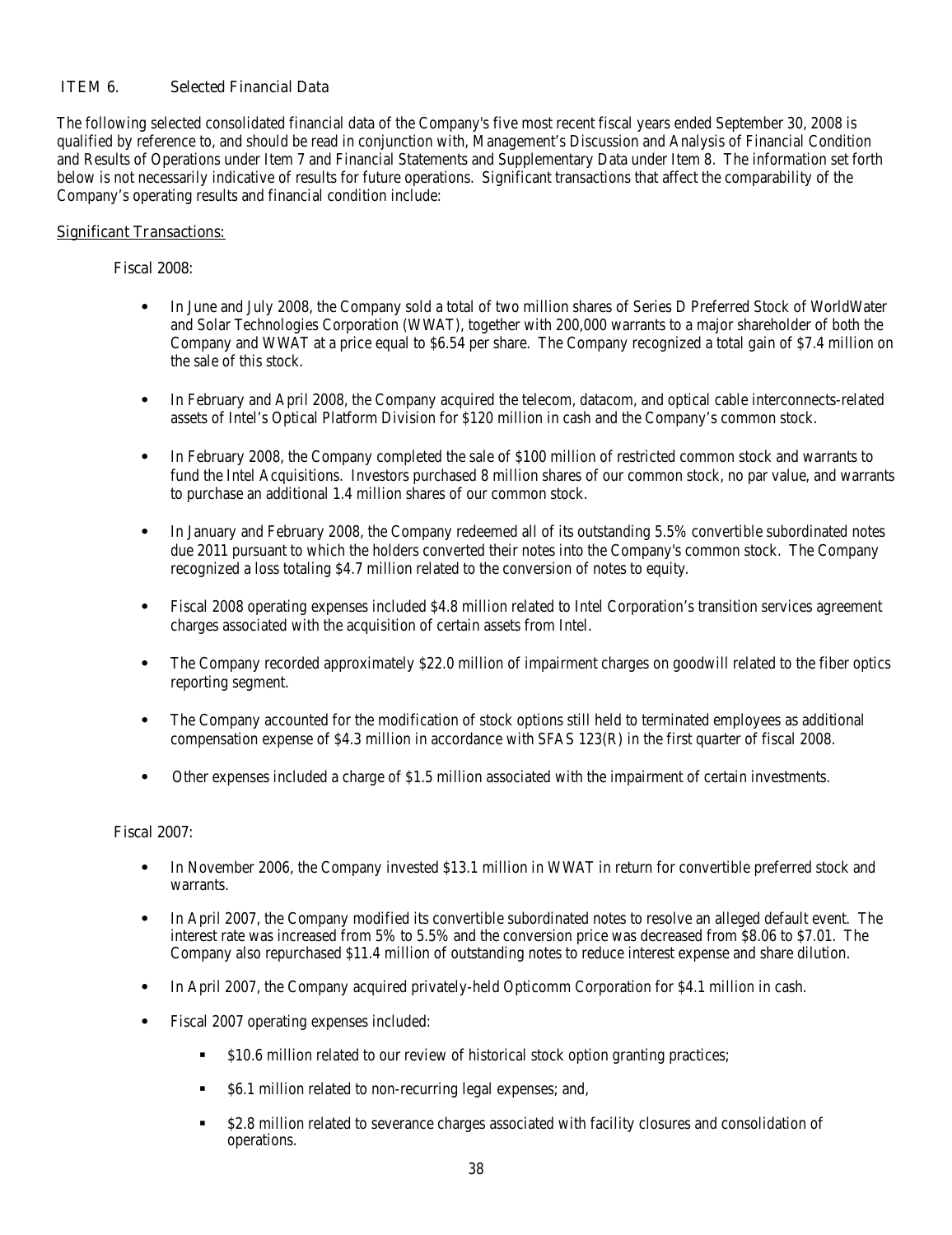# Fiscal 2006:

- In November 2005, the Company exchanged \$14.4 million of convertible subordinated notes due in May 2007 for \$16.6 million of newly issued convertible senior subordinated notes due May 15, 2011. As a result of this transaction, the Company recognized approximately \$1.1 million in the first quarter of fiscal 2007 related to the early extinguishment of debt.
- The Company received manufacturing equipment valued at \$2.0 million less tax of \$0.1 million as a final earn-out payment from Veeco Instruments, Inc. (Veeco) in connection with the sale of the TurboDisc division.
- In August 2006, the Company sold its Electronic Materials & Device (EMD) division to IQE plc (IQE) for \$16.0 million. The net gain associated with the sale of the EMD business totaled approximately \$7.6 million, net of tax of \$0.5 million. The results of operations of the EMD division have been reclassified to discontinued operations for all periods presented.
- In August 2006, the Company sold its 49% membership interest in GELcore, LLC for \$100.0 million to General Electric Corporation, which prior to the transaction owned the remaining 51% membership interest in GELcore. The Company recorded a net gain of \$88.0 million, before tax, on the sale of GELcore, after netting the Company's investment in this joint venture of \$10.8 million and transaction expenses of \$1.2 million.
- The Company recorded approximately \$2.2 million of impairment charges on goodwill and intellectual property associated with the June 2004 acquisition of Corona Optical Systems.
- Fiscal 2006 operating expense included \$1.3 million related to our review of historical stock option granting practices.
- Other expense included a charge of \$0.5 million associated with the write-down of the Archcom investment.
- The Company recognized a provision for income taxes of \$1.9 million from continuing operations for the year ended September 30, 2006.

## Fiscal 2005:

- SG&A expense included approximately \$0.9 million in severance-related charges and \$2.3 million of charges associated with the consolidation of the Company's City of Industry, California location to Albuquerque, New Mexico.
- The Company received a \$12.5 million net earn-out payment from Veeco in connection with the 2003 sale of the TurboDisc division.

## Fiscal 2004:

- In November 2003, the Company sold its TurboDisc division to Veeco. The results of operations of TurboDisc have been reclassified to discontinued operations for all periods presented. The net gain associated with the sale of the TurboDisc business totaled approximately \$19.6 million.
- In February 2004, the Company exchanged approximately \$146.0 million, or 90.2%, of the convertible subordinated notes due in May 2007 for approximately \$80.3 million of new convertible subordinated notes due May 15, 2011 and approximately 7.7 million shares of the Company common stock. The total net gain from debt extinguishment was \$12.3 million.
- SG&A expense included approximately \$1.2 million in severance-related charges.
- Other expense included a charge of \$0.5 million associated with the write-down of the Archcom investment.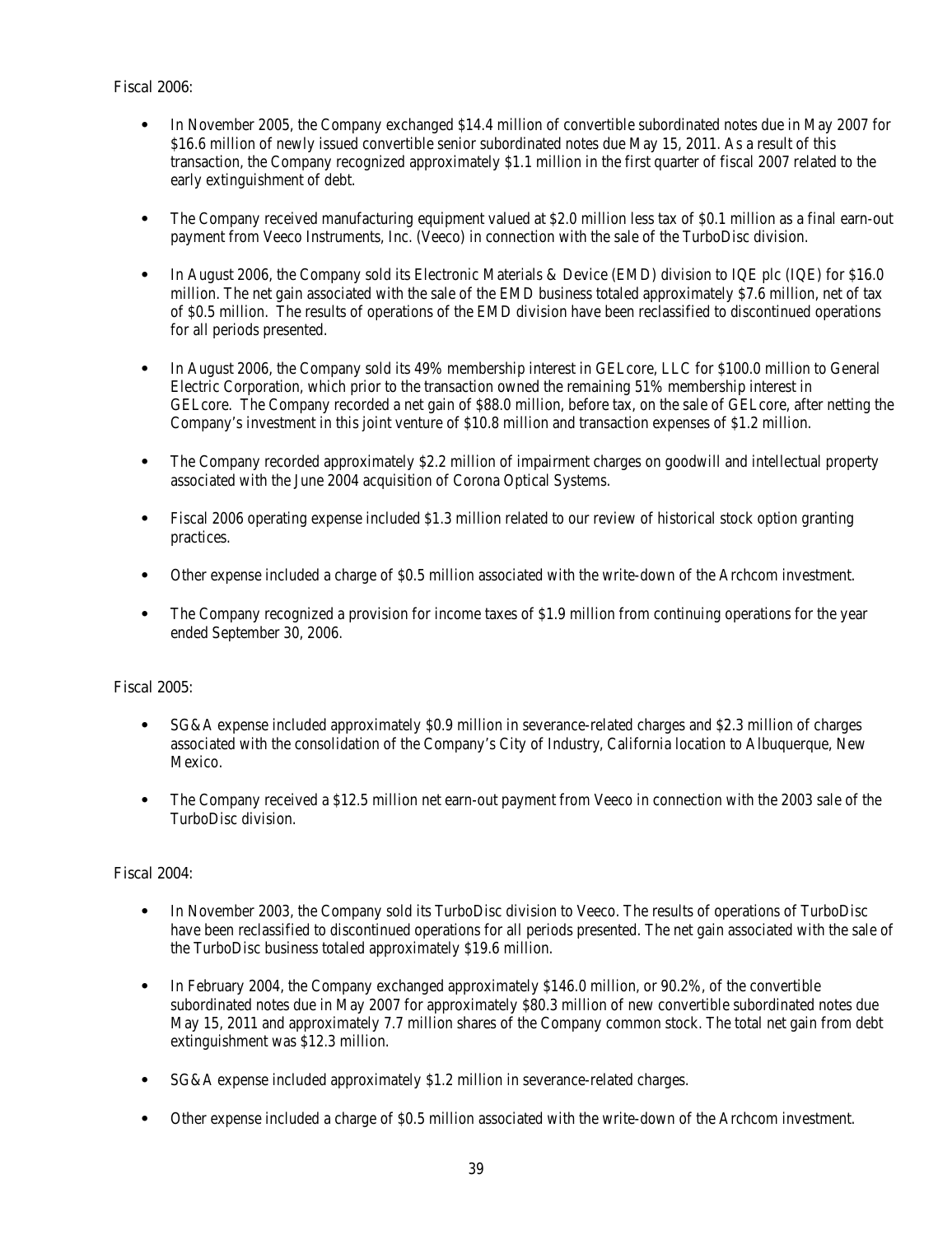### **Selected Financial Data**

# **Statements of Operations Data**

# **For the fiscal years ended September 30**

(in thousands, except per share data)

\_\_\_\_\_\_\_\_\_\_\_\_\_\_\_\_\_\_\_\_\_\_\_

|                                                                                                         |    | 2008              |    | 2007              |               | 2006(1)            |              | 2005(1)                    |    | 2004(1)          |  |  |
|---------------------------------------------------------------------------------------------------------|----|-------------------|----|-------------------|---------------|--------------------|--------------|----------------------------|----|------------------|--|--|
| Product revenue<br>Services revenue                                                                     | \$ | 228,977<br>10,326 | \$ | 148.334<br>21,272 | \$            | 132,304<br>11,229  | $\mathbb{S}$ | 106,656<br>8,801           | S  | 77,782<br>4,103  |  |  |
| Total revenue                                                                                           |    | 239,303           |    | 169,606           |               | 143,533            |              | 115,367                    |    | 81,885           |  |  |
| Gross profit                                                                                            |    | 29,895            |    | 30,368            |               | 25,952             |              | 19,302                     |    | 4,473            |  |  |
| <b>Operating loss</b>                                                                                   |    | (75,281)          |    | (57, 456)         |               | (34, 150)          |              | (20,371)                   |    | (35, 604)        |  |  |
| (Loss) income from continuing operations                                                                |    | (80, 860)         |    | (58, 722)         |               | 45,039             |              | (24, 685)                  |    | (28, 376)        |  |  |
| Income from discontinued operations                                                                     |    |                   |    |                   |               | 9,884              |              | 11,200                     |    | 14,422           |  |  |
| Net (loss) income                                                                                       | \$ | $(80, 860)$ \$    |    | $(58, 722)$ \$    |               | 54,923             | $\mathbb{S}$ | $(13,485)$ $\overline{\$}$ |    | (13, 954)        |  |  |
| Per share data:<br>(Loss) income from continuing operations:<br>Per basic share                         | \$ | $(1.20)$ \$       |    | $(1.15)$ \$       |               | 0.91               | \$           | $(0.52)$ \$                |    | (0.66)           |  |  |
| Per diluted share                                                                                       | \$ | $(1.20)$ \$       |    | (1.15)            | $\mathcal{S}$ | 0.87               | \$           | $\overline{(0.52)}$ \$     |    | (0.66)           |  |  |
| <b>Balance Sheet Data</b><br>As of September 30<br>(in thousands)                                       |    | 2008              |    | 2007              |               | 2006               |              | 2005                       |    | 2004             |  |  |
|                                                                                                         |    |                   |    |                   |               |                    |              |                            |    |                  |  |  |
| Cash, cash equivalents, restricted cash and current<br>available-for-sale securities<br>Working capital | \$ | 22,760<br>79,234  | \$ | 41,226<br>63,204  | $\mathbb{S}$  | 123,967<br>129,683 | \$           | 40,175<br>56,996           | \$ | 51,572<br>58,486 |  |  |
| Total assets                                                                                            |    | 329,278           |    | 234,736           |               | 287,547            |              | 206,287                    |    | 213,243          |  |  |
| Long-term liabilities                                                                                   |    |                   |    | 84,981            |               | 84,516             |              | 94,701                     |    | 96,051           |  |  |
| Shareholders' equity                                                                                    |    | 253,722           |    | 98,157            |               | 149,399            |              | 75,563                     |    | 85,809           |  |  |
|                                                                                                         |    |                   |    |                   |               |                    |              |                            |    |                  |  |  |

(1) In August 2006, EMCORE sold its Electronic Materials & Device (EMD) division to IQE plc (IQE). The results of operations of the EMD division have been reclassified to discontinued operations for fiscal years ended September 30, 2006, 2005 and 2004.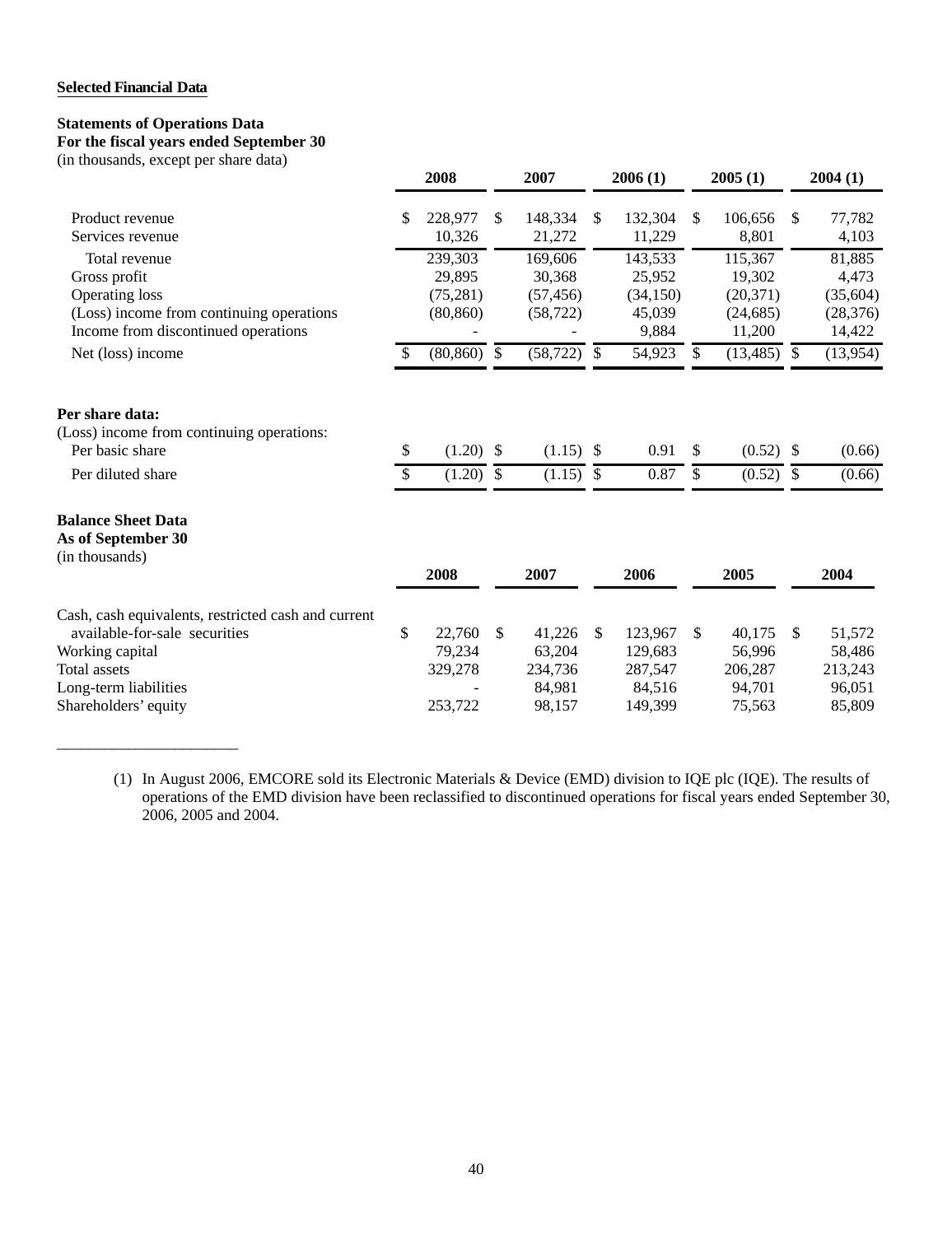## ITEM 7. Management's Discussion and Analysis of Financial Condition and Results of Operations

### Business Overview

EMCORE Corporation (the "Company", "we", or "EMCORE") is a leading provider of compound semiconductor-based components and subsystems for the broadband, fiber optic, satellite and terrestrial solar power markets. We have two reporting segments: Fiber Optics and Photovoltaics. EMCORE's Fiber Optics segment offers optical components, subsystems and systems that enable the transmission of video, voice and data over high-capacity fiber optic cables for high-speed data and telecommunications, cable television ("CATV") and fiber-to-the-premises ("FTTP") networks. EMCORE's Photovoltaics segment provides solar products for satellite and terrestrial applications. For satellite applications, EMCORE offers high-efficiency compound semiconductor-based gallium arsenide ("GaAs") solar cells, covered interconnect cells ("CICs") and fully integrated solar panels. For terrestrial applications, EMCORE offers Concentrating Photovoltaic Systems ("CPV") for utility scale solar applications as well as offering its high-efficiency GaAs solar cells for use in solar power concentrator systems. For specific information about our Company, our products or the markets we serve, please visit our website at http://www.emcore.com. We were established in 1984 as a New Jersey corporation.

### Management Summary

Our principal objective is to maximize shareholder value by leveraging our expertise in advanced compound semiconductor-based technologies to be a leading provider of high-performance, cost-effective product solutions in each of the markets we serve.

We target market opportunities that we believe have large potential growth and where the favorable performance characteristics of our products and high volume production efficiencies may give us a competitive advantage over our competitors. We believe that as compound semiconductor production costs continue to be reduced, existing and new customers will be compelled to increase their use of these products because of their attractive performance characteristics and superior value.

Through several strategic acquisitions and divestures over the past few years, EMCORE has developed a strong business focus and comprehensive product portfolios in two main sectors: Fiber Optics and Photovoltaics.

## Fiber Optics

Our fiber optics products enable information that is encoded on light signals to be transmitted, routed (switched) and received in communication systems and networks. Our Fiber Optics segment primarily offers the following products:

- Telecom Optical Products We are the leading supplier of 10 gigabit per second (Gb/s) fully C-band and L-band tunable dense wavelength division multiplexed (DWDM) and coarse wavelength division multiplexed (CWDM) products for the next generation tele-communications systems. We are one of the few suppliers who offer vertically-integrated products, including external-cavity laser modules, integrated tunable laser assemblies (ITLAs) and 300-pin transponders. The laser module operates at a continuous wave mode, and is capable for applications of 10, 40, and 100 Gb/s due to the superior narrow linewidth characteristics. The ITLA and transponder products are fully Telcordia® qualified and comply with multi-source agreements (MSAs). We also offer a range of XFP platform OC-192 products for telecom applications. We supply to almost all major telecom equipment companies worldwide.
- Enterprise Datacom Products We provide leading-edge optical components and transceiver modules for data applications that enable switch-to-switch, router-to-router and server-to-server backbone connections at aggregate speeds of 10 Gb/s and above. We offer the broadest range of products with XENPAK form factor which comply with 10 Gb/s Ethernet (10-GE) IEEE802.3ae standard. Our 10-GE products include short-reach (SR), long-reach (LR), extended-reach (ER), coarse WDM LX4 optical transceivers to connect between the photonic physical layer and the electrical section layer and CX4 transceivers. In addition to the 10-GE products, EMCORE offers traditional MSA Gigabit Ethernet (GE) 1310-nm small form factor (SFF) and small form factor pluggable (SFP) optical transceivers. These transceivers also provide integrated duplex data links for bi-directional communication over single mode optical fiber providing high-speed Gigabit Ethernet data links operating at 1.25Gbps.
- Cable Television (CATV) Products We are a market leader in providing radio frequency (RF) over fiber products for the CATV industry. Our products are used in hybrid fiber coaxial (HFC) networks that enable cable service operators to offer multiple advanced services to meet the expanding demand for high-speed Internet, on-demand and interactive video and other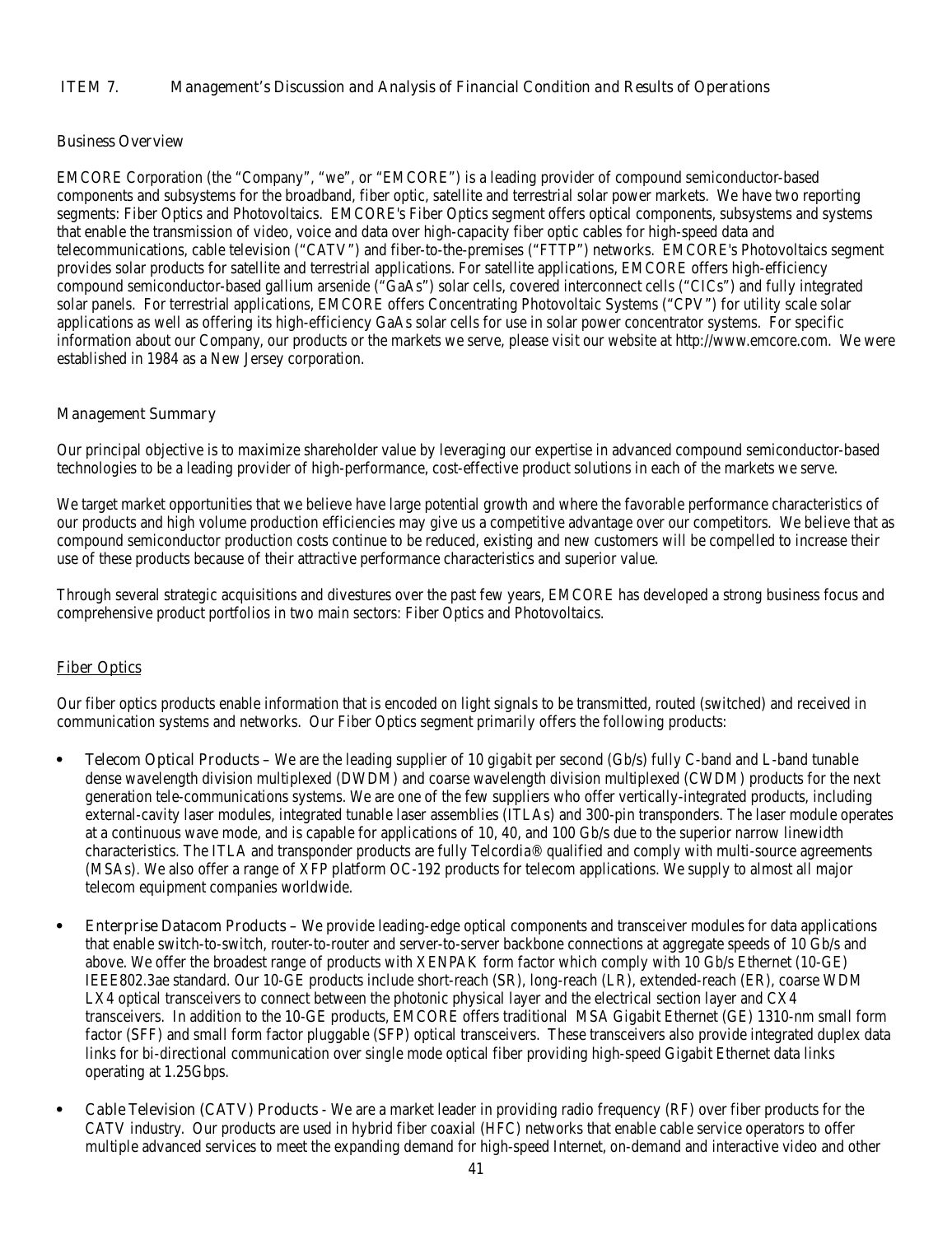advanced services, such as high-definition television (HDTV) and voice over IP (VoIP). Our CATV products include forward and return-path analog and digital lasers, photodetectors and subassembly components, broadcast analog and digital fiber-optic transmitters and quadrature amplitude modulation (QAM) transmitters and receivers. Our products provide our customers with increased capacity to offer more cable services; increased data transmission distance, speed and bandwidth; lower noise video receive; and lower power consumption.

- Fiber-To-The-Premises (FTTP) Products Telecommunications companies are increasingly extending their optical infrastructure to their customers' location in order to deliver higher bandwidth services. We have developed and maintained customer qualified FTTP components and subsystem products to support plans by telephone companies to offer voice, video and data services through the deployment of new fiber optics-based access networks. Our FTTP products include passive optical network (PON) transceivers, analog fiber optic transmitters for video overlay and high-power erbium-doped fiber amplifiers (EDFA), analog and digital lasers, photodetectors and subassembly components, analog video receivers and multidwelling unit (MDU) video receivers. Our products provide our customers with higher performance for analog and digital characteristics; integrated infrastructure to support competitive costs; and additional support for multiple standards.
- Parallel Optical Transceiver and Cable Products EMCORE is the technology and product leader of the optical transmitter and receiver products utilizing arrays of optical emitting or detection devices, e.g., vertical-cavity surface-emitting lasers (VCSELs) or photodetectors (PDs). These optical transmitter, receiver, and transceiver products are used for back-plane interconnects, switching/routing between telecom racks and high-performance computing clusters. EMCORE's products include 12-lane SNAP-12 MSA transmitter and receivers with single, double, and quadruple data rates and 4-lane optical media converters with single and double data rates. Based on the core competency of 4-lane parallel optical transceivers, we offer the optical fiber ribbon cables with embedded parallel-optical transceivers in the connectors, EMCORE Connects Cables (ECC). These products, with aggregated bandwidth between 10-40 Gb/s, are ideally suited for high-performance computing clusters. Our products provide our customers with increased network capacity; increased data transmission distance and speeds; increased bandwidth; lower power consumption; improved cable management over copper interconnects; and lower cost optical interconnections for massively parallel multi-processors.
- Fibre Channel Transceiver Products EMCORE offers tri-rate SFF and SFP optical transceivers for storage area networks. The MSA transceiver module is designed for high-speed Fibre Channel data links supporting up to 4.25 Gb/s (4X Fibre Channel rate). The products provide integrated duplex data links for bi-directional communication over Multimode optical fiber.
- Satellite Communications (Satcom) Products We believe we are a leading provider of optical components and systems for use in equipment that provides high-performance optical data links for the terrestrial portion of satellite communications networks. Our products include transmitters, receivers, subsystems and systems that transport wideband radio frequency and microwave signals between satellite hub equipment and antenna dishes. Our products provide our customers with increased bandwidth and lower power consumption.
- Laser/photodetector Component Products We believe we are a leading provider of optical components including lasers, photodetectors and various forms of packaged subassemblies. Products include chip, TO, and TOSA forms of high-speed 850nm vertical cavity VCSELs, distributed feedback Bragg (DFB) lasers, positive-intrinsic-negative (pin) and avalanche photodiode (APD) components for 2G, 8G and 10G Fibre Channel, Ethernet and 10 GE, FTTP, and Telecom applications. While we provide the component products to the entire industry, we do enjoy the benefits of vertically-integrated infrastructure through a low-cost and early availability for new product introduction.
- Video Transport Our video transport product line offers solutions for broadcasting, transportation, IP television (IPTV), mobile video and security & surveillance applications over private and public networks. EMCORE's video, audio, data and RF transmission systems serve both analog and digital requirements, providing cost-effective, flexible solutions geared for network reconstruction and expansion.
- Defense and Homeland Security Leveraging our expertise in RF module design and high-speed parallel optics, we provide a suite of ruggedized products that meet the reliability and durability requirements of the U.S. Government and defense markets. Our specialty defense products include fiber optic gyro components used in precision guided munitions, ruggedized parallel optic transmitters and receivers, high-frequency RF fiber optic link components for towed decoy systems, optical delay lines for radar systems, EDFAs, terahertz spectroscopy systems and other products. Our products provide our customers with high frequency and dynamic range; compact form-factor; and extreme temperature, shock and vibration tolerance.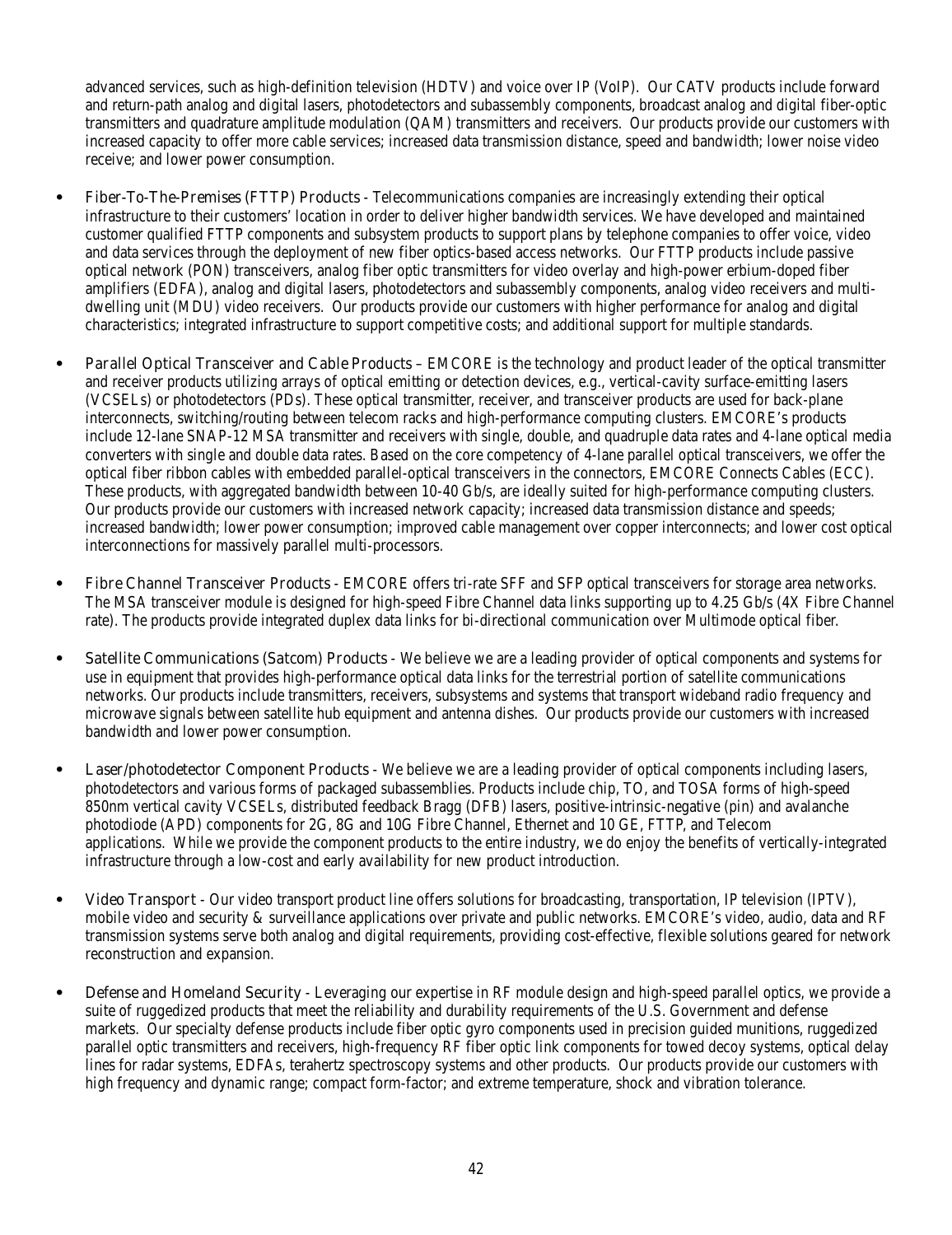# **Photovoltaics**

We believe our high-efficiency compound semiconductor-based multi-junction solar cell products provide our customers with compelling cost and performance advantages over traditional silicon-based solutions. These advantages include higher solar cell efficiency allowing for greater conversion of light into electricity as well as a superior ability to withstand extreme heat and radiation environments. These advantages enable a reduction in a customer's solar product footprint by providing more power output with less solar cells, which is an enhanced benefit when our product is used in concentrating photovoltaic (CPV) systems. Our Photovoltaics segment primarily targets the following markets:

Satellite Solar Power Generation - We are a leader in providing solar power generation solutions to the global communications satellite industry and U.S. government space programs. A satellite's operational success and corresponding revenue depend on its available power and its capacity to transmit data. We provide advanced compound semiconductor-based solar cells and solar panel products, which are more resistant to radiation levels in space and generate substantially more power from sunlight than silicon-based solutions. Space power systems using our multi-junction solar cells weigh less per unit of power than traditional silicon-based solar cells. Our products provide our customers with higher conversion efficiency for reduced solar array size and launch costs, higher radiation tolerance, and longer lifetime in harsh space environments.

We design and manufacture multi-junction compound semiconductor-based solar cells for both commercial and military satellite applications. We currently manufacture and sell one of the most efficient and reliable, radiation resistant advanced triple-junction solar cells in the world, with an average "beginning of life" efficiency of 28.5%. EMCORE is in the final stages of qualifying the next generation high efficiency multi-junction solar cell platform for space applications and this product family will have an average conversion efficiency of 30%, providing our customers with expanded capability.

Additionally, we are developing an entirely new class of advanced multi-junction solar cell with even higher conversion efficiency. This new architecture, called inverted metamorphic (IMM), is being developed in conjunction with the National Renewable Energy Laboratory and the US Air Force Research Laboratory and to date has demonstrated conversion efficiency of exceeding 33% on an R&D scale. EMCORE is also the only manufacturer to supply true monolithic bypass diodes for shadow protection, utilizing several EMCORE patented methods.

EMCORE also provides covered interconnect cells (CICs) and solar panel lay-down services, giving us the capability to manufacture fully integrated solar panels for space applications. We can provide satellite manufacturers with proven integrated satellite power solutions that considerably improve satellite economics. Satellite manufacturers and solar array integrators rely on EMCORE to meet their satellite power needs with our proven flight heritage. The pictures below represent a solar cell and solar panel used for satellite space power applications.

 Terrestrial Solar Power Generation - Solar power generation systems utilize photovoltaic cells to convert sunlight to electricity and have been used in space programs and, to a lesser extent, in terrestrial applications for several decades. The market for terrestrial solar power generation solutions has grown significantly as solar power generation technologies improve in efficiency, as global prices for non-renewable energy sources (*i.e.*, fossil fuels) continue to rise over the long term, and as concern has increased regarding the effect of carbon emissions on global warming. Terrestrial solar power generation has emerged as one of the most rapidly expanding renewable energy sources due to certain advantages solar power holds over other energy sources, including reduced environmental impact, elimination of fuel price risk, installation flexibility, scalability, distributed power generation (*i.e.*, electric power is generated at the point of use rather than transmitted from a central station to the user), and reliability. The rapid increase in demand for solar power has created a growing need for highly efficient, reliable, and cost-effective concentrating solar power systems.

EMCORE has adapted its high-efficiency compound semiconductor-based multi-junction solar cell products for terrestrial applications, which are intended for use with concentrator photovoltaic (CPV) systems in utility-scale installations. EMCORE has attained 39% peak conversion efficiency under 1000x illumination on its terrestrial concentrating solar cell products in volume production. This compares favorably to typical efficiency of 15-21% on silicon-based solar cells and approximately 35% for competing multi-junction cells. We believe that solar concentrator systems assembled using our compound semiconductor-based solar cells will be competitive with silicon-based solar power generation systems, in certain geographic regions, because they are more efficient and, when combined with the advantages of concentration, we believe will result in a lower cost of power generated. Our multi-junction solar cell technology is not subject to silicon shortages, which have led to increasing prices in the raw materials required for silicon-based solar cells.

While the terrestrial power generation market is still developing, we are currently shipping production orders of CPV components to several solar concentrator companies, and providing samples to many others, including major system manufacturers in the United States, Europe, and Asia. We have finished installations of a total of approximately 1 megawatt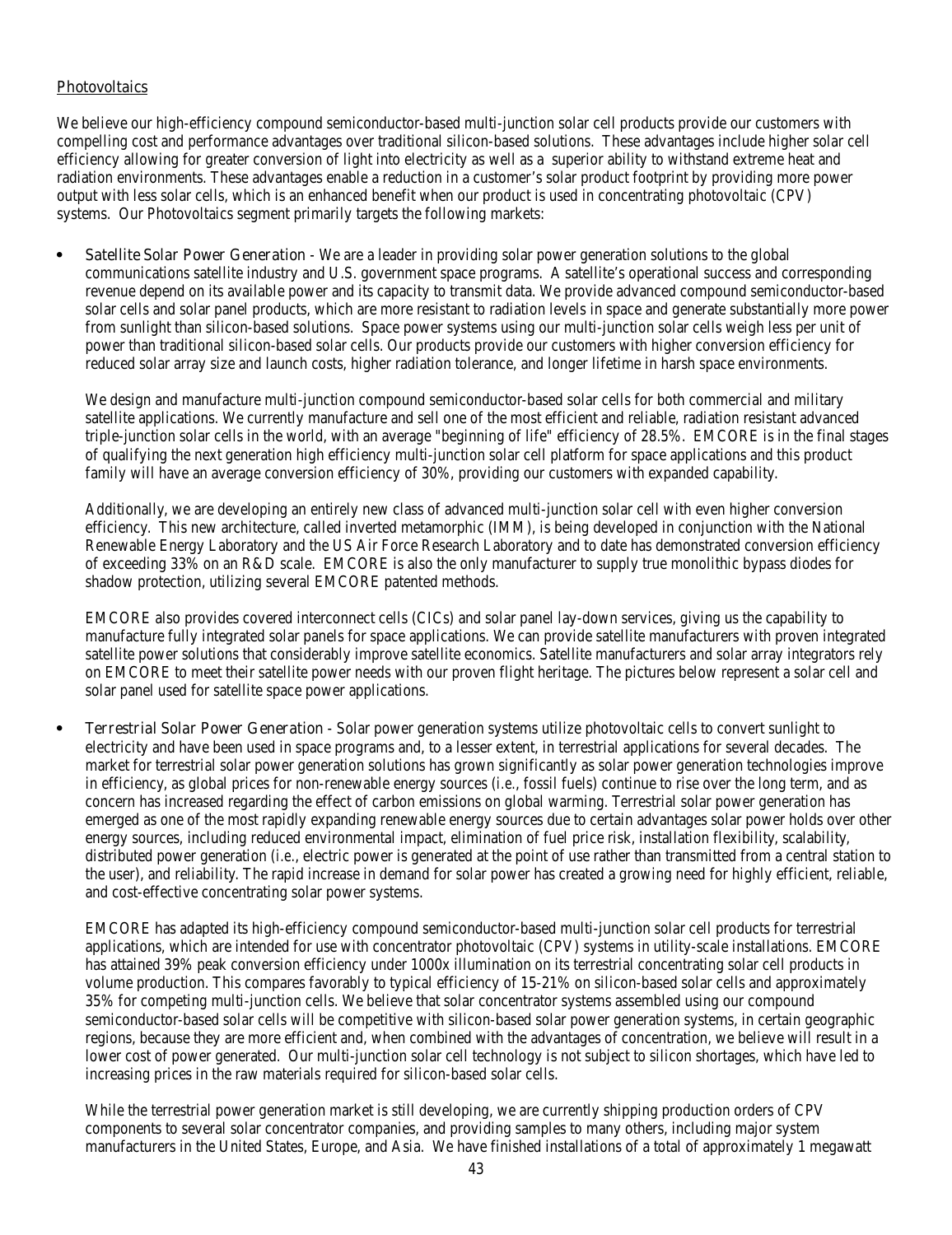(MW) CPV systems in Spain, China, and US with our own Gen-II design (as shown in the picture above). EMCORE has recently responded to several RFPs from public utility companies in the US for a total of several hundred MWs using its Gen-III design. The Gen-III product, with enhanced performance (including a module efficiency of approximately 30%) and much improved cost structure, is scheduled to be in volume production by the second half of calendar 2009.

We are committed to the ongoing evaluation of strategic opportunities that can expand our addressable markets and strengthen our competitive position. Where appropriate, we will acquire additional products, technologies, or businesses that are complementary to, or broaden the markets in which we operate. We plan to pursue strategic acquisitions, investments, and partnerships to increase revenue and allow for higher overhead absorption that will improve our gross margins.

Recent acquisitions include:

- On February 22, 2008, EMCORE acquired telecom-related assets of Intel Corporation's Optical Platform Division ("OPD") that included inventory, fixed assets, intellectual property, and technology comprised of tunable lasers, tunable transponders, 300-pin transponders, and integrated tunable laser assemblies.
- On April 20, 2008, EMCORE acquired the enterprise and storage-related assets of Intel Corporation's OPD business, as well as Intel's Connects Cables business. The assets acquired include inventory, fixed assets, intellectual property, and technology relating to optical transceivers for enterprise and storage customers, as well as optical cable interconnects for high-performance computing clusters.

All of these acquired businesses are part of EMCORE's Fiber Optics reporting segment. Please refer to Risk Factors under Item 1A and Financial Statements and Supplemental Data under Item 8 for further discussion of these transactions.

EMCORE is committed to achieving profitability by increasing revenue through the introduction of new products, reducing our cost structure and lowering the breakeven points of our product lines. We have significantly streamlined our manufacturing operations by focusing on core competencies to identify cost efficiencies. Where appropriate, we transferred the manufacturing of certain product lines to low-cost contract manufacturers when we can lower costs while maintaining quality and reliability.

EMCORE's restructuring programs are designed to further reduce the number of manufacturing facilities, in addition to the divesture or exit from selected businesses and product lines that are not strategic and/or are not capable of achieving desired revenue or profitability goals.

Our results of operations and financial condition have and will continue to be significantly affected by severance, restructuring charges, impairment of long-lived assets and idle facility expenses incurred during facility closing activities. Please refer to Risk Factors under Item 1A and Financial Statements and Supplemental Data under Item 8 for further discussion of these items.

#### **Critical Accounting Policies**

The preparation of financial statements in conformity with accounting principles generally accepted in the United States of America ("U.S. GAAP") requires management to make estimates and assumptions that affect the reported amounts of assets and liabilities and disclosure of contingent assets and liabilities at the date of the financial statements and the reported amounts of revenue and expenses during the reported period. Management develops estimates based on historical experience and on various assumptions about the future that are believed to be reasonable based on the best information available. EMCORE's reported financial position or results of operations may be materially different under changed conditions or when using different estimates and assumptions, particularly with respect to significant accounting policies, which are discussed below. In the event that estimates or assumptions prove to differ from actual results, adjustments are made in subsequent periods to reflect more current information. EMCORE's most significant estimates relate to accounts receivable, inventory, goodwill, intangibles, other long-lived assets, warranty accruals, revenue recognition, and valuation of stock-based compensation.

Valuation of Accounts Receivable. The Company regularly evaluates the collectibility of its accounts receivable and accordingly maintains allowances for doubtful accounts for estimated losses resulting from the inability of our customers to meet their financial obligations to us. The allowance is based on the age of receivables and a specific identification of receivables considered at risk. The Company classifies charges associated with the allowance for doubtful accounts as SG&A expense. If the financial condition of our customers were to deteriorate impacting their ability to pay us, additional allowances may be required.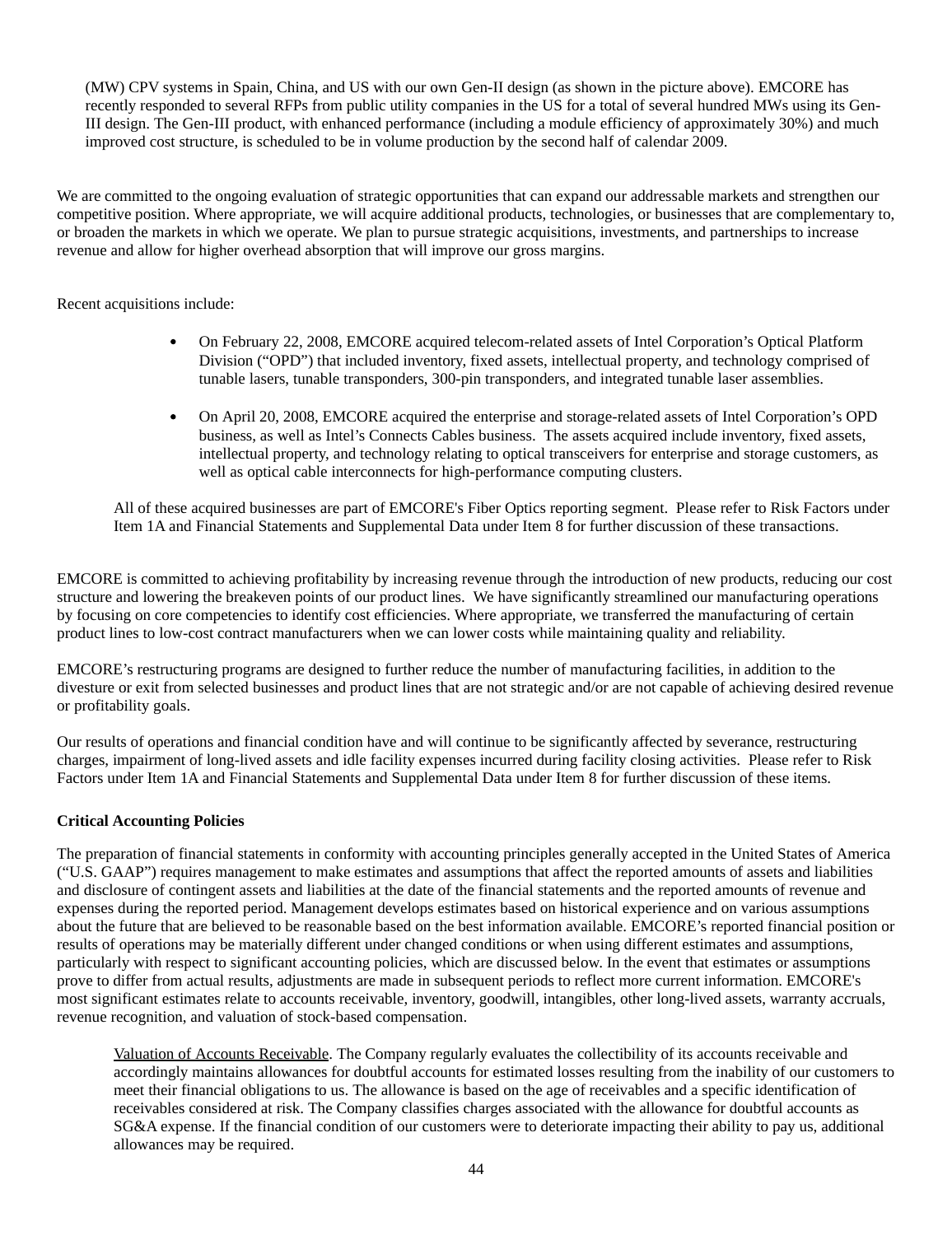Valuation of Inventory. Inventory is stated at the lower of cost or market, with cost being determined using the standard cost method. The Company reserves against inventory once it has been determined that: (i) conditions exist that may not allow the inventory to be sold for its intended purpose, (ii) the inventory's value is determined to be less than cost, or (iii) the inventory is determined to be obsolete. The charge related to inventory reserves is recorded as a cost of revenue. The majority of the inventory write-downs are related to estimated allowances for inventory whose carrying value is in excess of net realizable value and on excess raw material components resulting from finished product obsolescence. In most cases where the Company sells previously written down inventory, it is typically sold as a component part of a finished product. The finished product is sold at market price at the time resulting in higher average gross margin on such revenue. The Company does not track the selling price of individual raw material components that have been previously written down or written off, since such raw material components usually are only a portion of the resultant finished products and related sales price. The Company evaluates inventory levels at least quarterly against sales forecasts on a significant part-by-part basis, in addition to determining its overall inventory risk. Reserves are adjusted to reflect inventory values in excess of forecasted sales, as well as overall inventory risk assessed by management. We have incurred, and may in the future incur, charges to write-down our inventory. While we believe, based on current information, that the amount recorded for inventory is properly reflected on our balance sheet, if market conditions are less favorable than our forecasts, our future sales mix differs from our forecasted sales mix, or actual demand from our customers is lower than our estimates, we may be required to record additional inventory write-downs.

Valuation of Goodwill. Goodwill represents the excess of the purchase price of an acquired business or assets over the fair value of the identifiable assets acquired and liabilities assumed. The Company evaluates its goodwill for impairment on an annual basis, or whenever events or changes in circumstances indicate that the carrying value may not be recoverable. Management has elected December 31 as its annual assessment date. Circumstances that could trigger an impairment test include but are not limited to: a significant adverse change in the business climate or legal factors; an adverse action or assessment by a regulator; unanticipated competition; loss of key personnel; the likelihood that a reporting unit or significant portion of a reporting unit will be sold or otherwise disposed; results of testing for recoverability of a significant asset group within a reporting unit; and recognition of a goodwill impairment loss in the financial statements of a subsidiary that is a component of a reporting unit. The determination as to whether a write-down of goodwill is necessary involves significant judgment based on the short-term and long-term projections of the future performance of the reporting unit to which the goodwill is attributed. As of December 31, 2007 and 2006, we tested for impairment of our goodwill and based on that analysis, we determined that the carrying amount of the reporting units did not exceed their fair value, and therefore, no impairment was recognized for any period presented in the consolidated financial statements. As of September 30, 2008, due to the recent decline in the Company's stock price and economic downturn, we tested again for impairment of our goodwill. Based on that analysis, we determined that an impairment of \$22.0 million should be recognized for the period ended September 30, 2008. Subsequent to our fiscal year-end, we've experienced further price decline in our common stock. Accordingly, an impairment test will be performed on our annual schedule and further impairment is likely to result.

Valuation of Long-lived Assets and Other Intangible Assets. Long-lived assets consist primarily of our property, plant, and equipment. Other intangible assets consist primarily of intellectual property that has been internally developed or purchased. Purchased intangible assets include existing and core technology, trademarks and trade names, and customer contracts. Intangible assets are amortized using the straight-line method over estimated useful lives ranging from one to fifteen years. Because all of intangible assets are subject to amortization, the Company reviews these intangible assets for impairment in accordance with the provisions of FASB Statement No. 144, *Accounting for the Impairment of Long-Lived Assets and Long-Lived Assets to be Disposed Of.* The Company reviews long-lived assets and other intangible assets for impairment on an annual basis or whenever events or changes in circumstances indicate that its carrying amount may not be recoverable. A long-lived asset or other intangible asset is considered impaired when its anticipated undiscounted cash flow is less than its carrying value. In making this determination, the Company uses certain assumptions, including, but not limited to: (a) estimates of the fair market value of these assets; and (b) estimates of future cash flows expected to be generated by these assets, which are based on additional assumptions such as asset utilization, length of service that assets will be used in our operations, and estimated salvage values. As of September 30, 2008, due to the recent decline in the Company's stock price and economic downturn, we tested for impairment of our long-lived assets and other intangible assets and based on that analysis, we determined that no impairment was recognized for any period presented in the consolidated financial statements.

Product Warranty Reserves. The Company provides its customers with limited rights of return for non-conforming shipments and warranty claims for certain products. In accordance with SFAS 5, *Accounting for Contingencies,* the Company makes estimates of product warranty expense using historical experience rates as a percentage of revenue and accrues estimated warranty expense as a cost of revenue. We estimate the costs of our warranty obligations based on our historical experience of known product failure rates, use of materials to repair or replace defective products and service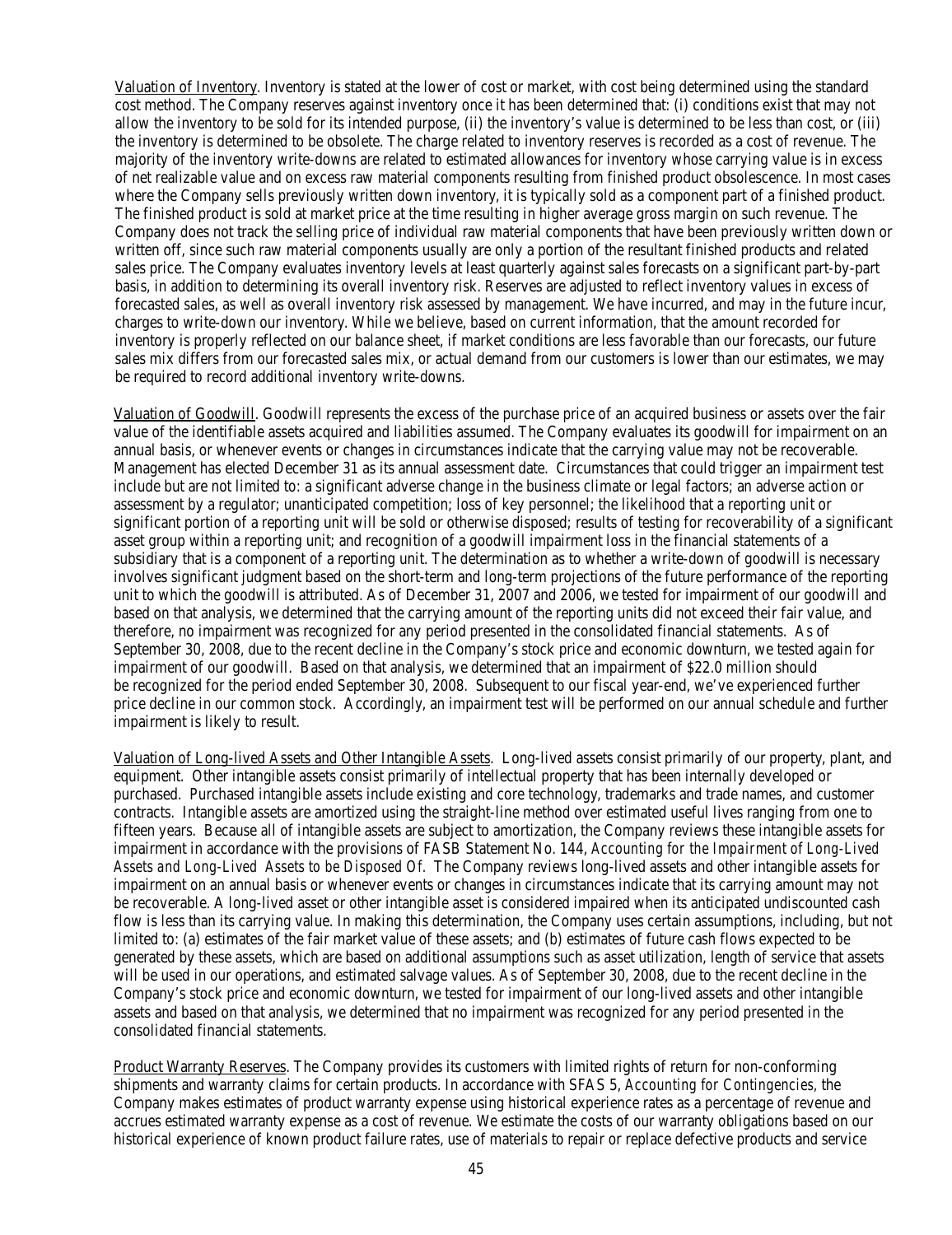delivery costs incurred in correcting product issues. In addition, from time to time, specific warranty accruals may be made if unforeseen technical problems arise. Should our actual experience relative to these factors differ from our estimates, we may be required to record additional warranty reserves. Alternatively, if we provide more reserves than we need, we may reverse a portion of such provisions in future periods.

Revenue Recognition. Revenue is recognized upon shipment provided persuasive evidence of a contract exists, (such as when a purchase order or contract is received from a customer), the price is fixed, the product meets its specifications, title and ownership have transferred to the customer, and there is reasonable assurance of collection of the sales proceeds. In those few instances where a given sale involves post shipment obligations, formal customer acceptance documents, or subjective rights of return, revenue is not recognized until all post-shipment conditions have been satisfied and there is reasonable assurance of collection of the sales proceeds. The majority of our products have shipping terms that are free on board ("FOB") or free carrier alongside ("FCA") shipping point, which means that the Company fulfills its delivery obligation when the goods are handed over to the freight carrier at our shipping dock. This means the buyer bears all costs and risks of loss or damage to the goods from that point. In certain cases, the Company ships its products cost insurance and freight ("CIF"). Under this arrangement, revenue is recognized under FCA shipping point terms, but the Company pays (and bills the customer) for the cost of shipping and insurance to the customer's designated location. The Company accounts for shipping and related transportation costs by recording the charges that are invoiced to customers as revenue, with the corresponding cost recorded as cost of revenue. In those instances where inventory is maintained at a consigned location, revenue is recognized only when our customer pulls product for its use and title and ownership have transferred to the customer. Revenue from time and material contracts is recognized at the contractual rates as labor hours and direct expenses are incurred. The Company also generates service revenue from hardware repairs and calibrations that is recognized as revenue upon completion of the service. Any cost of warranties and remaining obligations that are inconsequential or perfunctory are accrued when the corresponding revenue is recognized.

*Distributors* - The Company uses a number of distributors around the world. In accordance with Staff Accounting Bulletin No. 104, *Revenue Recognition*, the Company recognizes revenue upon shipment of product to these distributors. Title and risk of loss pass to the distributors upon shipment, and our distributors are contractually obligated to pay the Company on standard commercial terms, just like our other direct customers. The Company does not sell to its distributors on consignment and, except in the event of product discontinuance, does not give distributors a right of return.

*Solar Panel and Solar Power Systems Contracts* - The Company records revenues from certain solar panel and solar power systems contracts using the percentage-of-completion method in accordance with AICPA Statement of Position 81-1 ("SOP 81-1"), *Accounting for Performance of Construction-Type and Certain Production-Type Contracts*. Revenue is recognized in proportion to actual costs incurred compared to total anticipated costs expected to be incurred for each contract. If estimates of costs to complete long-term contracts indicate a loss, a provision is made for the total loss anticipated. The Company has numerous contracts that are in various stages of completion. Such contracts require estimates to determine the appropriate cost and revenue recognition. The Company uses all available information in determining dependable estimates of the extent of progress towards completion, contract revenues, and contract costs. Estimates are revised as additional information becomes available. Due to the fact that the Company accounts for these contracts under the percentage-of-completion method, unbilled accounts receivable represent revenue recognized but not yet billed pursuant to contract terms or accounts billed after the period end.

*Government R&D Contracts* - R&D contract revenue represents reimbursement by various U.S. Government entities, or their contractors, to aid in the development of new technology. The applicable contracts generally provide that the Company may elect to retain ownership of inventions made in performing the work, subject to a non-exclusive license retained by the U.S. Government to practice the inventions for governmental purposes. The R&D contract funding may be based on a cost-plus, cost reimbursement, or a firm fixed price arrangement. The amount of funding under each R&D contract is determined based on cost estimates that include both direct and indirect costs. Cost-plus funding is determined based on actual costs plus a set margin. As we incur costs under cost reimbursement type contracts, we record revenue. Contract costs include material, labor, special tooling and test equipment, subcontracting costs, as well as an allocation of indirect costs. An R&D contract is considered complete when all significant costs have been incurred, milestones have been reached, and any reporting obligations to the customer have been met. Government contract revenue is primarily recognized as service revenue.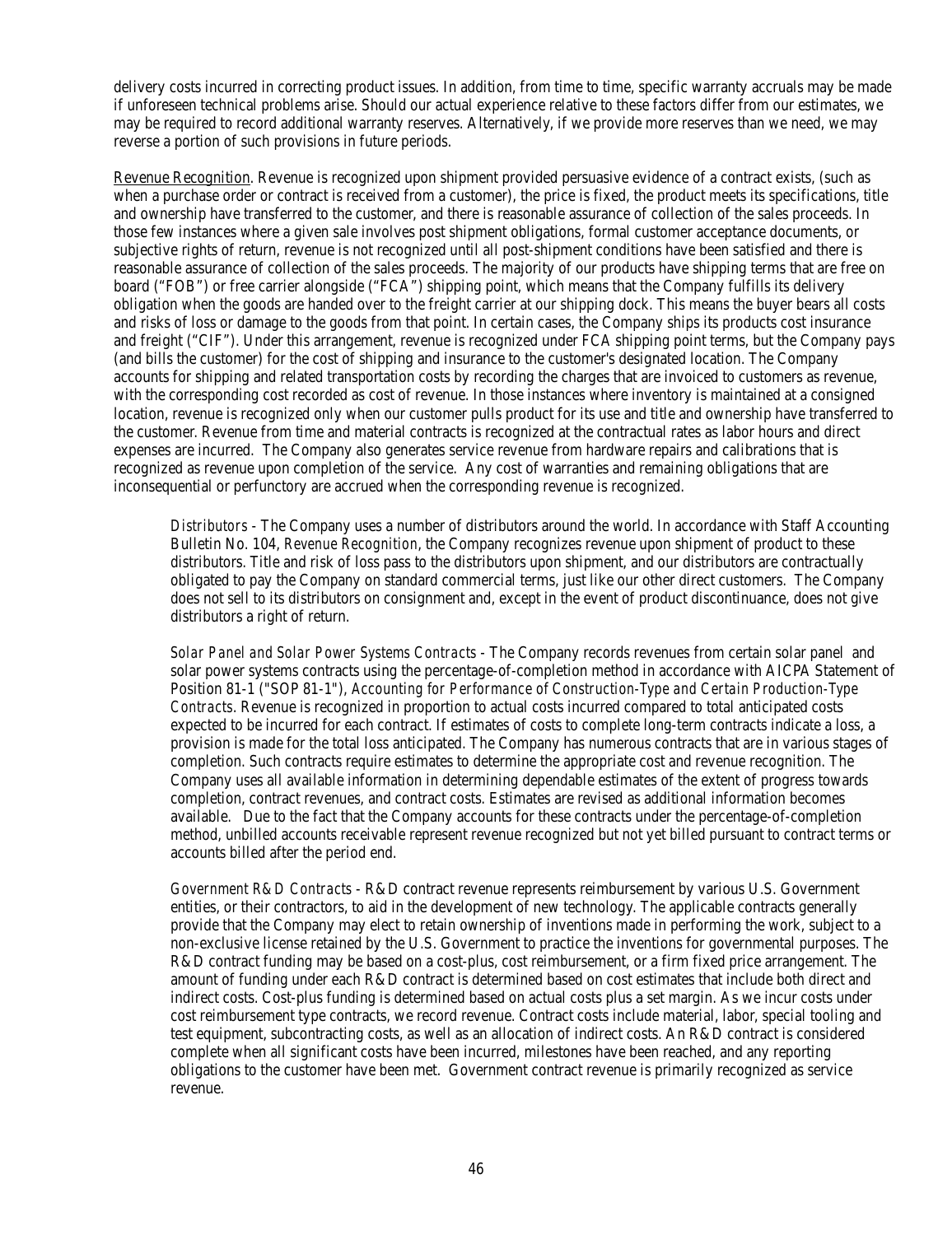The Company also has certain cost-sharing R&D arrangements. Under such arrangements in which the actual costs of performance are divided between the U.S. Government and the Company on a best efforts basis, no revenue is recorded and the Company's R&D expense is reduced for the amount of the cost-sharing receipts.

The U.S. Government may terminate any of our government contracts at their convenience as well as for default based on our failure to meet specified performance measurements. If any of our government contracts were to be terminated for convenience, we generally would be entitled to receive payment for work completed and allowable termination or cancellation costs. If any of our government contracts were to be terminated for default, generally the U.S. Government would pay only for the work that has been accepted and can require us to pay the difference between the original contract price and the cost to re-procure the contract items, net of the work accepted from the original contract. The U.S. Government can also hold us liable for damages resulting from the default.

Stock-Based Compensation. The Company uses the Black-Scholes option-pricing model and the straight-line attribution approach to determine the fair-value of stock-based awards under SFAS 123(R), *Share-Based Payment (revised 2004).* The Company elected to use the modified prospective transition method as permitted by SFAS 123(R) and accordingly prior periods were not restated to reflect the impact of SFAS 123(R). The modified prospective transition method requires that stock-based compensation expense be recorded for all new and unvested stock options and employee stock purchase plan shares that are ultimately expected to vest as the requisite service is rendered beginning on October 1, 2005, the first day of the Company's fiscal year 2006. The option-pricing model requires the input of highly subjective assumptions, including the option's expected life and the price volatility of the underlying stock. EMCORE's expected term represents the period that stock-based awards are expected to be outstanding and is determined based on historical experience of similar awards, giving consideration to the contractual terms of the stock-based awards, vesting schedules and expectations of future employee behavior as influenced by changes to the terms of its stock-based awards. The expected stock price volatility is based on EMCORE's historical stock prices. See Note 4, Equity, of the Notes to Consolidated Financial Statements for further details.

\*\*\*

The above listing is not intended to be a comprehensive list of all of our accounting policies. In many cases, the accounting treatment of a particular transaction is specifically dictated by U.S. GAAP. There also are areas in which management's judgment in selecting any available alternative would not produce a materially different result. See our audited consolidated financial statements and notes thereto included in this Annual Report on Form 10-K, which contain a discussion of our accounting policies, recently adopted accounting pronouncements and other required U.S. GAAP disclosures.

#### **Business Segments, Geographic Revenue, Significant Customers and Backlog**

EMCORE has five operating segments: (1) EMCORE Digital Fiber-Optic Products, (2) EMCORE Broadband Fiber-Optic Products, and (3) EMCORE Hong Kong, which are aggregated as a separate reporting segment, Fiber Optics, and (4) EMCORE Photovoltaics and (5) EMCORE Solar Power, which are aggregated as a separate reporting segment, Photovoltaics. EMCORE's Fiber Optics revenue is derived primarily from sales of optical components and subsystems for CATV, FTTP, enterprise routers and switches, telecom grooming switches, core routers, high performance servers, supercomputers, and satellite communications data links. EMCORE's Photovoltaics revenue is derived primarily from the sales of solar power conversion products for the space and terrestrial markets, including solar cells, covered interconnect solar cells, solar panel concentrator solar cells and Concentrating Photovoltaic Systems ("CPV") receiver assemblies. EMCORE evaluates its reportable segments in accordance with SFAS 131, *Disclosures About Segments of an Enterprise and Related Information.* EMCORE's Chief Executive Officer is EMCORE's Chief Operating Decision Maker pursuant to SFAS 131, and he allocates resources to segments based on their business prospects, competitive factors, net revenue, operating results and other non-GAAP financial ratios.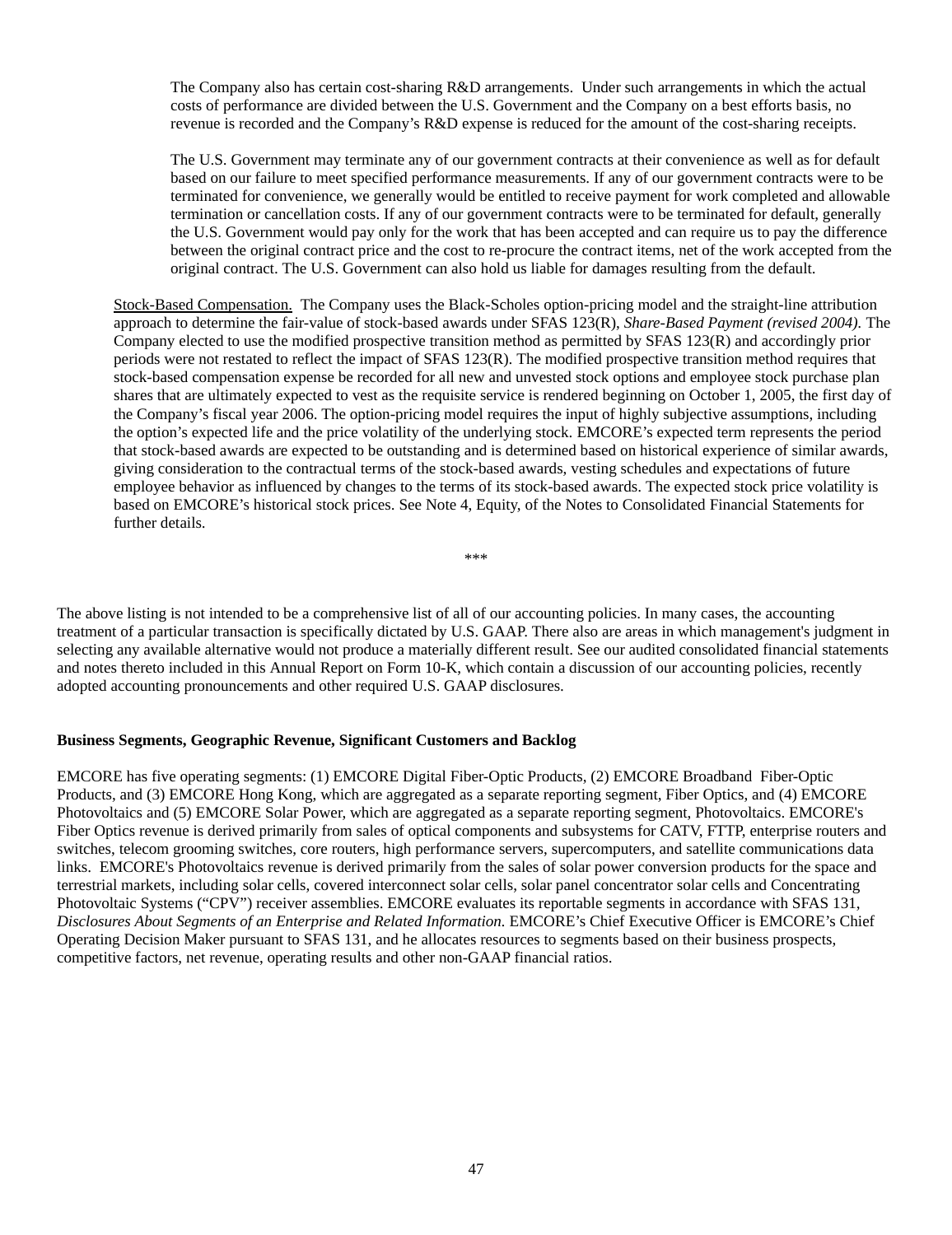The following table sets forth the revenue and percentage of total revenue attributable to each of EMCORE's reporting segments for the fiscal years ended September 30, 2008, 2007 and 2006.

#### **Segment Revenue**

*(in thousands)*

|                     |         | 2008         |         | 2007         | 2006    |              |  |  |
|---------------------|---------|--------------|---------|--------------|---------|--------------|--|--|
|                     | Revenue | % of Revenue | Revenue | % of Revenue | Revenue | % of Revenue |  |  |
| <b>Fiber Optics</b> | 171.276 | 72% \$       | 10.377  | 65% \$       | 104.852 | 73%          |  |  |
| Photovoltaics       | 68.027  | 28           | 59.229  | 35           | 38.681  | 27           |  |  |
| Total revenue       | 239,303 | 100% \$      | 169.606 | $100\%$ \$   | 143.533 | 100%         |  |  |

The following table sets forth EMCORE's consolidated revenue by geographic region for the fiscal years ended September 30, 2008, 2007 and 2006. Revenue was assigned to geographic regions based on our customers' or contract manufacturers' billing address.

#### **Geographic Revenue**

| (in thousands)       |         |              |         |                          |         |              |  |  |
|----------------------|---------|--------------|---------|--------------------------|---------|--------------|--|--|
|                      |         | 2008         |         | 2007                     | 2006    |              |  |  |
|                      | Revenue | % of Revenue | Revenue | % of Revenue             | Revenue | % of Revenue |  |  |
| <b>United States</b> | 134.796 | 56% \$       | 124.012 | 73% \$                   | 109.614 | 76%          |  |  |
| Asia                 | 73,311  | 31           | 34,574  | 20                       | 28,537  | 20           |  |  |
| Europe               | 20,420  | 8            | 10.821  |                          | 4.152   |              |  |  |
| Other                | 10.776  |              | 199     | $\overline{\phantom{0}}$ | 1.230   |              |  |  |
| Total revenue        | 239,303 | 100% \$      | 169.606 | 100% \$                  | 143,533 | 100%         |  |  |

The following table sets forth significant customers by reporting segment.

#### **Significant Customers**

As a percentage of total consolidated revenue

|                                 | 2008 | 2007                     | 2006 |
|---------------------------------|------|--------------------------|------|
| Fiber Optics-related customers: |      |                          |      |
| Customer A                      | 14%  |                          |      |
| Customer B                      | 12%  | -                        |      |
| Customer C                      |      | 13%                      |      |
| Customer D                      |      | $\overline{\phantom{0}}$ | 12%  |
| Photovoltaics-related customer: |      |                          |      |
| Customer E                      |      | 11%                      |      |

As of September 30, 2008, we had an order backlog of approximately \$117.2 million compared to \$149 million in the prior year. Our order backlog is defined as purchase orders or supply agreements accepted by the Company with expected product delivery and / or services to be performed in the future. The September 30, 2008 order backlog is comprised of \$96.1 million related to our Photovoltaics segment of which \$60.9 million is expected to be delivered subsequent to fiscal 2009 and \$21.1 million related to our Fiber Optics segment expected to be delivered in the fiscal 2009.

On December 17, 2007, EMCORE announced that it had received a purchase order to supply 5.7 Megawatts of CPV, along with a letter of intent for follow-on projects of 14.3 MW, from DI Semicon, a South Korean semiconductor packaging company, and that it had also executed an agreement with the same company relating to the formation of a joint venture in South ever Korea to manufacture CPV systems in South Korea. No amounts from this order were included in EMCORE's backlog, and, due to DI Semicon's inability to obtain necessary financing, EMCORE no longer expects any product orders from, or other arrangements with, DI Semicon to result in the foreseeable future.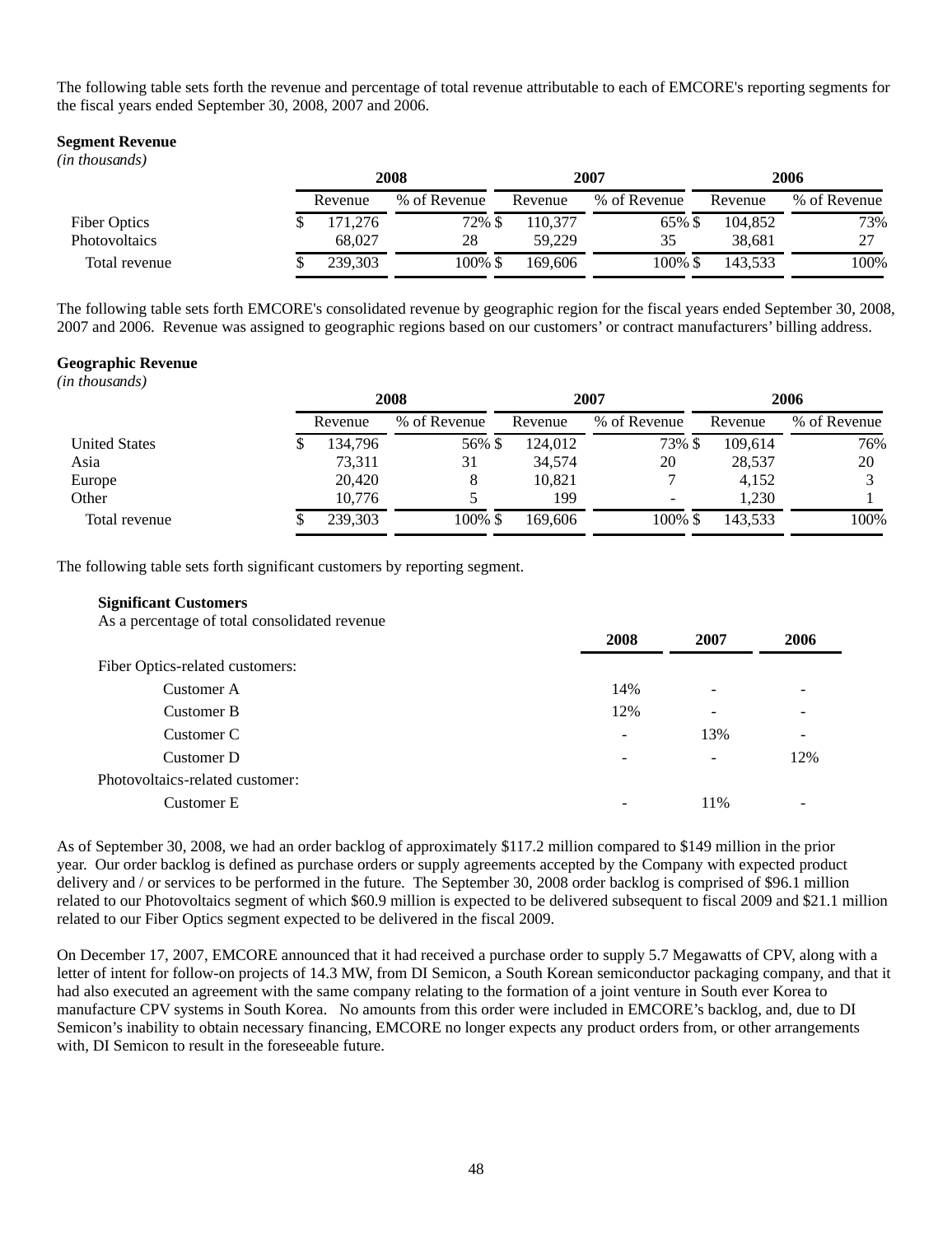From time to time, our customers may request that we delay shipment of certain orders and our backlog could also be adversely affected if customers unexpectedly cancel purchase orders that we've previously accepted. A majority of our fiber optics products typically ship within the same quarter as when the purchase order is received; therefore, our backlog at any particular date is not necessarily indicative of actual revenue or the level of orders for any succeeding period.

The following table sets forth operating losses attributable to each EMCORE reporting segment for the fiscal years ended September 30, 2008, 2007 and 2006.

# **Statement of Operations Data** (in thousands) **2008 2007 2006** Operating loss by segment: Fiber Optics **6 (49,903)** \$ (25,877) \$ (18,950) Photovoltaics (25,238) (11,202) (8,365) Corporate (140) (20,377) (6,835) Operating loss \$ (75,281) \$ (57,456) \$ (34,150)

In fiscal 2008, the Company recognized several one-time gains and a significant reduction in interest expense which were not allocated to the reporting segments due to these being corporate charges in prior periods.

The following table sets forth the depreciation and amortization attributable to each of EMCORE's reporting segments for the fiscal years ended September 30, 2008, 2007 and 2006.

| <b>Segment Depreciation and Amortization</b> |        |        |        |
|----------------------------------------------|--------|--------|--------|
| (in thousands)                               | 2008   | 2007   | 2006   |
| <b>Fiber Optics</b>                          | 9.067  | 6.991  | 8.378  |
| Photovoltaics                                | 4.472  | 2.860  | 3,470  |
| Corporate                                    | 77     | 271    | 484    |
| Total depreciation and amortization          | 13.616 | 10.122 | 12.332 |

Long-lived assets (consisting of property, plant and equipment, goodwill and intangible assets) for each reporting segment as of September 30, 2008 and 2007 are as follows:

| <b>Long-lived Assets</b><br>(in thousands) |    | 2008                     | 2007 |                  |  |
|--------------------------------------------|----|--------------------------|------|------------------|--|
| Fiber Optics<br>Photovoltaics<br>Corporate | \$ | 107,684<br>55,232<br>622 |      | 56,816<br>46,706 |  |
| Total long-lived assets                    |    | 163,538                  |      | 103,522          |  |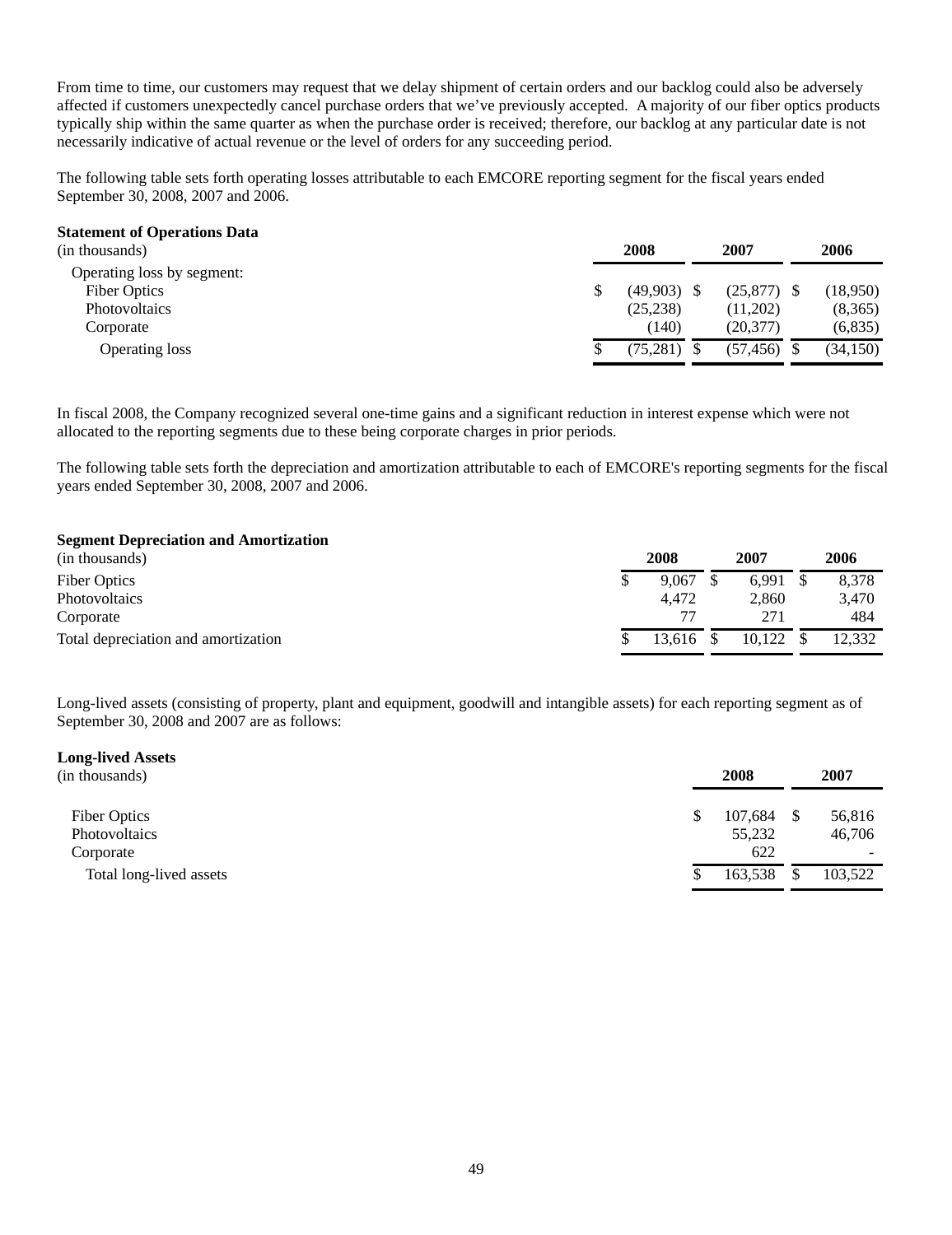### **Results of Operations**

The following table sets forth the consolidated statements of operations data of EMCORE expressed as a percentage of total revenue for the fiscal years ended September 30, 2008, 2007, and 2006.

### **STATEMENT OF OPERATIONS DATA**

|                                                              | 2008       | 2007       | 2006   |
|--------------------------------------------------------------|------------|------------|--------|
| Product revenue                                              | 95.7%      | 87.5%      | 92.2%  |
| Service revenue                                              | 4.3        | 12.5       | 7.8    |
| Total revenue                                                | 100.0      | 100.0      | 100.0  |
| Cost of product revenue                                      | 87.3       | 73.3       | 75.4   |
| Cost of service revenue                                      | 0.2        | 8.7        | 6.5    |
| Total cost of revenue                                        | 87.5       | 82.0       | 81.9   |
| Gross profit                                                 | 12.5       | 18.0       | 18.1   |
| Operating expenses:                                          |            |            |        |
| Selling, general and administrative                          | 18.2       | 34.1       | 26.6   |
| Research and development                                     | 16.5       | 17.8       | 13.7   |
| Impairment of goodwill and/or intellectual property          | 9.3        |            | 1.6    |
| Total operating expenses                                     | 44.0       | 51.9       | 41.9   |
| Operating loss                                               | (31.5)     | (33.9)     | (23.8) |
| Other expense (income):                                      |            |            |        |
| Interest income                                              | (0.4)      | (2.4)      | (0.9)  |
| Interest expense                                             | 0.7        | 2.9        | 3.7    |
| Loss from conversion of subordinated notes                   | 1.9        |            |        |
| Loss from convertible subordinated notes exchange offer      |            |            | 0.8    |
| Loss from early redemption of convertible notes              |            | 0.3        |        |
| Stock-based compensation expense from tolled options         | 1.8        |            |        |
| Gain from insurance proceeds                                 |            | (0.2)      |        |
| Gain from sale of WWAT Investment                            | (3.1)      |            |        |
| Impairment of investment                                     | 0.7        |            | 0.3    |
| Loss on disposal of property, plant and equipment            | 0.4        | 0.1        | 0.3    |
| Net gain on sale of GELcore investment                       |            |            | (61.3) |
| Equity in net loss of GELcore investment                     |            |            | 0.4    |
| Equity in net loss of Velox investment                       |            |            | 0.2    |
| Foreign exchange loss                                        | 0.3        |            |        |
| Total other expense (income)                                 | 2.3        | 0.7        | (56.5) |
| (Loss) income from continuing operations before income taxes | (33.8)     | (34.6)     | 32.7   |
| Provision for income taxes                                   |            |            | 1.3    |
| (Loss) income from continuing operations                     | (33.8)     | (34.6)     | 31.4   |
| Discontinued operations:                                     |            |            |        |
| Income from discontinued operations, net of tax              |            |            | 0.3    |
| Gain on disposal of discontinued operations, net of tax      |            |            | 6.6    |
| Income from discontinued operations                          |            |            | 6.9    |
| Net (loss) income                                            | $(33.8)\%$ | $(34.6)\%$ | 38.3%  |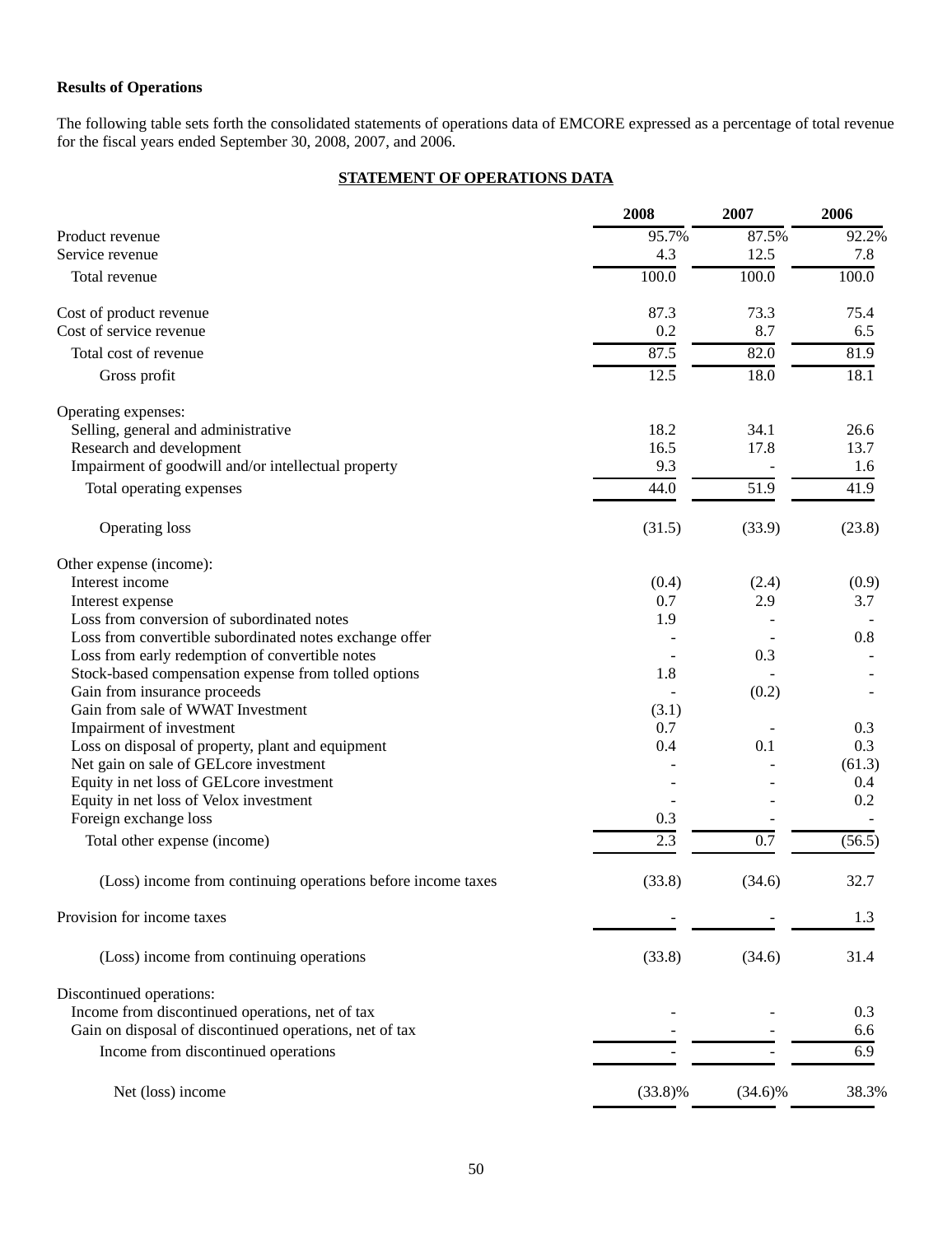#### **Comparison of Fiscal Years Ended September 30, 2008 and 2007**

#### **Consolidated Revenue**

EMCORE's consolidated revenue increased \$69.7 million, or 41%, to \$239.3 million from \$169.6 million, as reported in the prior year. International sales increased \$57.8 million, or 126%, when compared to the prior year. Government contract revenue, which is primarily service revenue, decreased \$10.3 million, or 47%, to \$11.6 million from \$21.9 million, as reported in the prior year. A comparison of revenue achieved within each of EMCORE's reporting segments is as follows.

#### **Fiber Optics**

Over the past several years, communications networks have experienced dramatic growth in data transmission traffic due to worldwide Internet access, e-mail, and e-commerce. As Internet content expands to include full motion video on-demand, HDTV, multi-channel high quality audio, online video conferencing, image transfer, online multi-player gaming, and other broadband applications, the delivery of such data will place a greater demand on available bandwidth and require the support of higher capacity networks. The bulk of this traffic, which continues to grow at a very high rate, is already routed through the optical networking infrastructure used by local and long distance carriers, as well as Internet service providers. Optical fiber offers substantially greater bandwidth capacity, is less error prone, and is easier to administer than older copper wire technologies. As greater bandwidth capability is delivered closer to the end user, increased demand for higher content, real-time, interactive visual and audio content is expected. We believe that EMCORE is well positioned to benefit from the continued deployment of these higher capacity fiber-optic networks.

Major customers for the Fiber Optics segment include: Alcatel-Lucent, Aurora Networks, BUPT-GUOAN Broadband, C-Cor Electronics, Ciena, Cisco, Fujitsu, Hewlett-Packard, Huawei, IBM, Intel, Jabil, JDSU, Merge Optics, Motorola, Network Appliance, Sycamore Networks, Inc., Tellabs, and ZTE.

Annual Fiber Optics revenue increased \$60.9 million, or 55%, to \$171.3 million from \$110.4 million, as reported in the prior year. Fiscal 2008 revenue, on a sequential quarterly basis, was \$34.0 million, \$37.6 million, \$53.6 million and \$46.1 million. Fiscal 2007 revenue, on a sequential quarterly basis, was \$31.3 million, \$27.6 million, \$26.2 million and \$25.3 million. The annual increase in Fiber Optics revenue was primarily due to our recent acquisitions, which totaled approximately \$41.6 million in revenue in fiscal 2008. In February and April 2008, the Company acquired the telecom, datacom, and optical cable interconnects-related assets of Intel's Optical Platform Division for \$120 million in cash and shares of the Company's common stock. There was no Fiber Opticsrelated U.S. Government contract revenue in fiscal 2008 and U.S. Government contract revenue in fiscal 2007 totaled \$1.5 million. Fiber Optics revenue represented 72% and 65% of EMCORE's total consolidated revenue for fiscal 2008 and 2007, respectively.

#### **Photovoltaics**

EMCORE is a leader in providing solar power generation solutions to the global communications satellite industry and U.S. Government space programs. EMCORE manufactures advanced compound semiconductor-based solar cell products and solar panels, which are more resistant to radiation levels in space and convert substantially more power from sunlight than silicon-based solutions. EMCORE's Photovoltaics segment designs and manufactures multi-junction compound semiconductor-based solar cells for both commercial and military satellite applications.

Major customers for the Photovoltaics segment include Boeing, General Dynamics, Indian Space Research Organization ("ISRO"), NASA JPL, Lockheed Martin, Menova Energy, Northrop Grumman, Space Systems/Loral, Maxima Energies Renovables Ibahernando, ISFOC, and Solarig.

Annual photovoltaics revenue increased \$8.8 million, or 15%, to \$68.0 million from \$59.2 million, as reported in the prior year. Fiscal 2008 revenue, on a sequential quarterly basis, was \$12.9 million, \$18.7 million, \$21.9 million and \$14.5 million. Fiscal 2007 revenue, on a sequential quarterly basis, was \$15.8 million, \$16.8 million, \$13.4 million and \$13.2 million. The increase in annual revenue was primarily due the Company's launch of its new concentrating photovoltaic components (including solar cells and solar cell receivers) and to CPV power system installations. The increase in CPV-related revenue was offset by a decrease in Government contract revenue. Government contract revenue totaled \$11.6 million and \$20.4 million in fiscal 2008 and 2007, respectively. Photovoltaics revenue represented 28% and 35% of EMCORE's total consolidated revenue for fiscal 2008 and 2007, respectively.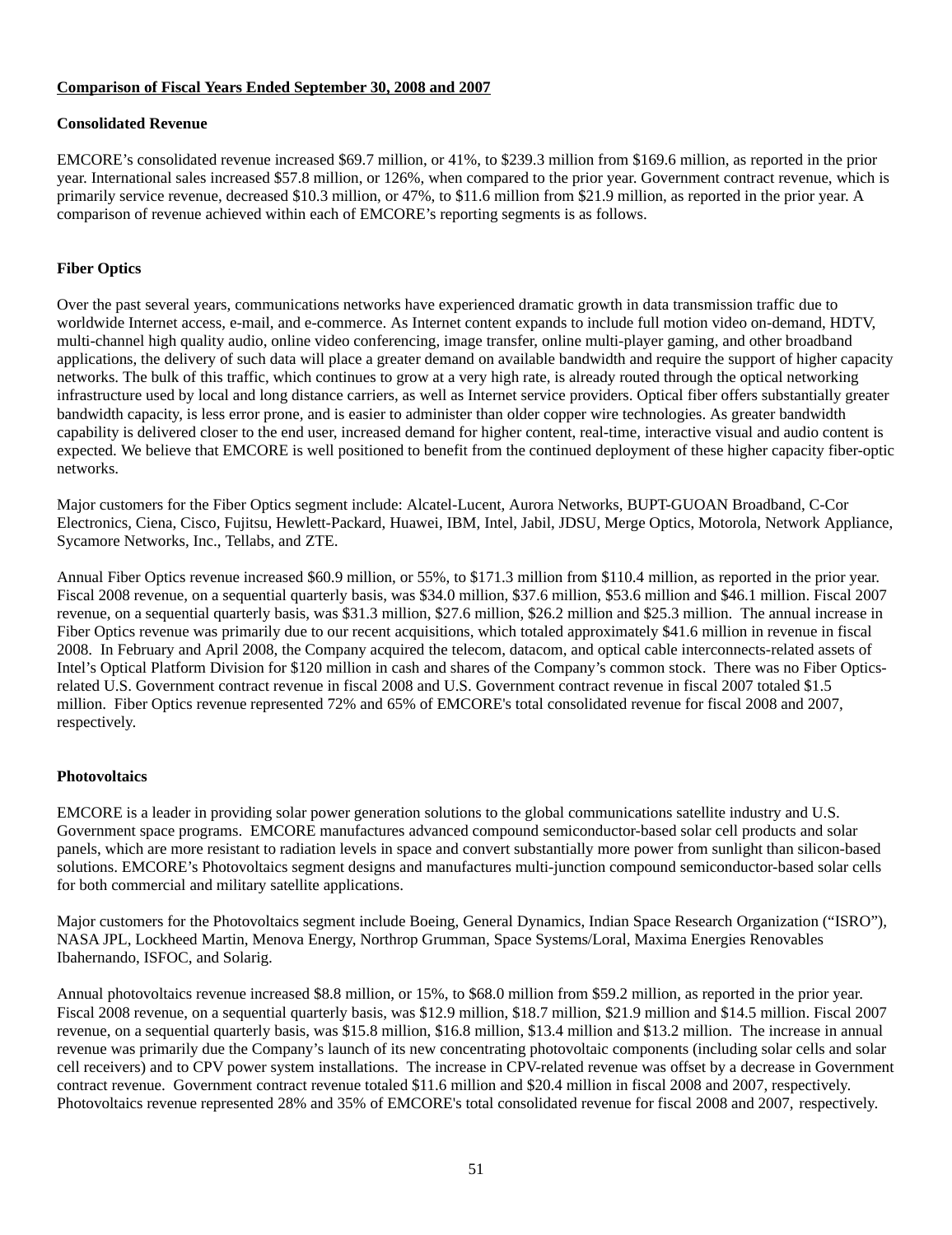# Gross Profit

EMCORE's consolidated gross profit decreased by \$0.5 million, or 2%, to \$29.9 million from \$30.4 million as reported in the prior year. Consolidated gross margins decreased from 17.9% in fiscal 2007 to 12.5% in fiscal 2008. On a segment basis, annual Fiber Optics gross margins increased from 18.4% to 20.7% which was primarily due to increased revenue which provided a greater base on which to allocate certain fixed costs, benefits associated from the use of contract manufacturers and better utilization of our China manufacturing facility. Gross margins also increased due to the implementation of certain cost reduction initiatives and improved efficiencies driven by facility consolidations. Our Fiber Optics segment also incurred approximately \$5.4 million in expenses related to inventory write-downs and product warranty accruals in fiscal 2008. Such write-downs pertained primarily to the telecom assets purchased in the OPD acquisition. Annual Photovoltaics gross margins decreased from 17.0% in fiscal 2007 to a negative 8.3% in fiscal 2008 due to significant project losses on several initial CPV solar power systems installation projects, which was primarily the result of higher than expected material, freight and installation costs. Our Photovoltaics segment also incurred approximately \$13.5 million in expenses related to inventory write-downs, contract losses, and product warranty accruals associated with our CPV-related business in fiscal 2008. The CPV products were in the early stages of deployment and therefore certain additional expenses were incurred during installations that are not expected to recur. The inventory write-downs pertained mainly to product obsolescence related to the progression from generation 2 to Generation 3 products.

Initiatives designed to improve our gross margins (through product mix improvements, cost reductions associated with product transfers and product rationalization, maximizing production yields on high-performance devices and quality improvements, among other things) continue to be a principal focus for us. We focus much of our activities on developing new process control and yield management tools that enable us to accelerate the adoption of new technologies into full-volume production, while minimizing their associated risks.

## Operating Expenses

*Selling, General and Administrative.* EMCORE's consolidated SG&A expenses decreased by \$14.3 million, or 25%, to \$43.5 million from \$57.8 million as reported in the prior year. As a percentage of revenue, SG&A expenses decreased from 34.1% to 18.2%. The decrease in annual SG&A expenses was primarily due to a reduction of non-recurring legal and professional fees of approximately \$17.4 million associated with the Company's review of historical stock option grants and patent litigation in fiscal 2007. In fiscal 2008, approximately \$7.6 million of SG&A was related to the Intel Acquisitions with \$2.2 million related to Intel Corporation's transition services agreement (TSA) charges associated with the Intel Acquisitions.

The Company continues to focus on lowering SG&A expenses through reducing headcount and minimizing the use of external consultants where appropriate.

*Research and Development.* Our R&D efforts have been focused on maintaining our technological leadership position by working to improve the quality and attributes of our product lines. We also invest significant resources to develop new products and production technology to expand into new market opportunities by leveraging our existing technology base and infrastructure. Our efforts are focused on designing new proprietary processes and products, on improving the performance of our existing materials, components, and subsystems, and on reducing costs in the product manufacturing process. In addition to using our internal capacity to develop and manufacture products for our target markets, EMCORE continues to expand its portfolio of products and technologies through acquisitions.

EMCORE's consolidated R&D expenses increased \$9.5 million, or 32%, to \$39.5 million from \$30.0 million in the prior year. The increase in R&D expenses is primarily related to our recent acquisitions and significant product development within our Fiber Optics business. We incurred approximately \$7.9 million of R&D expense associated with our recent acquisitions, of which \$2.6 million related to Intel transition service charges. The majority of the increase in R&D expense relates to our efforts to release new products in the telecommunications and enterprise sectors directly related to the Intel acquisitions. These are highly competitive areas that require continuous investment to keep pace with market developments. We believe that recently completed R&D projects have the potential to significantly improve our competitive position and drive revenue growth over the next few years.

As part of the ongoing effort to reduce costs, many of our projects involve developing lower cost versions of our existing products and of our existing processes while, at the same time, improving quality and reliability. Also, we have implemented a program to focus our research and product development efforts on projects that we expect to generate returns within one year. As a result, over the last several years, EMCORE has reduced overall R&D costs as a percentage of revenue without, we believe, jeopardizing future revenue opportunities. Our technology and product leadership is an important competitive advantage. Based upon current and anticipated demand, we will continue to invest in new technologies and products that offer our customers increased efficiency, higher performance, greater reliability, improved functionality, and/or higher levels of integration.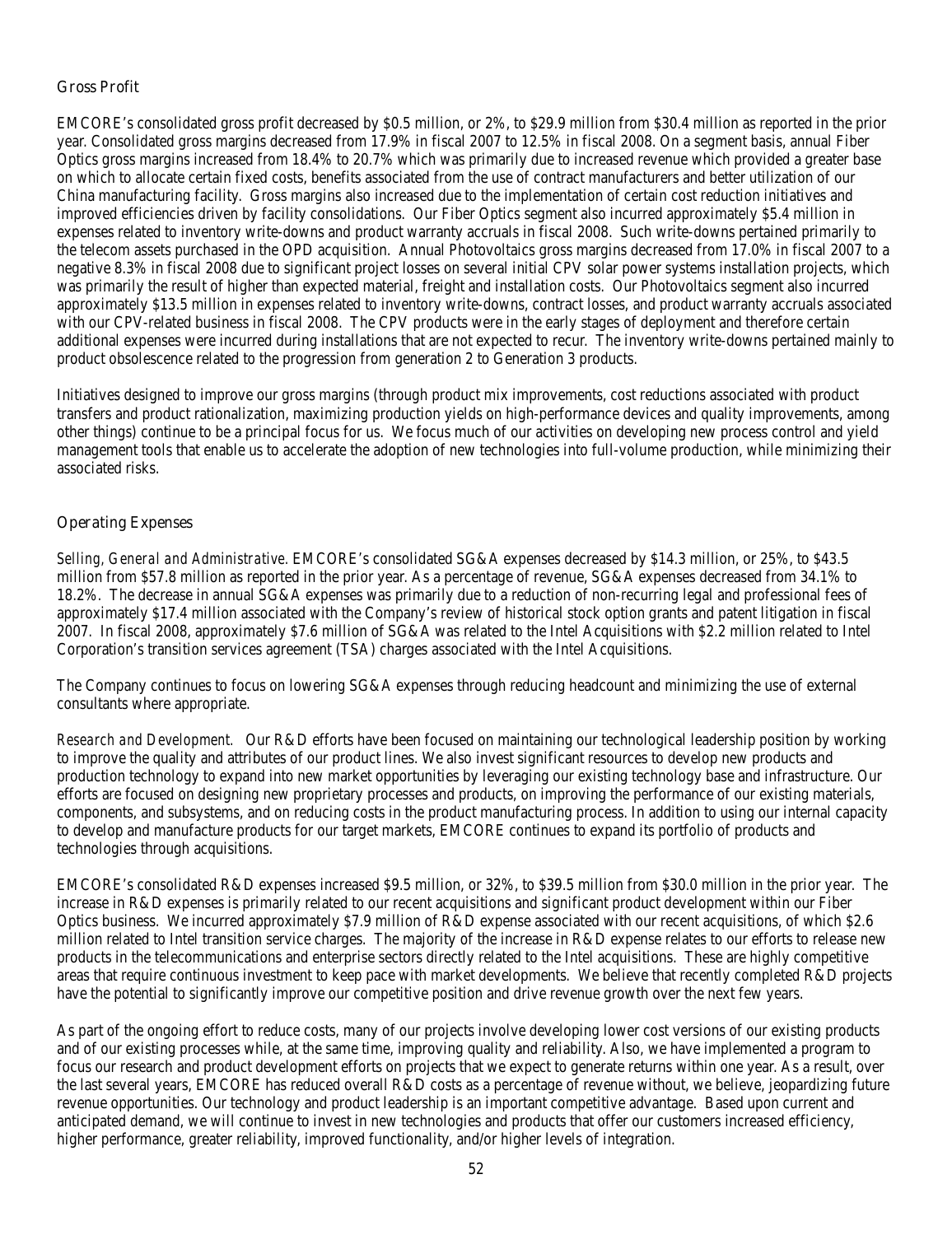*Impairment.* The Company recorded approximately \$0.2 million of impairment charges on intellectual property associated with the January 2006 acquisition of K2 Optronics, Inc. As a result of the ongoing financial liquidity crisis, the current economic recession, reductions to our internal revenue forecasts, changes to our internal operating forecasts and a drastic reduction in our market capitalization, during the period, we performed an analysis to determine if there was an indication of impairment of our intangible assets. As a result of this analysis, we determined that the goodwill related to our Fiber Optics reporting unit was impaired. As a result, we recorded an estimated impairment charge of \$22.0 million during the quarter ended September 30, 2008.

## Other Income & Expenses

*Interest Income.* The Company realized a significant decrease in interest income of \$3.3 million for 2008 primarily due to its lower average cash, cash equivalents and investment balances when compared to the prior year.

*Interest Expense*. The Company realized a significant decrease in interest expense of \$3.4 million for 2008 primarily due to the February 2008 conversion of its convertible subordinated notes to equity.

*Loss from Conversion of Subordinated Notes*. In January 2008, the Company entered into agreements with holders of approximately 97.5%, or approximately \$83.3 million of its outstanding 5.50% convertible senior subordinated notes due 2011 (the "Notes") pursuant to which the holders converted their Notes into the Company's common stock. In addition, the Company called for redemption all of its remaining outstanding Notes. Upon conversion of the Notes, the Company issued shares of its common stock, based on a conversion price of \$7.01 per share, in accordance with the terms of the Notes. To incentivize certain holders to convert their Notes, the Company made cash payments to such holders equal to 4% of the principal amount of the Notes converted, plus accrued interest. By February 20, 2008, all Notes were redeemed and converted into the Company's common stock. As a result of this transaction, 12.2 million shares of the Company common stock were issued. The Company recognized a loss totaling \$4.7 million on the conversion of Notes to equity. The Notes conversion resulted in a reduction of future interest payments of approximately \$4.7 million, on an annual basis, through May 2011.

*Stock-based compensation expense from tolled options*. Under the terms of stock option agreements issued under the 2000 Incentive Stock Option Plan, terminated employees who have vested and exercisable stock options have 90 days subsequent to the date of their termination to exercise their stock options. In November 2006, the Company announced that it was suspending its reliance on previously issued financial statements, which in turn caused the Company's Form S-8 registration statements for shares of common stock issuable under the Option Plans not to be available. Therefore, terminated employees were precluded from exercising their stock options during the remaining contractual term (the "Blackout Period"). To address this issue, the Company's Board of Directors agreed in April 2007 to approve a stock option grant "modification" for these individuals by extending the normal 90-day exercise period after termination date to a date after which the Company became compliant with its SEC filings and the registration of the stock option shares was once again effective. The Company communicated the terms of the tolling agreement with its terminated employees in November 2007. The Company's Board of Directors approved an extension of the stock option expiration date equal to the number of calendar days during the Blackout Period before such stock option would have otherwise expired (the "Tolling Period"). Former employees were able to exercise their vested stock options beginning on the first day after the lifting of the Blackout Period for a period equal to the Tolling Period. The Company accounted for the modification of stock options issued to terminated employees as additional compensation expense of \$4.3 million in accordance with SFAS 123(R) in the first quarter of fiscal 2008 and adjusted the stock options to market value in the first and second quarters of 2008. All tolled stock options were either exercised or expired by January 29, 2008.

*Gain from sale of investment.* In June and July 2008, the Company sold two million shares of Series D Preferred Stock and 200,000 warrants of WorldWater & Solar Technologies Corporation. Total cash proceeds from the sale approximated \$13.1 million with a gain from the sale totaling \$7.4 million.

*Impairment of Investments.* In April 2008, the Company invested approximately \$1.5 million in Lightron Corporation, a Korean Company publicly traded on the Korean Stock Market. The Company initially accounted for this investment as a long-term available for sale security. Due to the decline in the market value of this investment and the expectation of non-recovery of this investment beyond its current market value, the Company recorded a \$0.5 million "other than temporary" impairment loss on this investment as of September 30, 2008. The Company also wrote off its remaining investment in Velox Corporation, which totaled approximately \$1.0 million, due to the company's current financial and operational condition.

*Foreign exchange gain.* For fiscal 2008, the Company recognized a loss on foreign currency exchange primarily due to its operating activities in Spain, the Netherlands and in China primarily due to the weakening of the US Dollar compared to the EURO.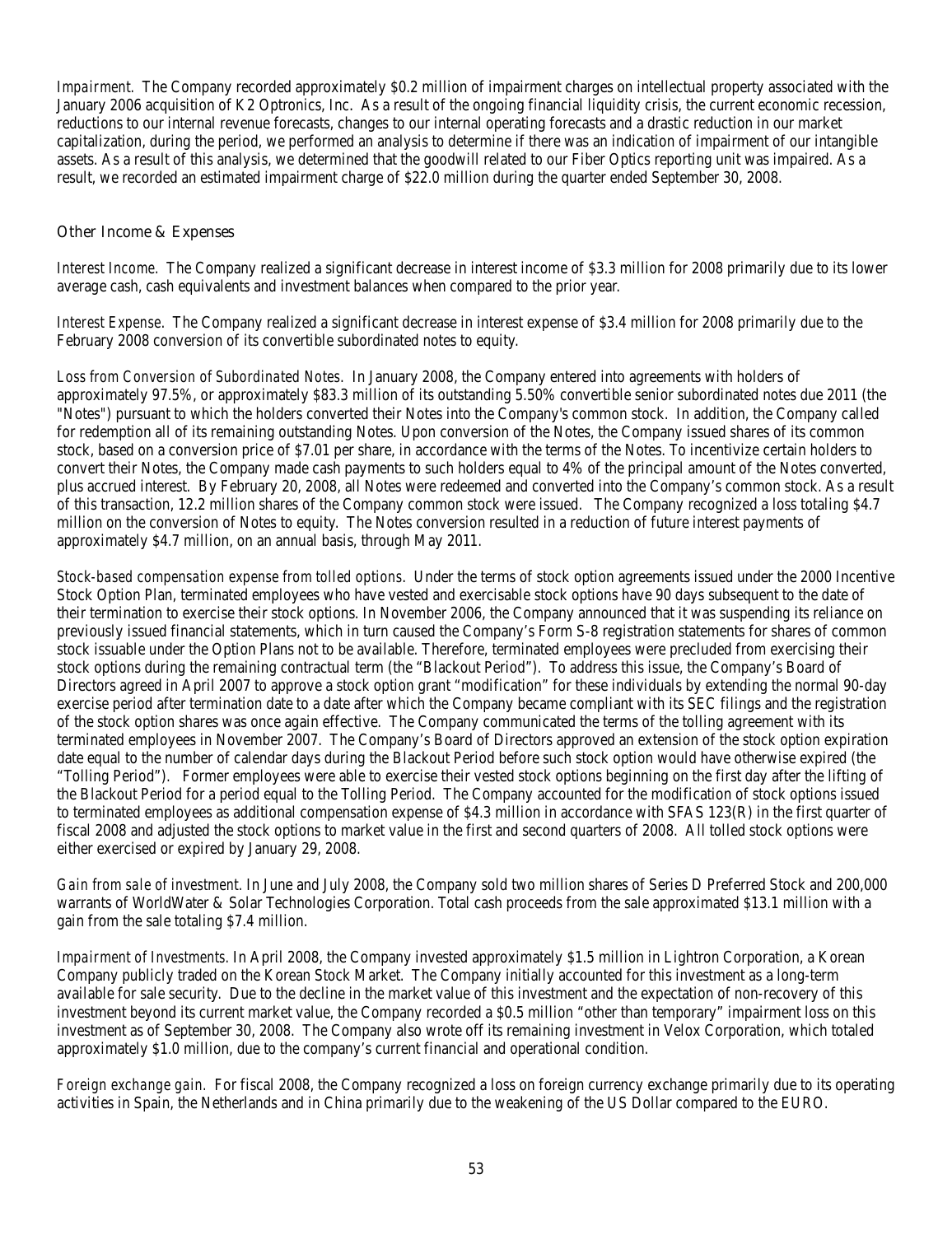## Provision for Income Taxes

As a result of its losses, the Company did not incur any income tax expense in fiscal 2008 or 2007.

## Comparison of Fiscal Years Ended September 30, 2007 and 2006

EMCORE sold its Electronic, Materials and Device ("EMD") division in August 2006. All financial information in fiscal 2006 that related to this division has been excluded from operations for comparison of historical financial performance.

### Consolidated Revenue

EMCORE's consolidated revenue increased \$26.1 million, or 18%, to \$169.6 million from \$143.5 million, as reported in the prior year. International sales increased \$11.7 million, or 34%, when compared to the prior year. Government contract revenue, which is primarily service revenue, increased \$10.8 million, or 97%, to \$21.9 million from \$11.1 million, as reported in the prior year. A comparison of revenue achieved within each of EMCORE's reporting segments is as follows:

## Fiber Optics

Annual Fiber Optics revenue increased \$5.5 million, or 5%, to \$110.4 million from \$104.9 million, as reported in the prior year. On a sequential quarterly basis, fiscal 2007 revenue was \$25.3 million, \$26.2 million, \$27.6 million and \$31.3 million. On a sequential quarterly basis, fiscal 2006 revenue was \$25.0 million, \$25.9 million, \$26.0 million and \$28.0 million. The annual increase in revenue was primarily due to recent acquisitions and a significant increase in the demand for our CATV products, satellite communications, telecommunications and FTTP components. Also, despite higher revenue for this segment, revenue from our legacy products that serve the digital fiber optics sector was lower than the prior year due to customer inventory management and increased competition. Government contract revenue in fiscal 2007 and 2006 totaled \$1.5 million and \$1.9 million, respectively. Fiber Optics revenue represented 65% and 73% of EMCORE's total consolidated revenue for fiscal 2007 and 2006, respectively.

### **Photovoltaics**

Annual photovoltaics revenue increased \$20.5 million, or 53%, to \$59.2 million from \$38.7 million, as reported in the prior year. On a sequential quarterly basis, fiscal 2007 revenue was \$13.2 million, \$13.4 million, \$16.8 million and \$15.8 million. On a sequential quarterly basis, fiscal 2006 revenue was \$10.7 million, \$10.3 million, \$10.4 million and \$7.3 million. In fiscal 2007, our Photovoltaics division continued to experience increased demand for its space and terrestrial solar cells, solar panels and U.S. Government-related research contracts. Revenue for the quarter ended September 30, 2006 was reduced because EMCORE did not receive export licenses covering three international satellite programs in sufficient time to ship product. Subsequently, EMCORE received license approvals on all three of the programs and the delayed orders were shipped to the customers in the first quarter of fiscal 2007. Government contract revenue totaled \$20.4 million and \$9.2 million in fiscal 2007 and 2006, respectively. Photovoltaics revenue represented 35% and 27% of EMCORE's total consolidated revenue for fiscal 2007 and 2006, respectively.

In fiscal 2006 and 2007, EMCORE had been engaged in a multi-year cost reimbursable solar cell development and production contract for a major U.S. aerospace corporation. Subsequently, the Company reported that the contract would exceed \$40.0 million in development and production revenue over the next several years. Although we recognized significant revenue for this program during fiscal 2007, our customer notified us in August 2007 that their program had been terminated for convenience by the U.S. Government.

## Gross Profit

EMCORE's consolidated gross profit increased \$4.4 million, or 17%, to \$30.4 million from \$26.0 million in the prior year. Compared to the prior year, gross margins remained constant at 18%. On a segment basis, gross margins for Fiber Optics decreased slightly from 20% in 2006 to 19% in 2007 primarily due to unabsorbed overhead as a result of lower revenue from our legacy products that serve the digital fiber optics sector. Gross margins for the Photovoltaics segment increased from 12% in 2006 to 17% in 2007. This increase was due to increased revenues and improved product mix, a shift to generally higher margin products along with higher overhead absorption. In October 2006, EMCORE consolidated its solar panel manufacturing into a state-of-the-art facility located in Albuquerque, New Mexico. The establishment of a modern solar panel manufacturing facility, adjacent to our solar cell fabrication operations, facilitates consistency, as well as lower manufacturing costs.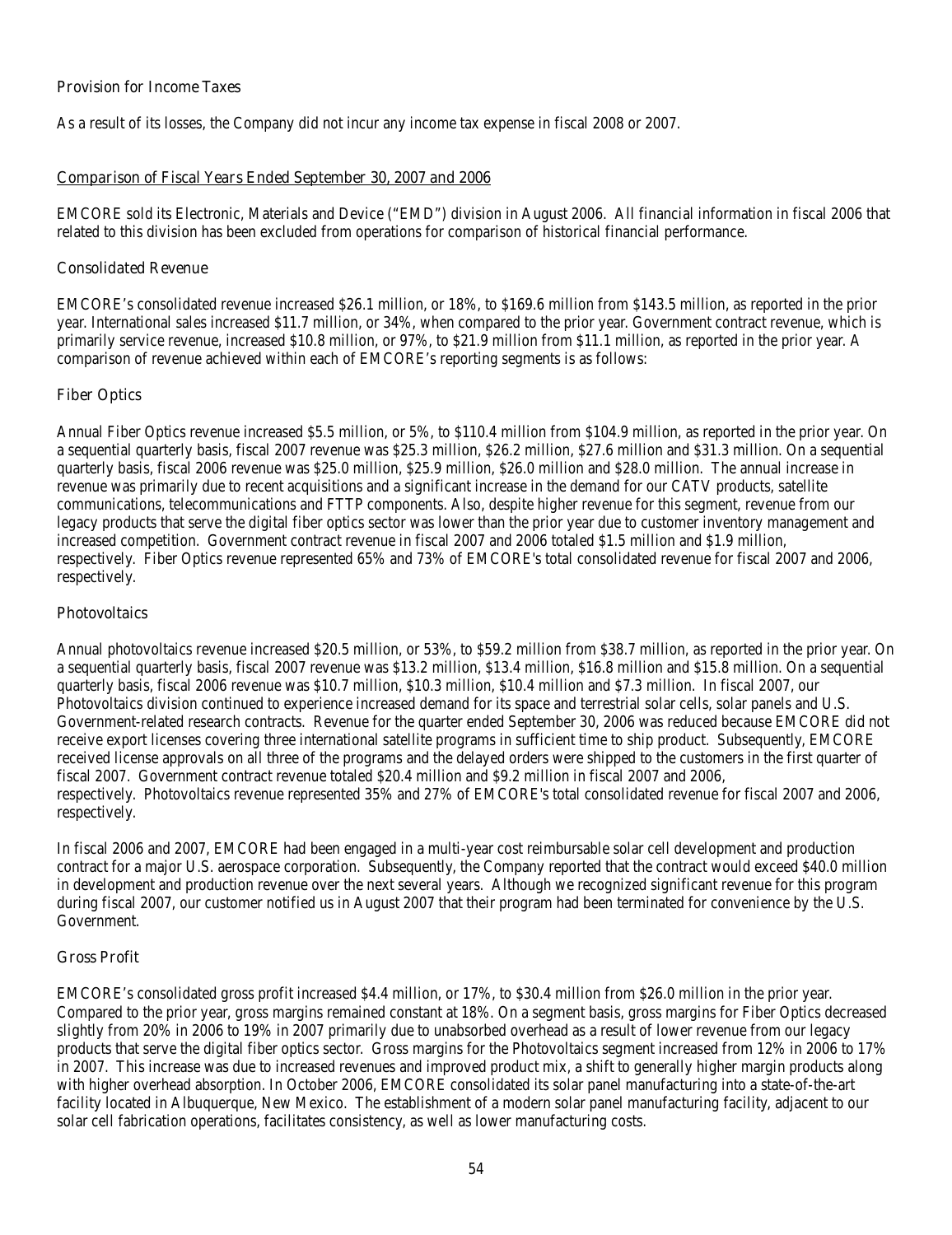# Operating Expenses

*Selling, General and Administrative.* EMCORE's consolidated SG&A expenses increased \$19.6 million, or 51%, to \$57.8 million from \$38.2 million in the prior year. Consistent with prior years, SG&A expense includes corporate overhead expenses. As a percentage of revenue, SG&A increased from 27% to 34%. The increase in SG&A expense is primarily due to:

- \$10.6 million related to professional fees associated with our review of historical stock option granting practices;
- \$6.1 million in non-recurring legal expenses and \$2.8 million in restructuring and severance-related charges associated with facility closures and consolidation of operations; and
- continued investment in personnel strategic to our business.

*Research and Development.* EMCORE's consolidated R&D expenses increased \$10.3 million, or 52%, to \$30.0 million from \$19.7 million in the prior year. The increase in R&D is due to \$7.9 million of R&D expenses incurred in our newly formed terrestrial solar power business. As a percentage of revenue, R&D increased to 18% from 14% reported in the prior year.

## Other Income & Expenses

*Loss from Convertible Subordinated Notes Exchange Offer.* In November 2005, EMCORE exchanged \$14.4 million of convertible subordinated notes due in May 2006 for \$16.6 million of newly issued convertible subordinated notes due May 15, 2011. As a result of this transaction, EMCORE recognized approximately \$1.1 million of expense in the first quarter of fiscal 2006 related to the early extinguishment of debt.

*Loss from Early Redemption of Convertible Subordinated Notes.* In April 2007, EMCORE redeemed \$11.4 million of convertible subordinated notes due in May 2011. As a result of this transaction, EMCORE recognized a loss of approximately \$0.6 million in the third quarter of fiscal 2007 related to the redemption of debt.

*Impairment of Investment.* In February 2002, EMCORE purchased preferred stock of Archcom Technologies, Inc., a venturefunded, start-up optical networking components company that designs, manufactures and markets a series of high performance lasers and photodiodes for datacom and telecom industries. In fiscal 2006, EMCORE wrote-off its remaining investment in Archcom totaling \$0.5 million.

*Gain on Insurance Proceeds.* During the three months ended March 31, 2007, we recognized a gain of \$0.4 million related to insurance proceeds received.

*Net Gain on Sale of GELcore Investment.* In August 2006, EMCORE sold its 49% membership interest in GELcore, LLC for \$100.0 million to General Electric Corporation which, prior to the transaction, owned the remaining 51% membership interest in GELcore. EMCORE recorded a net gain of \$88.0 million, before tax, on the sale of GELcore, after netting EMCORE's investment in this joint venture of \$10.8 million and transaction expenses of \$1.2 million.

## Provision for Income Taxes

As a result of its losses, the Company did not incur any income tax expense in fiscal 2007. EMCORE recorded a provision for income taxes totaling \$1.9 million in connection with the gain on the sale of GELcore in fiscal 2006.

## Discontinued Operations

On August 18, 2006, EMCORE completed the sale of the assets of its EMD division, including inventory, fixed assets, and intellectual property to IQE. Under the terms of the purchase agreement, EMCORE sold the EMD division to IQE for \$16.0 million, consisting of \$13.0 million in cash and \$3.0 million in the form of a secured promissory note from IQE, guaranteed by IQE's affiliates. The note was completely repaid in fiscal 2007, via four quarterly installments with an annual interest rate of 7.5%. EMCORE recorded a net gain of \$7.6 million, after tax, on the sale of EMD, after netting EMCORE's investment in EMD of \$6.0 million and transaction expenses of \$2.4 million.

In November 2003, EMCORE sold its TurboDisc division in an asset sale to a subsidiary of Veeco Instruments Inc. (Veeco). The selling price was \$60.0 million in cash at closing, with a potential additional earn-out up to \$20.0 million over the next two years, calculated based on the net sales of TurboDisc products. In March 2005, EMCORE received \$13.2 million of earn-out payment from Veeco in connection with its first year of net sales of TurboDisc products. After offsetting this receipt against expenses related to the discontinued operation, EMCORE recorded a net gain from the disposal of discontinued operations of \$12.5 million. In March 2006, EMCORE received manufacturing equipment valued at \$2.0 million less \$0.1 million tax as a final earn-out payment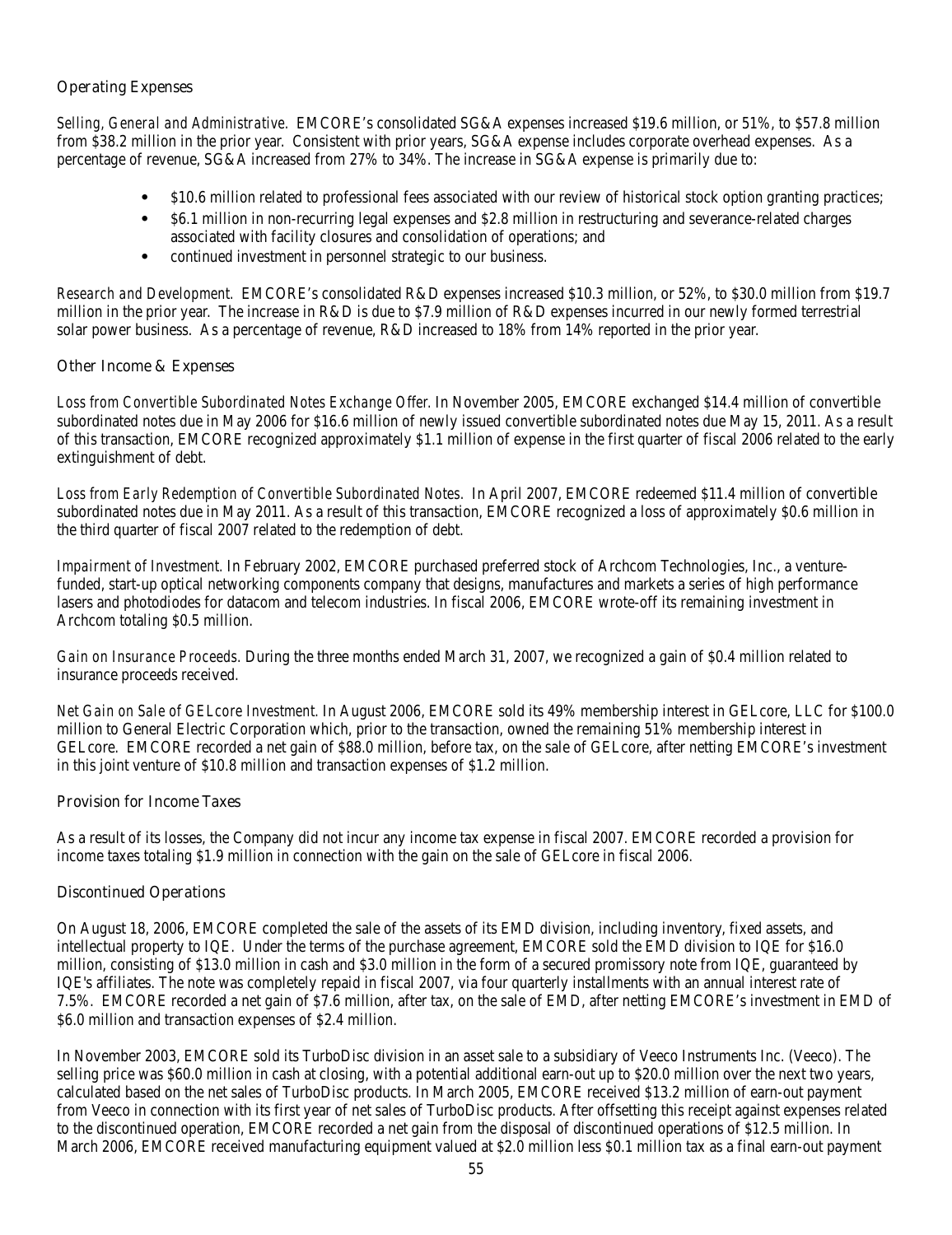from Veeco in connection with Veeco's second year of net sales of TurboDisc products. The cumulative additional earn-out totaled \$15.2 million or 76% of the maximum available payout of \$20.0 million.

#### *Liquidity Matters*

The Company commenced operations in 1984 and as of September 30, 2008, the Company had an accumulated deficit of \$424.8 million. We incurred a net loss of \$80.9 million in fiscal 2008, net loss of \$58.7 million in fiscal 2007, and net income of \$54.9 million in fiscal 2006. Fiscal 2006 results included the sale of our GELcore joint venture that resulted in a net gain, before tax, of \$88.0 million. Our operating results for future periods are subject to numerous uncertainties and we cannot assure you that we will not continue to experience net losses for the foreseeable future. Although our revenue has grown in recent years, we may be unable to sustain such growth rates if there are adverse changes in market or economic conditions. If we are not able to increase revenue and/or reduce our costs, we may not be able to achieve profitability.

At September 30, 2008, cash, cash equivalents, available-for-sale securities and restricted cash totaled approximately \$24.7 million. Historically, the Company has consumed cash from operations. During fiscal 2008, we consumed cash from operations of approximately \$41.9 million, with the rate of cash consumption declining in the third and fourth quarters. Historically, we have addressed our liquidity requirements through a series of cost reduction initiatives, capital markets transactions and the sale of assets. As of September 30, 2008, we had approximately \$79.2 million in working capital. Although we expect our operating performance to improve in future periods, we anticipate that the recession in the United States and the slowdown of economic growth in the rest of the world may create a more challenging business environment for us in the near term.

These matters raise substantial doubt about the Company's ability to continue as a going concern.

#### Management Actions and Plans

Recently, we have revised the assumptions underlying our operating plans and recognized that additional actions were needed to position our operations to minimize cash usage. Accordingly, we undertook a number of initiatives aimed at conserving or generating cash on an incremental basis through the end of 2009. These initiatives included business realignment, structural cost and headcount reductions, reduction of capital spending, a greater emphasis on managing our working capital, and certain asset sales. In December 2008, we announced an agreement to sell our non-core equity interests for approximately \$11.4 million in cash.

In addition to these operational measures, we are actively pursuing a number of capital raising initiatives including the sale of a minority ownership position in the Company's photovoltaics business as an initial step towards a potential spin off of the business. In October 2008, we announced the closing of a \$25 million secured credit facility with Bank of America and, in November 2008, the Company sold \$1.7 million of our auction rate securities at 100% par value with the remaining \$1.4 million in auction rate securities expected to be settled at 100% par value by June 2010.

These initiatives are intended to conserve or generate cash in response to the deterioration in the global economy so that we can preserve adequate liquidity through December 2009. However, the full effect of many of these actions will not be realized until later in 2009, even if they are successfully implemented. We are committed to exploring all of the initiatives discussed above and there is no assurance that capital markets conditions will improve within that time frame. Our ability to continue as a going concern is substantially dependent on the successful execution of many of the actions referred to above within the timeline contemplated by our plans.

#### Conclusion

If cash generated from operations and cash on hand are not sufficient to satisfy EMCORE's liquidity requirements, EMCORE will seek to obtain additional equity or debt financing. Due to the unpredictable nature of the capital markets, additional funding may not be available when needed, or on terms acceptable to EMCORE. If EMCORE is required to raise additional financing and if adequate funds are not available or not available on acceptable terms, our ability to continue to fund expansion, develop and enhance products and services, or otherwise respond to competitive pressures may be severely limited. Such a limitation could have a material adverse effect on EMCORE's business, financial condition, results of operations, and cash flow.

#### *Auction Rate Securities*

Historically, the Company has invested in securities with an auction reset feature ("auction rate securities"). In February 2008, the auction market failed for the Company's auction rate securities, which meant that the Company was unable to sell its investments in auction rate securities. At September 30, 2008, the Company had approximately \$3.1 million in auction rate securities. The underlying assets for \$1.7 million of this total are currently AAA rated, the highest rating by a rating agency. The remaining \$1.4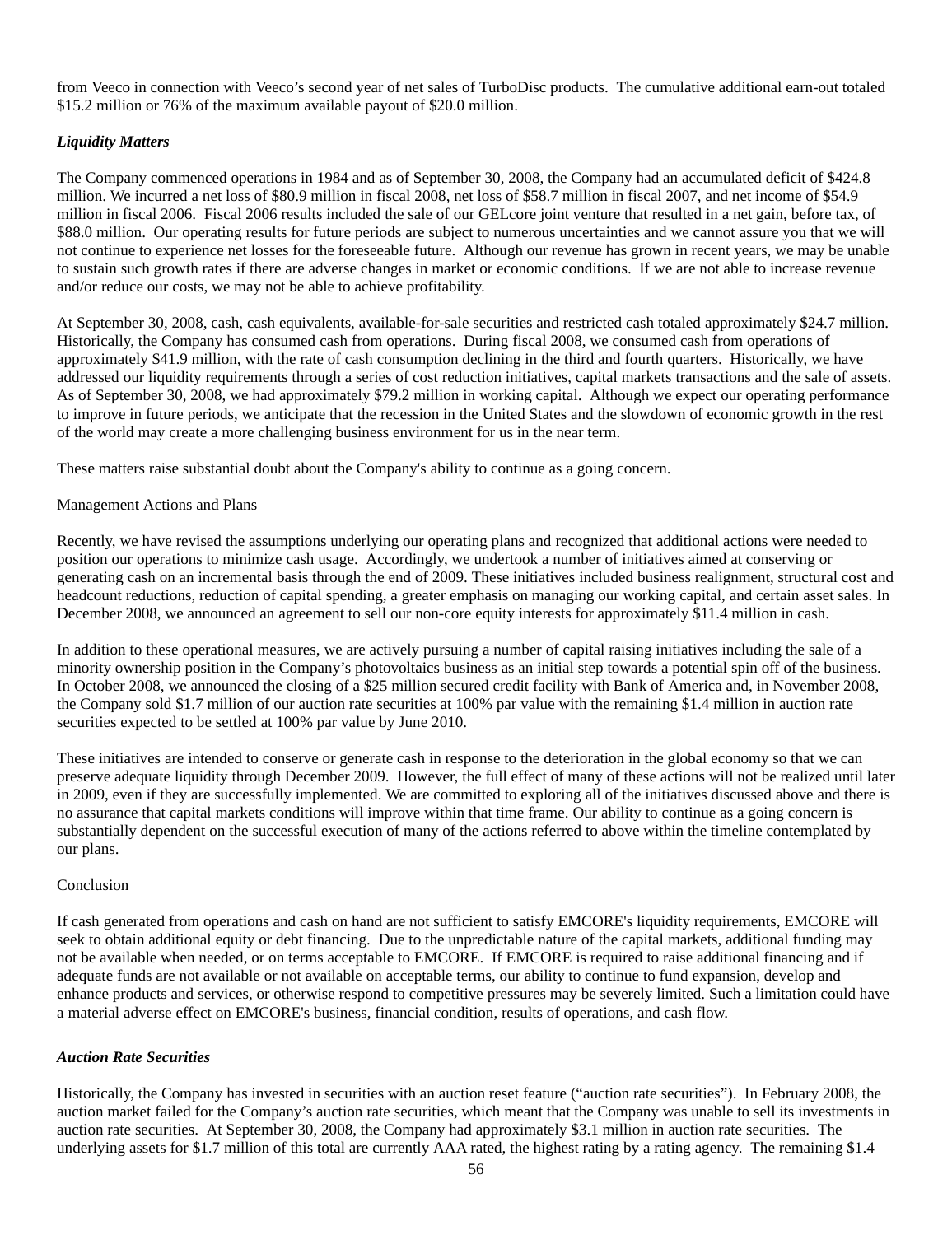million of investments are securities whose underlying assets are primarily student loans which are substantially backed by the U.S. Government. In October 2008, the Company received agreements from its investment brokers announcing settlement of the auction rate securities at 100% par value, of which \$1.7 million was settled at 100% par value in November 2008 and the remaining \$1.4 million is expected to be settled by June 2010. The Company classified the \$1.7 million securities as a current asset and the remaining \$1.4 million securities as a long-term asset based on actual and expected settlement dates. Due to the fact the Company believes that it will receive full value of its remaining \$1.4 million securities, we have not recorded any impairment on these investments as of September 30, 2008. If we are unable to liquidate and settle these auction rate securities on favorable terms and conditions, such liquidity limitations could have a material adverse effect on the Company's financial condition, results of operations, and cash flow.

## *Working Capital*

As of September 30, 2008, the Company had working capital of approximately \$79.2 million compared to \$63.2 million as of September 30, 2007. Cash, cash equivalents, and current available-for-sale securities at September 30, 2008 totaled \$22.8 million, which reflects a net decrease of \$18.4 million from September 30, 2007.

## *Cash Flow*

### *Cash Used for Operations*

In fiscal 2008, net cash used by operating activities totaled approximately \$41.9 million, which represents a decrease of \$4.5 million from \$46.4 million in cash used by operating activities in fiscal 2007. In fiscal 2008, cash usage was primarily due the Company's net loss and an increase in working capital. The Company experienced an increase in accounts receivable of approximately \$24.1 million, an increase in inventory, net of acquisitions, of approximately \$7.4 million and an increase in prepaid and other current assets and other assets of approximately \$4.5 million. A net increase in accounts payable and all other current liabilities represented cash provided by operating activities of approximately \$22.3 million. Adjustments to reconcile net loss to net cash used in operating activities included \$13.6 million related to depreciation and amortization expense, \$22.2 million of impairment charges against goodwill and intangibles, and \$11.3 million related to stock-based compensation expense.

## *Net Cash Used for Investing Activities*

In fiscal 2008, net cash used by investing activities totaled \$53.9 million, which represents an increase of \$100.9 million from \$47.0 million in cash provided by investing activities in fiscal 2007. Changes in cash flow from investing activities for fiscal 2008 and 2007 consisted primarily of:

- In February 2008, the Company purchased the telecom-assets from Intel Corporation's Optical Platform Division for \$85.0 million, of which \$75.0 million plus direct transactions costs of \$0.7 million was in cash.
- The Company increased spending on capital expenditures. In fiscal 2008, capital expenditures totaled \$17.2 million, which was primarily related to the purchase of our CPV-related production lines and certain MOCVD reactor upgrades in our Photovoltaics segment of approximately \$11.5 million and additional equipment for our Fiber Optics segment of approximately \$5.8 million. In fiscal 2007, capital expenditures totaled \$10.1 million.
- In November 2006, EMCORE invested \$13.5 million, and incurred \$0.4 million in transaction costs, to acquire preferred stock and warrants in WorldWater & Solar Technologies Corporation ("WWAT"). In June 2008, the Company agreed to sell two million shares of preferred stock of WWAT, together with 200,000 warrants to a major shareholder of both EMCORE and WWAT at a price equal to \$6.54 per share. The sale took place through two closings, one for one million shares and 100,000 warrants, which closed in June 2008, and one for an equal number of shares and warrants which closed in July 2008. Total proceeds from the sale were approximately \$13.1 million.
- In April 2008, the Company purchased common stock of Lightron Corporation, a publicly traded Korean Corporation, for approximately \$1.5 million.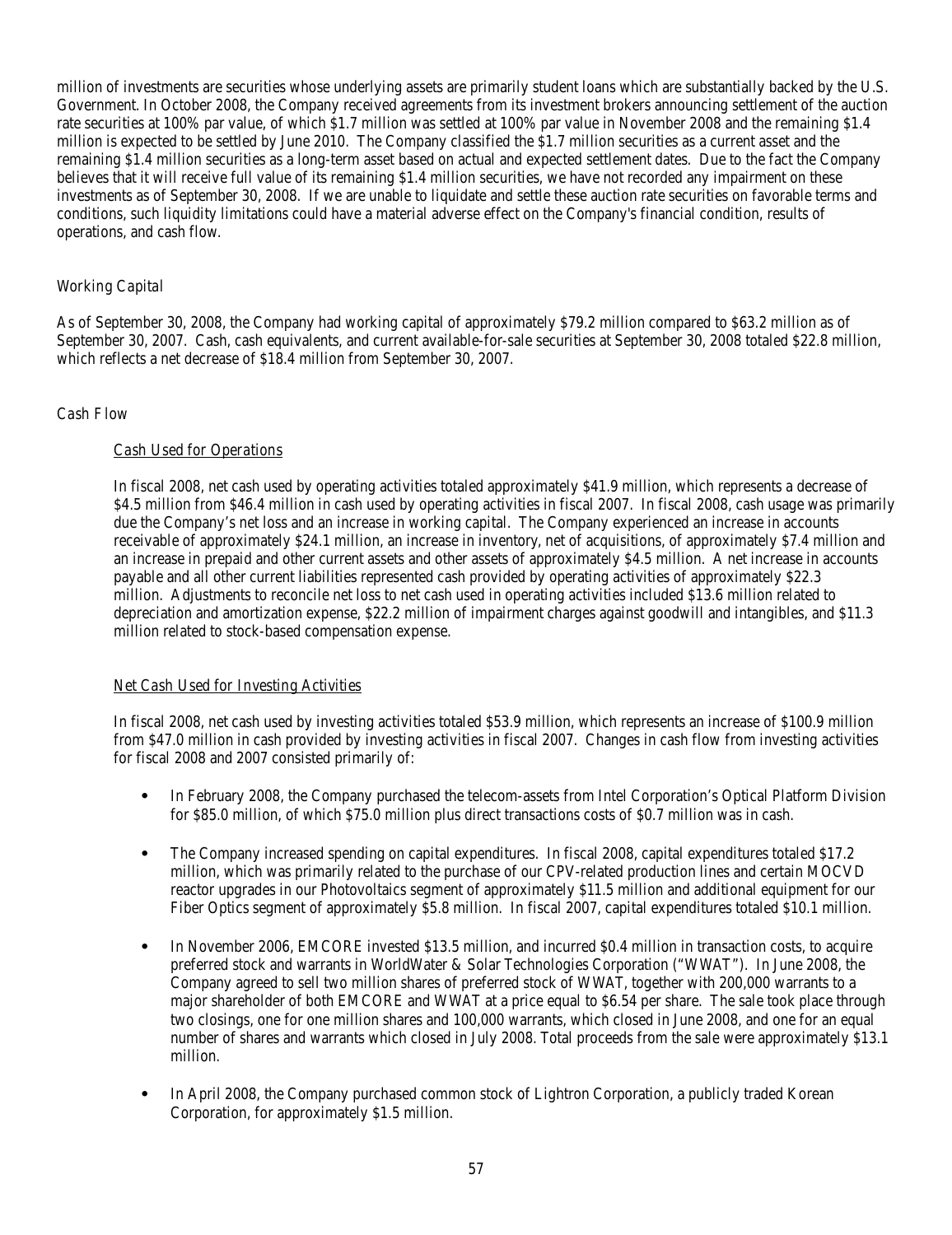- In April 2007, the Company acquired privately-held Opticomm Corporation for \$4.1 million in cash.
- In August 2006, the Company completed the sale of the assets of its EMD division to IQE for \$16.0 million, consisting of \$13.0 million in cash and \$3.0 million in the form of a secured promissory note from IQE, guaranteed by IQE's affiliates. The \$3.0 million note from IQE was completely repaid in fiscal 2007.
- Proceeds from the sale of securities deceased \$45.9 million year-over-year. In fiscal 2008, net sales of availablefor-sale securities totaled \$26.4 million. In fiscal 2007, net sales of available-for-sale securities totaled \$72.3 million.

## *Net Cash Provided by Financing Activities*

In fiscal 2008, net cash provided by financing activities totaled \$101.4 million, which represents an increase of \$112.4 million from \$11.0 million in cash used in financing activities in fiscal 2007. Changes in cash flow from financing activities was due to net proceeds from a private placement of common stock and warrants in fiscal 2008 of \$93.6 million, plus the proceeds from the exercise of stock options of \$7.0 million. In fiscal 2007, the Company paid a principal payment on its convertible subordinated notes totaling \$11.4 million.

### Private Placement of Common Stock and Warrants

On February 20, 2008, the Company completed the sale of \$100.0 million of restricted common stock and warrants through a private placement transaction to fund the Intel Acquisitions. In this transaction, investors purchased 8 million shares of our common stock, no par value, and warrants to purchase an additional 1.4 million shares of our common stock. The purchase price was \$12.50 per share, priced at the 20-day volume-weighted average price. The warrants grant the holder the right to purchase one share of our common stock at a price of \$15.06 per share, representing a 20.48% premium over the purchase price. The warrants are immediately exercisable and remain exercisable until February 20, 2013. In addition, the Company entered into a registration rights agreement with the investors to register for resale the shares of common stock issued in this transaction and the shares of common stock to be issued upon exercise of the warrants. Beginning two years after their issuance, the warrants may be called by the Company for a price of \$0.01 per underlying share if the closing price of its common stock has exceeded 150% of the exercise price for at least 20 trading days within a period of any 30 consecutive trading days and other certain conditions are met. In addition, in the event of certain fundamental transactions, principally the purchase of the Company's outstanding common stock for cash, the holders of the warrants may demand that EMCORE purchase the unexercised portions of their warrants for a price equal to the Black-Scholes Value of such unexercised portions as of the time of the fundamental transaction. Total agent fees incurred were 5.75% of the gross proceeds, or \$5.8 million. The Company used a substantial portion of the net proceeds to acquire the telecomrelated assets of Intel Corporation's Optical Platform Division in 2008.

In the registration rights agreement, the Company agreed to pay liquidated damages in the event that it did not file a registration statement with the SEC with respect to the registrable securities, or if the registration statement was not declared effective, within certain deadlines. The Company filed the registration statement, and it was declared effective within the deadlines specified in the registration rights agreement. The Company further agreed to pay liquidated damages if sales of the registrable securities included in the registration statement are unable to be made or, if after a period of six months following the closing, the Company does not file with the SEC the reports required to be filed pursuant to Rule 144(c)(1) under the Securities Act and, as a result, holders are unable to sell their registrable securities. In such events, the Company agreed to pay as liquidated damages to each holder of registrable securities an amount in cash equal to one percent (1.0%) of the aggregate purchase price of such holder's registrable securities included in such registration statement on the day that such a failure first occurs and on every thirtieth day thereafter until such failure is cured. Liquidated damages shall be paid on the earlier of (i) the last day of the calendar month during which such damages are incurred and (ii) the third business day after the event or failure giving rise to the damages is cured. In the event the Company fails to make such payments in a timely manner, such liquidated damages shall bear simple interest at the rate of four percent (4.0%) per month until paid in full. In no event shall the aggregate amount of liquidated damages exceed, in the aggregate, ten percent (10.0%) of the aggregate purchase price of the common stock sold in the private placement.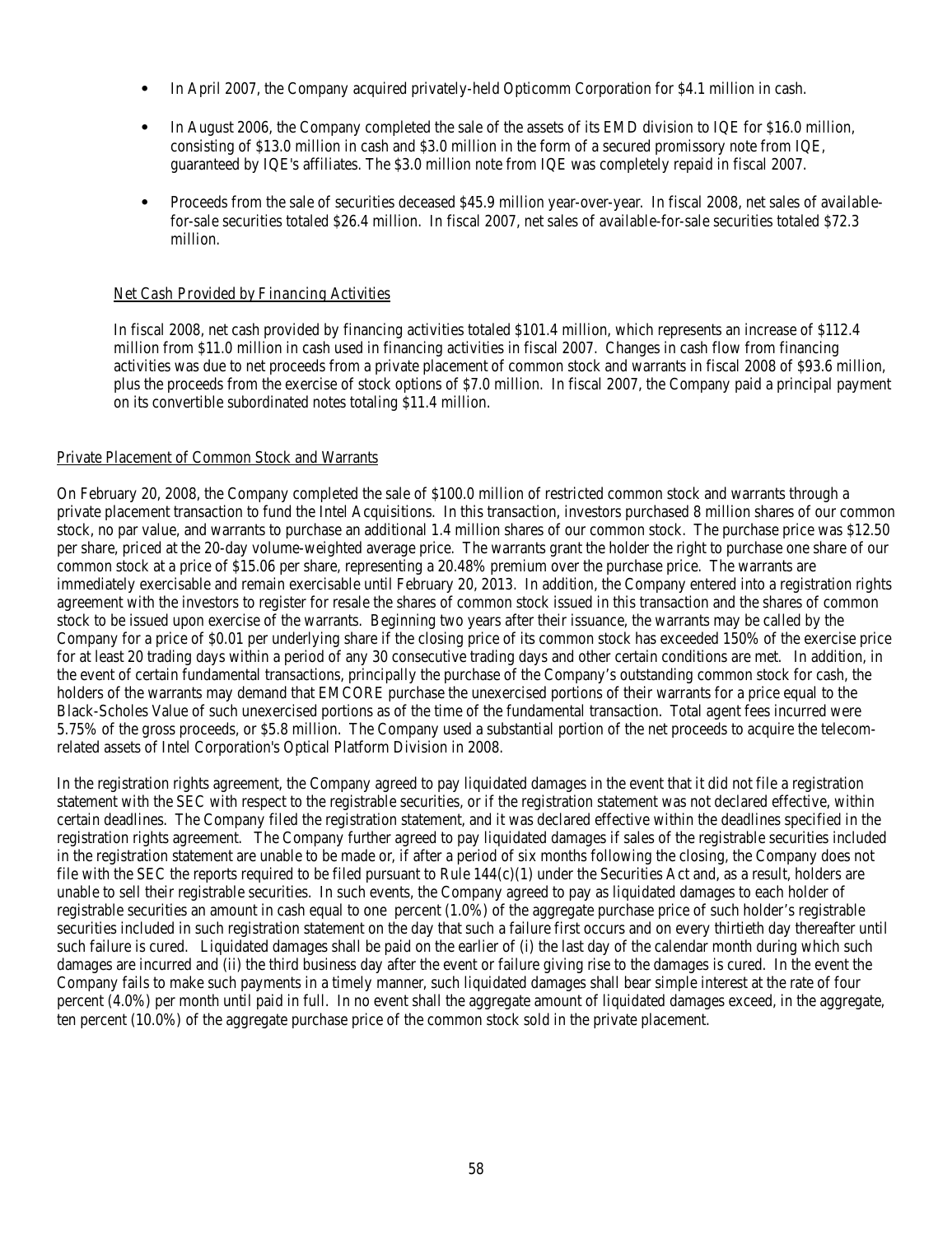#### **Share Dilution**

The following table summarizes the Company's equity transactions for the year ended September 30, 2008:

|                                                                                                                                                                                                                          | Number of<br><b>Common</b><br>Stock<br><b>Shares</b><br>Outstanding |
|--------------------------------------------------------------------------------------------------------------------------------------------------------------------------------------------------------------------------|---------------------------------------------------------------------|
| Common stock shares outstanding $-$ as of October 1, 2007                                                                                                                                                                | 51,048,481                                                          |
| Conversion of convertible subordinated notes to equity<br>Private placement transaction<br>Acquisition of Intel Corporation's Optical Platform Division<br>Stock option exercises and other compensatory stock issuances | 12,186,656<br>8,000,000<br>4,422,688<br>2,103,138                   |
| Common stock shares outstanding $-$ as of September 30, 2008                                                                                                                                                             | 77,760,963                                                          |

#### *Contractual Obligations and Commitments*

EMCORE's contractual obligations and commitments over the next five years are summarized in the table below:

#### **As of September 30, 2008**

| (in millions)                                         | 2009<br><b>Total</b> |        | 2010 to<br>2011 |         | $2012$ to<br>2013 |             | 2014<br>and later |      |      |     |
|-------------------------------------------------------|----------------------|--------|-----------------|---------|-------------------|-------------|-------------------|------|------|-----|
| Operating lease obligations                           |                      | 11.7 S |                 | 2.8     | - \$              | $4.5 \quad$ |                   | 1.7  | - S  | 2.7 |
| Letters of credit                                     |                      | 2.4    |                 | 2.4     |                   |             |                   |      |      |     |
| Purchase commitments (1)                              |                      | 226.1  |                 | 68.4    |                   | 134.8       |                   | 22.9 |      |     |
| Total contractual cash obligations and<br>commitments |                      | 240.2  | \$.             | 73.6 \$ |                   | 139.3       | -S                | 24.6 | - \$ | 2.7 |
|                                                       |                      |        |                 |         |                   |             |                   |      |      |     |

(1) The purchase commitments primarily represent the value of purchase agreements issued for raw materials and services that have been scheduled for fulfillment over the next three to five years.

Operating leases include non-cancelable terms and exclude renewal option periods, property taxes, insurance and maintenance expenses on leased properties. As of September 30, 2008, EMCORE does not have any significant purchase obligations or other long-term liabilities beyond those listed in the table above.

#### *Change in Management*

\_\_\_\_\_\_\_\_\_\_\_\_\_\_\_

On March 31, 2008, Dr. Hong Q. Hou was appointed the Company's Chief Executive Officer. The Company also appointed Mr. Reuben F. Richards, the former Chief Executive Officer, as Executive Chairman and Chairman of the Board of Directors and Dr. Thomas J. Russell, the former Chairman, as Chairman Emeritus and Lead Director.

On August 18, 2008, John M. Markovich was appointed the Company's Chief Financial Officer.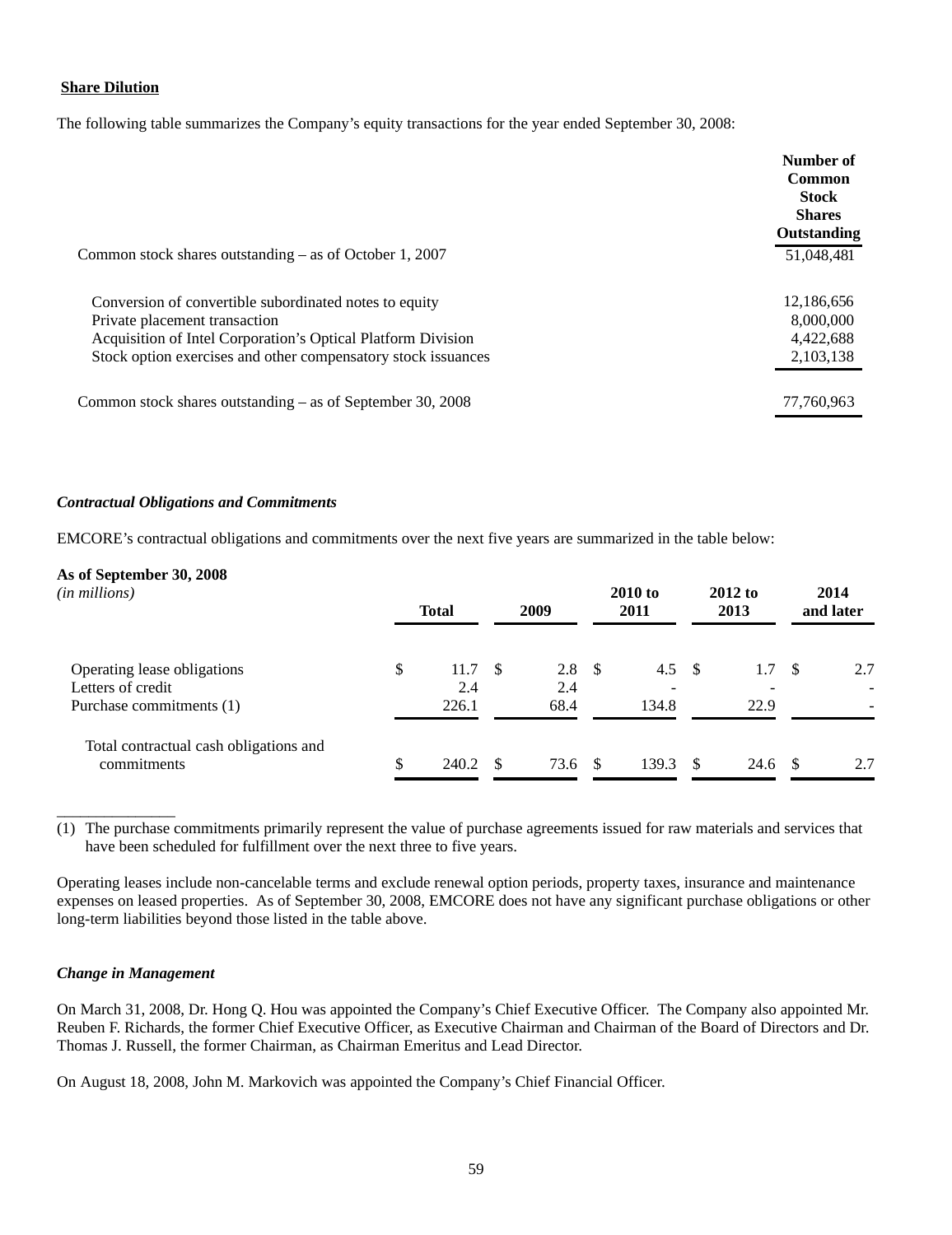### **ITEM 7A. QUANTITATIVE AND QUALITATIVE DISCLOSURES ABOUT MARKET RISK**

We are exposed to financial market risks, including changes in currency exchange rates and interest rates. We do not use derivative financial instruments for speculative purposes.

*Currency Exchange Rates*. The United States dollar is the functional currency for the Company's consolidated financials. The functional currency of the Company's Spanish subsidiary is the Euro and for the China subsidiary it is the Yuan Renminbi. The financial statements of these entities are translated to United States dollars using period end rates for assets and liabilities, and the weighted average rate for the period for all revenue and expenses. During the normal course of business, the Company is exposed to market risks associated with fluctuations in foreign currency exchange rates, primarily the Euro. To reduce the impact of these risks on the Company's earnings and to increase the predictability of cash flows, the Company uses natural offsets in receipts and disbursements within the applicable currency as the primary means of reducing the risk. Some of our foreign suppliers may adjust their prices (in \$US) from time to time to reflect currency exchange fluctuations, and such price changes could impact our future financial condition or results of operations. The Company does not currently hedge its foreign currency exposure.

*Interest Rates*. We maintain an investment portfolio in a variety of high-grade (AAA), short-term debt and money market instruments that includes auction-rate securities. As a result, our future investment income may be less than expected because of changes in interest rates, or we may suffer losses in principal if forced to sell securities that have experienced a decline in market value because of changes in interest rates. The Company does not currently hedge its interest rate exposure.

#### *Credit Market Conditions*

Recently, the U.S. and global capital markets have been experiencing turbulent conditions, particularly in the credit markets, as evidenced by tightening of lending standards, reduced availability of credit, and reductions in certain asset values. This could impact the Company's ability to obtain additional funding through financing or asset sales.

#### *Auction Rate Securities*

Historically, the Company has invested in securities with an auction reset feature ("auction rate securities"). In February 2008, the auction market failed for the Company's auction rate securities, which meant that the Company was unable to sell its investments in auction rate securities. At September 30, 2008, the Company had approximately \$3.1 million in auction rate securities. The underlying assets for \$1.7 million of this total are currently AAA rated, the highest rating by a rating agency. The remaining \$1.4 million of investments are securities whose underlying assets are primarily student loans which are substantially backed by the U.S. Government. In October 2008, the Company received agreements from its investment brokers announcing settlement of the auction rate securities at 100% par value, of which \$1.7 million was settled at 100% par value in November 2008 and the remaining \$1.4 million is expected to be settled by June 2010. The Company classified the \$1.7 million securities as a current asset and the remaining \$1.4 million securities as a long-term asset based on actual and expected settlement dates. Due to the fact the Company believes that it will receive full value of its remaining \$1.4 million securities; we have not recorded any impairment on these investments as of September 30, 2008. If we are unable to liquidate and settle these auction rate securities on favorable terms and conditions, such liquidity limitations could have a material adverse effect on the Company's financial condition, results of operations, and cash flow.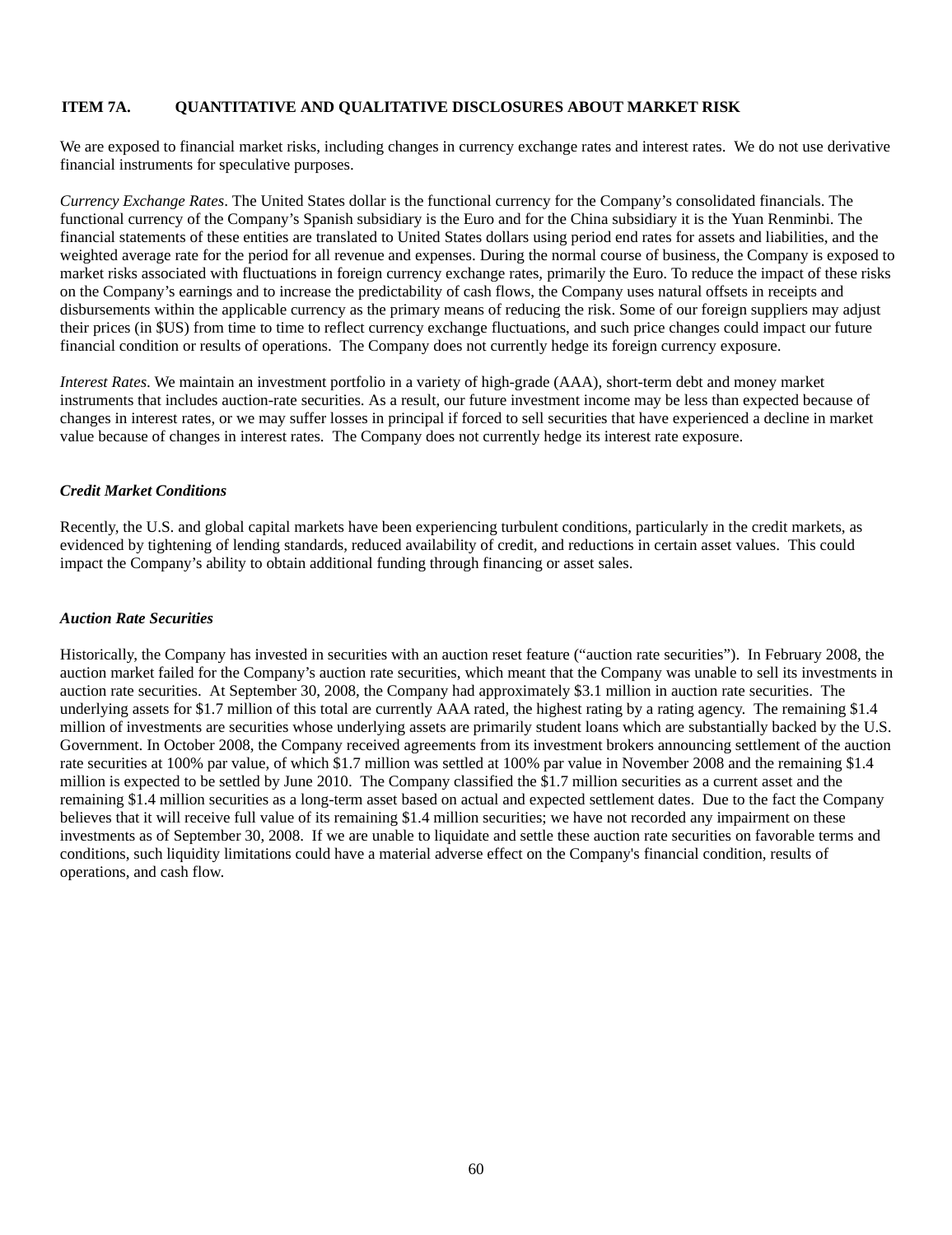#### **ITEM 8. FINANCIAL STATEMENTS AND SUPPLEMENTARY DATA**

# **EMCORE CORPORATION AND SUBSIDIARIES**

#### **Consolidated Statements of Operations For the fiscal years ended September 30, 2008, 2007 and 2006 (in thousands, except per share data)**

|                                                                                             | 2008                               |                         | 2007        |                         | 2006            |
|---------------------------------------------------------------------------------------------|------------------------------------|-------------------------|-------------|-------------------------|-----------------|
| Product revenue                                                                             | $\overline{\mathbf{s}}$<br>228,977 | $\overline{s}$          | 148,334     | $\overline{\mathbb{S}}$ | 132,304         |
| Service revenue                                                                             | 10,326                             |                         | 21,272      |                         | 11,229          |
| Total revenue                                                                               | 239,303                            |                         | 169,606     |                         | 143,533         |
| Cost of product revenue                                                                     | 208,963                            |                         | 124.480     |                         | 109,880         |
| Cost of service revenue                                                                     | 445                                |                         | 14,758      |                         | 7,701           |
| Total cost of revenue                                                                       | 209,408                            |                         | 139,238     |                         | 117,581         |
| Gross profit                                                                                | 29,895                             |                         | 30,368      |                         | 25,952          |
| Operating expenses:                                                                         |                                    |                         |             |                         |                 |
| Selling, general and administrative                                                         | 43,460                             |                         | 57,844      |                         | 38,177          |
| Research and development                                                                    | 39,483                             |                         | 29,980      |                         | 19,692          |
| Impairment of goodwill and/or intellectual property                                         | 22,233                             |                         |             |                         | 2,233           |
| Total operating expenses                                                                    | 105,176                            |                         | 87,824      |                         | 60,102          |
| Operating loss                                                                              | (75, 281)                          |                         | (57, 456)   |                         | (34,150)        |
| Other expense (income):                                                                     |                                    |                         |             |                         |                 |
| Interest income                                                                             | (862)                              |                         | (4,120)     |                         | (1,286)         |
| Interest expense<br>Loss from conversion of subordinated notes                              | 1,580<br>4,658                     |                         | 4,985       |                         | 5,352           |
| Loss from convertible subordinated notes exchange offer                                     |                                    |                         |             |                         | 1,078           |
| Loss from early redemption of convertible subordinated notes                                |                                    |                         | 561         |                         |                 |
| Stock-based compensation expense from tolled options                                        | 4,316                              |                         |             |                         |                 |
| Gain from insurance proceeds                                                                |                                    |                         | (357)       |                         |                 |
| Gain from sale of WWAT Investment                                                           | (7, 384)                           |                         |             |                         |                 |
| Impairment of investment                                                                    | 1,461                              |                         |             |                         | 500             |
| Loss on disposal of property, plant and equipment<br>Net gain on sale of GELcore investment | 1,064                              |                         | 210         |                         | 424<br>(88,040) |
| Equity in net loss of GELcore investment                                                    |                                    |                         |             |                         | 599             |
| Equity in net loss of Velox investment                                                      |                                    |                         |             |                         | 332             |
| Foreign exchange loss (gain)                                                                | 746                                |                         | (13)        |                         |                 |
| Total other expense (income)                                                                | $\overline{5,579}$                 |                         | 1,266       |                         | (81,041)        |
|                                                                                             |                                    |                         |             |                         |                 |
| (Loss) income from continuing operations before income taxes                                | (80, 860)                          |                         | (58, 722)   |                         | 46,891          |
| Provision for income taxes                                                                  |                                    |                         |             |                         | 1,852           |
| (Loss) income from continuing operations                                                    | (80, 860)                          |                         | (58, 722)   |                         | 45,039          |
| Discontinued operations:                                                                    |                                    |                         |             |                         |                 |
| Income from discontinued operations                                                         |                                    |                         |             |                         | 373             |
| Gain on disposal of discontinued operations, net of tax                                     |                                    |                         |             |                         | 9,511           |
| Income from discontinued operations                                                         |                                    |                         |             |                         | 9,884           |
|                                                                                             |                                    |                         |             |                         |                 |
| Net (loss) income                                                                           | \$<br>(80, 860)                    | \$                      | (58, 722)   | \$                      | 54,923          |
| Per share data:                                                                             |                                    |                         |             |                         |                 |
| Basic per share data:                                                                       |                                    |                         |             |                         |                 |
| (Loss) income from continuing operations                                                    | \$<br>(1.20)                       | - \$                    | $(1.15)$ \$ |                         | 0.91            |
| Income from discontinued operations                                                         |                                    |                         |             |                         | 0.20            |
| Net (loss) income                                                                           | (1.20)<br>\$                       | $\overline{\mathbb{S}}$ | (1.15)      | \$                      | 1.11            |
|                                                                                             |                                    |                         |             |                         |                 |
| Diluted per share data:                                                                     |                                    |                         |             |                         |                 |
| (Loss) income from continuing operations                                                    | \$<br>(1.20)                       | - \$                    | $(1.15)$ \$ |                         | 0.87            |
| Income from discontinued operations                                                         |                                    |                         |             |                         | 0.19            |
| Net (loss) income                                                                           | \$<br>(1.20)                       | $\overline{\$}$         | (1.15)      | $\sqrt{3}$              | 1.06            |
| Weighted-average number of shares outstanding:                                              |                                    |                         |             |                         |                 |
| Basic                                                                                       | 67,568                             |                         | 51,001      |                         | 49,687          |
|                                                                                             |                                    |                         |             |                         |                 |
| Diluted                                                                                     | 67,568                             |                         | 51,001      |                         | 52,019          |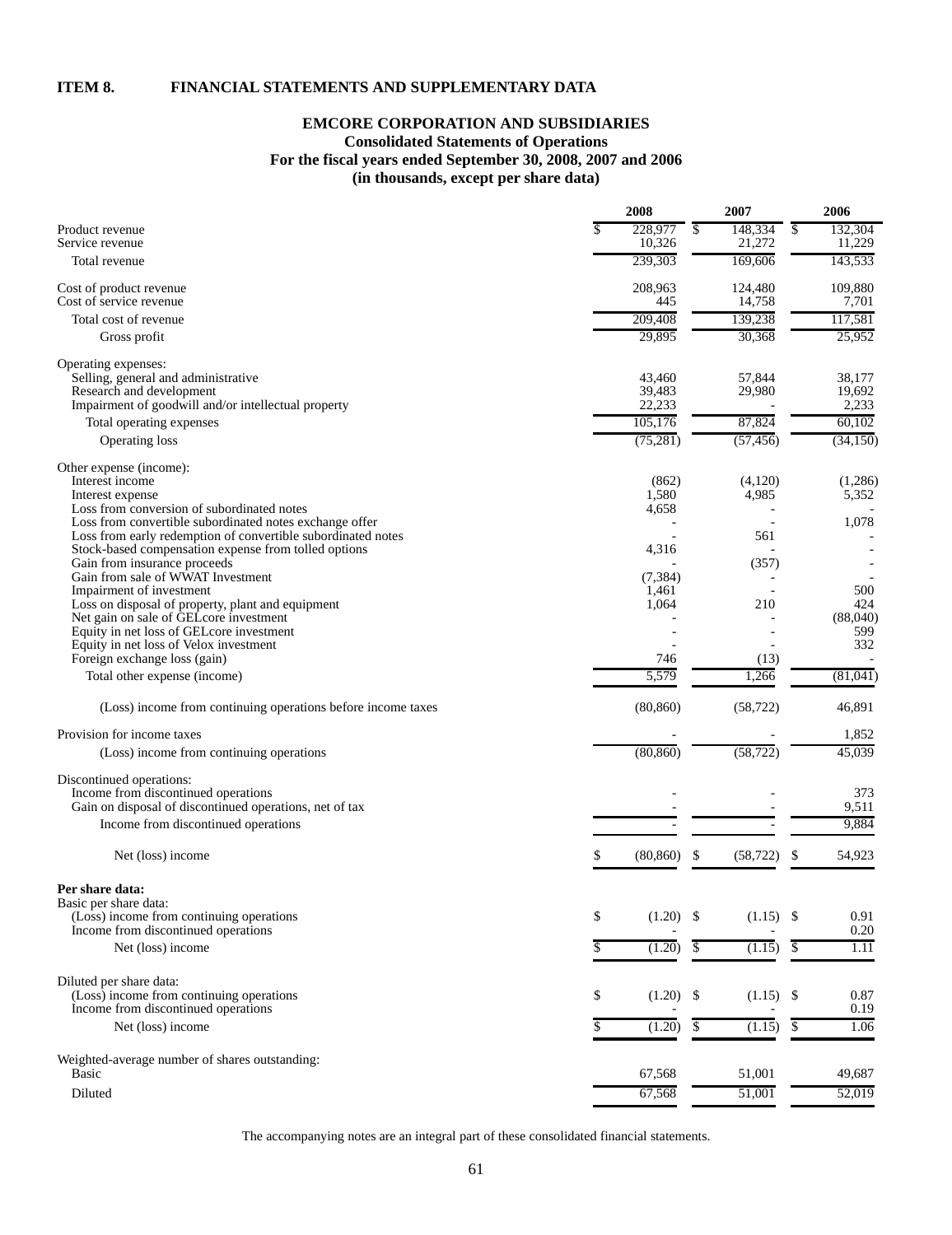### **EMCORE CORPORATION AND SUBSIDIARIES Consolidated Balance Sheets As of September 30, 2008 and 2007 (in thousands)**

|                                                                                               | 2008            |               | 2007      |
|-----------------------------------------------------------------------------------------------|-----------------|---------------|-----------|
| <b>ASSETS</b>                                                                                 |                 |               |           |
| Current assets:                                                                               |                 |               |           |
| Cash and cash equivalents                                                                     | \$<br>18,227    | <sup>\$</sup> | 12,151    |
| Restricted cash                                                                               | 1,854           |               | 1,538     |
| Available-for-sale securities                                                                 | 2,679           |               | 29,075    |
| Accounts receivable, net of allowance of \$2,377 and \$802, respectively                      | 60,313          |               | 38,151    |
| Receivables, related parties                                                                  |                 |               | 332       |
| Income tax receivable                                                                         | 130             |               |           |
| Inventory, net                                                                                | 64,617          |               | 29,205    |
| Prepaid expenses and other current assets                                                     | 6,970           |               | 4,350     |
| Total current assets                                                                          | 154,790         |               | 114,802   |
| Property, plant and equipment, net                                                            | 83,278          |               | 57,257    |
| Goodwill                                                                                      | 52,227          |               | 40,990    |
| Other intangible assets, net                                                                  | 28,033          |               | 5,275     |
| Investments in unconsolidated affiliates                                                      | 8,240           |               | 14,872    |
| Available-for-sale securities, non-current                                                    | 1,400           |               |           |
| Long-term restricted cash                                                                     | 569             |               |           |
| Other non-current assets, net                                                                 | 741             |               | 1,540     |
| <b>Total assets</b>                                                                           | \$<br>329,278   | \$            | 234,736   |
| <b>LIABILITIES and SHAREHOLDERS' EQUITY</b>                                                   |                 |               |           |
| Current liabilities:                                                                          |                 |               |           |
| Accounts payable                                                                              | \$<br>52,266 \$ |               | 22,685    |
| Accrued expenses and other current liabilities                                                | 22,696          |               | 28,776    |
| Income taxes payable                                                                          | 594             |               | 137       |
| Total current liabilities                                                                     | 75,556          |               | 51,598    |
| Convertible subordinated notes                                                                |                 |               | 84,981    |
| <b>Total liabilities</b>                                                                      | 75,556          |               | 136,579   |
| Commitments and contingencies (Note 14)                                                       |                 |               |           |
| Shareholders' equity:                                                                         |                 |               |           |
| Preferred stock, \$0.0001 par, 5,882 shares authorized, no shares outstanding                 |                 |               |           |
| Common stock, no par value, 200,000 shares authorized, 77,920 shares issued and 77,761 shares |                 |               |           |
| outstanding as of September 30, 2008; 51, 208 shares issued and 51, 049 shares outstanding as |                 |               |           |
| of September 30, 2007                                                                         | 680,020         |               | 443,835   |
| Accumulated deficit                                                                           | (424, 764)      |               | (343,578) |
| Accumulated other comprehensive income (loss)                                                 | 549             |               | (17)      |
| Treasury stock, at cost; 159 shares as of September 30, 2008 and 2007                         | (2,083)         |               | (2,083)   |
| Total shareholders' equity                                                                    | 253,722         |               | 98,157    |
| Total liabilities and shareholders' equity                                                    | \$<br>329,278   | -S            | 234,736   |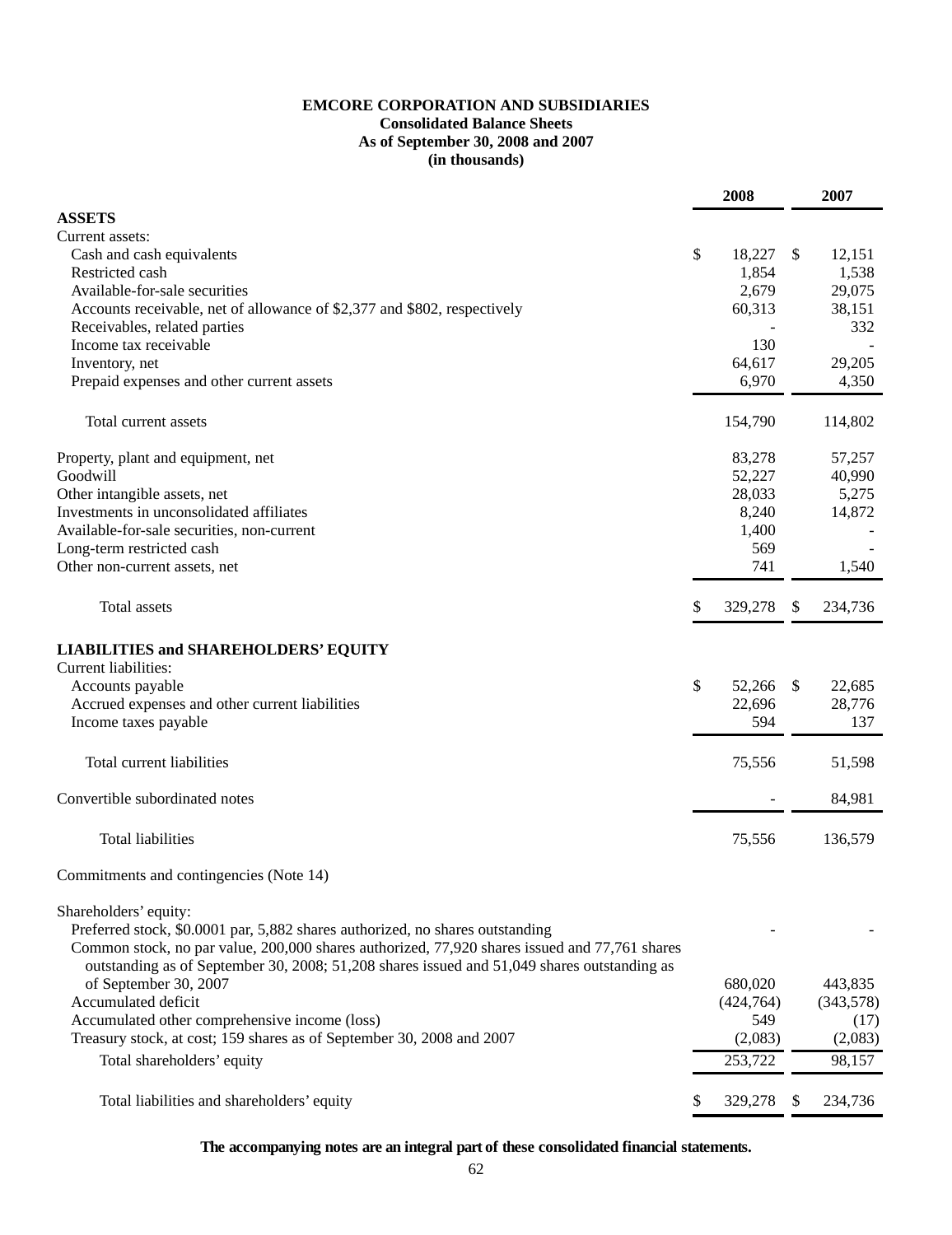#### **EMCORE CORPORATION AND SUBSIDIARIES**

# **Consolidated Statements of Shareholders' Equity and Comprehensive Income (Loss)**

**For the fiscal years ended September 30, 2008, 2007 and 2006**

**(in thousands)**

|                                                            | Common<br><b>Stock Shares</b> | Common<br>Stock<br>Amount |    | <b>Accumulated</b><br><b>Deficit</b> | <b>Accumulated</b><br><b>Other</b><br>Comprehensive<br>Income (Loss) |               | <b>Treasury</b><br><b>Stock</b> | <b>Total</b><br>Shareholders'<br><b>Equity</b> |
|------------------------------------------------------------|-------------------------------|---------------------------|----|--------------------------------------|----------------------------------------------------------------------|---------------|---------------------------------|------------------------------------------------|
| <b>Balance at October 1, 2005</b>                          | 48,003                        | \$<br>416,274             | S  | $(339,779)$ \$                       |                                                                      | \$            | $(932)$ \$                      | 75,563                                         |
| Net income (and comprehensive                              |                               |                           |    |                                      |                                                                      |               |                                 |                                                |
| income)<br>Stock-based compensation                        |                               | 4,994                     |    | 54,923                               |                                                                      |               |                                 | 54,923<br>4,994                                |
| Stock option exercises                                     | 1,655                         | 6,326                     |    |                                      |                                                                      |               |                                 | 6,326                                          |
| Compensatory stock issuances                               | 97                            | 758                       |    |                                      |                                                                      |               |                                 | 758                                            |
| Issuance of common stock - ESPP                            | 217                           | 1,108                     |    |                                      |                                                                      |               |                                 | 1,108                                          |
| Issuance of common stock for<br>acquisition of:            |                               |                           |    |                                      |                                                                      |               |                                 |                                                |
| Force, Inc.                                                | 240                           | 1,625                     |    |                                      |                                                                      |               |                                 | 1,625                                          |
| Phasebridge, Inc.                                          | 128                           | 700                       |    |                                      |                                                                      |               |                                 | 700                                            |
| K2 Optronics, Inc.                                         | 549                           | 4,135                     |    |                                      |                                                                      |               |                                 | 4,135                                          |
| Shares issued in lieu of royalties                         | 53                            | 418                       |    |                                      |                                                                      |               |                                 | 418                                            |
| Treasury stock                                             | (139)                         |                           |    |                                      |                                                                      |               | (1,151)                         | (1,151)                                        |
| <b>Balance at September 30, 2006</b>                       | 50,803                        | 436,338                   |    | (284, 856)                           |                                                                      |               | (2,083)                         | 149,399                                        |
| Net loss                                                   |                               |                           |    | (58, 722)                            |                                                                      |               |                                 | (58, 722)                                      |
| Translation adjustment                                     |                               |                           |    |                                      | (17)                                                                 |               |                                 | (17)                                           |
| Comprehensive loss                                         |                               |                           |    | (58, 722)                            | (17)                                                                 |               |                                 | (58, 739)                                      |
| Stock-based compensation                                   |                               | 5,939                     |    |                                      |                                                                      |               |                                 | 5,939                                          |
| Stock option exercises                                     | 86                            | 202                       |    |                                      |                                                                      |               |                                 | 202                                            |
| Compensatory stock issuances                               | 160                           | 787                       |    |                                      |                                                                      |               |                                 | 787                                            |
| Discount on debt due to early<br>redemption of convertible |                               |                           |    |                                      |                                                                      |               |                                 |                                                |
| subordinated notes                                         |                               | 293                       |    |                                      |                                                                      |               |                                 | 293                                            |
| Proceeds from executives for profits                       |                               |                           |    |                                      |                                                                      |               |                                 |                                                |
| received upon exercise of stock                            |                               |                           |    |                                      |                                                                      |               |                                 |                                                |
| options                                                    |                               | 276                       |    |                                      |                                                                      |               |                                 | 276                                            |
| <b>Balance at September 30, 2007</b>                       | 51,049                        | 443,835                   |    | (343,578)                            | (17)                                                                 |               | (2,083)                         | 98,157                                         |
| Net loss                                                   |                               |                           |    | (80, 860)                            |                                                                      |               |                                 | (80, 860)                                      |
| Translation adjustment                                     |                               |                           |    |                                      | 566                                                                  |               |                                 | 566                                            |
| Comprehensive loss                                         |                               |                           |    | (80, 860)                            | 566                                                                  |               |                                 | (80, 294)                                      |
| Cumulative adjustment for the                              |                               |                           |    |                                      |                                                                      |               |                                 |                                                |
| implementation of FIN 48                                   |                               |                           |    | (326)                                |                                                                      |               |                                 | (326)                                          |
| Stock-based compensation                                   |                               | 11,278                    |    |                                      |                                                                      |               |                                 | 11,278                                         |
| Stock option exercises<br>Compensatory stock issuances     | 1,659<br>178                  | 7,047<br>1,282            |    |                                      |                                                                      |               |                                 | 7,047<br>1,282                                 |
| Issuance of common stock - ESPP                            | 121                           | 679                       |    |                                      |                                                                      |               |                                 | 679                                            |
| Proceeds from Section 16 Officers                          |                               | 31                        |    |                                      |                                                                      |               |                                 | 31                                             |
| Conversion of subordinated                                 |                               |                           |    |                                      |                                                                      |               |                                 |                                                |
| convertible notes                                          | 12,187                        | 85,429                    |    |                                      |                                                                      |               |                                 | 85,429                                         |
| Issuance of common stock in private                        |                               |                           |    |                                      |                                                                      |               |                                 |                                                |
| placement transaction                                      | 8,000                         | 93,647                    |    |                                      |                                                                      |               |                                 | 93,647                                         |
| Issuance of common stock in<br>Opticomm acquisition        | 145                           | 707                       |    |                                      |                                                                      |               |                                 | 707                                            |
| Issuance of common stock in Intel                          |                               |                           |    |                                      |                                                                      |               |                                 |                                                |
| acquisitions                                               | 4,422                         | 36,085                    |    |                                      |                                                                      |               |                                 | 36,085                                         |
| <b>Balance at September 30, 2008</b>                       | 77,761                        | \$<br>680,020             | \$ | $(424,764)$ \$                       | 549                                                                  | $\mathbf{\$}$ | $(2,083)$ \$                    | 253,722                                        |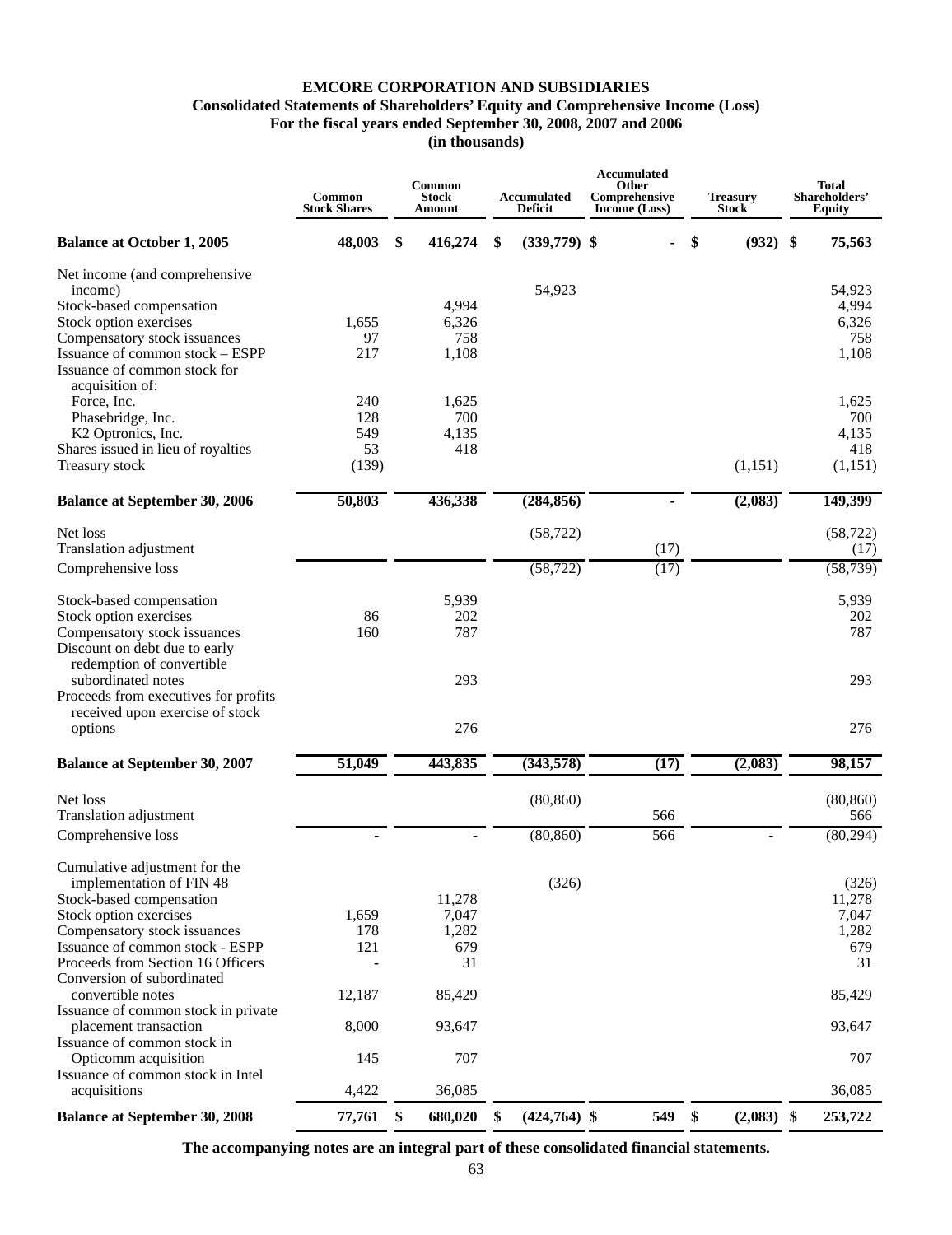#### EMCORE CORPORATION AND SUBSIDIARIES Consolidated Statements of Cash Flows For the fiscal years ended September 30, 2008, 2007 and 2006 (in thousands)

|                                                                                                                                    |    | 2008                |  | 2007           | 2006 |                      |
|------------------------------------------------------------------------------------------------------------------------------------|----|---------------------|--|----------------|------|----------------------|
| Cash flows from operating activities:<br>Net (loss) income                                                                         | \$ | $(80, 860)$ \$      |  | $(58, 722)$ \$ |      | 54,923               |
| Adjustments to reconcile net (loss) income to net cash used in operating                                                           |    |                     |  |                |      |                      |
| activities:                                                                                                                        |    |                     |  |                |      |                      |
| Stock-based compensation expense<br>Income from discontinued operations                                                            |    | 11,278              |  | 5,939          |      | 4,727<br>(373)       |
| Gain on disposal of discontinued operations                                                                                        |    |                     |  |                |      | (9, 511)             |
| Gain on sale of GELcore investment                                                                                                 |    |                     |  |                |      | (88,040)             |
| Depreciation and amortization expense                                                                                              |    | 13,616              |  | 10,122         |      | 12,332               |
| Loss on disposal of property, plant and equipment                                                                                  |    | 1,064               |  | 210            |      | 424                  |
| Provision for doubtful accounts                                                                                                    |    | 1,892               |  | 1,341          |      | 183<br>1,955         |
| Inventory write-downs<br>Accretion of loss from convertible subordinated notes exchange offer                                      |    | 5,053<br>41         |  | 3,513<br>198   |      | 165                  |
| Loss from conversion of subordinated notes                                                                                         |    | 1,169               |  |                |      |                      |
| Loss from convertible subordinated notes exchange offer                                                                            |    |                     |  |                |      | 1,078                |
| Loss from early redemption of convertible subordinated notes                                                                       |    |                     |  | 561            |      |                      |
| Equity in net loss of unconsolidated affiliates                                                                                    |    |                     |  |                |      | 931                  |
| Gain from sale of WWAT investment                                                                                                  |    | (7, 384)            |  |                |      |                      |
| Compensatory stock issuances<br>Reduction of note receivable due for services received                                             |    | 1,282<br>520        |  | 787<br>521     |      | 758<br>521           |
| Impairment of goodwill and/or intellectual property                                                                                |    | 22,233              |  |                |      | 2,233                |
| Impairment of investment                                                                                                           |    | 1,461               |  |                |      | 500                  |
| Forgiveness of shareholders' notes receivable                                                                                      |    |                     |  | 82             |      | 2,613                |
| Total non-cash adjustments                                                                                                         |    | 52,225              |  | 23,274         |      | (69, 504)            |
| Changes in operating assets and liabilities, net of effect of acquisitions:                                                        |    |                     |  |                |      |                      |
| Accounts receivable                                                                                                                |    | (24,062)            |  | (10, 408)      |      | (7,690)              |
| Related party receivables                                                                                                          |    | 332                 |  |                |      | 67                   |
| Inventory<br>Prepaid and other current assets                                                                                      |    | (7, 360)<br>(2,646) |  | (8,760)<br>358 |      | (7, 478)<br>(48)     |
| Other assets                                                                                                                       |    | (1, 895)            |  | (631)          |      | (302)                |
| Accounts payable                                                                                                                   |    | 29,581              |  | 2,187          |      | 4,148                |
| Accrued expenses and other current liabilities                                                                                     |    | (7, 257)            |  | 6,320          |      | 1,248                |
| Total change in operating assets and liabilities                                                                                   |    | (13, 307)           |  | (10, 934)      |      | (10, 055)            |
| Net cash used in operating activities of continuing operations<br>Net cash used in operating activities of discontinued operations |    | (41, 942)           |  | (46, 382)      |      | (24, 636)<br>(1,652) |
| Net cash used in operating activities                                                                                              |    | (41, 942)           |  | (46, 382)      |      | (26, 288)            |
| Cash flows from investing activities:                                                                                              |    |                     |  |                |      |                      |
| Cash proceeds from sale of investment                                                                                              |    | 13,080              |  |                |      | 100,000              |
| Purchase of plant and equipment                                                                                                    |    | (17, 238)           |  | (10,065)       |      | (7, 311)             |
| Proceeds from insurance recovery                                                                                                   |    | 1,189               |  | 362            |      |                      |
| Investments in unconsolidated affiliates                                                                                           |    | (1,503)             |  | (13, 891)      |      |                      |
| Proceeds from employee notes receivable                                                                                            |    |                     |  | 121            |      |                      |
| Proceeds from notes receivable<br>Proceeds from associated company                                                                 |    |                     |  | 3,000          |      | 500                  |
| Purchase of businesses, net of cash acquired                                                                                       |    | (75, 707)           |  | (4,097)        |      | 610                  |
| Purchase of available-for-sale securities                                                                                          |    | (7,000)             |  | (26,000)       |      | (100, 325)           |
| Sale of available-for-sale securities                                                                                              |    | 33,392              |  | 98,300         |      | 19,600               |
| Funding of restricted cash                                                                                                         |    | (316)               |  | (800)          |      | (138)                |
| Proceeds from disposals of property, plant and equipment                                                                           |    | 162                 |  | 22             |      | 21                   |
| Investing activities of discontinued operations                                                                                    |    |                     |  |                |      | 11,267               |
| Net cash (used in) provided by investing activities                                                                                | \$ | $(53,941)$ \$       |  | 46,952         | \$   | 24,224               |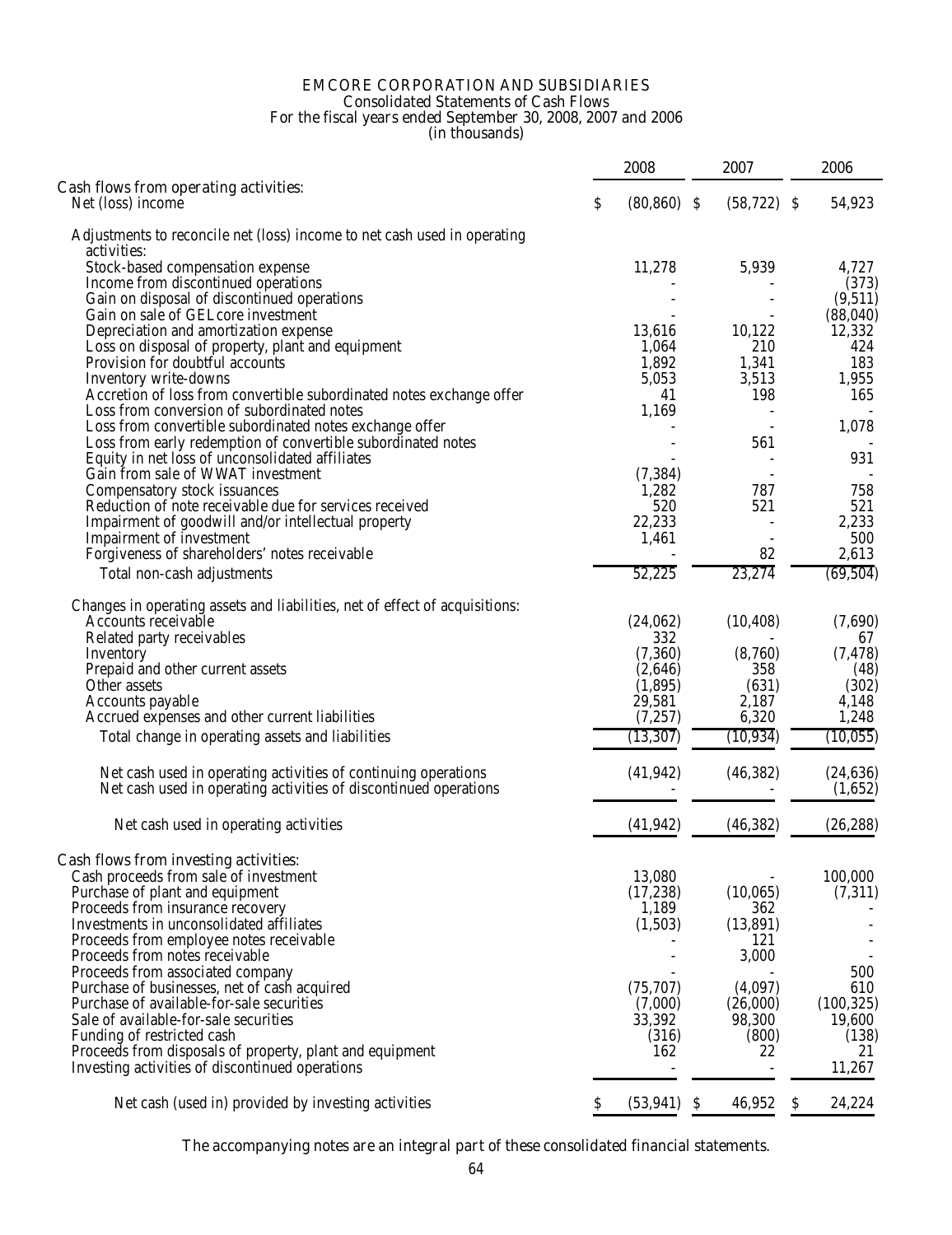#### **EMCORE CORPORATION AND SUBSIDIARIES Consolidated Statements of Cash Flows For the fiscal years ended September 30, 2008, 2007 and 2006 (in thousands)**

(Continued from previous page)

|                                                                                     |                 | 2008             |                 | 2007        |                         | 2006             |
|-------------------------------------------------------------------------------------|-----------------|------------------|-----------------|-------------|-------------------------|------------------|
| <b>Cash flows from financing activities:</b>                                        |                 |                  |                 |             |                         |                  |
| Payments on other long-term obligations                                             | \$              |                  | \$              |             | \$                      | (839)            |
| Payments on capital lease obligations<br>Proceeds from exercise of stock options    |                 | (11)<br>7,047    |                 | (44)<br>202 |                         | 6,326            |
| Proceeds from employee stock purchase plan                                          |                 | 679              |                 |             |                         | 1,108            |
| Proceeds from executives for profits received upon exercise of stock options        |                 | 31               |                 | 276         |                         |                  |
| Payments of convertible debt obligation                                             |                 |                  |                 | (11, 428)   |                         | (1,350)          |
| Proceeds from private placement of common stock and warrants, net of issuance       |                 |                  |                 |             |                         |                  |
| costs                                                                               |                 | 93,647           |                 |             |                         |                  |
| Convertible debt/equity issuance costs                                              |                 |                  |                 |             |                         | (114)            |
| Net cash provided by (used in) financing activities                                 |                 | 101,393          |                 | (10, 994)   |                         | 5,131            |
| Effect of foreign currency                                                          |                 | 566              |                 | (17)        |                         |                  |
| Net increase (decrease) in cash and cash equivalents                                |                 | 6,076            |                 | (10, 441)   |                         | 3,067            |
| Cash and cash equivalents at beginning of year                                      |                 | 12,151           |                 | 22,592      |                         | 19,525           |
| Cash and cash equivalents at end of year                                            | \$              | 18,227           | \$              | 12,151      | \$                      | 22,592           |
| SUPPLEMENTAL DISCLOSURE OF CASH FLOW INFORMATION                                    |                 |                  |                 |             |                         |                  |
| Cash paid during the period for interest                                            | \$              | 3,314            | \$              | 4,836       | \$                      | 4,428            |
| NON-CASH INVESTING AND FINANCING ACTIVITIES                                         |                 |                  |                 |             |                         |                  |
| Acquisition of property and equipment under capital leases                          | \$              |                  | \$              |             | \$                      | 126              |
| Common stock issued in connection with Intel acquisition                            | \$              | 36,085           | $\overline{\$}$ |             | $\overline{\$}$         | 6,460            |
| Common stock issued in connection with Opticomm acquisition                         | \$              | $\overline{707}$ | $\overline{\$}$ |             | $\overline{\$}$         |                  |
| Issuance of common stock for conversion of convertible senior subordinated<br>notes | \$              | 85,429           | \$              |             | \$                      |                  |
|                                                                                     |                 |                  |                 |             |                         |                  |
| Issuance of common stock in lieu of royalties                                       | $\overline{\$}$ |                  | $\overline{\$}$ |             | $\overline{\$}$         | $\overline{418}$ |
| Note receivable received in connection with sale of discontinued operations         | \$              |                  | \$              |             | $\overline{\$}$         | 3,000            |
| Purchase of property, plant and equipment on account                                | $\overline{\$}$ |                  | \$              | 390         | $\overline{\mathbb{S}}$ | 339              |

Manufacturing equipment received in lieu of earn-out proceeds from disposition of discontinued operations  $\qquad$   $\qquad$   $\qquad$   $\qquad$   $\qquad$   $\qquad$   $\qquad$   $\qquad$   $\qquad$   $\qquad$   $\qquad$   $\qquad$   $\qquad$   $\qquad$   $\qquad$   $\qquad$   $\qquad$   $\qquad$   $\qquad$   $\qquad$   $\qquad$   $\qquad$   $\qquad$   $\qquad$   $\qquad$   $\qquad$   $\qquad$   $\qquad$   $\qquad$   $\qquad$   $\qquad$   $\qquad$   $\q$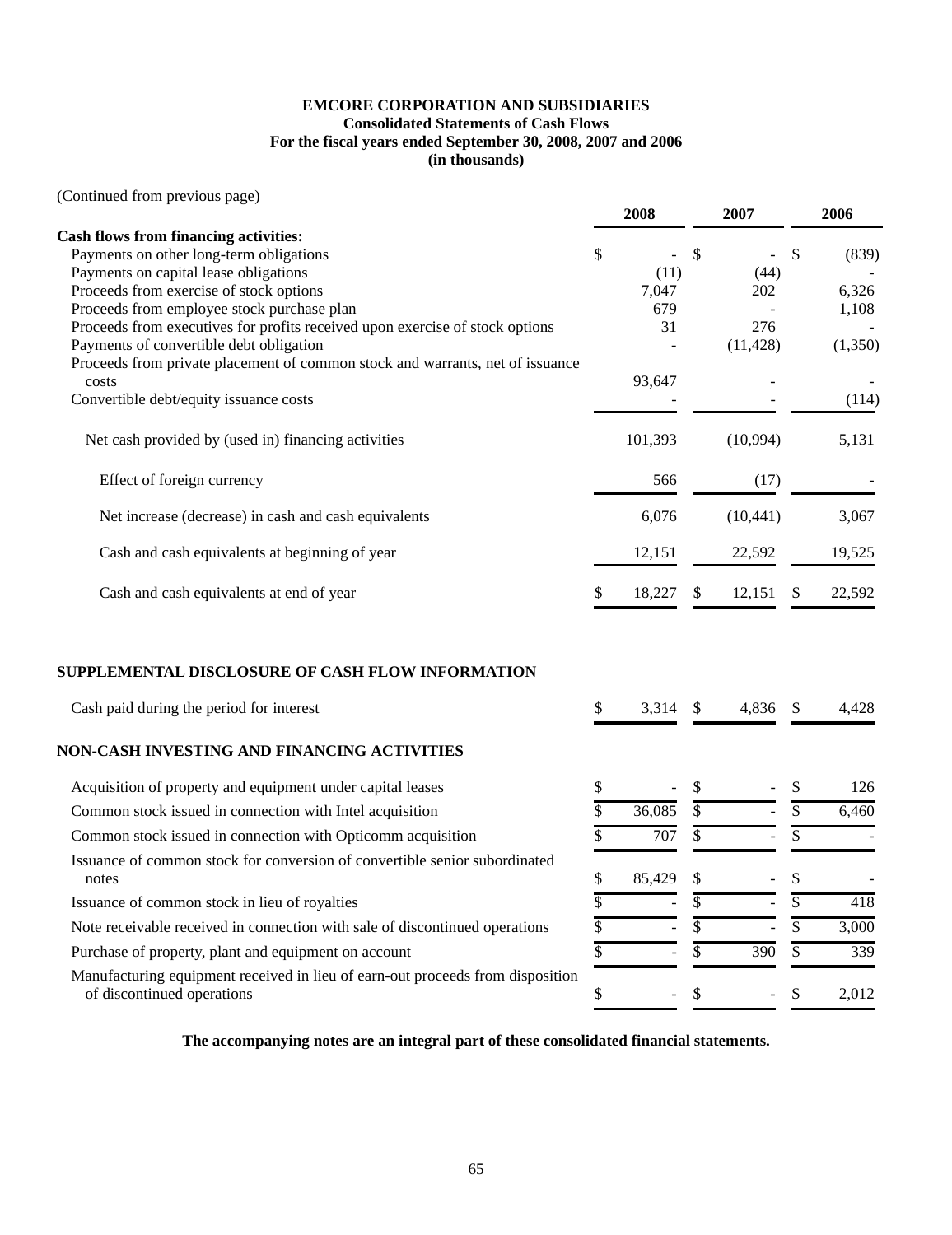## EMCORE Corporation and Subsidiaries Notes to Consolidated Financial Statements

# NOTE 1. Description of Business

EMCORE Corporation and consolidated subsidiaries (the "Company" or "EMCORE") designs, manufactures and markets a broad portfolio of compound semiconductor-based products for the broadband, fiber optic, satellite and solar power markets. The Company has two reporting segments: Fiber Optics and Photovoltaics. The Fiber Optics segment offers optical components, subsystems and systems that enable the transmission of video, voice and data over high-capacity fiber optic cables for high-speed data communications and telecommunications networks, cable television ("CATV") and fiber-to-the-premises ("FTTP") networks. The products enable information that is encoded on light signals to be transmitted, routed (switched) and received in communication networks. The Photovoltaics segment provides products for satellite and terrestrial applications. For satellite applications, the Company offers high efficiency gallium arsenide ("GaAs") solar cells, covered interconnect cells ("CICs") and fully integrated solar panels. For terrestrial applications, the Company has adapted its high-efficiency GaAs solar cells for use in concentrating photovoltaic (CPV) systems. Furthermore, the Company has developed CPV systems for the utility scale solar market. The Company believes its products provide their customers with compelling cost and performance advantages over traditional siliconbased solutions. These advantages include higher solar cell efficiency allowing for greater conversion of light into electricity as well as a superior ability to withstand extreme heat and radiation environments. These advantages enable a reduction in a customer's solar product footprint by providing more power output with less solar cells, which is an enhanced benefit when our product is used in CPV systems.

## *Liquidity Matters*

The Company commenced operations in 1984 and as of September 30, 2008, the Company had an accumulated deficit of \$424.8 million. We incurred a net loss of \$80.9 million in fiscal 2008, net loss of \$58.7 million in fiscal 2007, and net income of \$54.9 million in fiscal 2006. Fiscal 2006 results included the sale of our GELcore joint venture that resulted in a net gain, before tax, of \$88.0 million. Our operating results for future periods are subject to numerous uncertainties and we cannot assure you that we will not continue to experience net losses for the foreseeable future. Although our revenue has grown in recent years, we may be unable to sustain such growth rates if there are adverse changes in market or economic conditions. If we are not able to increase revenue and/or reduce our costs, we may not be able to achieve profitability.

At September 30, 2008, cash, cash equivalents, available-for-sale securities and restricted cash totaled approximately \$24.7 million. Historically, the Company has consumed cash from operations. During fiscal 2008, we consumed cash from operations of approximately \$41.9 million, with the rate of cash consumption declining in the third and fourth quarters. Historically, we have addressed our liquidity requirements through a series of cost reduction initiatives, capital markets transactions and the sale of assets. As of September 30, 2008, we had approximately \$79.2 million in working capital. Although we expect our operating performance to improve in future periods, we anticipate that the recession in the United States and the slowdown of economic growth in the rest of the world may create a more challenging business environment for us in the near term.

These matters raise substantial doubt about the Company's ability to continue as a going concern.

## Management Actions and Plans

Recently, we have revised the assumptions underlying our operating plans and recognized that additional actions were needed to position our operations to minimize cash usage. Accordingly, we undertook a number of initiatives aimed at conserving or generating cash on an incremental basis through the end of 2009. These initiatives included business realignment, structural cost and headcount reductions, reduction of capital spending, a greater emphasis on managing our working capital, and certain asset sales. In December 2008, we announced an agreement to sell our non-core equity interests for approximately \$11.4 million in cash.

In addition to these operational measures, we are actively pursuing a number of capital raising initiatives including the sale of a minority ownership position in the Company's photovoltaics business as an initial step towards a potential spin off of the business. In October 2008, we announced the closing of a \$25 million secured credit facility with Bank of America and, in November 2008, the Company sold \$1.7 million of our auction rate securities at 100% par value with the remaining \$1.4 million in auction rate securities expected to be settled at 100% par value by June 2010.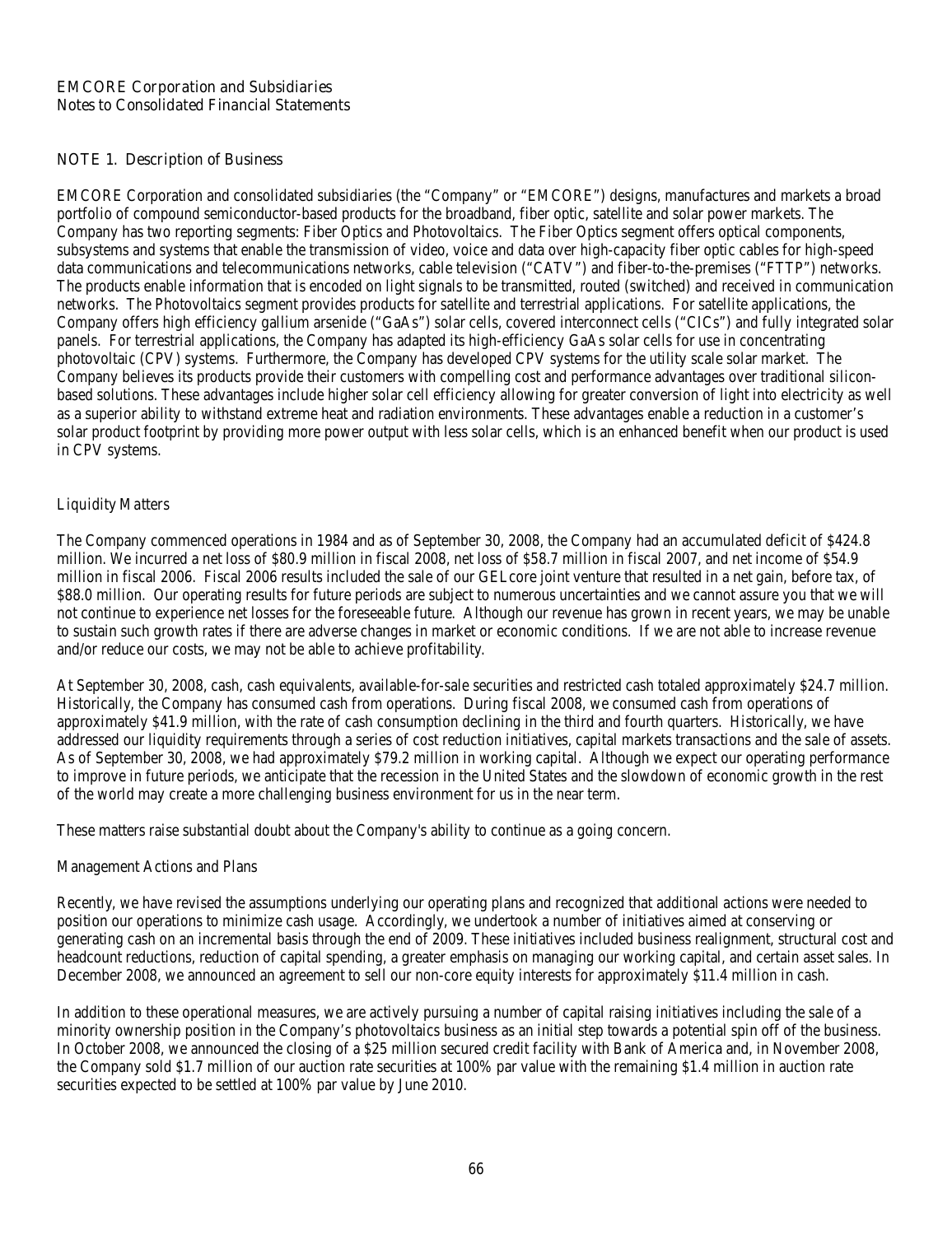These initiatives are intended to conserve or generate cash in response to the deterioration in the global economy so that we can preserve adequate liquidity through December 2009. However, the full effect of many of these actions will not be realized until later in 2009, even if they are successfully implemented. We are committed to exploring all of the initiatives discussed above and there is no assurance that capital markets conditions will improve within that time frame. Our ability to continue as a going concern is substantially dependent on the successful execution of many of the actions referred to above within the timeline contemplated by our plans.

### Conclusion

If cash generated from operations and cash on hand are not sufficient to satisfy EMCORE's liquidity requirements, EMCORE will seek to obtain additional equity or debt financing. Due to the unpredictable nature of the capital markets, additional funding may not be available when needed, or on terms acceptable to EMCORE. If EMCORE is required to raise additional financing and if adequate funds are not available or not available on acceptable terms, our ability to continue to fund expansion, develop and enhance products and services, or otherwise respond to competitive pressures may be severely limited. Such a limitation could have a material adverse effect on EMCORE's business, financial condition, results of operations, and cash flow.

### **NOTE 2. Summary of Significant Accounting Policies**

Principles of Consolidation. The consolidated financial statements have been prepared in accordance with accounting principles generally accepted in the United States of America ("U.S. GAAP") and include EMCORE and its wholly owned subsidiaries. All intercompany accounts and transactions have been eliminated in consolidation.

Use of Estimates. The preparation of financial statements requires management to make estimates and assumptions that affect the reported amounts of assets and liabilities and disclosure of contingent assets and liabilities at the date of the financial statements and the reported amounts of revenue and expenses during the reported period. Management develops estimates based on historical experience and on various assumptions about the future that are believed to be reasonable based on the best information available. EMCORE's reported financial position or results of operations may be materially different under changed conditions or when using different estimates and assumptions, particularly with respect to significant accounting policies. In the event that estimates or assumptions prove to differ from actual results, adjustments are made in subsequent periods to reflect more current information.

Concentration of Credit Risk. Financial instruments that may subject EMCORE to concentrations of credit risk consist primarily of cash and cash equivalents, marketable securities and accounts receivable. EMCORE's cash and cash equivalents and marketable securities are held in safekeeping by certain large creditworthy financial institutions in excess of the \$250,000 insured limit of the Federal Deposit Insurance Corporation. EMCORE has established guidelines relative to credit ratings, diversification and maturities that seek to maintain safety and liquidity. From time to time, EMCORE performs credit evaluations of its customers' financial condition and occasionally requests deposits or letters of credit in advance of shipping to its customers. These evaluations require significant judgment and are based on a variety of factors including, but not limited to, current economic trends, historical payment patterns, bad debt write-off experience, and financial review of the customer.

Cash and Cash Equivalents. Cash and cash equivalents consist primarily of highly liquid short-term investments with an original maturity of three months or less at the time of purchase.

Restricted Cash. Restricted cash represents interest-bearing investments in bank certificates of deposit and money market funds which act as collateral supporting the issuance of letters of credit and performance bonds for the benefit of third parties.

Available-for-Sale Securities. Investments in securities with remaining maturities in excess of three months, which are held for purposes of funding our current operations, are classified as available for sale and reported at fair value in accordance with Statement of Financial Standard No. 115, *Accounting for Certain Investments in Debt and Equity Securities* ("SFAS 115"). The investments consist of auction rate securities, which have interest rates that reset generally every 7 to 35 days, and equity securities.

Valuation of Accounts Receivable. The Company regularly evaluates the collectibility of its accounts receivable and accordingly maintains allowances for doubtful accounts for estimated losses resulting from the inability of our customers to meet their financial obligations to us. The allowance is based on the age of receivables and a specific identification of receivables considered at risk. The Company classifies charges associated with the allowance for doubtful accounts as SG&A expense. If the financial condition of our customers were to deteriorate impacting their ability to pay us, additional allowances may be required.

Valuation of Inventory. Inventory is stated at the lower of cost or market, with cost being determined using the standard cost method. The Company reserves against inventory once it has been determined that: (i) conditions exist that may not allow the inventory to be sold for its intended purpose, (ii) the inventory's value is determined to be less than cost, or (iii) the inventory is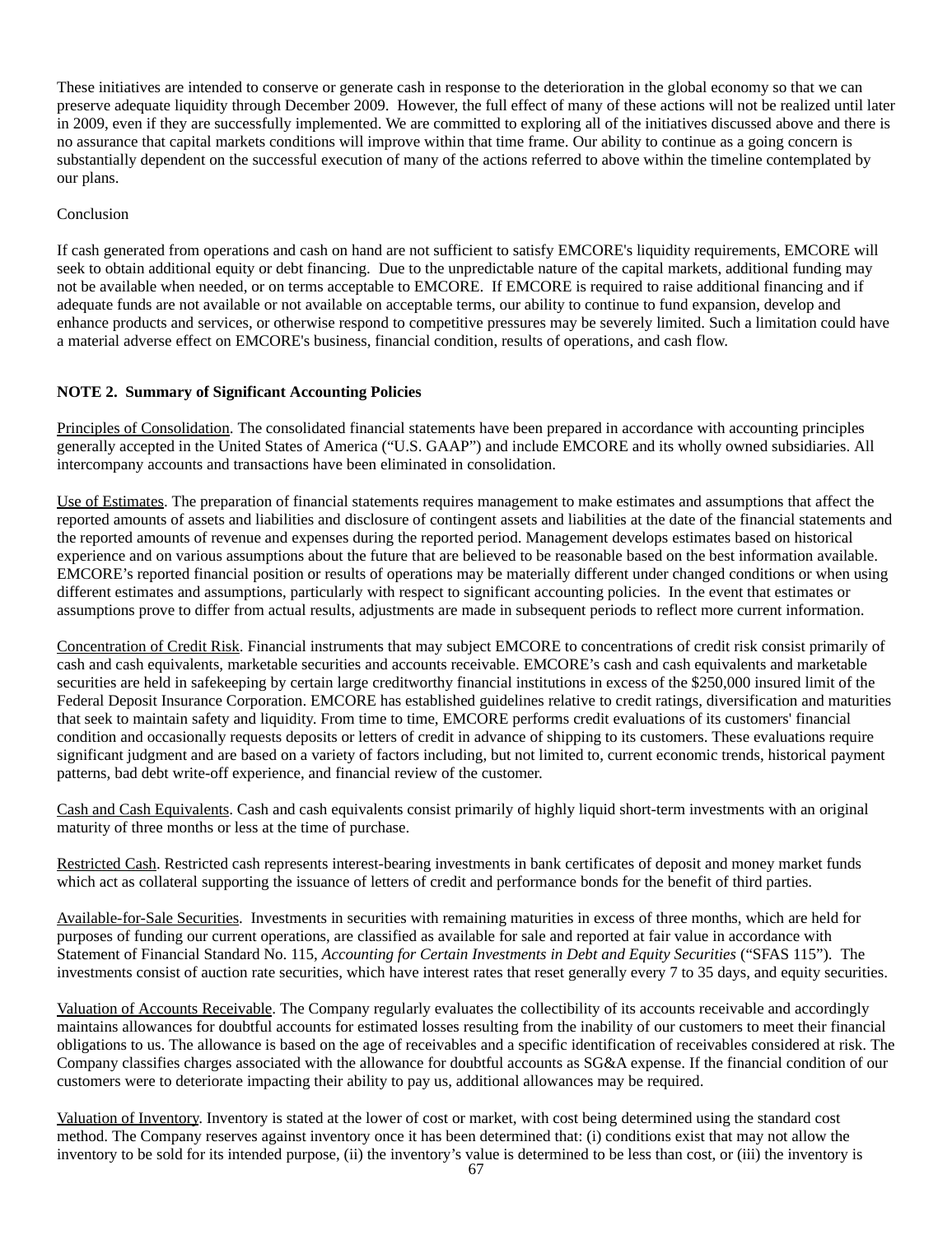determined to be obsolete. The charge related to inventory reserves is recorded as a cost of revenue. The majority of the inventory write-downs are related to estimated allowances for inventory whose carrying value is in excess of net realizable value and on excess raw material components resulting from finished product obsolescence. In most cases where the Company sells previously written down inventory, it is typically sold as a component part of a finished product. The finished product is sold at market price at the time resulting in higher average gross margin on such revenue. The Company does not track the selling price of individual raw material components that have been previously written down or written off, since such raw material components usually are only a portion of the resultant finished products and related sales price. The Company evaluates inventory levels at least quarterly against sales forecasts on a significant part-by-part basis, in addition to determining its overall inventory risk. Reserves are adjusted to reflect inventory values in excess of forecasted sales, as well as overall inventory risk assessed by management. We have incurred, and may in the future incur, charges to write-down our inventory. While we believe, based on current information, that the amount recorded for inventory is properly reflected on our balance sheet, if market conditions are less favorable than our forecasts, our future sales mix differs from our forecasted sales mix, or actual demand from our customers is lower than our estimates, we may be required to record additional inventory write-downs.

Property, Plant, and Equipment. Property, plant, and equipment are recorded at cost and depreciated on a straight-line basis over the following estimated useful lives of the assets:

|                         | <b>Estimated</b>   |
|-------------------------|--------------------|
|                         | <b>Useful Life</b> |
| <b>Buildings</b>        | 40<br>years        |
| Leasehold Improvements  | $5 - 7$ years      |
| Machinery and equipment | vears<br>5         |
| Furniture and fixtures  | years<br>5         |

Leasehold improvements are amortized over the lesser of the asset life or the life of the related lease. Expenditures for repairs and maintenance are charged to expense as incurred. The costs for major renewals and improvements are capitalized and depreciated over their estimated useful lives. The cost and related accumulated depreciation of the assets are removed from the accounts upon disposition and any resulting gain or loss is reflected in the consolidated statement of operations.

Valuation of Goodwill. Goodwill represents the excess of the purchase price of an acquired business or assets over the fair value of the identifiable assets acquired and liabilities assumed. The Company evaluates its goodwill for impairment on an annual basis, or whenever events or changes in circumstances indicate that the carrying value may not be recoverable. Management has elected December 31 as its annual assessment date. Circumstances that could trigger an impairment test include but are not limited to: a significant adverse change in the business climate or legal factors; an adverse action or assessment by a regulator; unanticipated competition; loss of key personnel; the likelihood that a reporting unit or significant portion of a reporting unit will be sold or otherwise disposed; results of testing for recoverability of a significant asset group within a reporting unit; and recognition of a goodwill impairment loss in the financial statements of a subsidiary that is a component of a reporting unit. The determination as to whether a write-down of goodwill is necessary involves significant judgment based on the short-term and long-term projections of the future performance of the reporting unit to which the goodwill is attributed. The Company has determined it has four operating units. As of December 31, 2007 and 2006, we tested for impairment of our goodwill and based on that analysis, we determined that the carrying amount of the reporting units did not exceed their fair value, and therefore, no impairment was recognized for any period presented in the consolidated financial statements. As of September 30, 2008, due to the recent decline in the Company's stock price and economic downturn, we tested again for impairment of our goodwill. Based on that analysis, we determined that an impairment of \$22.0 million should be recognized for the period ended September 30, 2008. Subsequent to our fiscal year-end, we've experienced further price decline in our common stock. Accordingly, an impairment test will be performed on our annual schedule and further impairment is likely to result.

Valuation of Long-lived Assets and Other Intangible Assets. Long-lived assets consist primarily of our property, plant, and equipment. Other intangible assets consist primarily of intellectual property that has been internally developed or purchased. Purchased intangible assets include existing and core technology, trademarks and trade names, and customer contracts. Intangible assets are amortized using the straight-line method over estimated useful lives ranging from one to fifteen years. Because all of intangible assets are subject to amortization, the Company reviews these intangible assets for impairment in accordance with the provisions of FASB Statement No. 144, *Accounting for the Impairment of Long-Lived Assets and Long-Lived Assets to be Disposed Of.* The Company reviews long-lived assets and other intangible assets for impairment on an annual basis or whenever events or changes in circumstances indicate that its carrying amount may not be recoverable. A long-lived asset or other intangible asset is considered impaired when its anticipated undiscounted cash flow is less than its carrying value. In making this determination, the Company uses certain assumptions, including, but not limited to: (a) estimates of the fair market value of these assets; and (b) estimates of future cash flows expected to be generated by these assets, which are based on additional assumptions such as asset utilization, length of service that assets will be used in our operations, and estimated salvage values. As of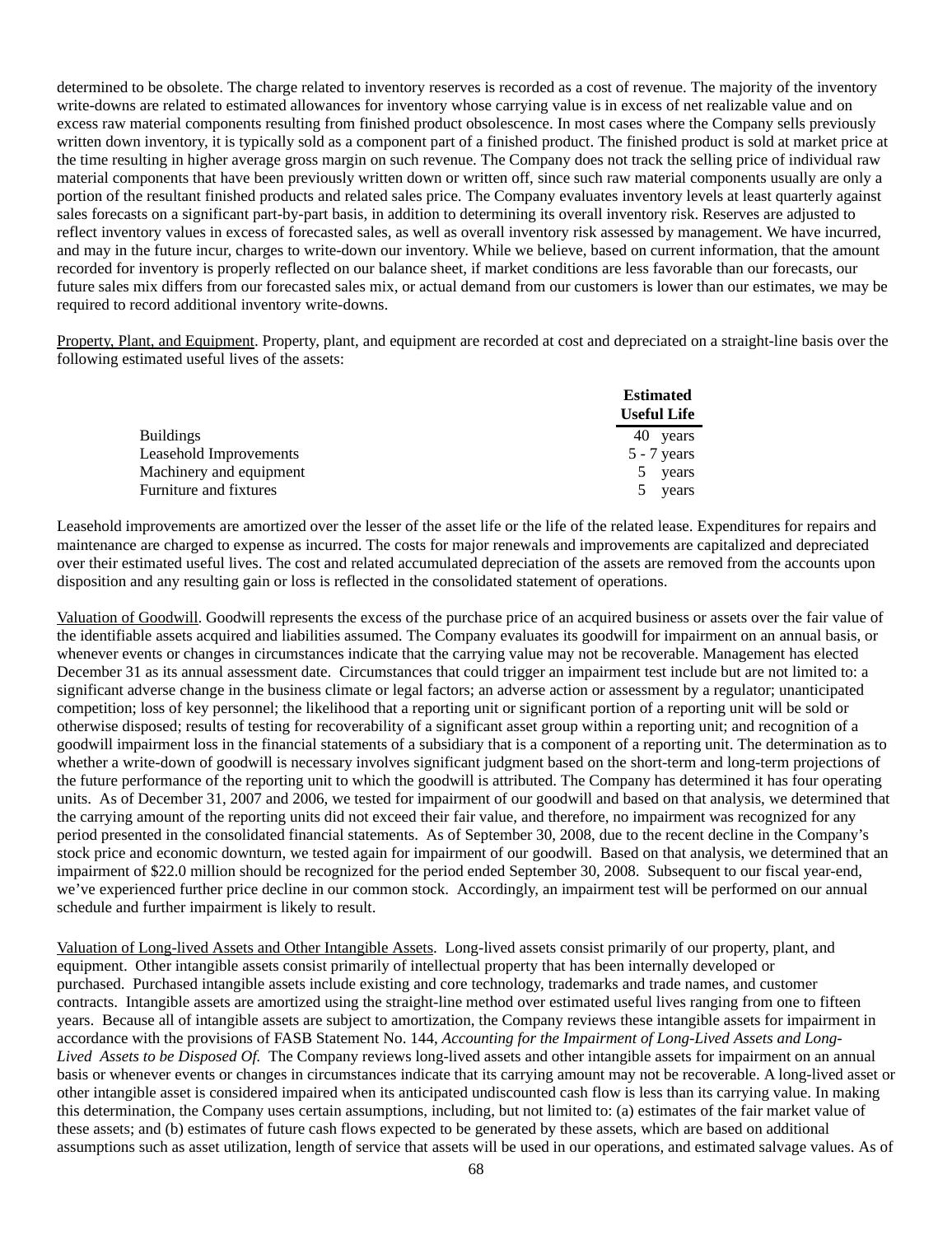September 30, 2008, due to the recent decline in the Company's stock price and economic downturn, we tested for impairment of our long-lived assets and other intangible assets and based on that analysis, we determined that no impairment was recognized for any period presented in the consolidated financial statements.

Investments. EMCORE accounts for its investments in common stock over which it has the ability to exercise significant influence, using the equity method of accounting. EMCORE accounts for similar investments that do not permit the Company to exercise significant influence over the entity in which EMCORE is investing by using the cost method of accounting. The recorded amounts generally represent the Company's cost of the investment less any adjustments made when it is determined that an investment's carrying value is other-than-temporarily impaired. EMCORE periodically reviews these investments for impairment. In the event the carrying value of an investment exceeds its fair value and the decline in fair value is determined to be other-than-temporary, EMCORE writes down the value of the investment to its fair value.

Fair Value of Financial Instruments. The carrying amounts of cash and cash equivalents, marketable securities, accounts receivable, accounts payable, accrued expenses and other current liabilities approximate fair value because of the short maturity of these instruments. The carrying amount of investments approximates fair market value. Fair value for investments in privately-held companies is estimated based upon one or more of the following: assessment of historical and forecasted financial condition; operating results and cash flows, valuation estimates based on recent rounds of financing, and/or quoted market prices of comparable public companies.

Revenue Recognition. Revenue is recognized upon shipment provided persuasive evidence of a contract exists, (such as when a purchase order or contract is received from a customer), the price is fixed, the product meets its specifications, title and ownership have transferred to the customer, and there is reasonable assurance of collection of the sales proceeds. In those few instances where a given sale involves post shipment obligations, formal customer acceptance documents, or subjective rights of return, revenue is not recognized until all post-shipment conditions have been satisfied and there is reasonable assurance of collection of the sales proceeds. The majority of our products have shipping terms that are free on board ("FOB") or free carrier alongside ("FCA") shipping point, which means that the Company fulfills its delivery obligation when the goods are handed over to the freight carrier at our shipping dock. This means the buyer bears all costs and risks of loss or damage to the goods from that point. In certain cases, the Company ships its products cost insurance and freight ("CIF"). Under this arrangement, revenue is recognized under FCA shipping point terms, but the Company pays (and bills the customer) for the cost of shipping and insurance to the customer's designated location. The Company accounts for shipping and related transportation costs by recording the charges that are invoiced to customers as revenue, with the corresponding cost recorded as cost of revenue. In those instances where inventory is maintained at a consigned location, revenue is recognized only when our customer pulls product for its use and title and ownership have transferred to the customer. Revenue from time and material contracts is recognized at the contractual rates as labor hours and direct expenses are incurred. The Company also generates service revenue from hardware repairs and calibrations that is recognized as revenue upon completion of the service. Any cost of warranties and remaining obligations that are inconsequential or perfunctory are accrued when the corresponding revenue is recognized.

*Distributors* - The Company uses a number of distributors around the world. In accordance with Staff Accounting Bulletin No. 104, *Revenue Recognition*, the Company recognizes revenue upon shipment of product to these distributors. Title and risk of loss pass to the distributors upon shipment, and our distributors are contractually obligated to pay the Company on standard commercial terms, just like our other direct customers. The Company does not sell to its distributors on consignment and, except in the event of product discontinuance, does not give distributors a right of return.

*Solar Panel and Solar Power Systems Contracts* - The Company records revenues from certain solar panel and solar power systems contracts using the percentage-of-completion method in accordance with AICPA Statement of Position 81-1 ("SOP 81-1"), *Accounting for Performance of Construction-Type and Certain Production-Type Contracts*. Revenue is recognized in proportion to actual costs incurred compared to total anticipated costs expected to be incurred for each contract. If estimates of costs to complete long-term contracts indicate a loss, a provision is made for the total loss anticipated. The Company has numerous contracts that are in various stages of completion. Such contracts require estimates to determine the appropriate cost and revenue recognition. The Company uses all available information in determining dependable estimates of the extent of progress towards completion, contract revenues, and contract costs. Estimates are revised as additional information becomes available. Due to the fact that the Company accounts for these contracts under the percentage-of-completion method, unbilled accounts receivable represent revenue recognized but not yet billed pursuant to contract terms or accounts billed after the period end.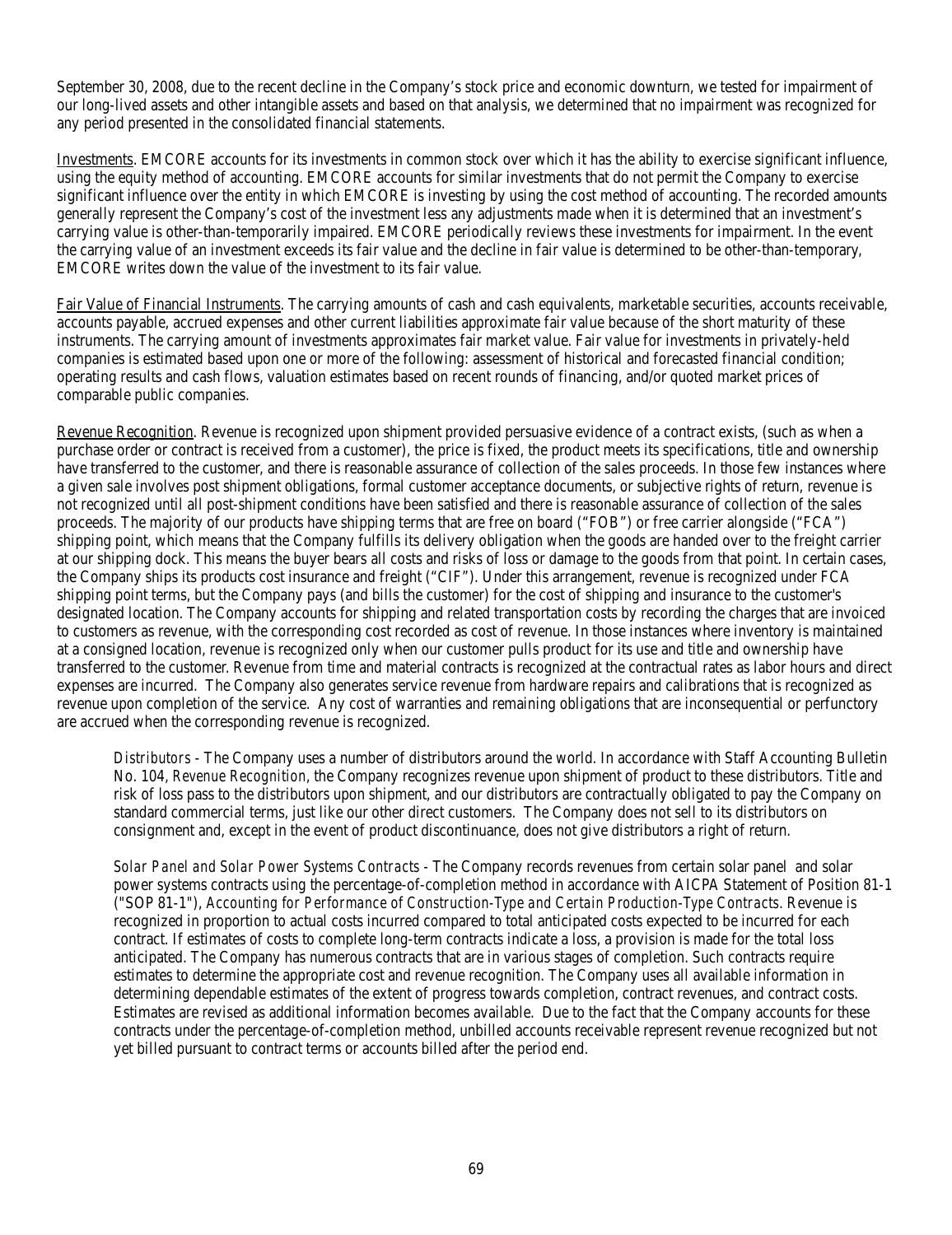*Government R&D Contracts* - R&D contract revenue represents reimbursement by various U.S. Government entities, or their contractors, to aid in the development of new technology. The applicable contracts generally provide that the Company may elect to retain ownership of inventions made in performing the work, subject to a non-exclusive license retained by the U.S. Government to practice the inventions for governmental purposes. The R&D contract funding may be based on a cost-plus, cost reimbursement, or a firm fixed price arrangement. The amount of funding under each R&D contract is determined based on cost estimates that include both direct and indirect costs. Cost-plus funding is determined based on actual costs plus a set margin. As we incur costs under cost reimbursement type contracts, we record revenue. Contract costs include material, labor, special tooling and test equipment, subcontracting costs, as well as an allocation of indirect costs. An R&D contract is considered complete when all significant costs have been incurred, milestones have been reached, and any reporting obligations to the customer have been met. Government contract revenue is primarily recognized as service revenue.

The Company also has certain cost-sharing R&D arrangements. Under such arrangements in which the actual costs of performance are divided between the U.S. Government and the Company on a best efforts basis, no revenue is recorded and the Company's R&D expense is reduced for the amount of the cost-sharing receipts.

The U.S. Government may terminate any of our government contracts at their convenience as well as for default based on our failure to meet specified performance measurements. If any of our government contracts were to be terminated for convenience, we generally would be entitled to receive payment for work completed and allowable termination or cancellation costs. If any of our government contracts were to be terminated for default, generally the U.S. Government would pay only for the work that has been accepted and can require us to pay the difference between the original contract price and the cost to re-procure the contract items, net of the work accepted from the original contract. The U.S. Government can also hold us liable for damages resulting from the default.

Product Warranty Reserves. EMCORE provides its customers with limited rights of return for non-conforming shipments and warranty claims for certain products. In accordance with SFAS 5, *Accounting for Contingencies,* EMCORE makes estimates of product warranty expense using historical experience rates as a percentage of revenue and accrues estimated warranty expense as a cost of revenue. We estimate the costs of our warranty obligations based on our historical experience of known product failure rates, use of materials to repair or replace defective products and service delivery costs incurred in correcting product issues. In addition, from time to time, specific warranty accruals may be made if unforeseen technical problems arise. Should our actual experience relative to these factors differ from our estimates, we may be required to record additional warranty reserves. Alternatively, if we provide more reserves than we need, we may reverse a portion of such provisions in future periods.

Research and Development. Research and development costs are charged as an expense as they are incurred.

Income Taxes. Deferred tax assets and liabilities are recognized for the expected tax consequences of temporary differences between the tax bases of assets and liabilities and their reported amounts. Management provides valuation allowances against the deferred tax asset for amounts which are considered "more likely than not" to be realized. See Note 15, Income Taxes.

Comprehensive Income (Loss). SFAS 130, *Reporting Comprehensive Income*, establishes standards for reporting and display of comprehensive income and its components in financial statements. It requires that all items that are required to be recognized under accounting standards as components of comprehensive income be reported in the financial statement that is displayed with the same prominence as other financial statements. Comprehensive income (loss) consists of net earnings and foreign currency translation adjustments and is presented in the accompanying consolidated statements of shareholders' equity.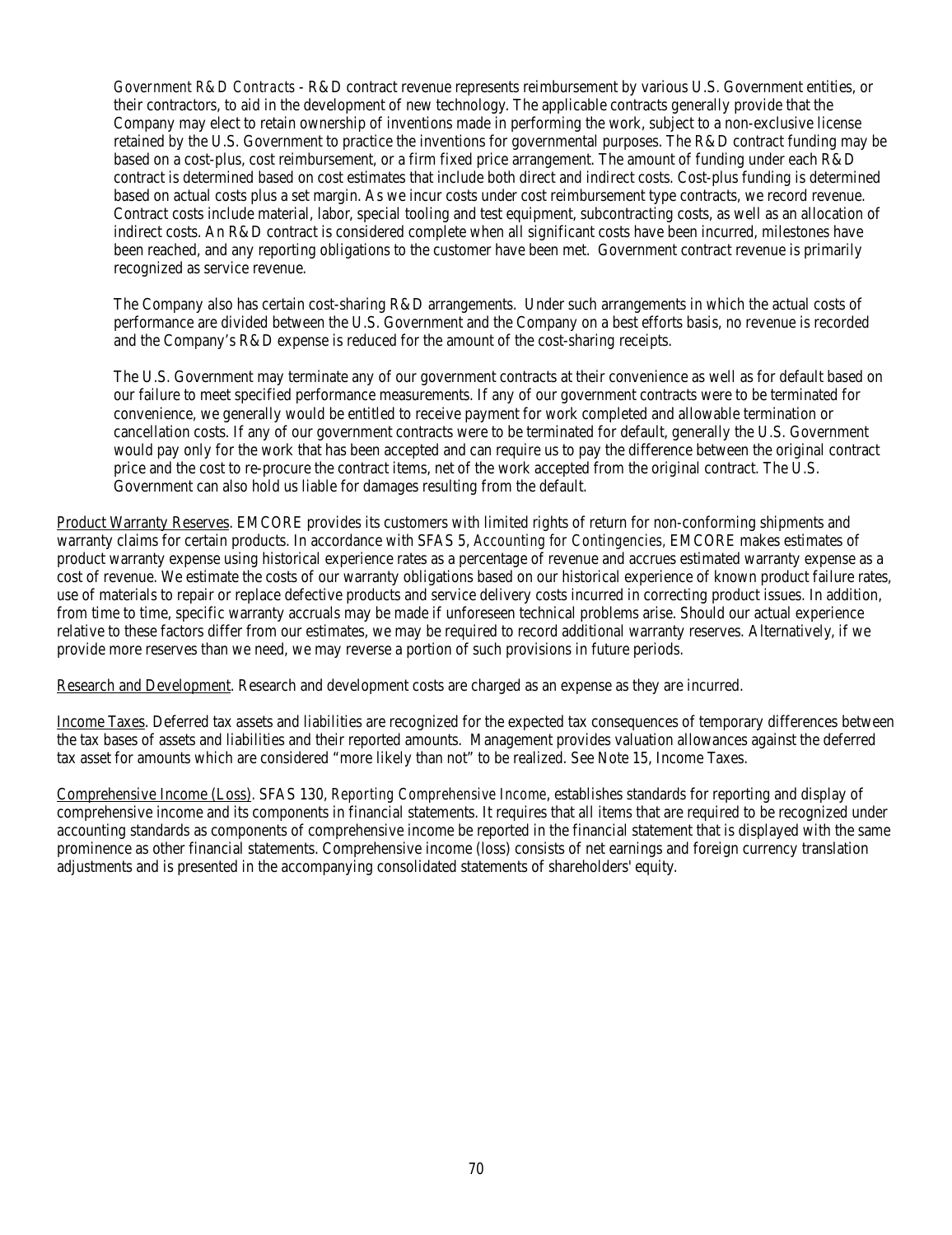Earnings Per Share. Basic earnings per share ("EPS") are calculated by dividing net earnings applicable to common stock by the weighted average number of common stock shares outstanding for the period. Diluted earnings per share reflect the potential dilution that could occur if EMCORE's outstanding stock options were exercised. The effect of outstanding common stock purchase options and warrants and the convertible subordinated notes has been excluded from the diluted earnings per share calculation if the effect of such securities is anti-dilutive. The following table reconciles the numerators and denominators used in the computations of both basic and diluted EPS:

| (in thousands)                                           |    | 2008           |  | 2007           | 2006 |        |  |
|----------------------------------------------------------|----|----------------|--|----------------|------|--------|--|
| Numerator:                                               |    |                |  |                |      |        |  |
| (Loss) income from continuing operations                 | \$ | $(80, 860)$ \$ |  | $(58, 722)$ \$ |      | 45,039 |  |
| Denominator:<br>Basic EPS:                               |    |                |  |                |      |        |  |
| Weighted average common shares outstanding               |    | 67,568         |  | 51,001         |      | 49,687 |  |
| Basic EPS for (loss) income from continuing operations   |    | $(1.20)$ \$    |  | $(1.15)$ \$    |      | 0.91   |  |
| Diluted EPS:                                             |    |                |  |                |      |        |  |
| Weighted average common shares outstanding               |    | 67,568         |  | 51,001         |      | 49,687 |  |
| Stock options                                            |    |                |  |                |      | 2,332  |  |
|                                                          |    | 67,568         |  | 51,001         |      | 52,019 |  |
| Diluted EPS for (loss) income from continuing operations |    | $(1.20)$ \$    |  | $(1.15)$ \$    |      | 0.87   |  |
|                                                          |    |                |  |                |      |        |  |

For the periods ended September 30, 2008 and 2007, respectively, 2,255,527 and 5,697,766 common shares representing options were excluded from the diluted earnings per share calculations. These options, along with the Company's convertible subordinated notes, were not included in the computation of diluted earnings per share in the periods ended September 30, 2008 and 2007 as the Company incurred a net loss for the periods and any effect would have been anti-dilutive. For the period ended September 30, 2006, 2,331,715 common shares representing options were excluded from the diluted earnings per share calculations. There was no dilutive effect from these shares or the shares related to our convertible subordinated notes of 12,016,930 at September 30, 2006 because the average market price of our common stock during that period did not exceed the conversion price.

Stock-Based Compensation. The Company uses the Black-Scholes option-pricing model and the straight-line attribution approach to determine the fair-value of stock-based awards under SFAS 123(R), *Share-Based Payment (revised 2004).* The Company elected to use the modified prospective transition method as permitted by SFAS 123(R) and accordingly prior periods were not restated to reflect the impact of SFAS 123(R). The modified prospective transition method requires that stock-based compensation expense be recorded for all new and unvested stock options and employee stock purchase plan shares that are ultimately expected to vest as the requisite service is rendered beginning on October 1, 2005, the first day of the Company's fiscal year 2006. The option-pricing model requires the input of highly subjective assumptions, including the option's expected life and the price volatility of the underlying stock. The Company's expected term represents the period that stock-based awards are expected to be outstanding and is determined based on historical experience of similar awards, giving consideration to the contractual terms of the stock-based awards, vesting schedules and expectations of future employee behavior as influenced by changes to the terms of its stock-based awards. The expected stock price volatility is based on EMCORE's historical stock prices. See Note 4, Equity, of the Notes to Consolidated Financial Statements for further details.

#### **NOTE 3. Recent Accounting Pronouncements**

 $SFAST 141(R)$  - In December 2007, the Financial Accounting Standards Board ("FASB") issued Statement of Financial Accounting Standard ("SFAS") 141(R), *Business Combinations*. This statement replaces SFAS 141, *Business Combinations,* and requires an acquirer to recognize the assets acquired, the liabilities assumed, including those arising from contractual contingencies, any contingent consideration, and any noncontrolling interest in the acquiree at the acquisition date, measured at their fair values as of that date, with limited exceptions specified in the statement. SFAS 141(R) also requires the acquirer in a business combination achieved in stages (sometimes referred to as a step acquisition) to recognize the identifiable assets and liabilities, as well as the noncontrolling interest in the acquiree, at the full amounts of their fair values (or other amounts determined in accordance with SFAS 141(R)). In addition, SFAS 141(R)'s requirement to measure the noncontrolling interest in the acquiree at fair value will result in recognizing the goodwill attributable to the noncontrolling interest in addition to that attributable to the acquirer. SFAS 141(R)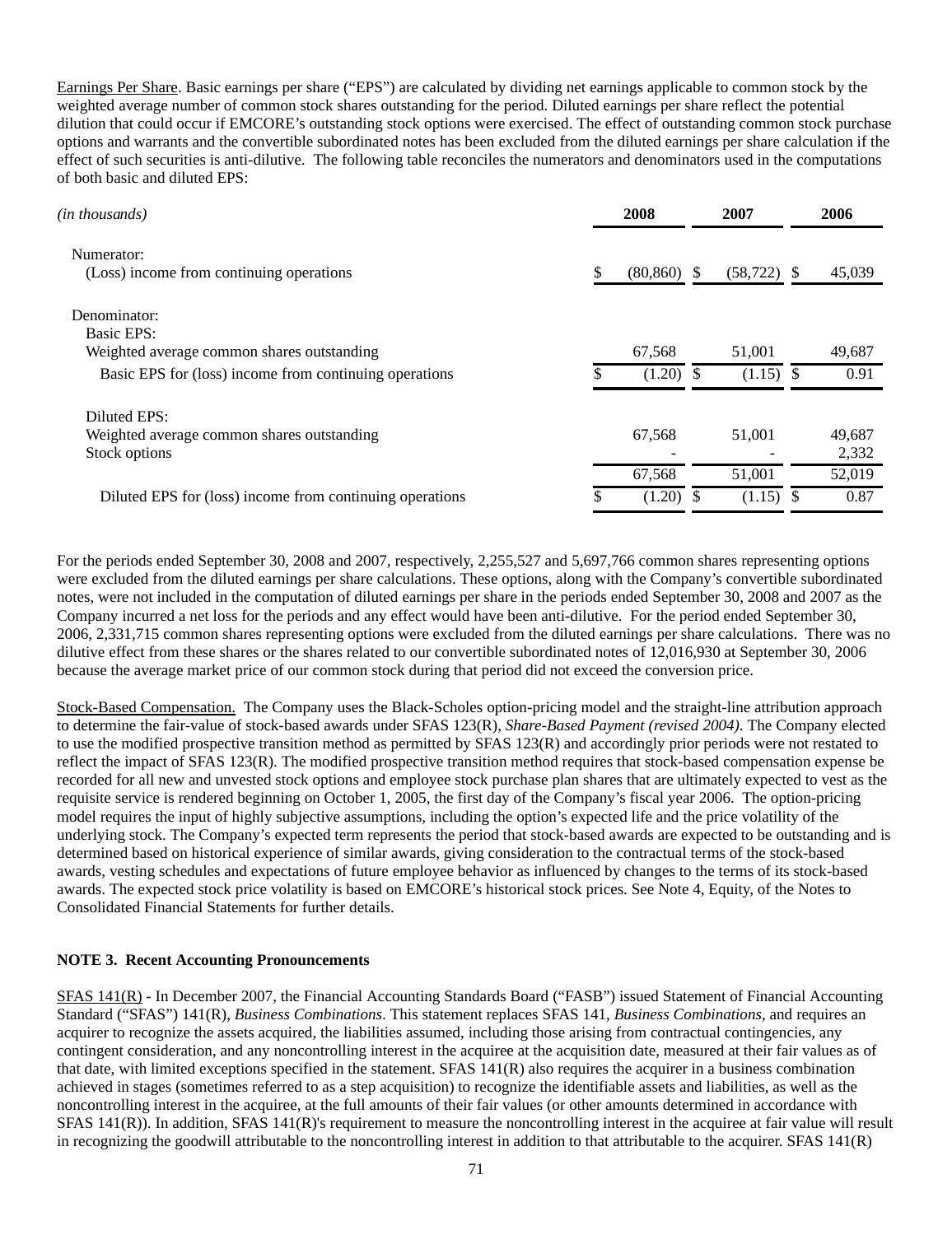amends SFAS No. 109, *Accounting for Income Taxes*, to require the acquirer to recognize changes in the amount of its deferred tax benefits that are recognizable because of a business combination either in income from continuing operations in the period of the combination or directly in contributed capital, depending on the circumstances. It also amends SFAS 142, *Goodwill and Other Intangible Assets*, to, among other things, provide guidance on the impairment testing of acquired research and development intangible assets and assets that the acquirer intends not to use. SFAS 141(R) applies prospectively to business combinations for which the acquisition date is on or after the beginning of the first annual reporting period beginning on or after December 15, 2008. Management is currently assessing the potential impact that the adoption of SFAS 141(R) in fiscal 2010 could have on the Company's financial statements.

SFAS 157 - In September 2006, the FASB issued SFAS 157, *Fair Value Measurements,* which defines fair value, providing a framework for measuring fair value, and expands the disclosures required for fair value measurements. SFAS 157 applies to other accounting pronouncements that require fair value measurements; it does not require any new fair value measurements. SFAS 157 is effective for fiscal years beginning after November 15, 2007. In February 2008, the Financial Accounting Standards Board ("FASB") finalized FASB Staff Position ("FSP") No. 157-2. This FSP delays the effective date of SFAS No. 157 for nonfinancial assets and liabilities to fiscal years beginning after November 15, 2008 and interim periods within those fiscal years, except for those items that are recognized or disclosed at fair value in the financial statements on a recurring basis (at least annually). Management is currently assessing the potential impact that the adoption of SFAS 157 in fiscal 2009 could have on the Company's financial statements. In October 2008, the FASB issued FSP SFAS No. 157-3, *"*Determining the Fair Value of a Financial Asset When The Market for That Asset Is Not Active" (FSP 157-3), to clarify the application of the provisions of SFAS 157 in an inactive market and how an entity would determine fair value in an inactive market. FSP 157-3 is effective immediately and applies to our financial statements on September 30, 2008. The application of the provisions of FSP 157-3 did not materially affect our results of operations or financial condition.

SFAS 159 - In February 2007, the FASB issued SFAS 159, *The Fair Value Option for Financial Assets and Financial Liabilities – Including an Amendment of FASB Statement No. 115*. The fair value option permits entities to choose to measure eligible financial instruments at fair value at specified election dates. The entity will report unrealized gains and losses on the items on which it has elected the fair value option in earnings. SFAS 159 is effective for fiscal years beginning after November 15, 2007 and is required to be adopted by the Company on October 1, 2008. Management has elected to not apply the fair value option and does not believe the adoption of SFAS 159 will have a material impact on the Company's financial statements.

SFAS 160 - In December 2007, the FASB issued SFAS 160, *Noncontrolling Interests in Consolidated Financial Statements*. SFAS 160 amends Accounting Research Bulletin 51, *Consolidated Financial Statements*, to establish accounting and reporting standards for the noncontrolling interest in a subsidiary and for the deconsolidation of a subsidiary. It also clarifies that a noncontrolling interest in a subsidiary is an ownership interest in the consolidated entity that should be reported as equity in the consolidated financial statements. SFAS 160 also changes the way the consolidated income statement is presented by requiring consolidated net income to be reported at amounts that include the amounts attributable to both the parent and the noncontrolling interest. It also requires disclosure, on the face of the consolidated statement of income, of the amounts of consolidated net income attributable to the parent and to the noncontrolling interest. SFAS 160 requires that a parent recognize a gain or loss in net income when a subsidiary is deconsolidated and requires expanded disclosures in the consolidated financial statements that clearly identify and distinguish between the interests of the parent owners and the interests of the noncontrolling owners of a subsidiary. SFAS 160 is effective for fiscal periods, and interim periods within those fiscal years, beginning on or after December 15, 2008. Management is currently assessing the potential impact that the adoption of SFAS 160 in calendar 2009 could have on our financial statements.

SFAS 161 - In March 2008, the FASB issued SFAS No. 161, *Disclosures about Derivative Instruments and Hedging Activities an amendment of FASB Statement No. 133*. SFAS 161 changes the disclosure requirements for derivative instruments and hedging activities. Entities are required to provide enhanced disclosures about (a) how and why an entity uses derivative instruments, (b) how derivative instruments and related hedge items are accounted for under Statement 133, *Accounting for Derivative Instruments and Hedging Activities,* and its related interpretations, and (c) how derivative instruments and related hedged items affect an entity's financial position, financial performance, and cash flows. SFAS 161 is intended to enhance the current disclosure framework in SFAS 133 and requires qualitative disclosures about objectives and strategies for using derivatives, quantitative disclosures about fair value amounts of gains and losses on derivative instruments, and disclosures about credit-risk related contingent features in derivative agreements. The provisions of SFAS 161 are effective for financial statements issued for fiscal years and interim periods beginning after November 15, 2008, with early application encouraged. Management is currently assessing the potential impact that the adoption of SFAS 161 in calendar 2009 could have on our financial statements.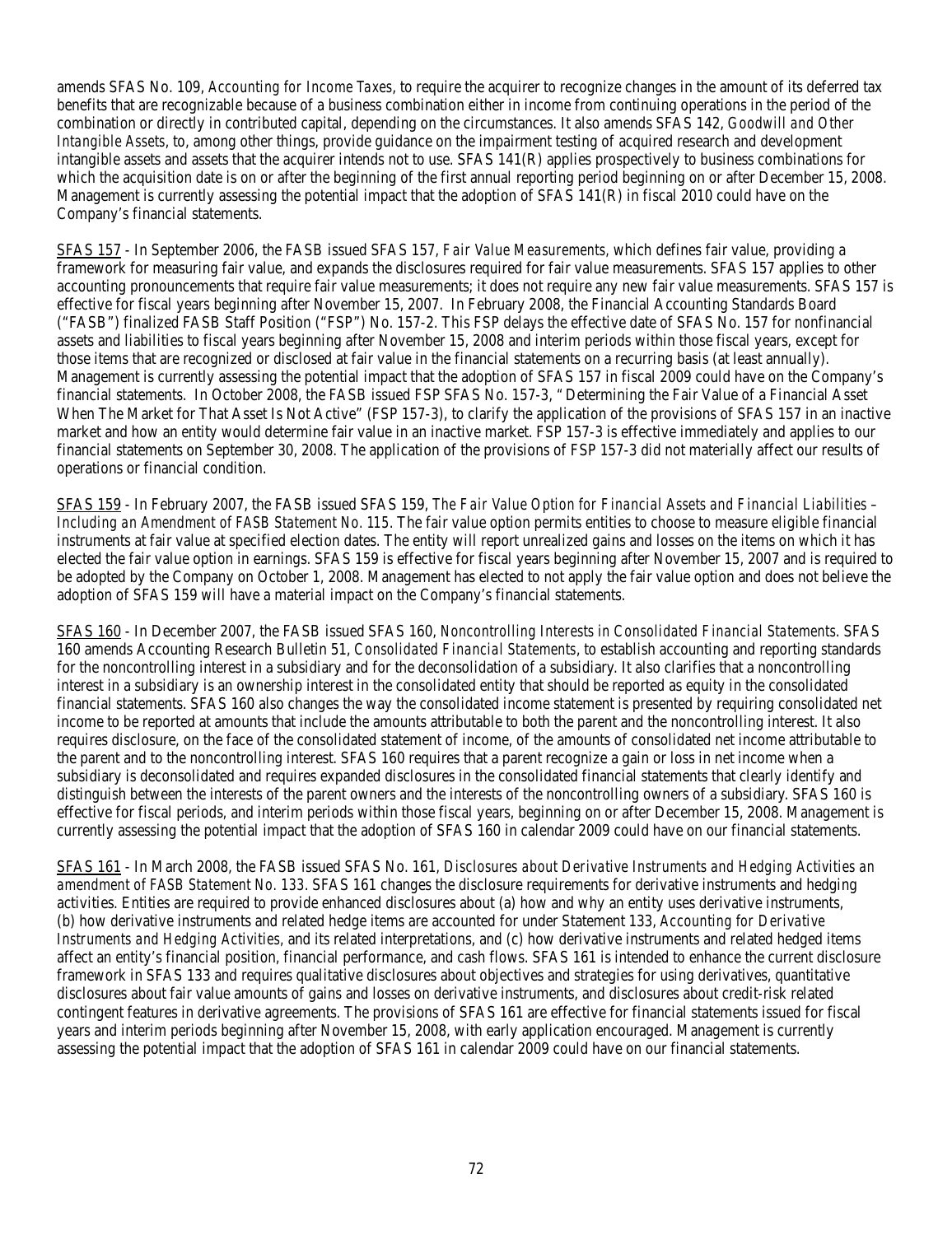FSP 142-3 - In April 2008, the FASB issued FSP No. 142-3, *Determination of the Useful Life of Intangible Assets.* FSP 142-3 amends the factors an entity should consider in developing renewal or extension assumptions used in determining the useful life of recognized intangible assets under FASB Statement No. 142, *Goodwill and Other Intangible Assets* and the period of expected cash flows used to measure the fair value of under FASB Statement No. 141, *Business Combinations.* FSP 142-3 is effective for the Company beginning January 1, 2009. Management is currently assessing the potential impact that the adoption of FSP 142-3 in calendar 2009 could have on our financial statements.

FSP APB 14-1 - In May 2008, the FASB issued FSP APB 14-1, *Accounting for Convertible Debt Instruments That May Be Settled in Cash upon Conversion (Including Partial Cash Settlement)* (FSP APB 14-1). FSP APB 14-1 requires the proceeds from the issuance of such convertible debt instruments to be allocated between a liability component (issued at a discount) and an equity component. The resulting debt discount is amortized over the period the convertible debt is expected to be outstanding as additional non-cash interest expense. The change in accounting treatment is effective for the Company beginning in fiscal 2010, and will be applied retrospectively to prior periods. Management is currently assessing that the adoption of FSP APB 14-1 in fiscal 2010 could have on the Company's financial statements.

### **NOTE 4. Equity**

### **Stock Options**

EMCORE has stock option plans to provide long-term incentives to eligible officers, directors and employees in the form of stock options. Most of the stock options vest and become exercisable over four to five years and have a contractual life of ten years. EMCORE maintains two stock option plans: the 2000 Incentive Stock Option Plan ("2000 Plan"), and the 1995 Incentive and Non nt - Statutory Stock Option Plan ("1995 Plan" and, together with the 2000 Plan, the "Option Plans"). The 1995 Plan authorizes the gra of options to purchase up to 2,744,118 shares of EMCORE's common stock. The 2000 Plan authorizes the grant of options to purchase up to 9,350,000 shares of EMCORE's common stock. As of September 30, 2008, no options were available for issuance under the 1995 Plan and 287,003 options were available for issuance under the 2000 Plan. Certain options under the Option Plans are intended to qualify as incentive stock options pursuant to Section 422A of the Internal Revenue Code. EMCORE issues new shares of common stock to satisfy the issuance of shares under this stock-based compensation plan.

The following table summarizes the activity under the Option Plans:

|                                                                                                  | Number of<br><b>Shares</b>                                                  | Weighted<br>Average<br><b>Exercise</b><br>Price     | Weighted<br>Average<br><b>Remaining</b><br><b>Contractual</b><br>Life<br>(in years) |
|--------------------------------------------------------------------------------------------------|-----------------------------------------------------------------------------|-----------------------------------------------------|-------------------------------------------------------------------------------------|
| Outstanding as of October 1, 2005                                                                | 6,166,226                                                                   | $\overline{\mathbb{S}}$<br>4.16                     |                                                                                     |
| Granted<br>Exercised<br>Cancelled<br>Outstanding as of September 30, 2006                        | 2,184,407<br>(1,654,535)<br>(463, 563)<br>6,232,535                         | 7.79<br>3.82<br>4.57<br>5.49                        |                                                                                     |
| Granted<br>Exercised<br>Forfeited<br>Cancelled<br>Outstanding as of September 30, 2007           | 1,340,200<br>(86, 484)<br>(285,000)<br>(1,503,485)<br>5,697,766             | 6.24<br>2.33<br>11.40<br>9.78<br>5.46               |                                                                                     |
| Granted<br>Tolled<br>Exercised<br>Forfeited<br>Cancelled<br>Outstanding as of September 30, 2008 | 4,695,250<br>658,989<br>(1,658,723)<br>(406, 898)<br>(56, 931)<br>8,929,453 | 7.40<br>5.19<br>4.25<br>6.94<br>14.01<br>6.57<br>\$ | 8.22                                                                                |
| Exercisable as of September 30, 2008                                                             | 2,765,276                                                                   | 5.22<br>$\mathbb{S}$                                | 6.12                                                                                |
| Expected to vest after September 30, 2008                                                        | 6,449,371                                                                   | \$<br>6.36                                          | 7.89                                                                                |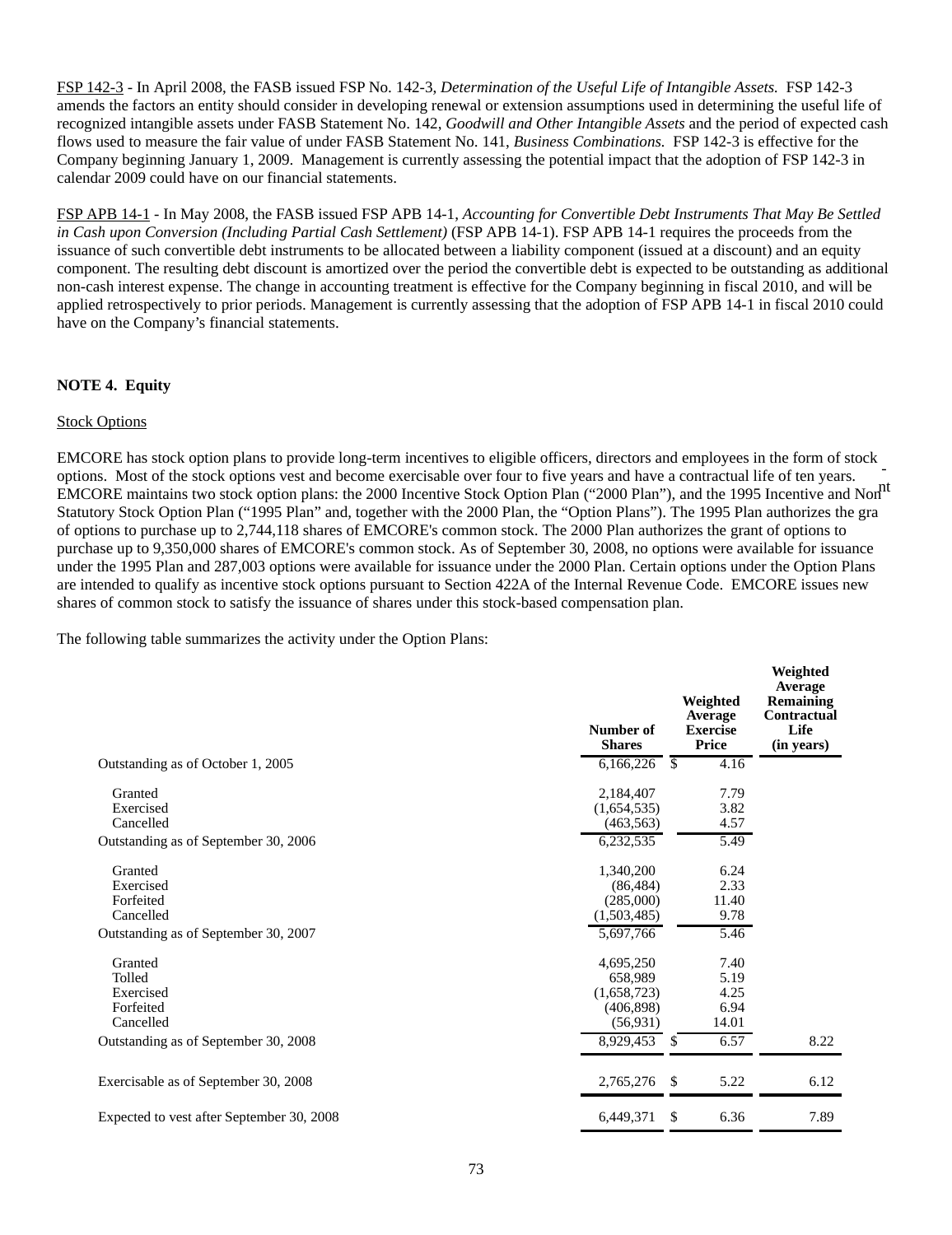As of September 30, 2008 there was approximately \$18.0 million of total unrecognized compensation expense related to non-vested stock-based compensation arrangements granted under the Option Plans. This expense is expected to be recognized over an estimated weighted average life of 3.41 years. The total intrinsic value of options exercised during fiscal 2008, 2007, and 2006 was \$11.6 million, \$0.3 million, and \$8.0 million, respectively. Intrinsic value for stock options is the in-the-money portion of the stock option's premium. The aggregate intrinsic value of fully vested and expected to vest share options as of September 30, 2008 was \$3.5 million. The aggregate intrinsic value of exercisable stock options as of September 30, 2008 was \$3.3 million.

|                                        | <b>Number of Stock Options Outstanding</b> | <b>Options Exercisable</b>                                                           |                                                                |       |                                     |   |                                                         |
|----------------------------------------|--------------------------------------------|--------------------------------------------------------------------------------------|----------------------------------------------------------------|-------|-------------------------------------|---|---------------------------------------------------------|
| <b>Exercise Price of Stock Options</b> | <b>Number</b><br><b>Outstanding</b>        | Weighted<br><b>Average</b><br><b>Remaining</b><br><b>Contractual</b><br>Life (years) | <b>Weighted-</b><br>Average<br><b>Exercise</b><br><b>Price</b> |       | <b>Number</b><br><b>Exercisable</b> |   | Weighted-<br>Average<br><b>Exercise</b><br><b>Price</b> |
| $>=\$1.00$ to $<\$5.00$                | 2.212.084                                  | 6.39                                                                                 | \$.                                                            | 3.23  | 1,533,465                           | S | 2.82                                                    |
| $>= $5.00$ to $< $10.00$               | 6,566,299                                  | 8.91                                                                                 | \$.                                                            | 7.45  | 1,142,431                           | S | 7.22                                                    |
| > \$10.00                              | 151,070                                    | 4.89                                                                                 | S                                                              | 17.08 | 89,380                              | S | 20.91                                                   |
| <b>TOTAL</b>                           | 8,929,453                                  | 8.22                                                                                 | S                                                              | 6.57  | 2,765,276                           | S | 5.22                                                    |

Stock-based compensation expense is measured at grant date, based on the fair value of the award, over the requisite service period. As required by SFAS 123(R), *Share-Based Payment (revised 2004)*, management has made an estimate of expected forfeitures and is recognizing compensation expense only for those equity awards expected to vest. The effect of recording stock-based compensation expense during 2008 and 2007 was as follows:

*(in thousands, except per share data)*

|                                                    | 2008        | 2007   |
|----------------------------------------------------|-------------|--------|
| Stock-based compensation expense by award type:    |             |        |
| Employee stock options                             | $6,455$ \$  | 5.939  |
| Employee stock purchase plan                       | 507         |        |
| Former employee stock options tolled               | 4.316       |        |
| Total stock-based compensation expense             | 11.278      | 5.939  |
| Net effect on net loss per basic and diluted share | $(0.17)$ \$ | (0.12) |

#### Former Employee Stock Options Tolled

Under the terms of stock option agreements issued under the 2000 Plan, terminated employees who have vested and exercisable stock options have 90 days subsequent to the date of their termination to exercise their stock options. In November 2006, the Company announced that it was suspending its reliance on previously issued financial statements, which in turn caused the Company's Form S-8 registration statements for shares of common stock issuable under the Option Plans not to be available. Therefore, terminated employees were precluded from exercising their stock options during the remaining contractual term (the "Blackout Period"). To address this issue, the Company's Board of Directors agreed in April 2007 to approve a stock option grant "modification" for these individuals by extending the normal 90-day exercise period after the termination date to a date after which the Company became compliant with its SEC filings and the registration of the stock option shares was once again effective. The Company communicated the terms of the tolling agreement with its terminated employees in November 2007. The Company's Board of Directors approved an extension of the stock option expiration date equal to the number of calendar days during the Blackout Period before such stock option would have otherwise expired (the "Tolling Period"). Former employees were able to exercise their vested stock options beginning on the first day after the lifting of the Blackout Period for a period equal to the Tolling Period. Approximately 50 individuals were impacted by this modification. The Company accounted for the modification of stock options issued to terminated employees as additional compensation expense in accordance with SFAS 123(R) in the first quarter of fiscal 2008 and adjusted the stock options to market value in the first quarter of 2008 and recognized income on expired options in the quarters ended December 31, 2007 and March 31, 2008. All tolled options were either exercised or expired by January 29, 2008.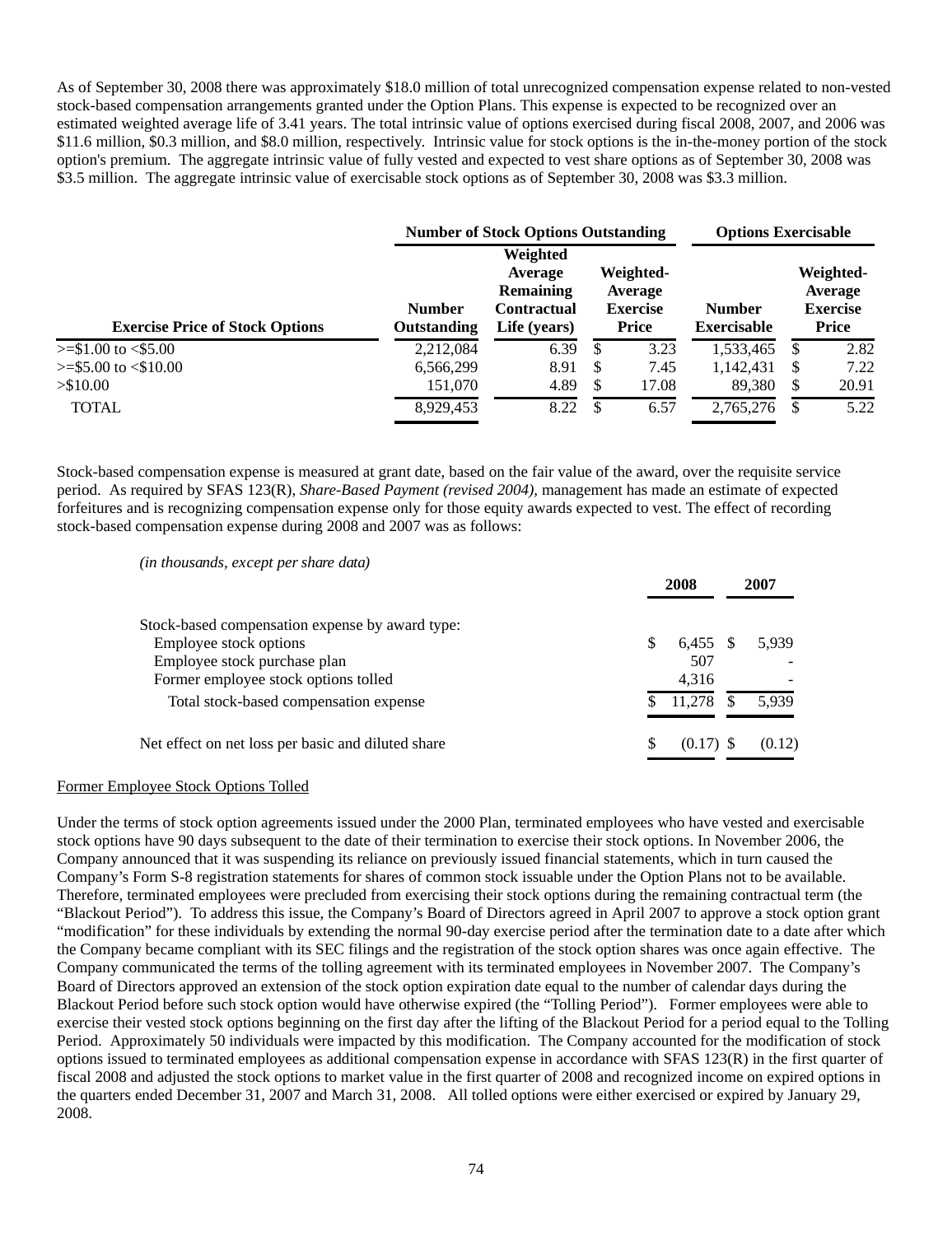### Valuation Assumptions

The fair value of each option grant is estimated on the date of grant using the Black-Scholes option valuation model and the straightline attribution approach using the following weighted-average assumptions. The weighted-average grant date fair value of stock options granted during fiscal 2008, 2007, and 2006 was \$5.02, \$4.87, and \$6.22, respectively.

### Black-Scholes Weighted-Average Assumptions

|                                    | 2008    | 2007    | 2006    |
|------------------------------------|---------|---------|---------|
| Expected dividend yield            | $0.0\%$ | $0.0\%$ | $0.0\%$ |
| Expected stock price volatility    | 71.0%   | 94.0%   | 97.0%   |
| Risk-free interest rate            | 3.1%    | 4.5%    | 4.7%    |
| Expected term (in years)           | 5.0     | 6.0     | 6.1     |
| Estimated pre-vesting for feitures | 17.4%   | 24.9%   | 18.7%   |

*Expected Dividend Yield:* The Black-Scholes valuation model calls for a single expected dividend yield as an input. EMCORE has not issued any dividends.

*Expected Stock Price Volatility:* The fair values of stock-based payments were valued using the Black-Scholes valuation method with a volatility factor based on EMCORE's historical stock prices.

*Risk-Free Interest Rate*: EMCORE bases the risk-free interest rate used in the Black-Scholes valuation method on the implied yield that was currently available on U.S. Treasury zero-coupon issues with an equivalent remaining term. Where the expected term of EMCORE's stock-based awards do not correspond with the terms for which interest rates are quoted, EMCORE performed a straight-line interpolation to determine the rate from the available maturities.

*Expected Term:* Expected term represents the period that EMCORE's stock-based awards are expected to be outstanding and was determined based on historical experience of similar awards, giving consideration to the contractual terms of the stock-based awards, vesting schedules and expectations of future employee behavior as influenced by changes to the terms of its stock-based awards.

*Estimated Pre-vesting Forfeitures:* When estimating forfeitures, EMCORE considers voluntary termination behavior as well as workforce reduction programs.

# Preferred Stock

EMCORE's certificate of incorporation authorizes the Board of Directors to issue up to 5,882,352 shares of preferred stock of EMCORE upon such terms and conditions having such rights, privileges, and preferences as the Board of Directors may determine. As of September 30, 2008 and 2007, there is no preferred stock outstanding.

### **Warrants**

As of September 30, 2008, EMCORE had 1,400,003 outstanding warrants from the private placement of common stock and warrants in February 2008 exercisable immediately at \$15.06 per share of common stock. As of September 30, 2007, EMCORE did not have any outstanding warrants.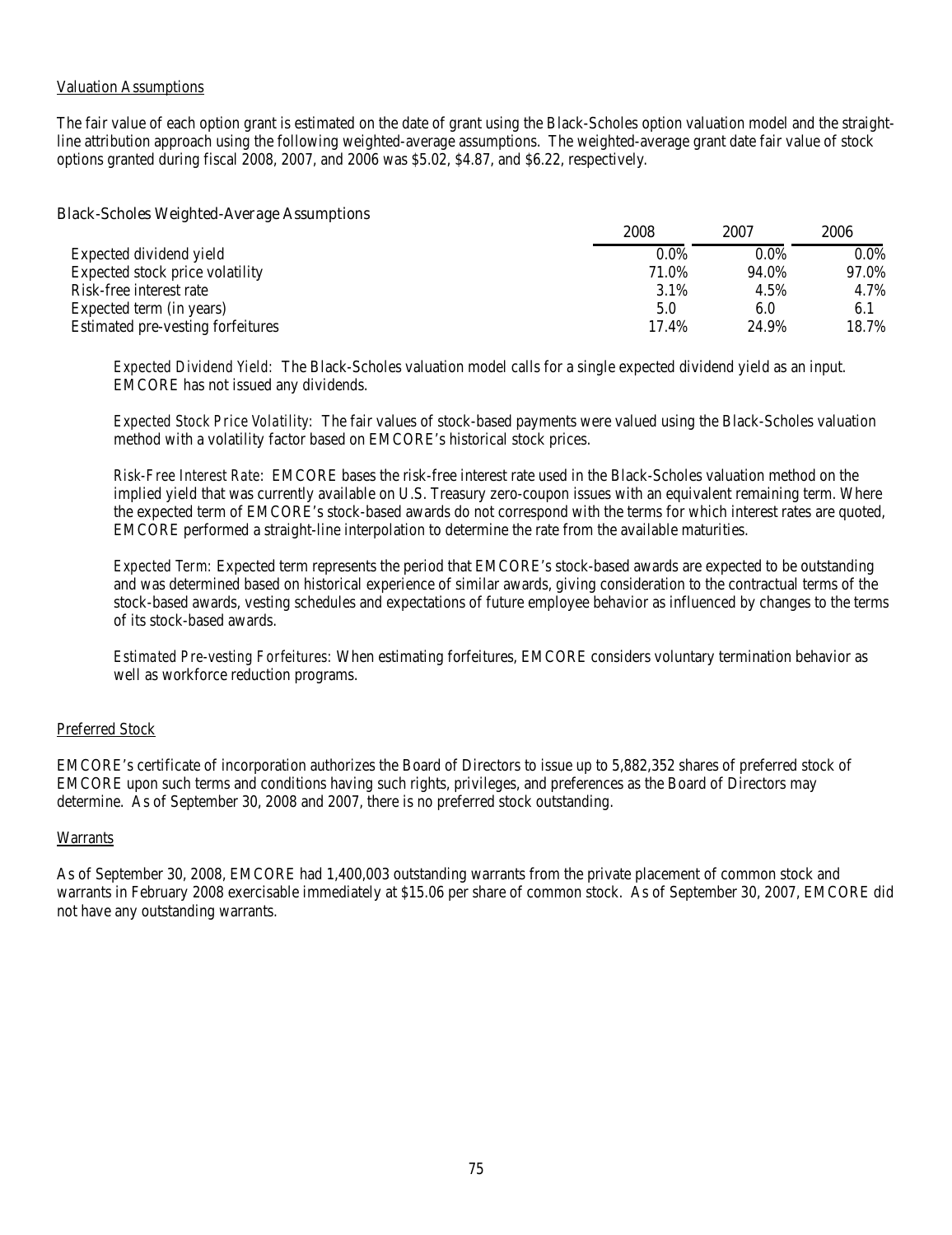### Employee Stock Purchase Plan

In fiscal 2000, EMCORE adopted an Employee Stock Purchase Plan (ESPP). The ESPP provides employees of EMCORE an opportunity to purchase common stock through payroll deductions. The ESPP is a 6-month duration plan with new participation periods beginning the first business day of January and July of each year. The purchase price is set at 85% of the average high and low market price for EMCORE's common stock on either the first or last day of the participation period, whichever is lower, and contributions are limited to the lower of 10% of an employee's compensation or \$25,000. In November 2006 through December 2007, the Company suspended the ESPP due to its review of historical stock option granting practices. The Company reinstated the ESPP on January 1, 2008. The number of shares of common stock reserved for issuance under the ESPP is 2,000,000 shares. EMCORE issues new shares of common stock to satisfy the issuance of shares under this stock-based compensation plan.

The amount of shares issued for the ESPP are as follows:

|                                                                                | Number of<br><b>Common</b><br><b>Stock Shares</b><br><b>Issued</b> | <b>Purchase</b><br>Price per<br><b>Common</b><br><b>Stock Share</b> |
|--------------------------------------------------------------------------------|--------------------------------------------------------------------|---------------------------------------------------------------------|
| Amount of shares reserved for the ESPP                                         | 2,000,000                                                          |                                                                     |
| Number of shares issued in calendar years 2000 through 2003                    |                                                                    | $(398, 159)$ \$1.87-\$40.93                                         |
| Number of shares issued in June 2004 for first half of calendar year 2004      | $(166,507)$ \$                                                     | 2.73                                                                |
| Number of shares issued in December 2004 for second half of calendar year 2004 | $(167,546)$ \$                                                     | 2.95                                                                |
| Number of shares issued in June 2006 for first half of calendar year 2006      | $(174, 169)$ \$                                                    | 2.93                                                                |
| Number of shares issued in December 2006 for second half of calendar year 2006 | $(93,619)$ \$                                                      | 3.48                                                                |
| Number of shares issued in June 2007 for first half of calendar year 2007      | $(123, 857)$ \$                                                    | 6.32                                                                |
| Number of shares issued in June 2008 for first half of calendar year 2008      | $(120,791)$ \$                                                     | 5.62                                                                |
| Remaining shares reserved for the ESPP as of September 30, 2008                | 755,352                                                            |                                                                     |

#### Future Issuances

As of September 30, 2008, EMCORE has reserved a total of 12,671,811 shares of its common stock for future issuances as follows:

|                                                                                                                     | Number of<br><b>Common</b><br><b>Stock Shares</b><br><b>Available</b> |
|---------------------------------------------------------------------------------------------------------------------|-----------------------------------------------------------------------|
| For exercise of outstanding common stock options                                                                    | 8,929,453                                                             |
| For future issuances to employees under the ESPP plan                                                               | 755,352                                                               |
| For future common stock option awards                                                                               | 287,003                                                               |
| For future exercise of warrants                                                                                     | 1,400,003                                                             |
| For future issuance in relation to the acquisition of Intel's Optical Platform Division (See Note 5 - Acquisitions) | 1,300,000                                                             |
| Total reserved                                                                                                      | 12.671.811                                                            |

#### Private Placement of Common Stock and Warrants

On February 20, 2008, the Company completed the sale of \$100.0 million of restricted common stock and warrants through a private placement transaction to fund the Intel Acquisitions. In this transaction, investors purchased 8 million shares of our common stock, no par value, and warrants to purchase an additional 1.4 million shares of our common stock. The purchase price was \$12.50 per share, priced at the 20-day volume-weighted average price. The warrants grant the holder the right to purchase one share of our common stock at a price of \$15.06 per share, representing a 20.48% premium over the purchase price. The warrants are immediately exercisable and remain exercisable until February 20, 2013. In addition, the Company entered into a registration rights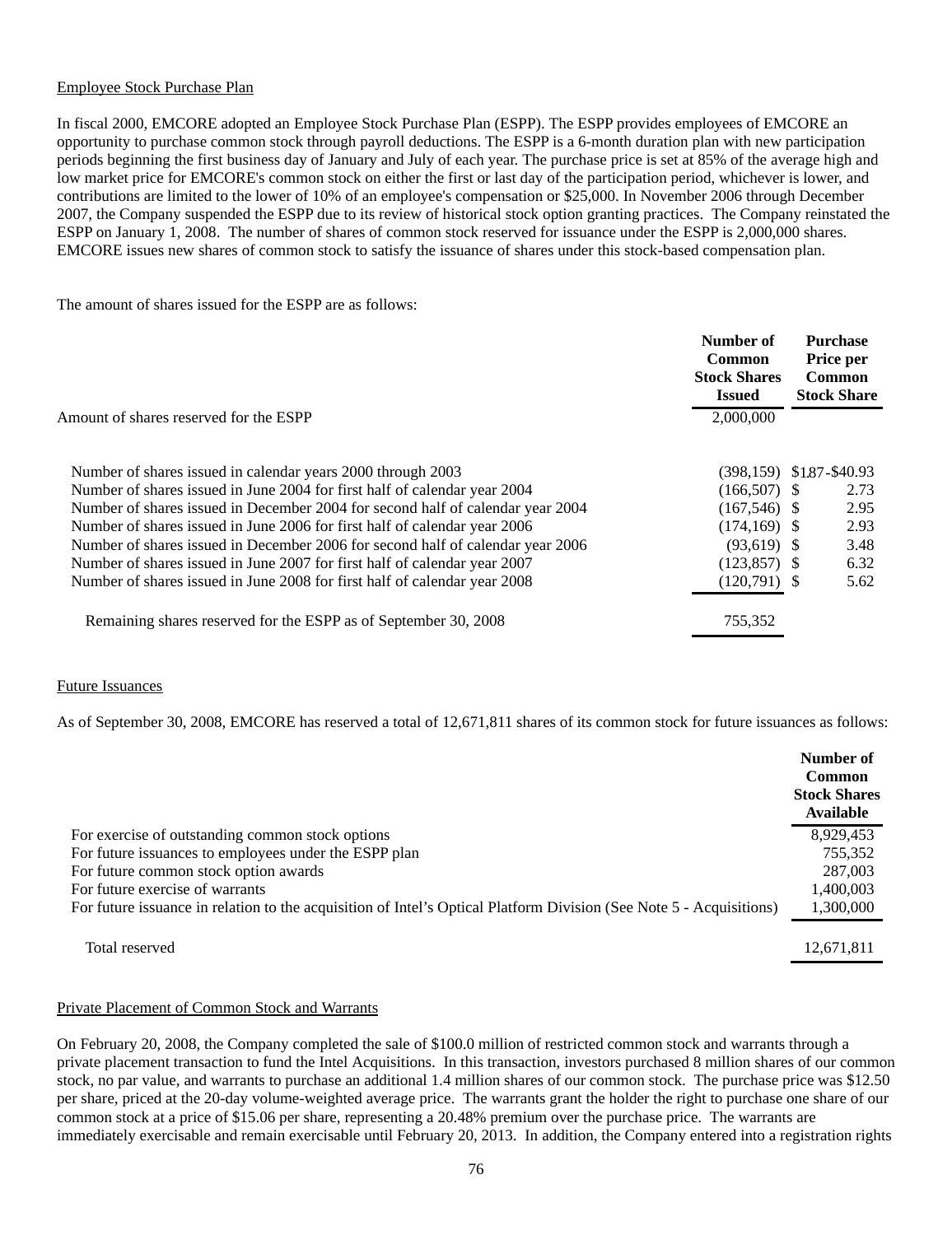agreement with the investors to register for resale the shares of common stock issued in this transaction and the shares of common stock to be issued upon exercise of the warrants. Beginning two years after their issuance, the warrants may be called by the Company for a price of \$0.01 per underlying share if the closing price of its common stock has exceeded 150% of the exercise price for at least 20 trading days within a period of any 30 consecutive trading days and other certain conditions are met. Total agent fees incurred were 5.75% of the gross proceeds, or \$5.8 million. The Company used a substantial portion of the net proceeds to acquire the telecom-related assets of Intel Corporation's Optical Platform Division. See Note 5 – Acquisitions.

In the registration rights agreement, the Company agreed to pay liquidated damages in the event that it did not file a registration statement with the SEC with respect to the registrable securities, or if the registration statement was not declared effective, within certain deadlines. The Company filed the registration statement, and it was declared effective within the deadlines specified in the registration rights agreement. The Company further agreed to pay liquidated damages if sales of the registrable securities included in the registration statement are unable to be made or, if after a period of six months following the closing, the Company does not file with the SEC the reports required to be filed pursuant to Rule  $144(c)(1)$  under the Securities Act and, as a result, holders are unable to sell their registrable securities. In such events, the Company agreed to pay as liquidated damages to each holder of registrable securities an amount in cash equal to one percent (1.0%) of the aggregate purchase price of such holder's registrable securities included in such registration statement on the day that such a failure first occurs and on every thirtieth day thereafter until such failure is cured. Liquidated damages shall be paid on the earlier of (i) the last day of the calendar month during which such damages are incurred and (ii) the third business day after the event or failure giving rise to the damages is cured. In the event the Company fails to make such payments in a timely manner, such liquidated damages shall bear simple interest at the rate of four percent (4.0%) per month until paid in full. In no event shall the aggregate amount of liquidated damages exceed, in the aggregate, ten percent (10.0%) of the aggregate purchase price of the common stock sold in the private placement.

The Company accounted for the various components of the private placement transaction using the provisions of EITF Issue No. 00- 19, *Accounting for Derivative Financial instruments Indexed to, and Potentially Settled in a Company's Own Stock*; and FASB Staff Position EITF 00-19-2, *Accounting for Registration Payment Arrangements.* Warrants issued to the investors were accounted for as an equity transaction with a value of \$9.8 million recorded to common stock. The potential future payments to the investors were considered a contingent liability in accordance with SFAS No. 5 *Accounting for Contingencies*. As of September 30, 2008, the Company did not record any contingent liability associated with the liquidated damages clause.

The costs associated with this equity offering were \$6.3 million which were recorded against the issuance of common stock.

#### Share Dilution

The following table summarizes the Company's equity transactions and effect on share dilution for the year ended September 30, 2008:

|                                                                                                                                                                                                                                                                 | Number of<br><b>Common Stock</b><br><b>Shares</b><br>Outstanding |
|-----------------------------------------------------------------------------------------------------------------------------------------------------------------------------------------------------------------------------------------------------------------|------------------------------------------------------------------|
| Common stock shares outstanding $-$ as of October 1, 2007                                                                                                                                                                                                       | 51,048,481                                                       |
| Conversion of convertible subordinated notes to equity (see Note 13 - Debt)<br>Private placement transaction<br>Acquisition of Intel's Optical Platform Division (see Note $5 -$ Acquisitions)<br>Stock option exercises and other compensatory stock issuances | 12,186,656<br>8,000,000<br>4,422,688<br>2,103,138                |
| Common stock shares outstanding $-$ as of September 30, 2008                                                                                                                                                                                                    | 77.760.963                                                       |

On March 31, 2008, the Board of Directors authorized an additional 100 million shares of common stock available for issuance for a total of 200 million shares authorized.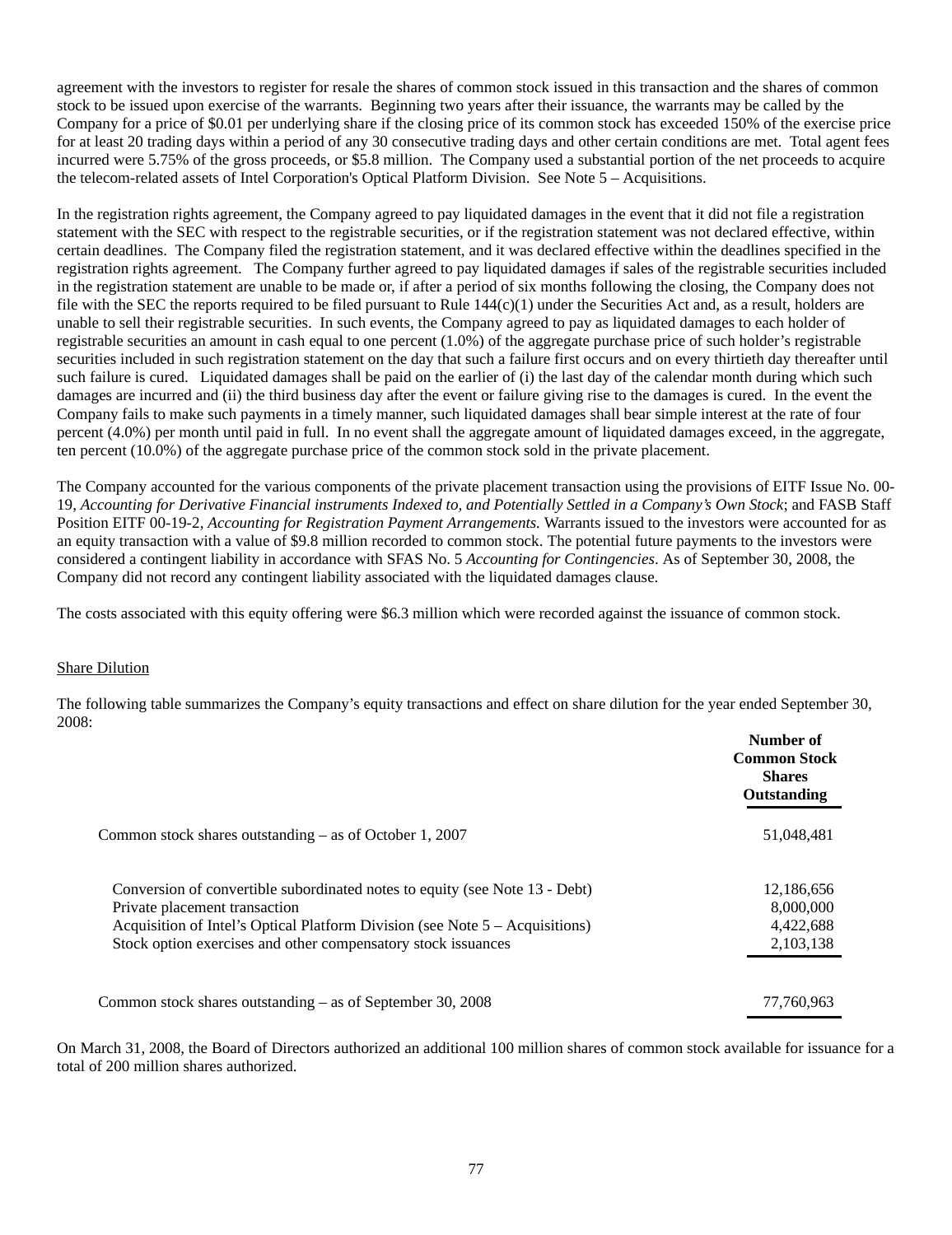### **NOTE 5. Acquisitions**

### Intel's Optical Platform Division

On February 22, 2008, the Company acquired assets of the telecom portion of Intel Corporation's Optical Platform Division ("OPD"). The telecom assets acquired include inventory, fixed assets, intellectual property, and technology comprised of tunable lasers, tunable transponders, 300-pin transponders, and integrated tunable laser assemblies. The purchase price was \$75 million in cash and \$10 million in the Company's common stock, priced at a volume-weighted average price of \$13.84 per share. Under the terms of the asset purchase agreement, the purchase price of \$85 million is subject to adjustment based on an inventory true-up, plus specifically assumed liabilities. Direct transaction costs totaled \$0.5 million. This acquisition was financed through proceeds received from the \$100 million private placement of common stock and warrants (see Note 4 - Equity).

On April 20, 2008, the Company acquired the enterprise and storage assets of Intel Corporation's OPD business, as well as Intel's Connects Cables business. The assets acquired include inventory, fixed assets, intellectual property, and technology relating to optical transceivers for enterprise and storage customers, as well as optical cable interconnects for high-performance computing clusters. As consideration for the purchase of assets, the Company issued 3.7 million restricted shares of the Company's common stock to Intel. In addition, the Company may be required to make an additional payment to Intel based on the Company's stock price twelve months after the closing of the transaction. The final valuation and purchase price allocation is expected to be completed in fiscal 2009. In the event that the Company is required to make an additional payment, it has the option to make that payment in cash, common stock or both (but not to exceed the equivalent value of 1.3 million shares).

The purchase price was allocated as follows:

| (in thousands)<br><b>Intel's Optical Platform Division</b> |                            |
|------------------------------------------------------------|----------------------------|
| Net purchase price<br>Net assets acquired                  | \$111,792<br>(79, 444)     |
| Excess purchase price allocated to goodwill                | 32,348                     |
| Net assets acquired in the acquisition were as follows:    |                            |
| Inventory<br>Fixed assets<br>Intangible assets             | 33,287<br>19,878<br>26,279 |
| Net assets acquired                                        | 79.444<br>У.               |

The primary reason for the acquisition of Intel Corporation's OPD business was to expand the product line of EMCORE's Fiber Optics business. The main factor that contributed to the recognition of goodwill in the transaction was that OPD was an established business with significant assets and customer recognition. The assets include certain non-quantifiable benefits that accrue to EMCORE such as customer acceptance of the OPD products, ready market for EMCORE's existing products and customers for any new products EMCORE may bring to the market.

The \$26.3 million of acquired intangible assets have a weighted average life of approximately eight years. The intangible assets that make up that amount include customer lists of \$7.5 million (8 to 10 year useful life), developed and core technology of \$16.6 million  $(6$  to 10 year useful life), and in-process research and development of \$2.2 million. Amortization expense totaled \$2.3 million for the fiscal 2008. Of the total goodwill recognized, approximately \$32.3 million is expected to be deductible for tax purposes over a 15 year life.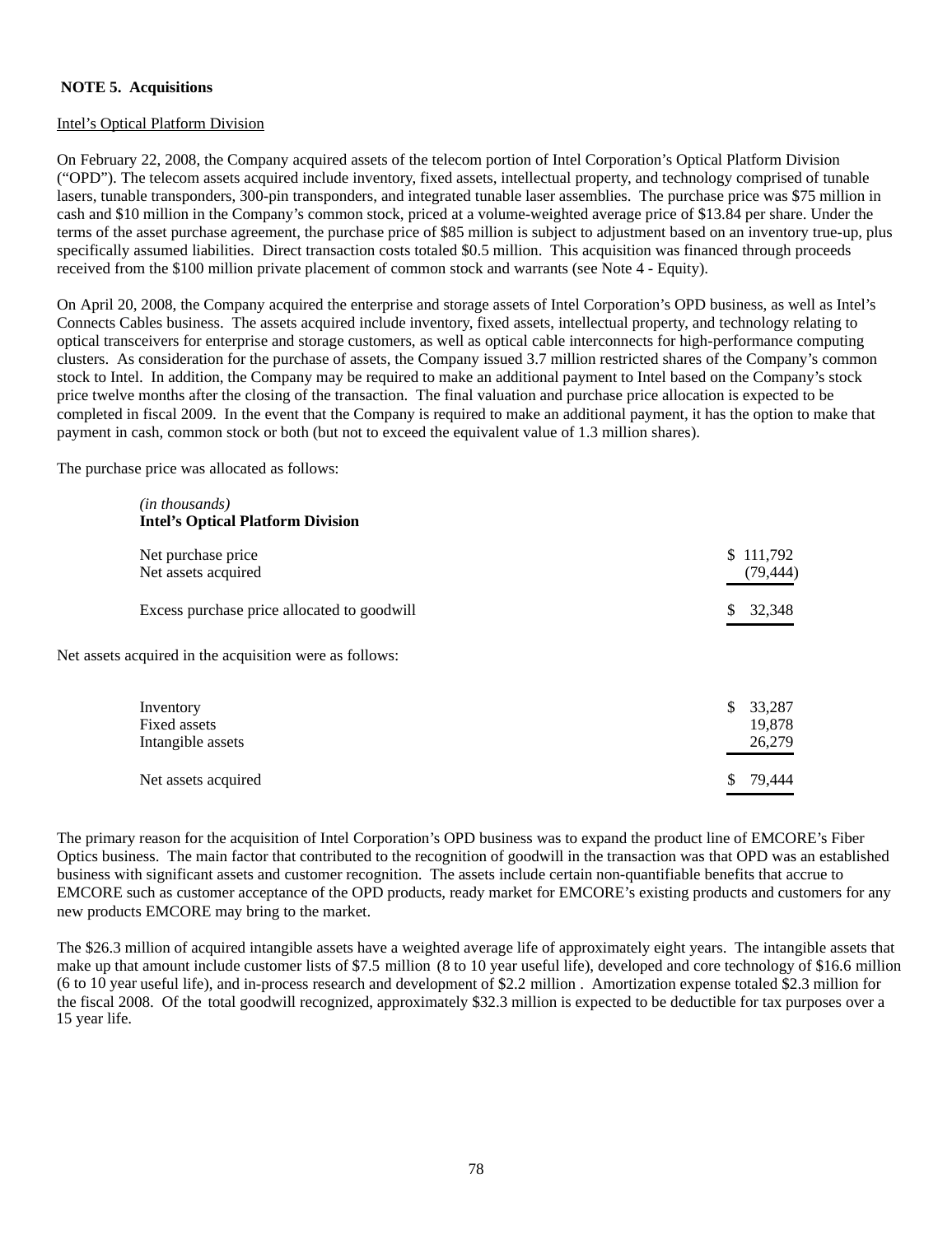In connection with this acquisition, Intel and the Company entered into a Transition Services Agreement (the "TSA"), which facilitated Intel to carve-out the business and deliver those assets to the Company. Intel also provided certain transition services to the Company, including financial services, supply chain support, data extraction, conversion services, facilities and site computing support, and office space services. Operating expenses associated with the TSA were expensed as incurred. For the year ended September 30, 2008, the Company incurred \$4.8 million of TSA-related fees in operating expenses and the TSA was substantially completed as of August 2008.

The following unaudited condensed consolidated pro forma financial data has been prepared to give effect to the Company's acquisition of certain assets and liabilities of OPD. The pro forma financial information has been developed by the application of pro forma adjustments to the estimated results of operations of OPD, and the historical Condensed Consolidated Statements of Operations of the Company as if OPD had been acquired as of October 1, 2006. The pro forma financial information is based upon available information and assumptions that management believes are reasonable. The pro forma financial information does not purport to represent what our consolidated results of operations would have been had the Company's acquisition of OPD occurred on the dates indicated, or to project our consolidated financial performance for any future period.

### **Condensed Consolidated Pro Forma Statement of Operations (unaudited)**

| (in thousands, except per share data) |    | <b>Period Ended</b><br><b>September 30, 2008</b> |  | <b>Period Ended</b><br><b>September 30, 2007</b> |  |                     |  |                      |
|---------------------------------------|----|--------------------------------------------------|--|--------------------------------------------------|--|---------------------|--|----------------------|
|                                       |    | <b>EMCORE</b>                                    |  | <b>Pro Forma</b>                                 |  | <b>EMCORE</b>       |  | <b>Pro Forma</b>     |
| Revenues<br>Net loss                  | S. | 239.303<br>(58.640)                              |  | 276,828<br>(57, 285)                             |  | 169,606<br>(58.722) |  | 273,063<br>(55, 542) |
| Net loss per basic and diluted shares | S. | $(0.87)$ \$                                      |  | $(0.85)$ \$                                      |  | $(1.15)$ \$         |  | (1.03)               |

### Opticomm Corporation

In April 2007, the Company acquired privately-held Opticomm Corporation of San Diego, California, including its fiber optic video, audio and data networking business, technologies, and intellectual property. At the time, Opticomm was one of the leading specialists in the field of fiber optic video, audio and data networking for the commercial, governmental and industrial sectors. The Company paid \$4.2 million initial consideration, less \$0.1 million cash received at acquisition, for all of the shares of Opticomm. The Company also agreed to an additional earn-out payment based on Opticomm's 2007 revenue which amounted to approximately \$0.7 million.

The Company completed the valuation of Opticomm's inventory, property and equipment, and identifiable intangible assets and adjusted the preliminary purchase price allocation in March 2008 to reflect the final valuation of acquired assets. Goodwill was adjusted by approximately \$0.1 million to properly reflect purchased goodwill, \$1.4 million of goodwill will not be deductible for tax purposes. The purchase price allocation identified \$2.2 million of intangible assets with a five year weighted average amortization period, which included \$1.4 million in customer lists, \$0.7 million in patents and \$0.1 million in order backlog. Amortization expense totaled \$0.3 million and \$0.3 million, for the fiscal ended September 30, 2008 and 2007, respectively.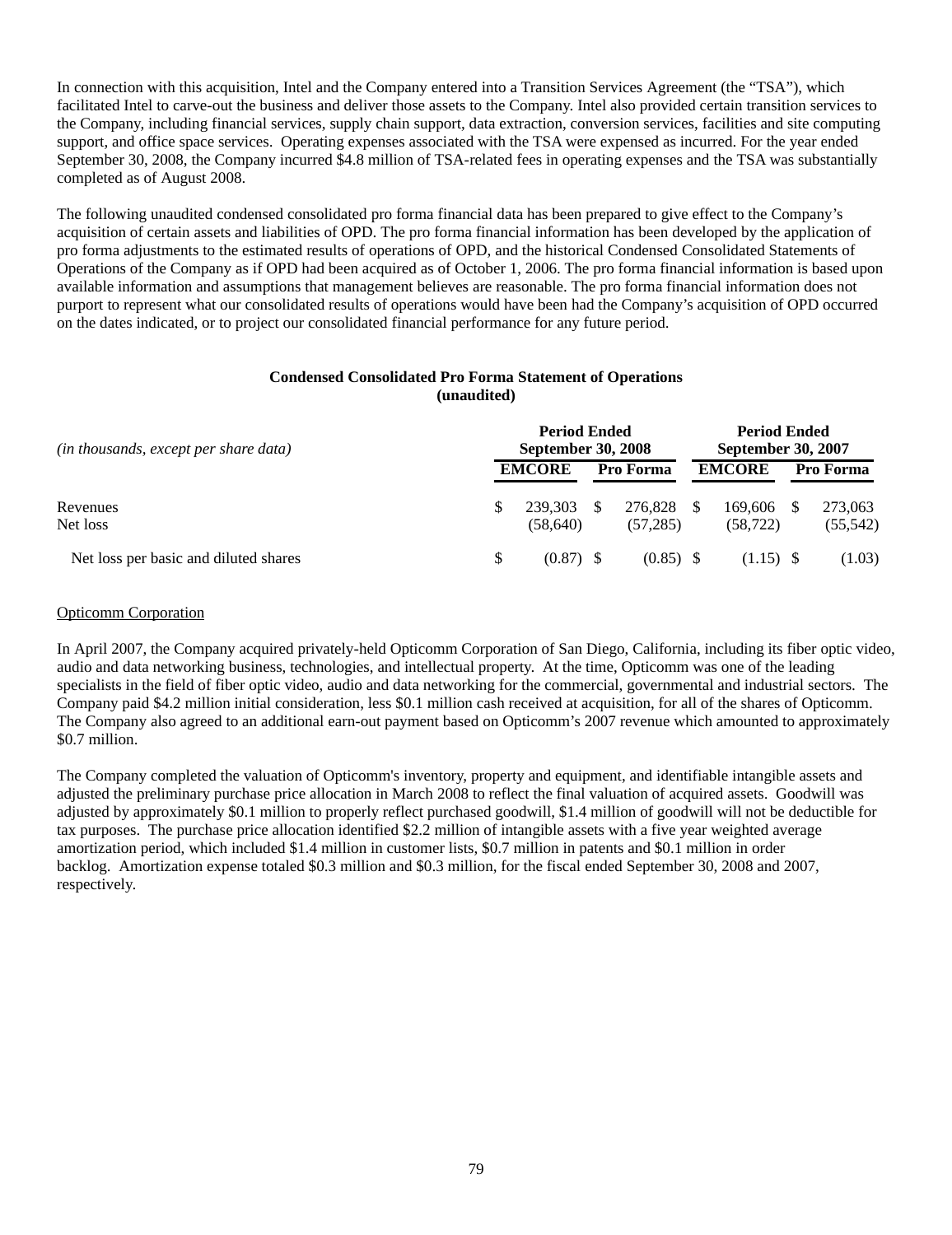The final purchase price was allocated as follows:

| (in thousands)<br><b>Opticomm Corporation Acquisition</b>                          | <b>Preliminary Adjustments</b>          |          |               |      | Final                        |
|------------------------------------------------------------------------------------|-----------------------------------------|----------|---------------|------|------------------------------|
| Net purchase price<br>Net assets acquired                                          | \$<br>$4.097 \text{ }$ \$<br>(3,573)    |          | 781 \$<br>103 |      | 4,878<br>(3,470)             |
| Excess purchase price allocated to goodwill                                        | \$<br>524 \$                            |          | 884 \$        |      | 1,408                        |
| Net assets acquired in the acquisition were as follows:                            |                                         |          |               |      |                              |
| Working capital<br>Fixed assets<br>Intangible assets<br><b>Current liabilities</b> | \$<br>$1,058$ \$<br>81<br>2,504<br>(70) |          | 223<br>(326)  | - \$ | 1,281<br>81<br>2,178<br>(70) |
| Net assets acquired                                                                | \$<br>3,573                             | <b>S</b> | $(103)$ \$    |      | 3,470                        |

These transactions were accounted for as a business combination using the purchase method of accounting in accordance with SFAS 141, *Business Combinations*; therefore, the tangible assets acquired and liabilities assumed were recorded at fair value on the acquisition date. The operating results of the entire business acquired are included in the accompanying consolidated statement of operations from the date of acquisition. The acquired business is part of the Company's Fiber Optics reporting segment.

### **NOTE 6. Investments**

#### *Auction Rate Securities*

In fiscal 2008, the Company purchased \$7.0 million of available-for-sale securities and sold approximately \$33.4 million to fund operations. See Note 14 – Commitments and Contingencies for further discussion regarding the Company's investment in auction rate securities.

### *Lightron Equity Securities*

In April 2008, the Company invested approximately \$1.5 million in Lightron Corporation, a Korean Company publicly traded on the Korean Stock Market. The Company initially accounted for this investment as an available for sale security. Due to the decline in the market value of this investment and the expectation of non-recovery of this investment beyond its current market value, the Company recorded a \$0.5 million "other than temporary" impairment loss on this investment as of September 30, 2008.

### *WorldWater & Solar Technologies and Velox Corporation*

See Note 18 – Related Party Transactions for a discussion regarding the Company's investment in WorldWater & Solar Technologies Corporation and Velox Corporation.

### **NOTE 7. Restructuring Charges**

As EMCORE has acquired businesses and consolidated them into its existing operations, EMCORE has incurred charges associated with the transition and integration of those activities. In accordance with Statement of Financial Standards No. 146, *Accounting for Costs Associated with Exit or Disposal Activities* ("SFAS 146"), expenses recognized as restructuring charges include costs associated with the integration of several business acquisitions and EMCORE's overall cost-reduction efforts. Restructuring charges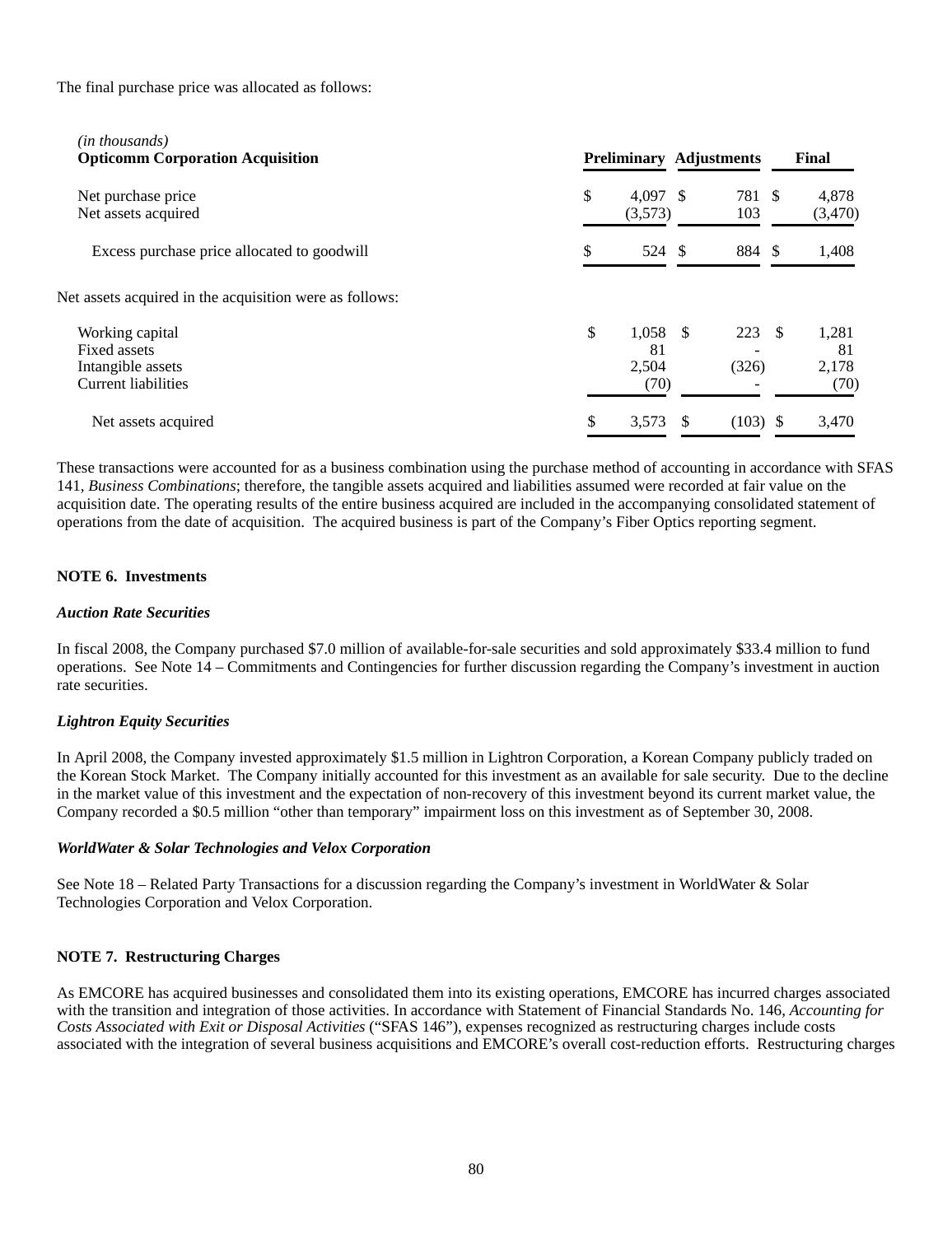are included in SG&A. The charges recognized in fiscal 2008 and restructuring activities expected to be completed in fiscal 2009 are primarily related to our Fiber Optics reporting segment. Restructuring charges incurred and expected to be incurred consist of the following:

| ( <i>in thousands</i> )           | Amount<br><b>Incurred</b> in<br>Period |                          | <b>Cumulative</b><br>Amount<br>Incurred to<br>Date |       | Amount<br><b>Expected in</b><br><b>Future</b><br><b>Periods</b> |                          | <b>Total</b><br>Amount<br><b>Expected to</b><br>be Incurred |            | Accrual as of<br>September 30.<br>2008 |     |
|-----------------------------------|----------------------------------------|--------------------------|----------------------------------------------------|-------|-----------------------------------------------------------------|--------------------------|-------------------------------------------------------------|------------|----------------------------------------|-----|
| One-time termination benefits     |                                        | 96                       |                                                    | 3.275 |                                                                 | $\sim$ .                 | \$.                                                         | $3,275$ \$ |                                        | 79  |
| <b>Contract termination Costs</b> |                                        | $\overline{\phantom{0}}$ |                                                    | 590   |                                                                 | -                        |                                                             | 590        |                                        | 152 |
| Other associated costs            |                                        | $\overline{\phantom{0}}$ |                                                    | 3.436 |                                                                 | -                        |                                                             | 3.436      |                                        | 100 |
| Total restructuring charges       |                                        | 96                       |                                                    | 7,301 |                                                                 | $\overline{\phantom{0}}$ |                                                             | 7,301      |                                        | 331 |

The following table sets forth changes in the accrual for restructuring charges:

| (in thousands)                                                                                                                                             |                         |
|------------------------------------------------------------------------------------------------------------------------------------------------------------|-------------------------|
| Balance at September 30, 2006<br>Increase in liability due to restructuring activities within our Photovoltaics segment<br>Costs paid or otherwise settled | 256<br>3,752<br>(1,896) |
| Balance at September 30, 2007<br>Increase in liability due to restructuring activities within our Fiber Optics segment<br>Costs paid or otherwise settled  | 2.112<br>96<br>(1,877)  |
| Balance at September 30, 2008                                                                                                                              | 331                     |

## **NOTE 8. Receivables**

The components of accounts receivable as of September 30, 2008 and 2007 consisted of the following:

| ( <i>in thousands</i> )                               |                      |                      |
|-------------------------------------------------------|----------------------|----------------------|
|                                                       | 2008                 | 2007                 |
| Accounts receivable<br>Accounts receivable – unbilled | 57,703<br>S<br>4.987 | 35,558<br>S<br>3,395 |
| Accounts receivable, gross                            | 62,690               | 38,953               |
| Allowance for doubtful accounts                       | (2,377)              | (802)                |
| Total accounts receivable, net                        | 60,313<br>S          | 38,151               |

The following table summarizes the changes in the allowance for doubtful accounts for the years ended September 30, 2008, 2007 and 2006:

*(in thousands)*

|                                                                                                               | 2008                 | 2007                | 2006                |
|---------------------------------------------------------------------------------------------------------------|----------------------|---------------------|---------------------|
| Balance at beginning of year<br>Charge to provision (recovery)<br>Write-offs (deductions against receivables) | 802<br>1.892<br>(317 | 552<br>494<br>(244) | 320<br>364<br>(132) |
| Balance at end of year                                                                                        | 2.377                | 802                 | 552                 |

See discussion on related party receivables in Note 18 – Related Party Transactions.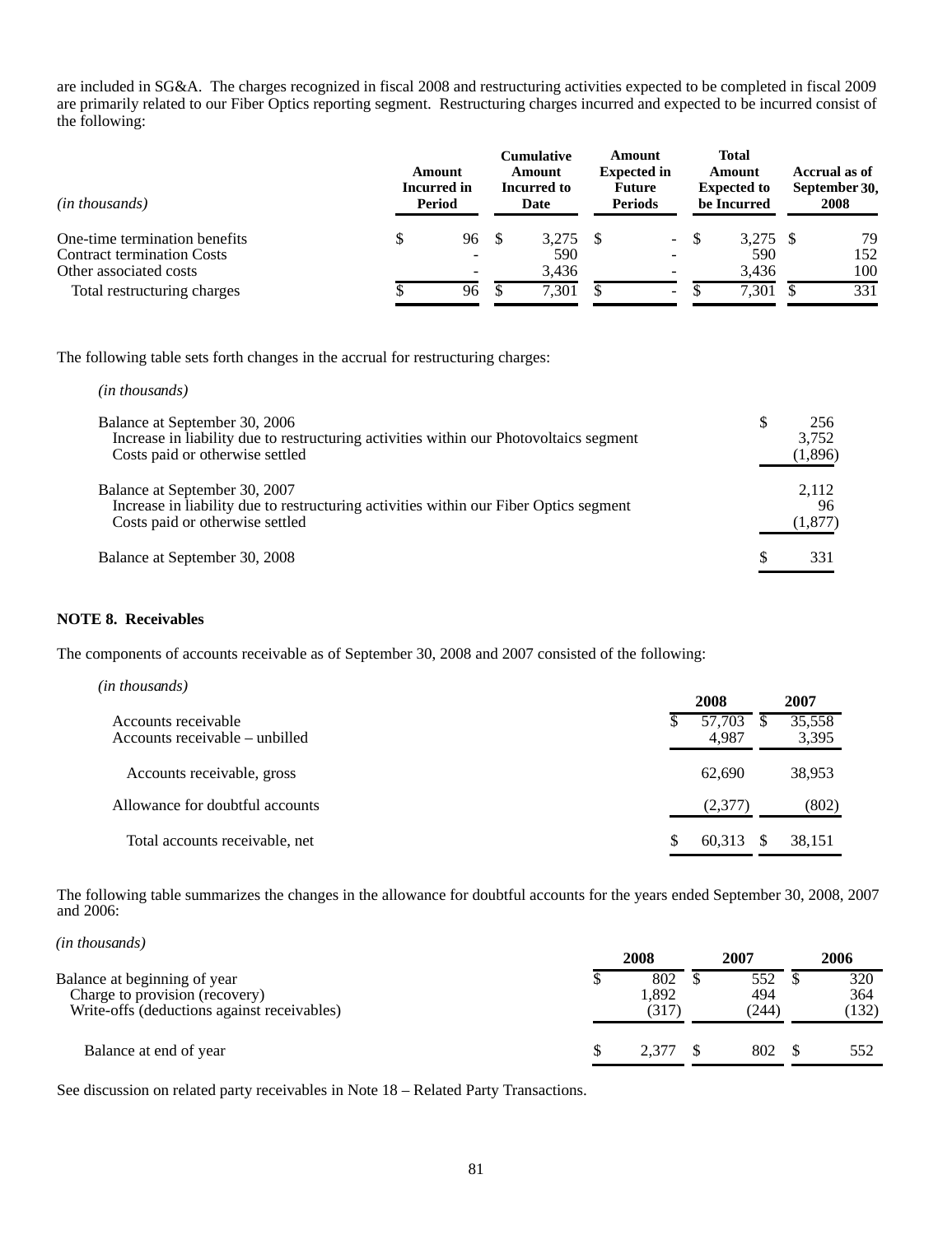### **NOTE 9. Inventory, net**

Inventory is stated at the lower of cost or market, with cost being determined using the standard cost method that includes material, labor and manufacturing overhead costs. The components of inventory as of September 30, 2008 and 2007 consisted of the following:

*(in thousands)*

|                      |    | 2008     |    | 2007     |
|----------------------|----|----------|----|----------|
| Raw Materials        | Φ  | 38,304   | -S | 19,884   |
| Work-in-process      |    | 7,293    |    | 6,842    |
| Finished goods       |    | 32,010   |    | 10,891   |
| Inventory, gross     |    | 77,607   |    | 37,617   |
| Less: reserves       |    | (12,990) |    | (8, 412) |
| Total inventory, net | \$ | 64,617   | -S | 29,205   |

The following table summarizes the changes in the inventory reserve accounts for the years ended September 30, 2008, 2007 and 2006:

#### *(in thousands)*

|                                                                                            | 2008 |                         | 2007                         | 2006                      |
|--------------------------------------------------------------------------------------------|------|-------------------------|------------------------------|---------------------------|
| Balance at beginning of year<br>Account adjustments charged to cost of sales<br>Write-offs |      | 8.412<br>5,053<br>(475) | 6.472 \$<br>3,513<br>(1.573) | 8,039<br>1,955<br>(3,522) |
| Balance at end of year                                                                     |      | 12.990                  | 8.412                        | 6.472                     |

The significant increase in the Company's inventory reserve is due to the increase in inventory related to the acquisition of Intel Corporation's OPD business (See Note 5 – Acquisitions for further detail) as well as significant valuation reserves taken by the Company due to the declining market and overall economic downturn at the end of fiscal 2008.

#### **NOTE 10. Property, Plant, and Equipment, net**

The components of property, plant, and equipment as of September 30, 2008 and 2007 consisted of the following:

*(in thousands)*

|                                                 | 2008         |     | 2007      |
|-------------------------------------------------|--------------|-----|-----------|
| Land                                            | 1,502        | -S  | 1,502     |
| Building and improvements                       | 44,607       |     | 43,397    |
| Equipment                                       | 106,947      |     | 75,631    |
| Furniture and fixtures                          | 5.403        |     | 5,643     |
| Leasehold improvements                          | 478          |     | 2,141     |
| Construction in progress                        | 4,395        |     | 3,744     |
| Property, plant and equipment, gross            | 163,332      |     | 132,058   |
| Less: accumulated depreciation and amortization | (80,054)     |     | (74, 801) |
| Total property, plant and equipment, net        | \$<br>83,278 | \$. | 57,257    |

As of September 30, 2008 and 2007, EMCORE did not have any significant capital lease agreements.

Depreciation expense was \$10.1 million, \$7.8 million and \$9.6 million in fiscal 2008, 2007 and 2006, respectively.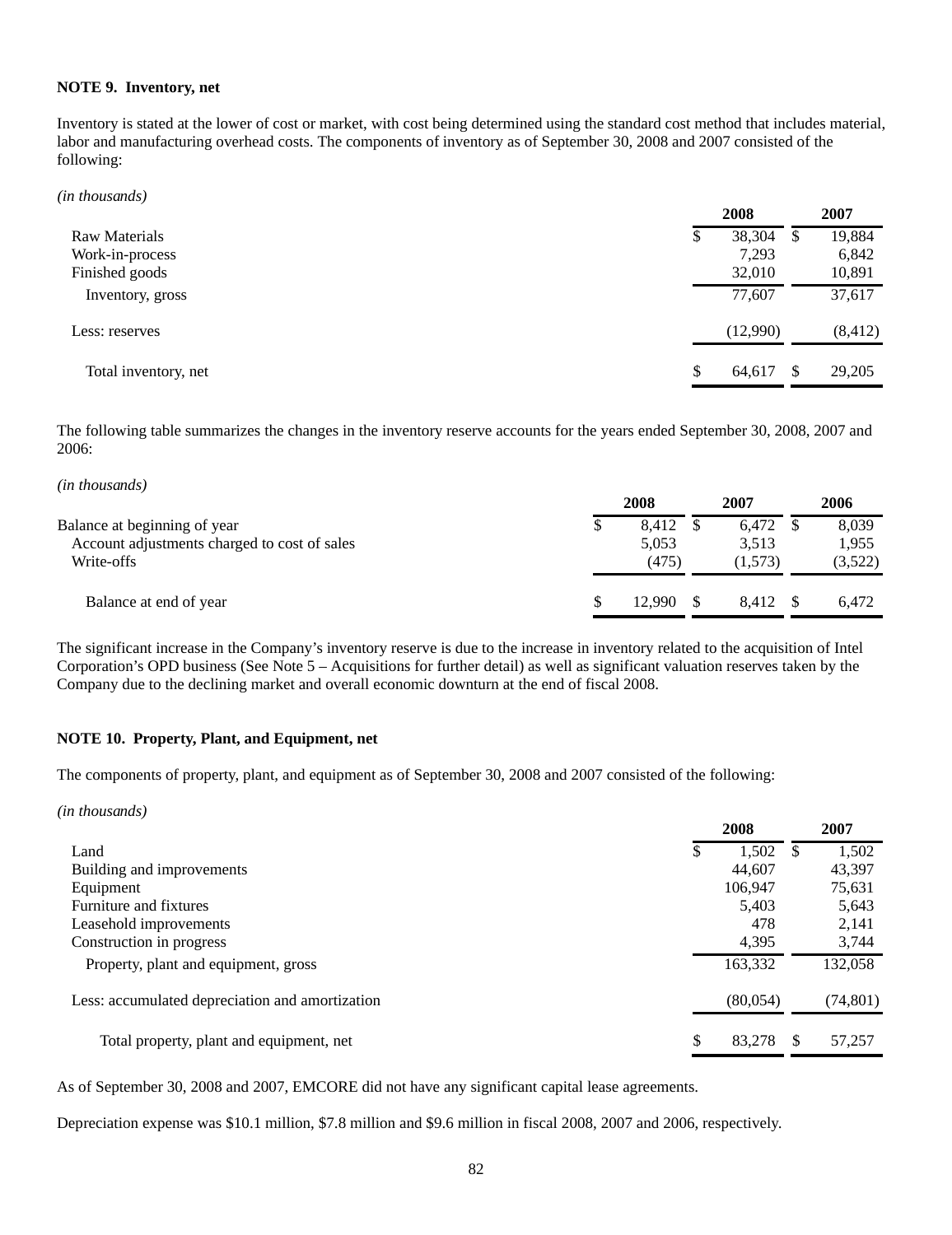### **NOTE 11. Goodwill and Intangible Assets, net**

*(in thousands)*

The following table sets forth changes in the carrying value of goodwill by reporting segment:

| un mousanus)                                                                                                                                                                                                      |   | <b>Fiber Optics Photovoltaics</b>          |  |        | <b>Total</b> |                                            |
|-------------------------------------------------------------------------------------------------------------------------------------------------------------------------------------------------------------------|---|--------------------------------------------|--|--------|--------------|--------------------------------------------|
| Balance at September 30, 2006<br>Acquisition – Opticomm Corporation<br>Acquisition – earn-out payments                                                                                                            | S | 20,063<br>524<br>19                        |  | 20,384 |              | 40,447<br>524<br>19                        |
| Balance at September 30, 2007<br>Acquisition – earn-out payments<br>Acquisition – Intel's Optical Platform Division<br>Final purchase price allocation adjustment: Opticomm acquisition<br>Impairment of goodwill |   | 20,606<br>771<br>32,348<br>118<br>(22,000) |  | 20,384 |              | 40,990<br>771<br>32,348<br>118<br>(22,000) |
| Balance at September 30, 2008                                                                                                                                                                                     |   | 31.843                                     |  | 20.384 |              | 52,227                                     |

The Company's step one analysis under SFAS 142 as of September 30, 2008 has provided an indicator that goodwill impairment is probable in its EDP reporting unit. Accordingly, the Company is required to perform step two of the SFAS 142 impairment analysis, determining the amount of goodwill impairment to be recorded. The amount is calculated by comparing the implied fair value of the goodwill to its carrying amount. This exercise requires the Company to allocate the fair value determined in step one to the individual assets and liabilities of the reporting unit. Any remaining fair value would be the implied fair value of goodwill on the testing date. As of the filing of this 10-K, the Company had not completed its analysis due to the complexities involved in determining the implied fair value of the goodwill for that particular reporting unit, which is based on the determination of the fair value of all assets and liabilities in the reporting unit. However, based on the work performed through the date of the filing, the Company concluded that an impairment loss can be reasonably estimated. Accordingly, the Company has recorded a \$22.0 million non-cash goodwill impairment charge, representing its best estimate of the impairment loss present at September 30, 2008.

The Company expects to finalize its goodwill impairment analysis prior to the filing of its 10-Q for the first fiscal 2009 quarter. There could be material adjustments to the goodwill impairment charge when the goodwill impairment test is completed. Any adjustments to its preliminary estimates as a result of completing this evaluation will be recorded in the financial statements for the quarter ended December 31, 2008.

The following table sets forth changes in the carrying value of intangible assets by reporting segment:

| ( <i>in thousands</i> ) | As of September 30, 2008 |  |                             |  |                   | As of September 30, 2007 |                        |  |                             |  |                   |
|-------------------------|--------------------------|--|-----------------------------|--|-------------------|--------------------------|------------------------|--|-----------------------------|--|-------------------|
|                         | Gross<br><b>Assets</b>   |  | Accumulated<br>Amortization |  | <b>Net Assets</b> |                          | Gross<br><b>Assets</b> |  | Accumulated<br>Amortization |  | <b>Net Assets</b> |
| Fiber Optics            | 35.991                   |  | (8,502)                     |  | 27,489            |                          | 10.675                 |  | (5,755)                     |  | 4,920             |
| Photovoltaics           | 956                      |  | (412)                       |  | 544               |                          | 2.515                  |  | (2,160)                     |  | 355               |
| <b>Total</b>            | 36.947                   |  | (8.914)                     |  | 28.033            |                          | 13.190                 |  | (7.915)                     |  | 5,275             |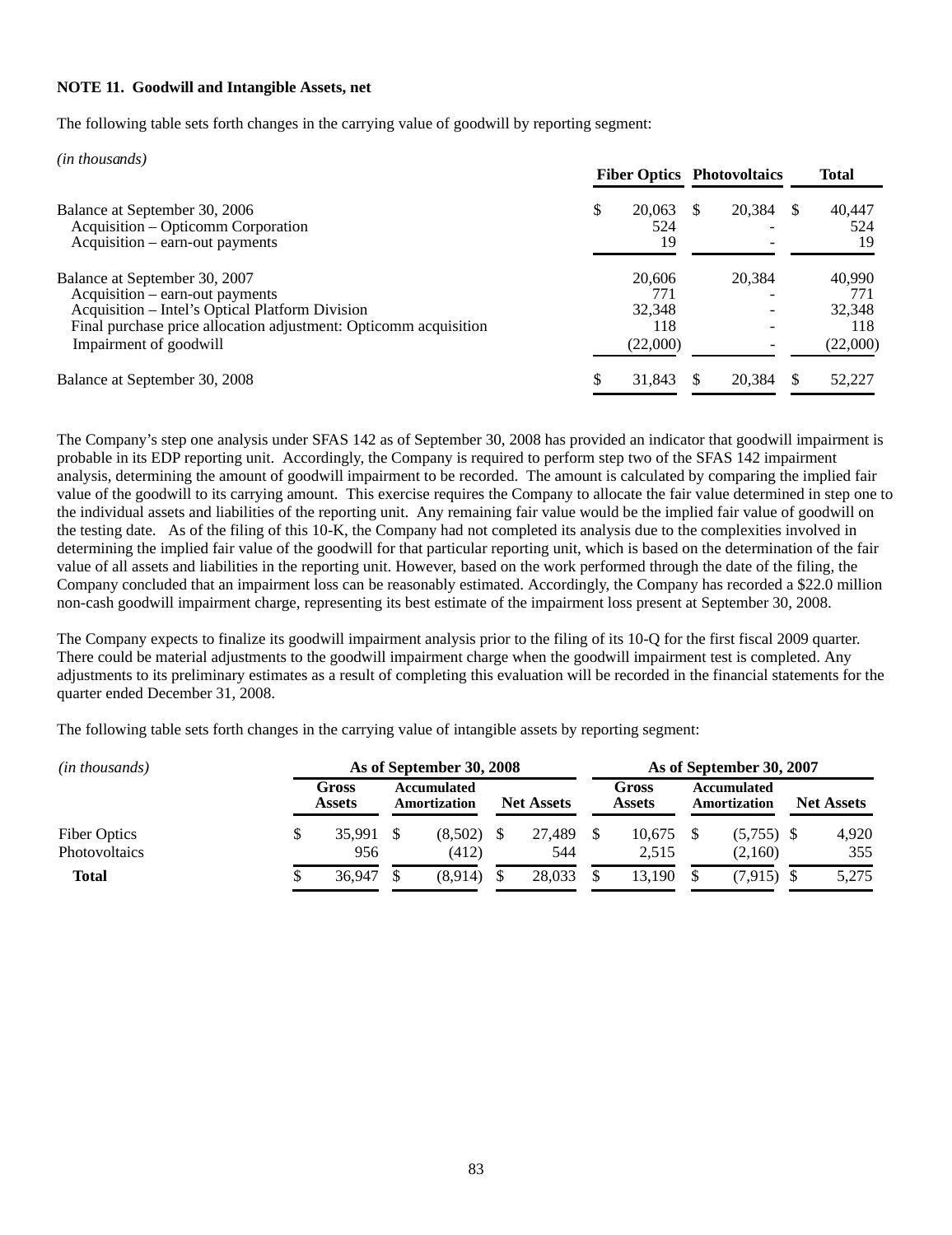During 2008, the Company acquired intellectual property assets for \$26.3 million with a weighted-average life of eight years, based on the preliminary purchase price allocation. All of the Company's identified intangible assets are subject to amortization. Amortization expense for intellectual property assets was \$3.6 million and \$2.0 million during fiscal 2008 and 2007, respectively. The amortization of an intellectual property asset is generally included in SG&A on the consolidated statements of operations.

Based on the carrying amount of the intangible assets as of September 30, 2008, and assuming no future impairment of the underlying assets, the estimated future amortization expense is as follows:

| (in thousands)                    |             |
|-----------------------------------|-------------|
| Fiscal year ending:               |             |
| September 30, 2009                | \$<br>5,691 |
| September 30, 2010                | 5,578       |
| September 30, 2011                | 4,163       |
| September 30, 2012                | 3,105       |
| September 30, 2013                | 2,876       |
| Thereafter                        | 6,620       |
| Total future amortization expense | 28,033      |
|                                   |             |

### **NOTE 12. Accrued Expenses and Other Current Liabilities**

The components of accrued expenses and other current liabilities as of September 30, 2008 and 2007 consisted of the following:

| ( <i>in thousands</i> )                              |              |        |
|------------------------------------------------------|--------------|--------|
|                                                      | 2008         | 2007   |
| Compensation-related                                 | 6,640<br>SУ. | 8,398  |
| Interest                                             |              | 1,775  |
| Warranty                                             | 4,640        | 1,310  |
| Professional fees                                    | 2,099        | 6,213  |
| Royalty                                              | 1,414        | 705    |
| Self insurance                                       | 1,044        | 794    |
| Deferred revenue and customer deposits               | 1,422        | 687    |
| Tax-related                                          | 2,961        | 3,460  |
| Acquisition-related                                  |              | 310    |
| Accrued program loss                                 | 843          |        |
| Inventory obligation                                 | 982          | 1,499  |
| Restructuring accrual                                | 331          | 2,112  |
| Other                                                | 320          | 1,513  |
| Total accrued expenses and other current liabilities | \$<br>22,696 | 28,776 |
|                                                      |              |        |

In February 2008, the Company converted all of its convertible subordinated notes into shares of common stock (see Note 13 – Debt). As of September 30, 2008, the Company did not have any long-term debt or related accrued interest.

The following table sets forth changes in the product warranty accrual account:

| (in thousands)<br>For the fiscal years ended September 30, 2008 and 2007                 |     | 2008           | 2007         |
|------------------------------------------------------------------------------------------|-----|----------------|--------------|
| Balance at beginning of year<br>Provision adjustments<br>Utilization of warranty accrual | S   | 1,310<br>3,330 | 1,074<br>236 |
| Balance at end of year                                                                   | \$. | 4.640          | 1.310        |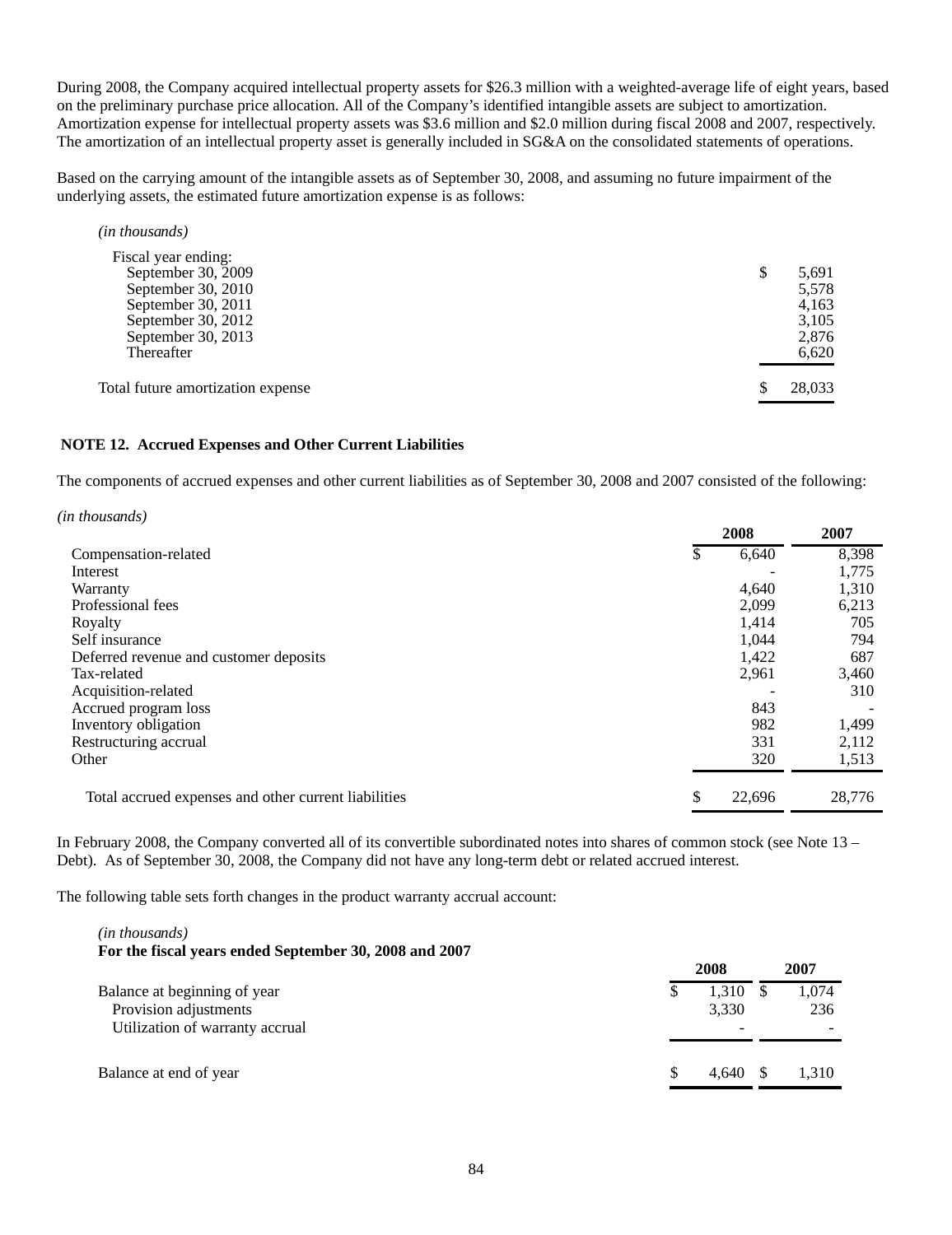The majority of the increased product warranty accrual relates to the Photovoltaics reporting segment. Specifically as of September 30, 2008, the Company had accrued \$0.8 million related to estimated contract losses on certain CPV system-related orders. The Company had noted potential failures related to materials used in the manufacturing process which could experience failures in the field. The remaining portion of the increase primarily related to product issues within our terrestrial line. These issues mainly were in relation to epoxy failures which have been corrected by moving to a solder process.

### **NOTE 13. Debt**

### Convertible Subordinated Notes

In January 2008, the Company entered into agreements with holders of approximately 97.5%, or approximately \$83.3 million of its outstanding 5.50% convertible subordinated notes due 2011 (the "Notes") pursuant to which the holders converted their Notes into the Company's common stock. In addition, the Company called for redemption of all of its remaining outstanding Notes. Upon conversion of the Notes, the Company issued shares of its common stock, based on a conversion price of \$7.01 per share, in accordance with the terms of the Notes. To incentivize certain holders to convert their Notes, the Company made cash payments to such holders equal to 4% of the principal amount of the Notes converted, plus accrued interest. By February 20, 2008, all Notes were redeemed and converted into the Company common stock. As a result of these transactions, 12.2 million shares of the Company common stock were issued. The Company recognized a loss totaling \$4.7 million on the conversion of Notes to equity of which \$3.5 million was paid in cash. Interest expense incurred on the Notes totaled \$1.6 million, \$5.0 million and \$5.4 million for fiscal 2008, 2007 and 2006, respectively.

### Revolving Credit Facility

In September 2008, the Company closed a \$25 million revolving credit facility with Bank of America. The asset-backed credit facility provides for borrowings up to \$25 million and can be used for working capital, letters of credit and other general corporate purposes. The credit facility, which incorporates both LIBOR and Prime-based borrowing alternatives, is subject to certain financial covenants and a borrowing base formula. As of September 30, 2008, the Company had the ability to borrow up to \$16.9 million against the credit facility. The agreement matures in September 2011 and is secured by virtually all assets of the Company. As of September 30, 2008, the Company had no outstanding borrowings against the credit facility. As of December 30, 2008, the Company borrowed \$15.0 million against this facility for working capital purposes.

#### **NOTE 14. Commitments and Contingencies**

EMCORE leases certain land, facilities, and equipment under non-cancelable operating leases. The leases provide for rental adjustments for increases in base rent (up to specific limits), property taxes, insurance and general property maintenance that would be recorded as rent expense. Net facility and equipment rent expense under such leases amounted to approximately \$1.6 million, \$1.6 million, and \$2.1 million for the fiscal years ended September 30, 2008, 2007, and 2006, respectively. Future minimum rental payments under EMCORE's non-cancelable operating leases with an initial or remaining term of one year or more as of September 30, 2008 are as follows:

| (in thousands)          |
|-------------------------|
| <b>Operating Leases</b> |

| Fiscal year ending:          |        |       |
|------------------------------|--------|-------|
| September 30, 2009           | S      | 2,766 |
| September 30, 2010           |        | 2,609 |
| September 30, 2011           |        | 1,865 |
| September 30, 2012           |        | 1,076 |
| September 30, 2013           |        | 565   |
| Thereafter                   |        | 2,776 |
| Total minimum lease payments | 11.657 |       |

As of September 30, 2008, EMCORE had ten standby letters of credit issued and outstanding which totaled approximately \$2.4 million.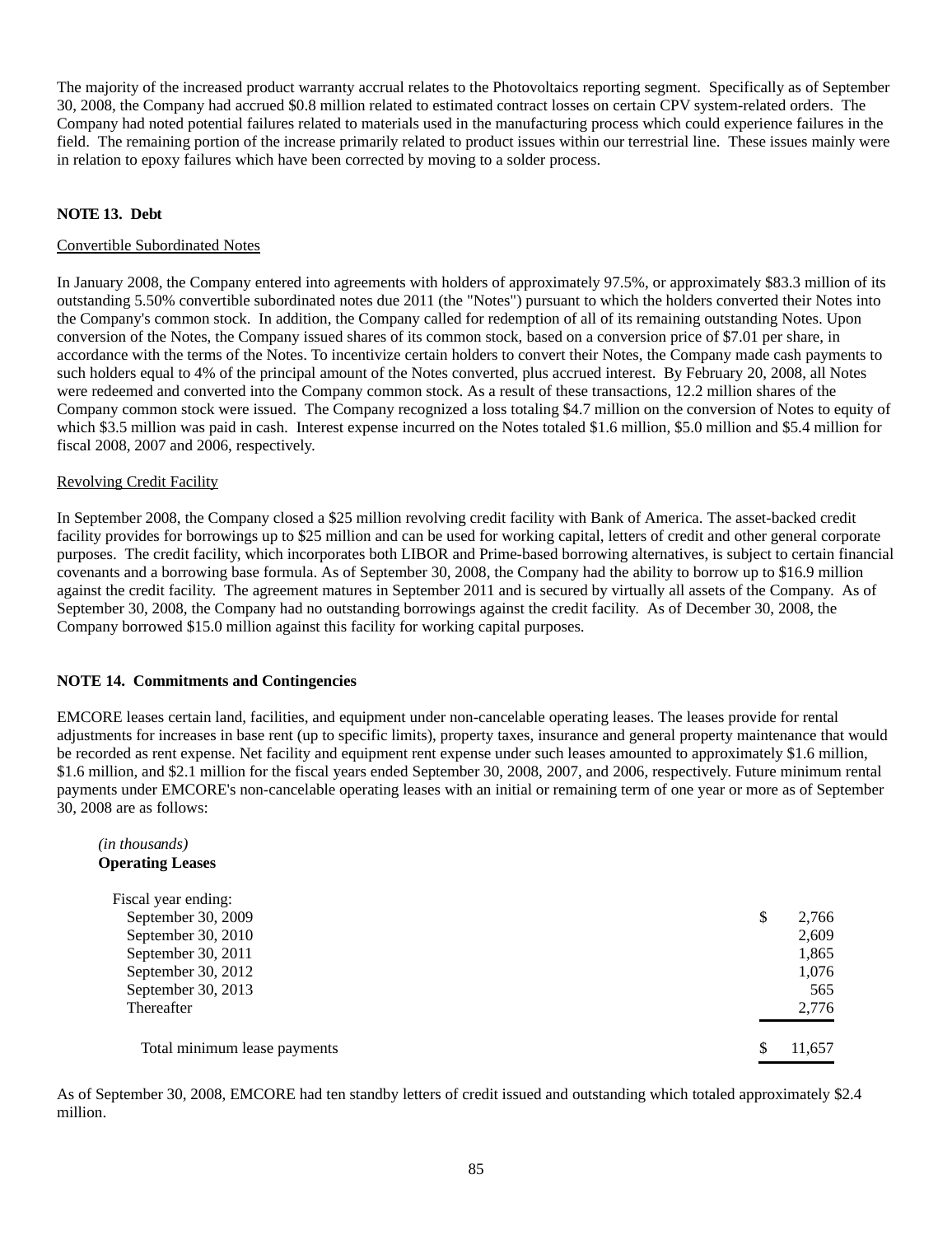### *Credit Market Conditions*

Recently, the U.S. and global capital markets have been experiencing turbulent conditions, particularly in the credit markets, as evidenced by tightening of lending standards, reduced availability of credit, and reductions in certain asset values. This could impact the Company's ability to obtain additional funding through financing or asset sales.

### *Auction Rate Securities*

Historically, the Company has invested in securities with an auction reset feature ("auction rate securities"). In February 2008, the auction market failed for the Company's auction rate securities, which meant that the Company, was unable to sell its investments in auction rate securities. At September 30, 2008, the Company had approximately \$3.1 million in auction rate securities. The underlying assets for \$1.7 million of this total are currently AAA rated, the highest rating by a rating agency. The remaining \$1.4 million of investments are securities whose underlying assets are primarily student loans which are substantially backed by the U.S. Government. In October 2008, the Company received agreements from its investment brokers announcing settlement of the auction rate securities at 100% par value, of which \$1.7 million was settled at 100% par value in November 2008 and the remaining \$1.4 million is expected to be settled by June 2010. The Company classified the \$1.7 million securities as a current asset and the remaining \$1.4 million securities as a long-term asset based on actual and expected settlement dates. Due to the fact the Company believes that it will receive full value of its remaining \$1.4 million securities; we have not recorded any impairment on these investments as of September 30, 2008.

The Company is subject to various legal proceedings and claims that are discussed below. The Company is also subject to certain other legal proceedings and claims that have arisen in the ordinary course of business and which have not been fully adjudicated. The Company does not believe it has a potential liability related to current legal proceedings and claims that could individually or in the aggregate have a material adverse effect on its financial condition, liquidity or results of operations. However, the results of legal proceedings cannot be predicted with certainty. Should the Company fail to prevail in any legal matters or should several legal matters be resolved against the Company in the same reporting period, the operating results of a particular reporting period could be materially adversely affected. The Company settled certain matters during 2008 that did not individually or in the aggregate have a material impact on the Company's results of operations.

### *Shareholder Derivative Litigation Relating to Historical Stock Option Practices*

On February 1, 2007, Plaintiff Lewis Edelstein filed a purported stockholder derivative action (the "Federal Court Action") on behalf of the Company against certain of its present and former directors and officers (the "Individual Defendants"), as well as the Company as nominal defendant, in the U.S. District Court for the District of New Jersey, Edelstein v. Brodie, et. al., Case No. 3:07 cv-00596-FLW-JJH (D.N.J.). On May 22, 2007, Plaintiffs Kathryn Gabaldon and Michael Sackrison each filed a purported stockholder derivative action against the Individual Defendants, and the Company as nominal defendant, in the Superior Court of New Jersey, Somerset County, Gabaldon v. Brodie, et. al., Case No. 3:07-cv-03185-FLW-JJH (D.N.J.) and Sackrison v. Brodie, et. al., Case No. 3:07-cv-00596-FLW-JJH (D.N.J.) (collectively, the "State Court Actions").

A motion to approve an agreement among the parties to settle the matter reflected in a stipulation of compromise and settlement was filed with the U.S. District Court for the District of New Jersey on December 3, 2007. The Court granted the motion for preliminary approval of the settlement on January 3, 2008, and, at a hearing held on March 28, 2008, the Court issued an order giving final approval to the settlement. The settlement has become final and effective upon the expiration of the appeal period on April 30, 2008. Thus, the settlement is now binding on all parties and represents a final settlement of both the Federal Court Action and the State Court Actions. For additional information regarding this matter, please see EMCORE's Quarterly Report on Form 10- Q for the quarterly period ended March 31, 2008.

# *Intellectual Property Lawsuits*

We protect our proprietary technology by applying for patents where appropriate and in other cases by preserving the technology, related know-how and information as trade secrets. The success and competitive position of our product lines are significantly impacted by our ability to obtain intellectual property protection for our R&D efforts.

We have, from time to time, exchanged correspondence with third parties regarding the assertion of patent or other intellectual property rights in connection with certain of our products and processes. Additionally, on September 11, 2006, we filed a lawsuit against Optium Corporation (Optium) in the U.S. District Court for the Western District of Pennsylvania for patent infringement. In the suit, the Company and JDS Uniphase Corporation (JDSU) allege that Optium is infringing on U.S. patents 6,282,003 and 6,490,071 with its Prisma II 1550nm transmitters. On March 14, 2007, following denial of a motion to add additional claims to its existing lawsuit, the Company and JDSU filed a second patent suit in the same court against Optium alleging infringement of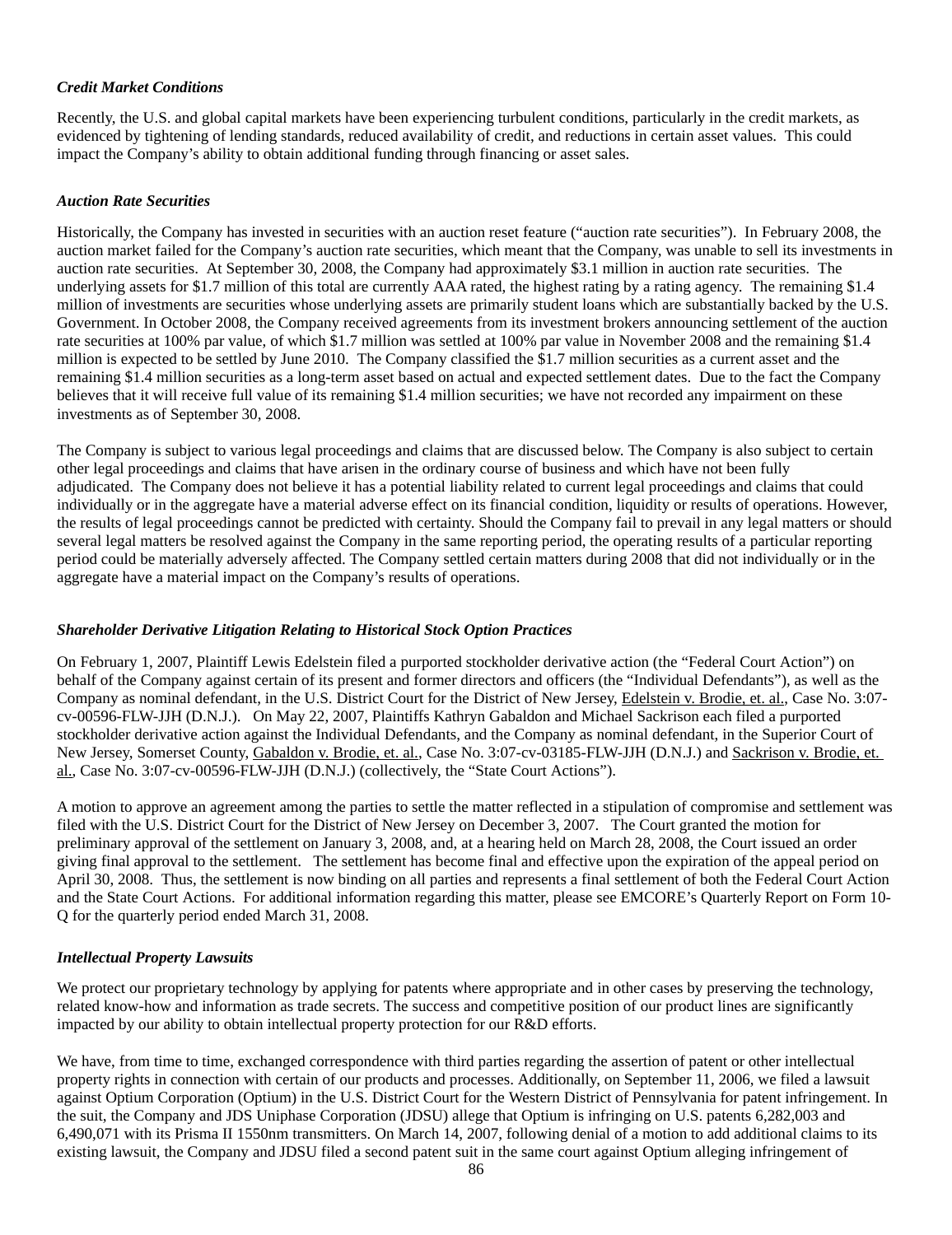JDSU's patent 6,519,374 ("the '374 patent"). On March 15, 2007, Optium filed a declaratory judgment action against the Company and JDSU. Optium sought in this litigation a declaration that certain products of Optium do not infringe the '374 patent and that the patent is invalid, but the District Court dismissed the action on January 3, 2008 without addressing the merits. The '374 patent is assigned to JDSU and licensed to the Company.

On December 20, 2007, the Company was served with a complaint in another declaratory relief action which Optium had filed in the Federal District Court for the Western District of Pennsylvania. This action seeks to have U.S. patents 6,282,003 and 6,490,071 declared invalid or unenforceable because of certain conduct alleged to have occurred in connection with the grant of these patents. These allegations are substantially the same as those brought by Optium by motion in the Company's own case against Optium, which motion had been denied by the Court. The Court denied the Company's motion to dismiss this action and has indicated that it will be tried at the same time as the Optium Plaintiff Matters. The Company filed its answer in this matter on May 12, 2008. In its complaint, Optium does not seek monetary damages but asks that the patents in question be declared unenforceable and that it be awarded attorneys' fees. The Company believes that this claim is without merit. On August 11, 2008, both actions pending in the Western District of Pennsylvania were consolidated before a single judge, and a trial date of October 19, 2009 was set.

On December 5, 2008, EMCORE, along with Fabrinet, its principal contract manufacturer, was also served with a complaint by Avago Technologies filed in the United States District Court for the Northern District of California, San Jose Division alleging infringement of two patents by the Company's VCSEL products. The Company believes this complaint is without merit and intends to file an answer denying the claims asserted.

### *Commercial Litigation*

On July 15, 2008 the Company was served with a complaint filed by Avago Technologies and what appear to be affiliates thereof in the United States District Court for the Northern District of California, San Jose Division. In this complaint, Avago asserts claims for breach of contract and breach of express warranty against Venture Corporation Limited (one of the Company's customers) and asserts a tort claim for negligent interference with prospective economic advantage against the Company. The Company has not yet filed an answer in this matter, but believes the complaint is without merit and intends to file an answer denying the claims asserted.

#### *Shareholder Class Action*

On December 23, 2008, Plaintiffs Maurice Prissert and Claude Prissert filed a purported shareholder class action (the "Action") pursuant to Federal Rule of Civil Procedure 23 allegedly on behalf of a class of Company shareholders against the Company and certain of its present and former directors and officers (the "Individual Defendants") in the United States District Court for the District of New Mexico captioned, Maurice Prissert and Claude Prissert v. EMCORE Corporation, Adam Gushard, Hong Q. Hou, Reuben F. Richards, Jr., David Danzilio and Thomas Werthan, Case No. 1:08cv1190 (D.N.M.). The Complaint alleges that the Company and the Individual Defendants violated certain provisions of the federal securities laws, including Sections 10(b) and 20(a) of the Securities Exchange Act of 1934, arising out of the Company's disclosure regarding its customer Green and Gold Energy ("GGE") and the associated backlog of GGE orders with the Company's photovoltaic business segment. The Complaint in the Action seeks, among other things, an unspecified amount of compensatory damages and other costs and expenses associated with the maintenance of the Action. The Complaint in the Action has not yet been served upon the Company. The Company believes the claims asserted in the Action are without merit and intends to defend the Action vigorously.

#### *Securities Matters*

#### a. SEC Communications.

On or about August 15, 2008, the Company received a letter from the Denver office of the Enforcement Division of the Securities and Exchange Commission wherein it sought EMCORE's voluntary production of documents relating to, among other things, the Company's business relationship with Green and Gold Energy, Inc., its licensees, and the photovoltaic backlog the Company reported to the public. Since that time, the Company has produced documents to the staff of the SEC and met with the staff on December 12, 2008 to make a presentation addressing certain issues relating to this matter. Since that meeting the Company has received no requests for further documentation from the SEC.

#### b. NASDAQ Communication.

On or about November 13, 2008, the Company received a letter from the NASDAQ Listings Qualifications group concerning the Company's removal of \$79 million in backlog attributable to GGE which the Company announced on August 8, 2008 and the remaining backlog exclusive of GGE. The Company advised NASDAQ that it would cooperate with its inquiry, and has begun producing the requested information.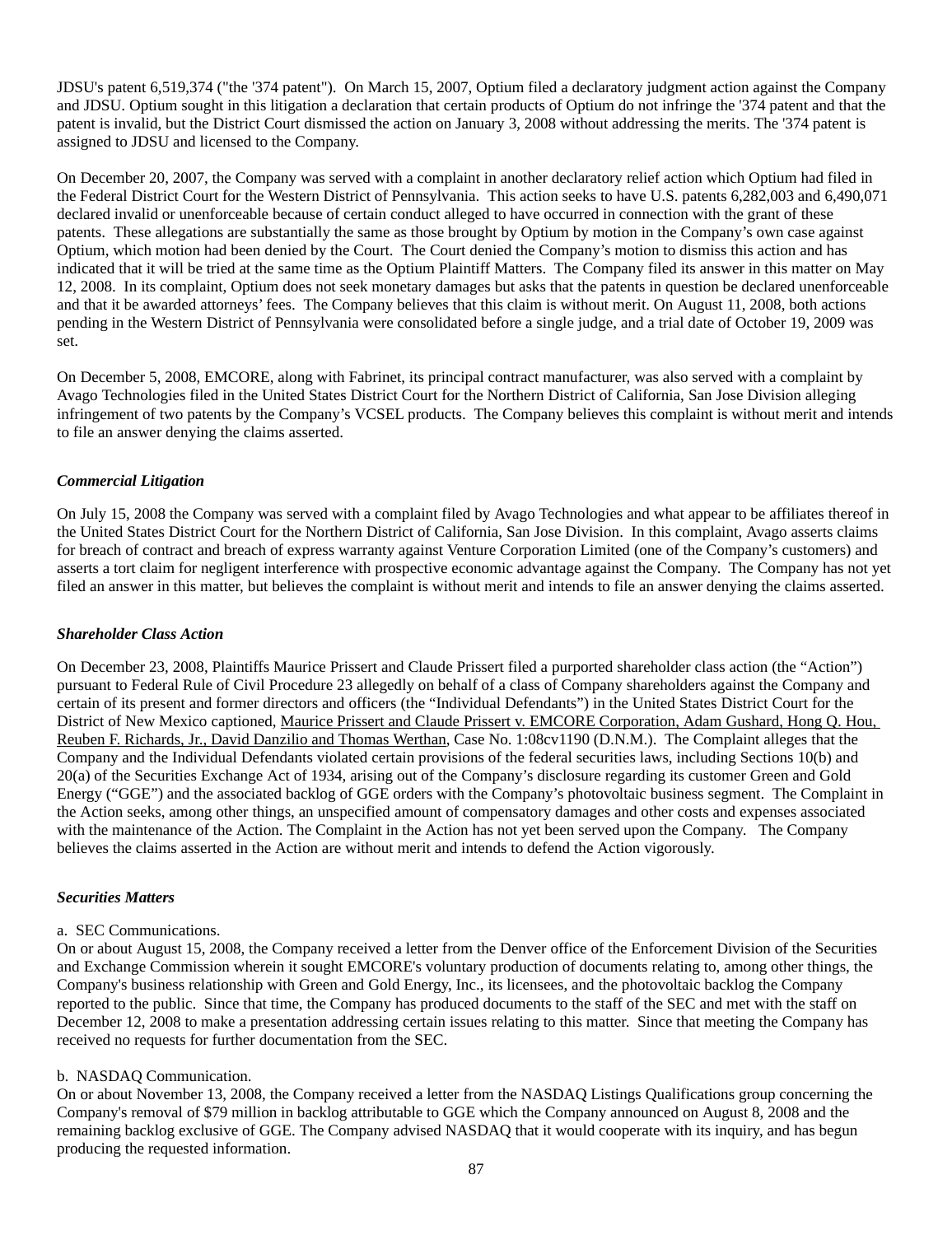### **NOTE 15. Income Taxes**

EMCORE, incorporated in the state of New Jersey, incurred income tax expense of \$0, \$0, and \$1.9 million, during the years ended September 30, 2008, 2007 and 2006, respectively. A reconciliation of the provision for income taxes, with the amount computed by applying the statutory U.S. Federal and state income tax rates to income before provision for income taxes for the years ended September 30, 2008, 2007 and 2006 is as follows:

*(in millions)*

|                                                                      | 2008        | 2007                     | 2006   |
|----------------------------------------------------------------------|-------------|--------------------------|--------|
| Income tax (benefit) expense computed at U.S. Federal statutory rate | $(27.5)$ \$ | $(19.5)$ \$              | 16.4   |
| State taxes, net of U.S. Federal effect                              | (4.1)       | (3.4)                    | 2.7    |
| Non-deductible executive compensation                                |             |                          | 0.9    |
| Debt conversion                                                      | 1.6         | $\overline{\phantom{a}}$ |        |
| Other                                                                | 0.8         |                          |        |
| Valuation allowance                                                  | 29.2        | 22.9                     | (18.1) |
| Income tax expense (benefit)                                         | ٠           | $\sim$                   | 1.9    |
| Effective tax rate                                                   | $0\%$       | $0\%$                    | 3.95%  |

Significant components of EMCORE's deferred tax assets are as follows:

| ( <i>in thousands</i> )                                | September 30,<br>2008 |               |
|--------------------------------------------------------|-----------------------|---------------|
| Deferred tax assets (liabilities):                     |                       |               |
| Federal net operating loss carryforwards               | \$<br>110,963         | \$.<br>84,539 |
| Foreign net operating loss carryforwards               | 1,814                 |               |
| Research credit carryforwards (state and U.S. Federal) | 2,338                 | 1,951         |
| Inventory reserves                                     | 5,200                 | 2,797         |
| Accounts receivable reserves                           | 992                   | 226           |
| Accrued warranty reserve                               | 1,937                 | 445           |
| State net operating loss carryforwards                 | 20,128                | 16,403        |
| Investment write-down                                  | 6.461                 | 4,766         |
| Legal reserves                                         | 426                   | 1,831         |
| Deferred compensation                                  | 1,756                 | 2,588         |
| Tax reserves                                           | 663                   | 1,112         |
| Other                                                  | 1,471                 | 538           |
| Fixed assets and intangibles                           | 3,901                 | (6,611)       |
| Total deferred tax assets                              | 158,050               | 110,585       |
| Valuation allowance                                    | (158,050)             | (110, 585)    |
| Net deferred tax assets                                | \$                    | \$            |

As of September 30, 2008, EMCORE had net operating loss carryforwards for U.S. Federal income tax purposes of approximately \$326.3 million, which expire beginning in the year 2021 through 2028. EMCORE has foreign net operating loss carryforwards of \$7.1 million. EMCORE also has state net operating loss carryforwards of approximately \$259.9 million, which expire beginning in the year 2009. EMCORE also has U.S. Federal and state research and development tax credits of approximately \$1.5 million and \$0.9 million, respectively. The research credits will begin to expire in the year 2009 through 2025. Utilization of EMCORE's net operating loss and tax credit carryforwards may be subject to a substantial annual limitation due to the ownership change limitations set forth in Internal Revenue Code Section 382 and similar state provisions. Such an annual limitation could result in the expiration of the net operating loss and tax credit carryforwards before utilization.

The Company adopted the provisions of Financial Standards Accounting Board Interpretation No. 48, *"Accounting for Income Taxes"* ("FIN 48") an interpretation of SFAS No. 109 on October 1, 2007. The Interpretation prescribes recognition threshold and measurement parameters for the financial statement recognition and measurement of tax positions taken or expected to be taken in the Company's tax return. For those benefits to be recognized, a tax position must be more-likely-than-not to be sustained upon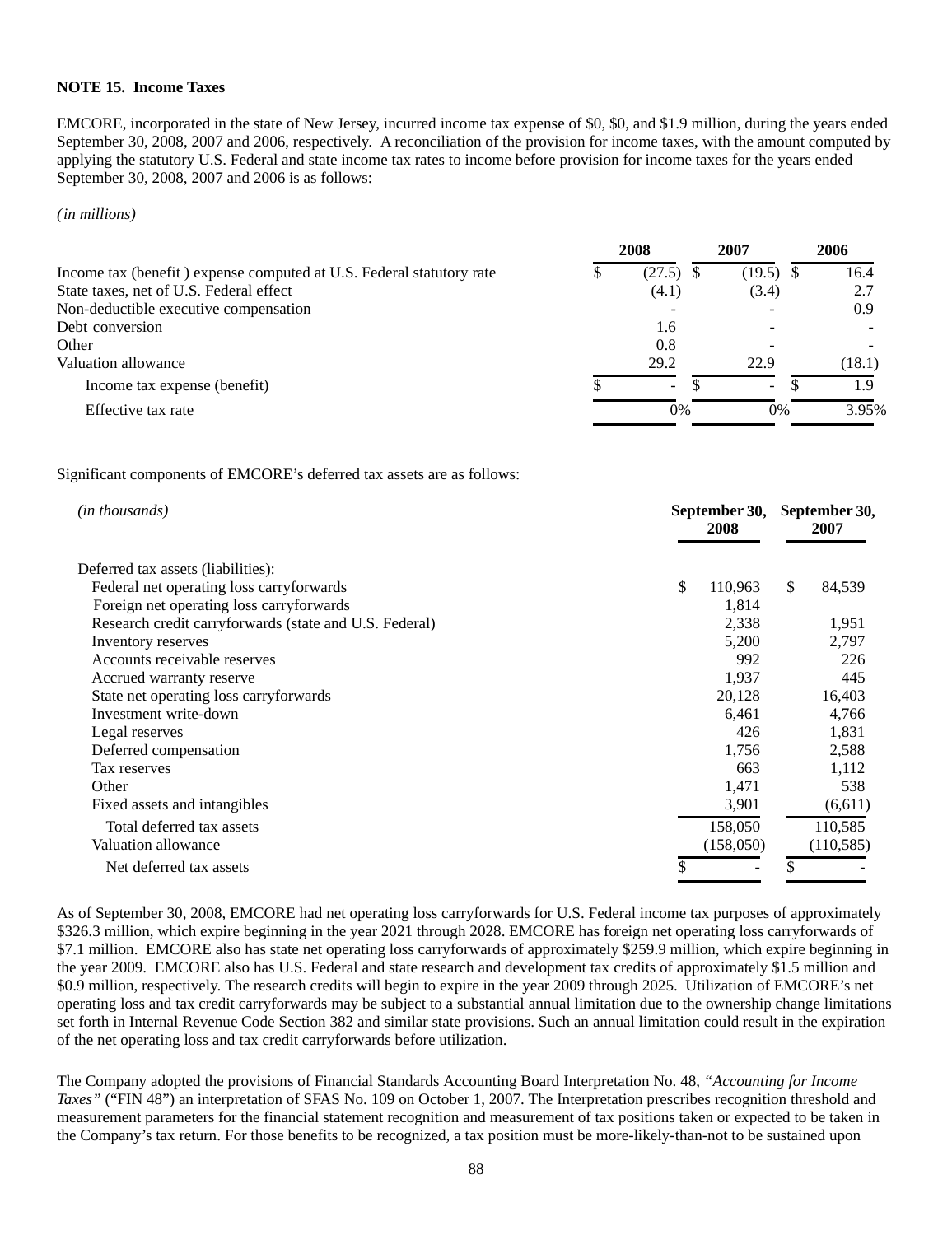examination by taxing authorities. The amount recognized is measured as the largest amount of benefit that has a greater than 50% likelihood of being realized upon ultimate settlement. At the adoption date of October 1, 2007, the Company recorded an increase in accumulated deficit and an increase in the liability for unrecognized state tax benefits of approximately \$326,000 (net of the federal benefit for state tax liabilities). All of this amount, if recognized, would reduce future income tax provisions and favorably impact effective tax rates. During the year ended September 30, 2008, there were no material increases or decreases in unrecognized tax benefits.

A reconciliation of the beginning and ending amount of unrecognized gross tax benefits is as follows:

| ( <i>in thousands</i> )                                      |     |
|--------------------------------------------------------------|-----|
| Balance at October 1, 2007:                                  | 338 |
| Additions based on tax positions related to the current year |     |
| Additions for tax positions of prior years                   |     |
| Reductions for tax positions of prior years                  |     |
| Expiration of statute of limitations                         |     |
| Balance at September 30, 2008                                | 338 |

As of September 30, 2008, management does not anticipate any material increases or decreases in the amounts of unrecognized tax benefits over the next twelve months.

The Company's historical accounting policy with respect to interest and penalties related to tax uncertainties has been to classify these amounts as income taxes, and the Company continued this classification upon the adoption of FIN 48. At September 30, 2008, the Company had approximately \$139,000 of interest and penalties accrued as tax liabilities.

The Company files income tax returns in the U.S. federal, state and local jurisdictions. No federal, state and local income tax returns are currently under examination. Certain income tax returns for fiscal years 2004 through 2007 remain open to examination by U.S. federal, state and local tax authorities.

The following tax years remain open to income tax examination for each of the more significant jurisdictions where the company  $i_{\rm s}$ subject to income taxes: after fiscal year 2004 for U.S. federal; after fiscal year 2003 for the state of California and after fiscal year 2004 for the state of New Mexico.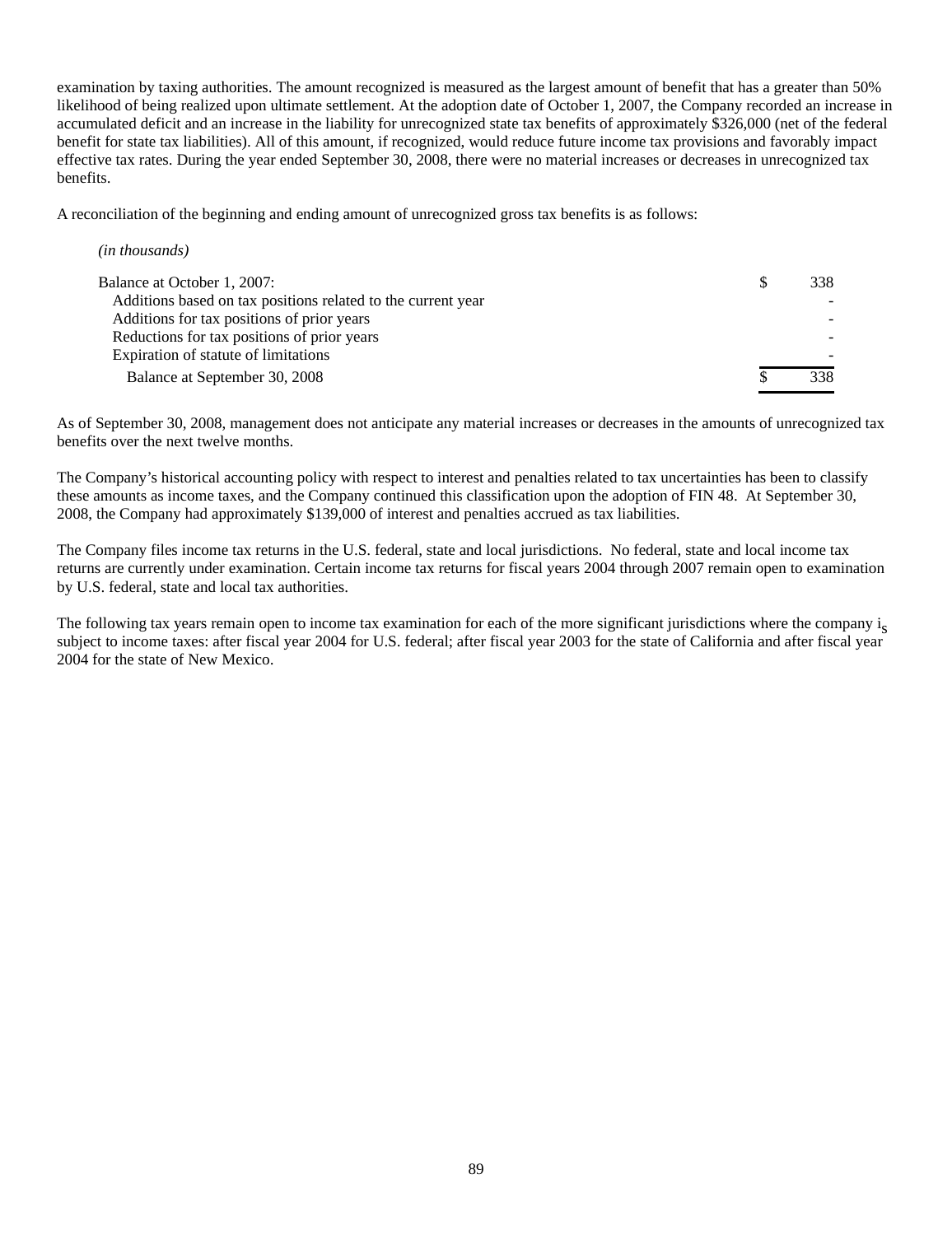### **NOTE 16. Segment Data and Related Information**

EMCORE has two reporting segments: Fiber Optics and Photovoltaics. EMCORE's Fiber Optics segment offers optical components, subsystems and systems that enable the transmission of video, voice and data over high-capacity fiber optic cables for high-speed data and telecommunications, cable television ("CATV") and fiber-to-the-premises ("FTTP") networks. EMCORE's Photovoltaics segment provides solar products for satellite and terrestrial applications. For satellite applications, EMCORE offers high-efficiency compound semiconductor-based gallium arsenide ("GaAs") solar cells, covered interconnect cells ("CICs") and fully integrated solar panels. For terrestrial applications, EMCORE offers concentrating photovoltaic ("CPV") systems for utility scale solar applications as well as offering its high-efficiency GaAs solar cells and CPV components for use in solar power concentrator systems. EMCORE evaluates its reportable segments in accordance with SFAS 131, *Disclosures About Segments of an Enterprise and Related Information.* EMCORE's Chief Executive Officer is EMCORE's Chief Operating Decision Maker pursuant to SFAS 131, and he allocates resources to segments based on their business prospects, competitive factors, net revenue, operating results and other non-GAAP financial ratios.

The following table sets forth the revenue and percentage of total revenue attributable to each of EMCORE's reporting segments for the fiscal years ended September 30, 2008, 2007 and 2006.

# **Segment Revenue**

| (in thousands)      |         |              |         |              |         |              |
|---------------------|---------|--------------|---------|--------------|---------|--------------|
|                     |         | 2008         |         | 2007         |         | 2006         |
|                     | Revenue | % of Revenue | Revenue | % of Revenue | Revenue | % of Revenue |
| <b>Fiber Optics</b> | 171,276 | 72% \$       | 110,377 | 65% \$       | 104,852 | 73%          |
| Photovoltaics       | 68,027  | 28           | 59.229  | 35           | 38,681  | 27           |
| Total revenue       | 239,303 | 100% \$      | 169.606 | 100% \$      | 143.533 | 100%         |

The following table sets forth EMCORE's consolidated revenue by geographic region for the fiscal years ended September 30, 2008, 2007 and 2006. Revenue was assigned to geographic regions based on our customers' or contract manufacturers' billing address.

#### **Geographic Revenue**

*(in thousands)*

|                      |         | 2008         |         | 2007         | 2006    |              |  |  |
|----------------------|---------|--------------|---------|--------------|---------|--------------|--|--|
|                      | Revenue | % of Revenue | Revenue | % of Revenue | Revenue | % of Revenue |  |  |
| <b>United States</b> | 134.796 | 56% \$       | 124.012 | 73% \$       | 109.614 | 76%          |  |  |
| Asia                 | 73,311  | 31           | 34,574  | 20           | 28,537  | 20           |  |  |
| Europe               | 20,420  |              | 10.821  |              | 4.152   |              |  |  |
| Other                | 10.776  |              | 199     |              | 1.230   |              |  |  |
| Total revenue        | 239.303 | 100% \$      | 169.606 | 100% \$      | 143.533 | 100%         |  |  |

The following table sets forth significant customers by reporting segment.

#### **Significant Customers**

As a percentage of total consolidated revenue

|                                   | 2008                     | 2007 | 2006                         |
|-----------------------------------|--------------------------|------|------------------------------|
| Fiber Optics-related customers:   |                          |      |                              |
| Customer A                        | 14%                      |      |                              |
| Customer B                        | 12%                      |      | $\qquad \qquad \blacksquare$ |
| Customer C                        | $\overline{\phantom{a}}$ | 13%  | -                            |
| Customer D                        |                          |      | 12%                          |
| Photovoltaics – related customer: |                          |      |                              |
| Customer E                        |                          | 11%  |                              |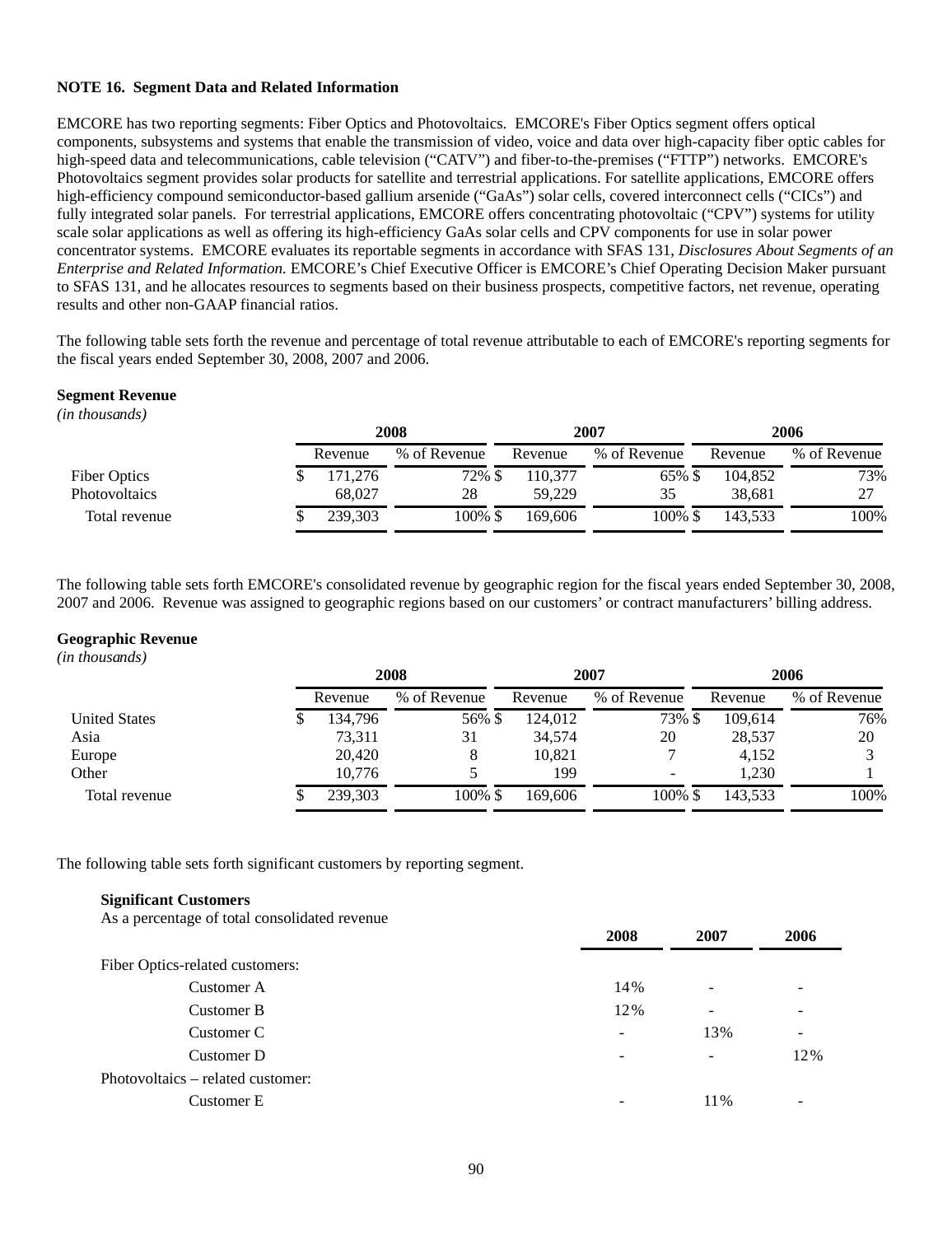The following table sets forth operating losses attributable to each EMCORE reporting segment for the fiscal years ended September 30, 2008, 2007 and 2006:

### **Statement of Operations Data**

*(in thousands)*

|                            | 2008           | 2007          | 2006      |
|----------------------------|----------------|---------------|-----------|
| Operating loss by segment: |                |               |           |
| <b>Fiber Optics</b>        | \$<br>(49.903) | $(25,877)$ \$ | (18,950)  |
| <b>Photovoltaics</b>       | (25, 238)      | (11,202)      | (8,365)   |
| Corporate                  | (140)          | (20, 377)     | (6,835)   |
| <b>Operating loss</b>      | (75,281)<br>\$ | $(57.456)$ \$ | (34, 150) |

In fiscal 2008, the Company recognized several one-time gains and a significant reduction in interest expense which were not allocated to the reporting segments due to these being corporate charges in prior periods.

The following table sets forth the depreciation and amortization attributable to each of EMCORE's reporting segments for the fiscal years ended September 30, 2008, 2007 and 2006.

#### **Segment Depreciation and Amortization**

*(in thousands)*

|                                     | 2008      | 2007   |      | 2006   |
|-------------------------------------|-----------|--------|------|--------|
| <b>Fiber Optics</b>                 | 9.067     | 6.991  |      | 8.378  |
| <b>Photovoltaics</b>                | 4.472     | 2.860  |      | 3.470  |
| Corporate                           |           | 271    |      | 484    |
| Total depreciation and amortization | 13.616 \$ | 10.122 | - \$ | 12.332 |

Long-lived assets (consisting of property, plant and equipment, goodwill and intangible assets) for each reporting segment as of September 30, 2008 and 2007 are as follows:

#### **Long-lived Assets**

| $\overline{\phantom{a}}$<br>(in thousands) | 2008    |      | 2007    |
|--------------------------------------------|---------|------|---------|
| <b>Fiber Optics</b>                        | 107.684 | - \$ | 56,816  |
| Photovoltaics                              | 55,232  |      | 46,706  |
| Corporate                                  | 622     |      |         |
| Total long-lived assets                    | 163,538 | \$   | 103,522 |

### **NOTE 17. Employee Benefit Plans**

EMCORE has a Savings Plan that qualifies as a deferred salary arrangement under Section 401(k) of the Internal Revenue Code. Under the Savings Plan, participating employees may defer a portion of their pretax earnings, up to the Internal Revenue Service annual contribution limit. All employer contributions are made in EMCORE's common stock. For the fiscal years ended September 30, 2008, 2007, and 2006, EMCORE contributed approximately \$1.0 million, \$1.0 million, and \$0.9 million, respectively, in common stock to the Savings Plan.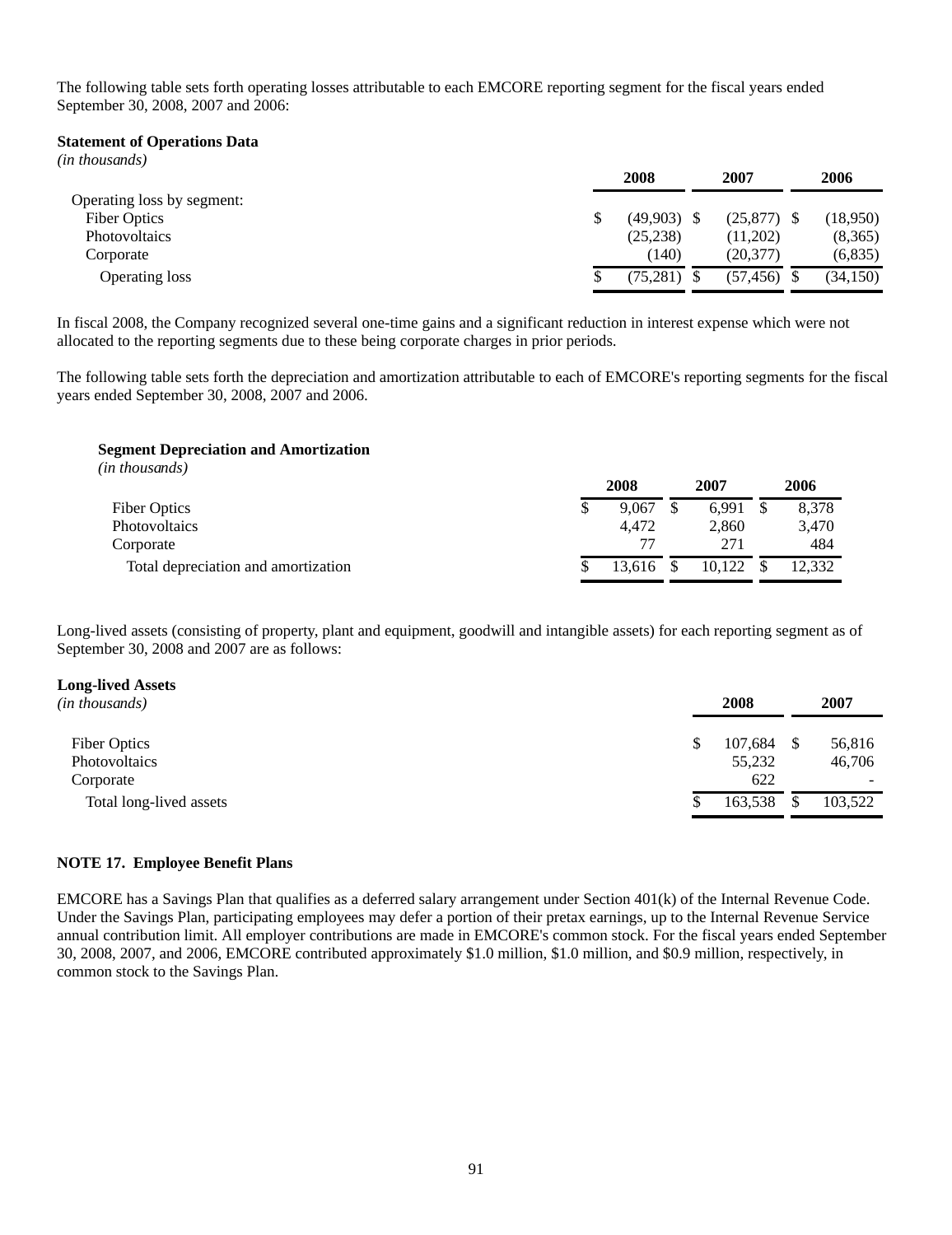# NOTE 18. Related Party Transactions

## *Investments*

On November 29, 2006, EMCORE invested \$13.5 million, and incurred \$0.4 million in transaction costs, in WorldWater & Solar Technologies Corporation ("WWAT"), a leader in solar electric engineering, water management solutions and solar energy installations and products. At September 30, 2007, EMCORE held an approximately 21% equity ownership in WWAT. In connection with the investment, EMCORE received two seats on WWAT's Board of Directors. EITF 02-14, *Whether an Investor Should Apply the Equity Method of Accounting to Investments Other Than Common Stock,* provides guidance on whether an investor should apply the equity method of accounting to investments other than common stock. In accordance with EITF 02-14, although the investment in WWAT provides us the ability to exercise significant influence over the operating and financial policies of the investee, since the investment does not qualify as in-substance common stock, the equity method of accounting is not appropriate. In-substance common stock is an investment in an entity that has risk and reward characteristics that are substantially similar to the entity's common stock. The risk and reward characteristics of our investment are not substantially similar to WWAT's common stock because our investment's liquidation preference is considered substantive. Therefore, we are accounting for the investment in WWAT under the cost method of accounting and evaluating it for other-than-temporary impairment each reporting period.

In June 2008, the Company agreed to sell two million shares of Series D Preferred Stock of WWAT, together with 200,000 warrants to a major shareholder of both EMCORE and WWAT at a price equal to \$6.54 per share. The sale took place through two closings, one for one million shares and 100,000 warrants, which closed in June 2008, and one for an equal number of shares and warrants which closed in July 2008. Total proceeds from the sale were approximately \$13.1 million. In the three months ended June 30, 2008, the Company recognized a gain of \$3.7 million on the first sale of stock that occurred in June 2008. In the fourth quarter of 2008, the Company recognized an additional gain of \$3.7 million related to the second closing in July 2008. As of September 30, 2008, the Company had approximately \$8.2 million invested in WWAT which approximates a 16% ownership.

### *Receivables*

In the September quarter of 2008, the Company took impairment against our \$1.0 million investment in Velox Corporation. The Company also fully reserved against a receivable balance of \$0.2 million owed from Velox Corporation. During fiscal 2008, the Company received payment of \$0.1 million on the Velox receivable. These losses are included in total net loss for fiscal 2008. The Company took this charge against the investment in Velox Corporation and receivable from Velox, due to the company's current financial and operational condition.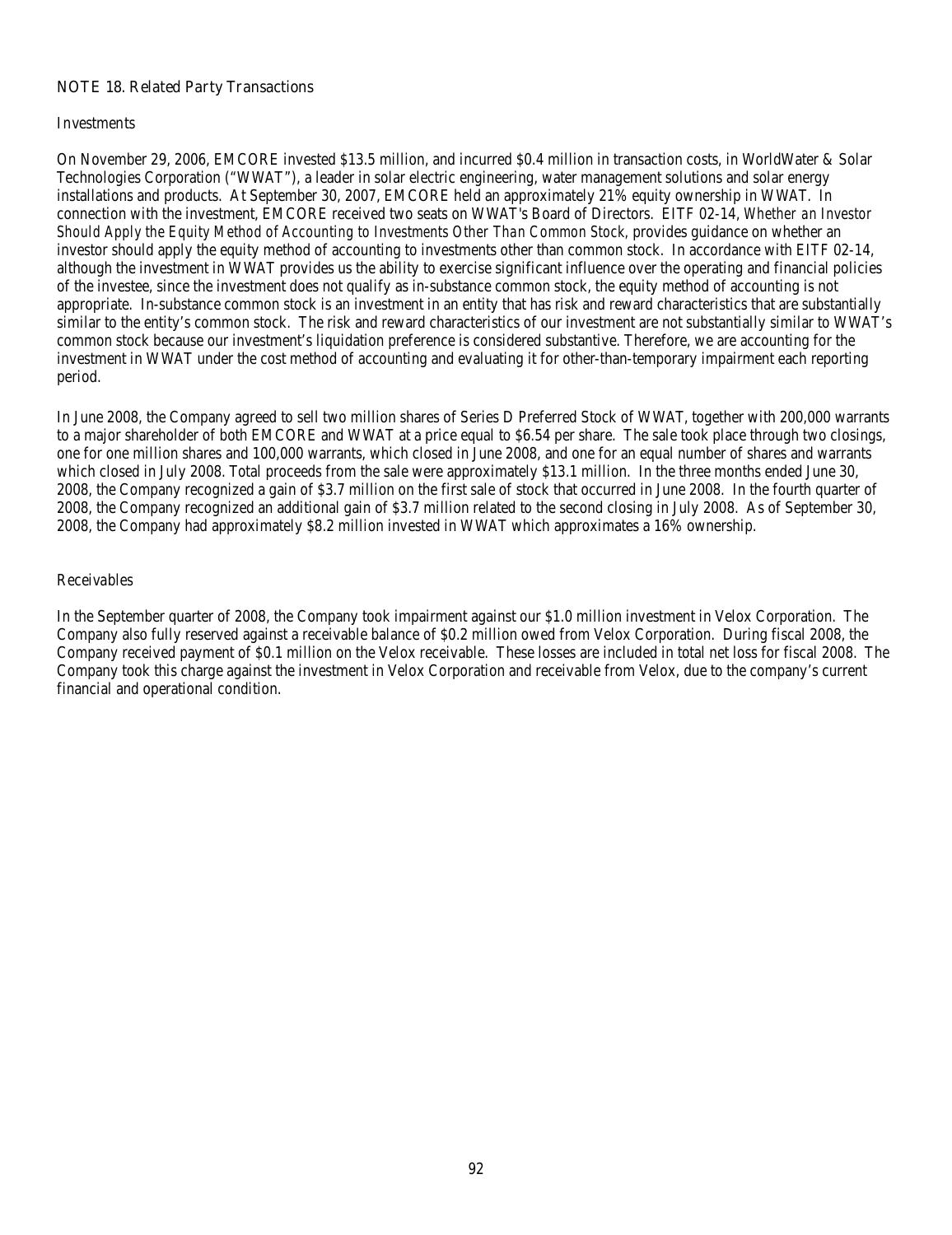### **NOTE 19. Selected Quarterly Financial Information (unaudited)**

The following tables present EMCORE's unaudited results of operations for the eight most recently ended quarters. EMCORE believes that all necessary adjustments, consisting only of normal recurring adjustments, have been included in the amounts below to present fairly the selected quarterly information when read in conjunction with the consolidated financial statements and notes included elsewhere in this document. EMCORE's results from operations may vary substantially from quarter to quarter. Accordingly, the operating results for a quarter are not necessarily indicative of results for any subsequent quarter or for the full year. EMCORE has experienced and expects to continue to experience significant fluctuations in quarterly results.

| <b>Statements of Operations</b>                             |                 |                                          |                          |                                |                 |                                      |                 |                                    |
|-------------------------------------------------------------|-----------------|------------------------------------------|--------------------------|--------------------------------|-----------------|--------------------------------------|-----------------|------------------------------------|
| <b>Fiscal 2008</b><br>(in thousands, except per share data) |                 | <b>Quarter 1</b><br>December 31,<br>2007 |                          | Quarter 2<br>March 31,<br>2008 |                 | Quarter 3<br><b>June 30,</b><br>2008 |                 | Quarter 4<br>September 30,<br>2008 |
| Product revenue                                             | $\overline{\$}$ | 44,501                                   | $\overline{\mathcal{S}}$ | 54,236                         | $\overline{\$}$ | 71,941                               | $\overline{\$}$ | 58,299                             |
| Service revenue                                             |                 | 2,386                                    |                          | 2,043                          |                 | 3,561                                |                 | 2,336                              |
| Total revenue                                               |                 | 46,887                                   |                          | $\overline{56,279}$            |                 | $\overline{75,502}$                  |                 | 60,635                             |
| Cost of product revenue                                     |                 | 36,611                                   |                          | 49,556                         |                 | 61,763                               |                 | 61,033                             |
| Cost of service revenue                                     |                 | 173                                      |                          | 75                             |                 | 93                                   |                 | 104                                |
| Total cost of revenue                                       |                 | 36,784                                   |                          | 49,631                         |                 | 61,856                               |                 | 61,137                             |
| Gross profit                                                |                 | 10,103                                   |                          | 6,648                          |                 | 13,646                               |                 | (502)                              |
| Operating expenses:                                         |                 |                                          |                          |                                |                 |                                      |                 |                                    |
| Selling, general and administrative                         |                 | 11,863                                   |                          | 10,263                         |                 | 13,906                               |                 | 7,428                              |
| Research and development                                    |                 | 7,420                                    |                          | 9,330                          |                 | 11,382                               |                 | 11,351                             |
| Impairment of goodwill and intellectual property            |                 |                                          |                          |                                |                 |                                      |                 | (22, 233)                          |
| Total operating expenses                                    |                 | 19,283                                   |                          | 19,593                         |                 | 25,288                               |                 | 41,012                             |
| Operating loss                                              |                 | (9,180)                                  |                          | (12, 945)                      |                 | (11, 642)                            |                 | (41, 514)                          |
| Other (income) expense:                                     |                 |                                          |                          |                                |                 |                                      |                 |                                    |
| Interest income                                             |                 | (427)                                    |                          | (227)                          |                 | (124)                                |                 | (84)                               |
| Interest expense                                            |                 | 1,205                                    |                          | 375                            |                 |                                      |                 |                                    |
| Impairment of investment                                    |                 |                                          |                          |                                |                 |                                      |                 | 1,461                              |
| Loss from conversion of convertible subordinated notes      |                 |                                          |                          | 4,658                          |                 |                                      |                 |                                    |
| Stock-based compensation expense from tolled options        |                 | 4,374                                    |                          | (58)                           |                 |                                      |                 |                                    |
| Loss on disposal of property, plant and equipment           |                 | 86                                       |                          |                                |                 |                                      |                 | 978                                |
| Gain on sale of WWAT investment                             |                 |                                          |                          |                                |                 | (3,692)                              |                 | (3,692)                            |
| Foreign exchange (gain) loss                                |                 | (12)                                     |                          | (186)                          |                 | (104)                                |                 | 1,048                              |
| Total other (income) expenses                               |                 | $\overline{5,226}$                       |                          | 4,562                          |                 | (3,920)                              |                 | (289)                              |
| Net loss                                                    | \$              | (14, 406)                                | $\mathcal{S}$            | (17,507)                       | $\mathcal{S}$   | (7, 722)                             | -\$             | (41,225)                           |
| Per share data:                                             |                 |                                          |                          |                                |                 |                                      |                 |                                    |
| Basic and diluted per share data:                           |                 |                                          |                          |                                |                 |                                      |                 |                                    |
| Net loss                                                    | \$              | $(0.28)$ \$                              |                          | $(0.27)$ \\$                   |                 | $(0.10)$ \$                          |                 | (0.53)                             |
| Weighted-average number of shares outstanding:              |                 |                                          |                          |                                |                 |                                      |                 |                                    |
| Basic and diluted                                           | \$              | 52,232                                   | \$                       | 64,560                         | \$              | 76,582                               | \$              | 77,734                             |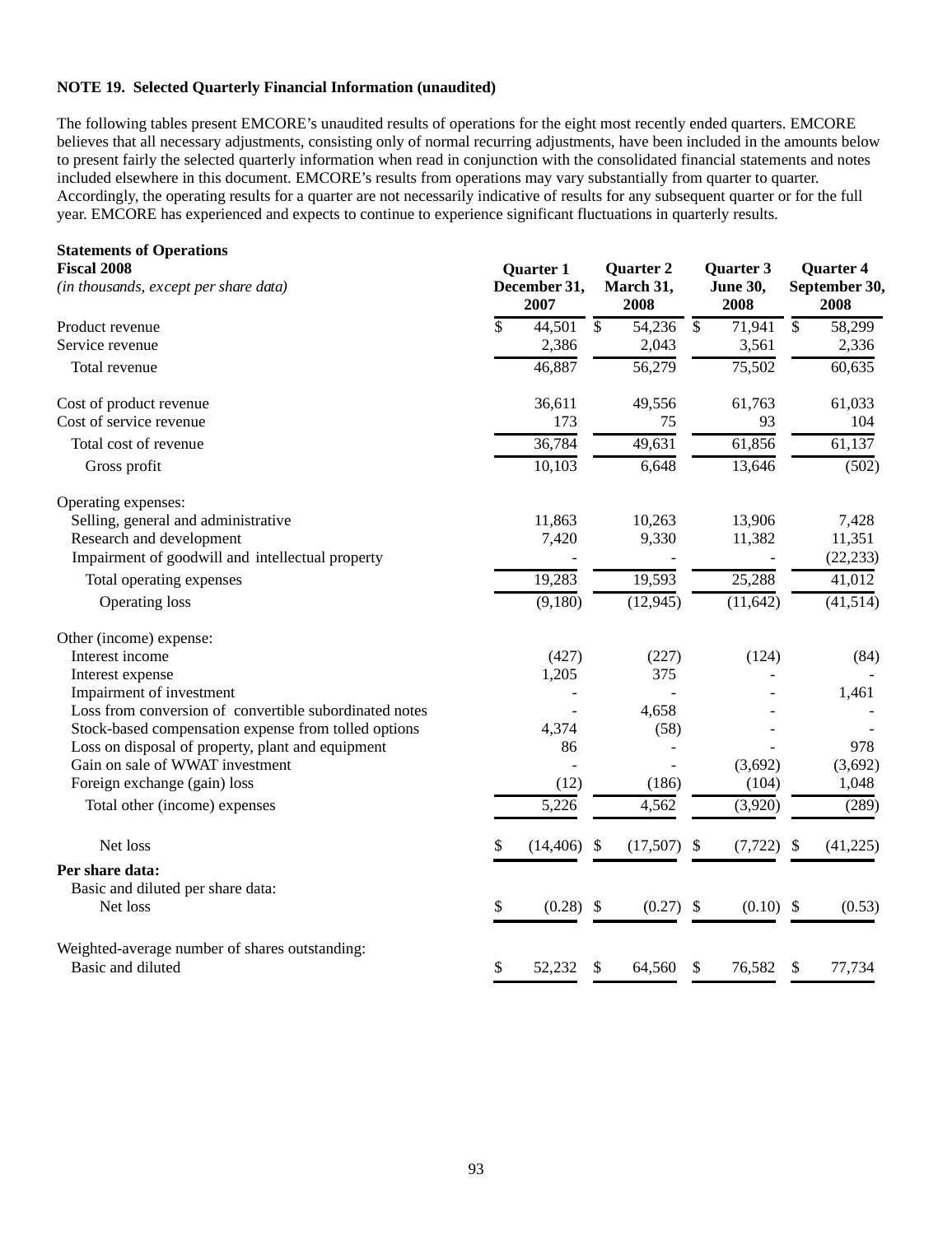| <b>Statements of Operations</b>                              |                      |               |                   |                         |                         |                         |                       |
|--------------------------------------------------------------|----------------------|---------------|-------------------|-------------------------|-------------------------|-------------------------|-----------------------|
| <b>Fiscal 2007</b>                                           | <b>Quarter 1</b>     |               | <b>Quarter 2</b>  |                         | Quarter 3               |                         | Quarter 4             |
| (in thousands, except per share data)                        | December 31,<br>2006 |               | March 31,<br>2007 |                         | <b>June 30,</b><br>2007 |                         | September 30,<br>2007 |
| Product revenue                                              | \$<br>35,626         | $\mathbb{S}$  | 33,716            | $\overline{\mathbb{S}}$ | 39,565                  | $\overline{\mathbb{S}}$ | 39,427                |
| Service revenue                                              | 2,970                |               | 5,882             |                         | 4,863                   |                         | 7,557                 |
| Total revenue                                                | 38,596               |               | 39,598            |                         | 44,428                  |                         | 46,984                |
| Cost of product revenue                                      | 30,941               |               | 28,170            |                         | 32,181                  |                         | 33,188                |
| Cost of service revenue                                      | 2,159                |               | 4,459             |                         | 2,542                   |                         | 5,598                 |
| Total cost of revenue                                        | 33,100               |               | 32,629            |                         | 34,723                  |                         | 38,786                |
| Gross profit                                                 | 5,496                |               | 6,969             |                         | 9,705                   |                         | 8,198                 |
| Operating expenses:                                          |                      |               |                   |                         |                         |                         |                       |
| Selling, general and administrative                          | 12,539               |               | 13,143            |                         | 15,516                  |                         | 16,646                |
| Research and development                                     | 6,611                |               | 7,528             |                         | 7,668                   |                         | 8,173                 |
| Total operating expenses                                     | 19,150               |               | 20,671            |                         | 23,184                  |                         | 24,819                |
| <b>Operating loss</b>                                        | (13, 654)            |               | (13,702)          |                         | (13, 479)               |                         | (16, 621)             |
| Other (income) expense:                                      |                      |               |                   |                         |                         |                         |                       |
| Interest income                                              | (1,651)              |               | (1,169)           |                         | (723)                   |                         | (577)                 |
| Interest expense                                             | 1,262                |               | 1,260             |                         | 1,254                   |                         | 1,209                 |
| Loss from early redemption of convertible subordinated notes |                      |               |                   |                         | 561                     |                         |                       |
| Gain from insurance proceeds                                 |                      |               | (357)             |                         |                         |                         |                       |
| Loss on disposal of property, plant and equipment            |                      |               |                   |                         |                         |                         | 210                   |
| Foreign exchange gain                                        |                      |               |                   |                         | (12)                    |                         | (1)                   |
| Total other (income) expenses                                | (389)                |               | (266)             |                         | 1,080                   |                         | 841                   |
| Net loss from continuing operations                          | \$<br>(13,265)       | $\mathcal{S}$ | (13, 436)         | \$                      | (14, 559)               | $\mathbb{S}$            | (17, 462)             |
| Per share data:                                              |                      |               |                   |                         |                         |                         |                       |
| Basic and diluted per share data:                            |                      |               |                   |                         |                         |                         |                       |
| Net loss from continuing Operations                          | \$<br>$(0.26)$ \$    |               | $(0.26)$ \\$      |                         | (0.29)                  | \$                      | (0.34)                |
| Weighted-average number of shares outstanding:               |                      |               |                   |                         |                         |                         |                       |
| Basic and diluted                                            | 50,875               |               | 50,947            |                         | 51,043                  |                         | 51,081                |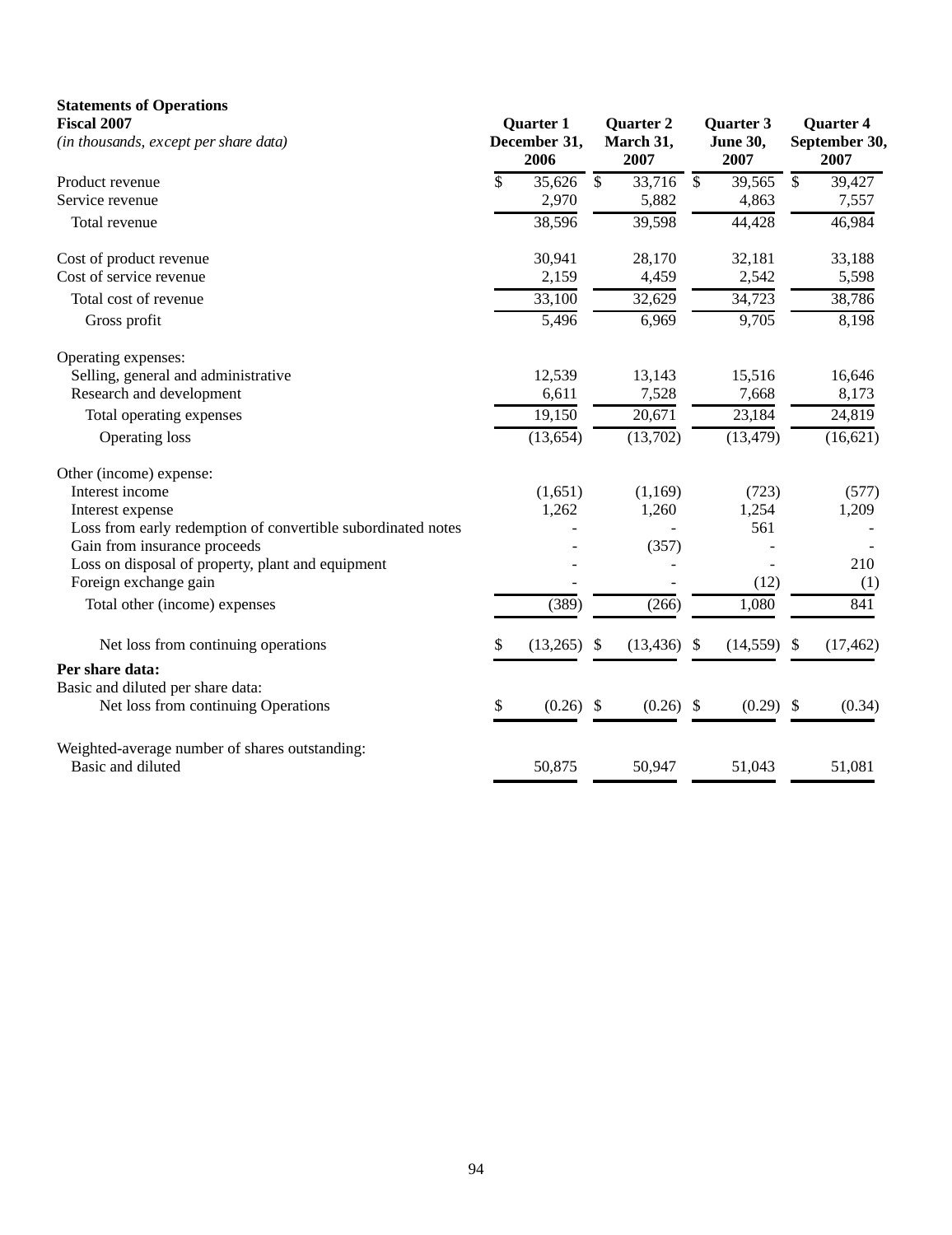### **NOTE 20. Subsequent Events**

### 1. Tender Offer

In November 2008, EMCORE announced that it had commenced a tender offer for 164,088 stock options outstanding under its 2000 Incentive Stock Option Plan which are held by 91 of its current non-officer employees. As a result of the Company's previously announced voluntary inquiry into its historical stock option granting practices, which was concluded in 2006, the Company determined that an incorrect grant date was used in the granting certain options. As a result, the options were granted at an exercise price below the fair market value of the Company's common stock as of the correct date of grant. Consequently, employees holding these options face a potential tax liability under Section 409A of the Internal Revenue Code and similar sections of certain state tax codes, unless remedial action is taken to adjust the exercise price of these options prior to December 31, 2008.

Under the terms of the tender, employees holding such options were given the opportunity to amend these options to increase the exercise price to a higher price that is equal to the fair market value on the date which has been determined to be the correct date of issuance for these options. In addition, employees electing to tender their options will also receive a cash payment for each tendered option equal to the difference between the original exercise price and the new exercise price. If all eligible options are tendered, the anticipated cash payment will total \$44,000. The tender offer remained open until 11:59 p.m. Mountain Time on December 17, 2008. As a result of the tender offer 163,838 options were tendered and the cash payment totaled an aggregate amount of up to approximately \$44,050. Further details regarding the tender can be obtained from the filing on Schedule TO which the Company filed on December 18, 2008 with the Securities and Exchange Commission.

### 2. Auction Rate Securities

In October 2008, the Company received agreements from its investment brokers announcing settlement of the auction rate securities at 100% par value, of which \$1.7 million was settled in November 2008 and \$1.4 million is expected to be settled by June 2010.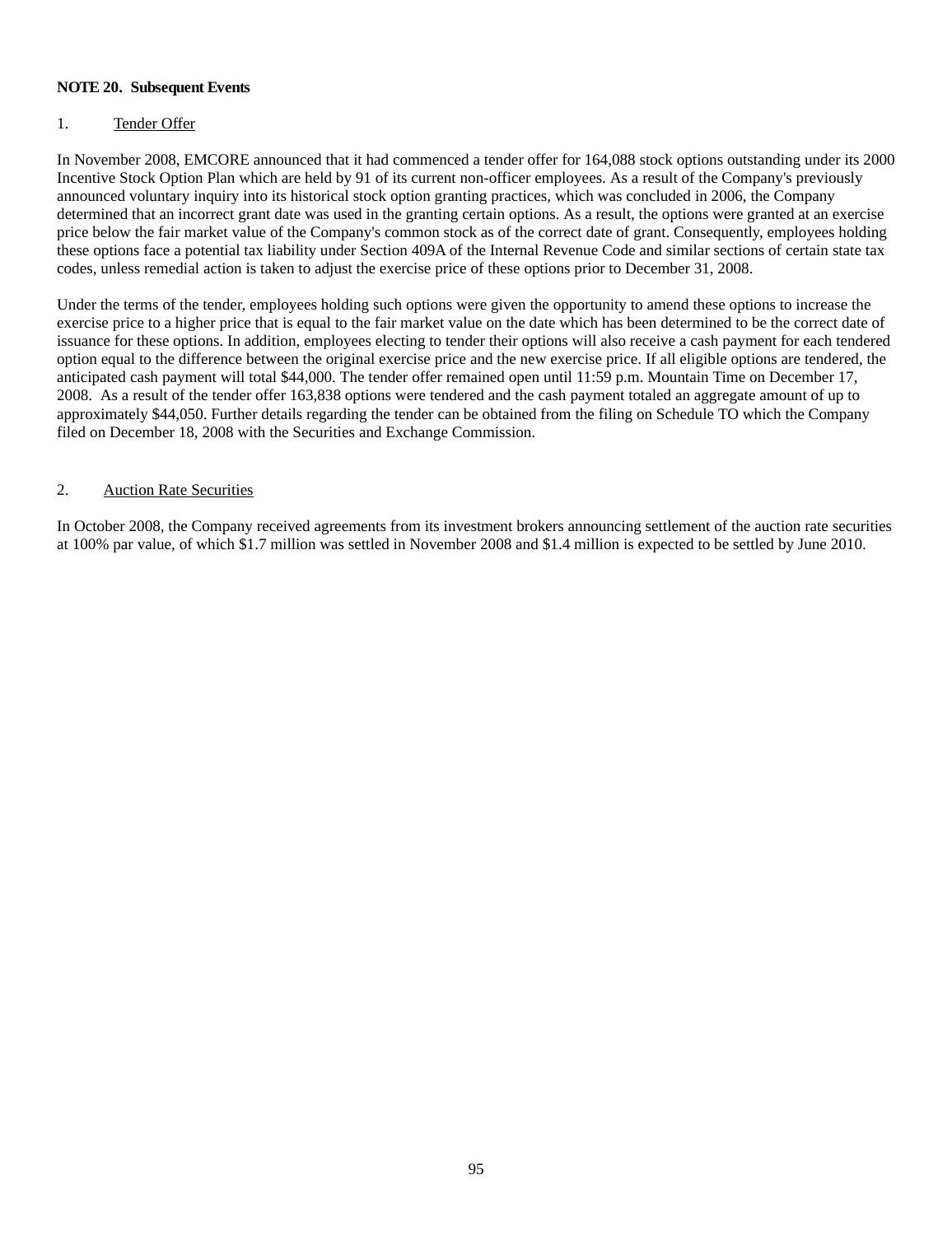### **REPORT OF INDEPENDENT REGISTERED PUBLIC ACCOUNTING FIRM**

To the Board of Directors and Shareholders of EMCORE Corporation Albuquerque, NM

We have audited the accompanying consolidated balance sheets of EMCORE Corporation and subsidiaries (the "Company") as of September 30, 2008 and 2007, and the related consolidated statements of operations, shareholders' equity and comprehensive income (loss), and cash flows for each of the three years in the period ended September 30, 2008. These financial statements are the responsibility of the Company's management. Our responsibility is to express an opinion on these financial statements based on our audits.

We conducted our audits in accordance with the standards of the Public Company Accounting Oversight Board (United States). Those standards require that we plan and perform the audit to obtain reasonable assurance about whether the financial statements are free of material misstatement. An audit includes examining, on a test basis, evidence supporting the amounts and disclosures in the financial statements. An audit also includes assessing the accounting principles used and significant estimates made by management, as well as evaluating the overall financial statement presentation. We believe that our audits provide a reasonable basis for our opinion.

In our opinion, such consolidated financial statements present fairly, in all material respects, the financial position of EMCORE Corporation and subsidiaries as of September 30, 2008 and 2007, and the results of their operations and their cash flows for each of the three years in the period ended September 30, 2008, in conformity with accounting principles generally accepted in the United States of America.

The accompanying consolidated financial statements for the year ended September 30, 2008 have been prepared assuming that the Company will continue as a going concern. As discussed in Note 1 to the consolidated financial statements, the Company's recurring losses from operations raise substantial doubt about its ability to continue as a going concern. Management's plans concerning these matters are also discussed in Note 1 to the consolidated financial statements. The consolidated financial statements do not include any adjustments that might result from the outcome of this uncertainty.

We have also audited, in accordance with the standards of the Public Company Accounting Oversight Board (United States), the Company's internal control over financial reporting as of September 30, 2008, based on the criteria established in *Internal Control— Integrated Framework* issued by the Committee of Sponsoring Organizations of the Treadway Commission and our report dated December 30, 2008 expressed an unqualified opinion on the Company's internal control over financial reporting.

Deloitte  $\tau$ Touche LLP

Dallas, TX December 30, 2008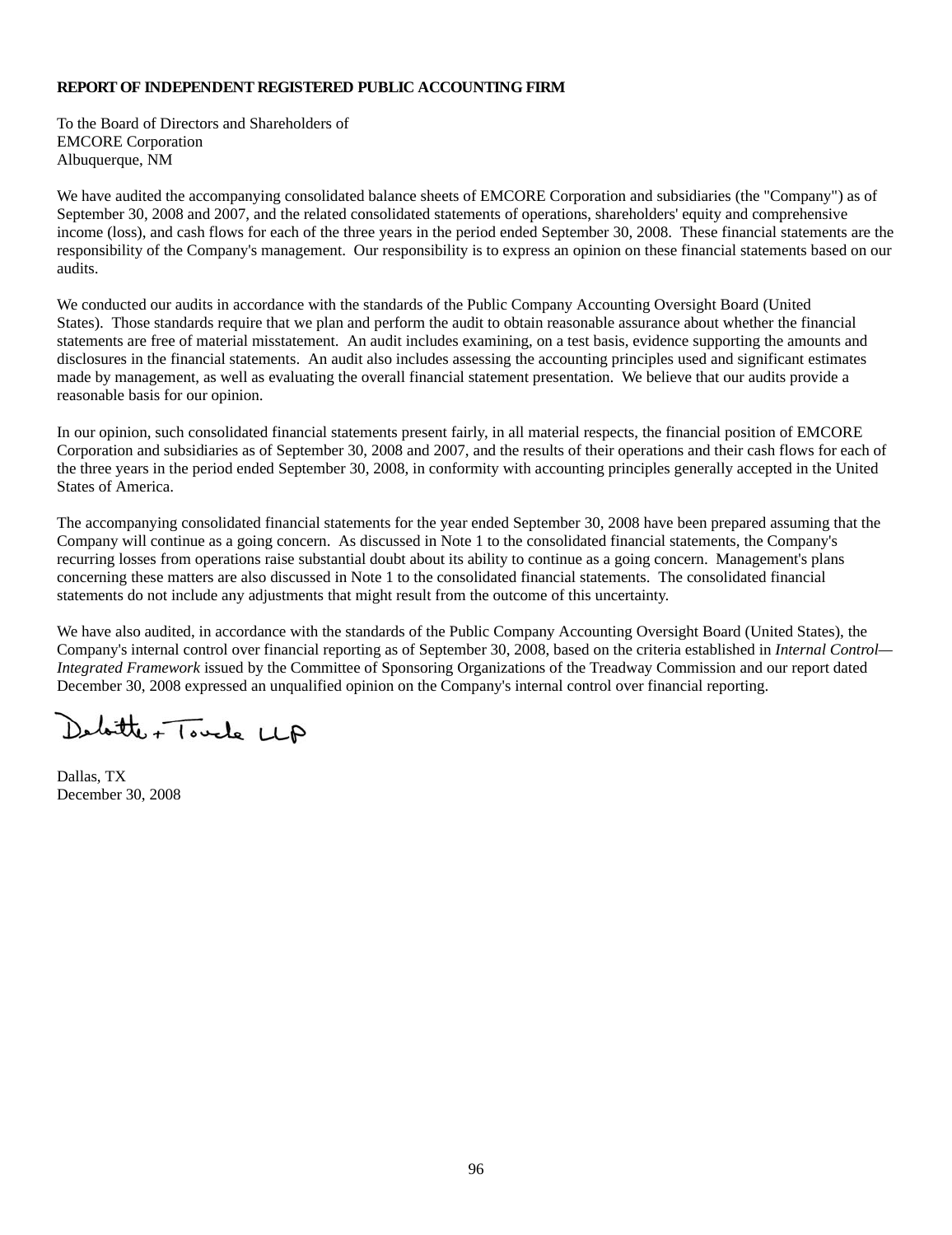### **ITEM 9. Changes in and Disagreements with Accountants on Accounting and Financial Disclosure**

None.

### **ITEM 9A. Controls and Procedures**

### **Evaluation of Disclosure Controls and Procedures**

The Company maintains disclosure controls and procedures designed to provide reasonable assurance that information required to be disclosed in reports filed under the Securities Exchange Act of 1934 (the "Act") is recorded, processed, summarized and reported within the specified time periods and accumulated and communicated to management, including its Chief Executive Officer (Principal Executive Officer) and Chief Financial Officer (Principal Accounting Officer), as appropriate, to allow timely decisions regarding required disclosure.

Management, under the supervision and with the participation of its Chief Executive Officer (Principal Executive Officer) and Chief Financial Officer (Principal Accounting Officer), evaluated the effectiveness of the Company's disclosure controls and procedures (as defined in Rules 13a-15(e) or 15d-15(e) promulgated under the Act), as of the end of the period covered by this report. Based on that evaluation, management concluded that, as of that date, the Company's disclosure controls and procedures were effective at the reasonable assurance level.

### **Management's Annual Report on Internal Control over Financial Reporting**

Management is responsible for establishing and maintaining effective internal control over financial reporting of the Company. Management's intent is to design this system to provide reasonable assurance regarding the reliability of financial reporting and the preparation of financial statements for external purposes in accordance with generally accepted accounting principles in the United States of America.

The Company's internal control over financial reporting includes those policies and procedures that:

- 1) pertain to the maintenance of records that, in reasonable detail, accurately and fairly reflect the transactions and dispositions of the assets of the Company;
- 2) provide reasonable assurance that transactions are recorded as necessary to permit preparation of financial statements in accordance with GAAP, and that receipts and expenditures of the Company are being made only in accordance with authorizations of management and directors of the Company; and
- 3) provide reasonable assurance regarding prevention or timely detection of unauthorized acquisition, use, or disposition of the Company's assets that could have a material effect on the financial statements.

Management performed an assessment of the effectiveness of the Company's internal control over financial reporting as of September 30, 2008, utilizing the criteria described in the "Internal Control — Integrated Framework" issued by the Committee of Sponsoring Organizations of the Treadway Commission ("COSO"). The objective of this assessment was to determine whether the Company's internal control over financial reporting was effective as of September 30, 2008. In its assessment of the effectiveness of internal control over financial reporting as of September 30, 2008, management determined that the Company's internal control over financial reporting was effective as of September 30, 2008.

### **Changes in Internal Control over Financial Reporting**

There were no changes in the Company's internal control over financial reporting during the fourth quarter of 2008 that have materially affected, or are reasonably likely to materially affect, the Company's internal control over financial reporting.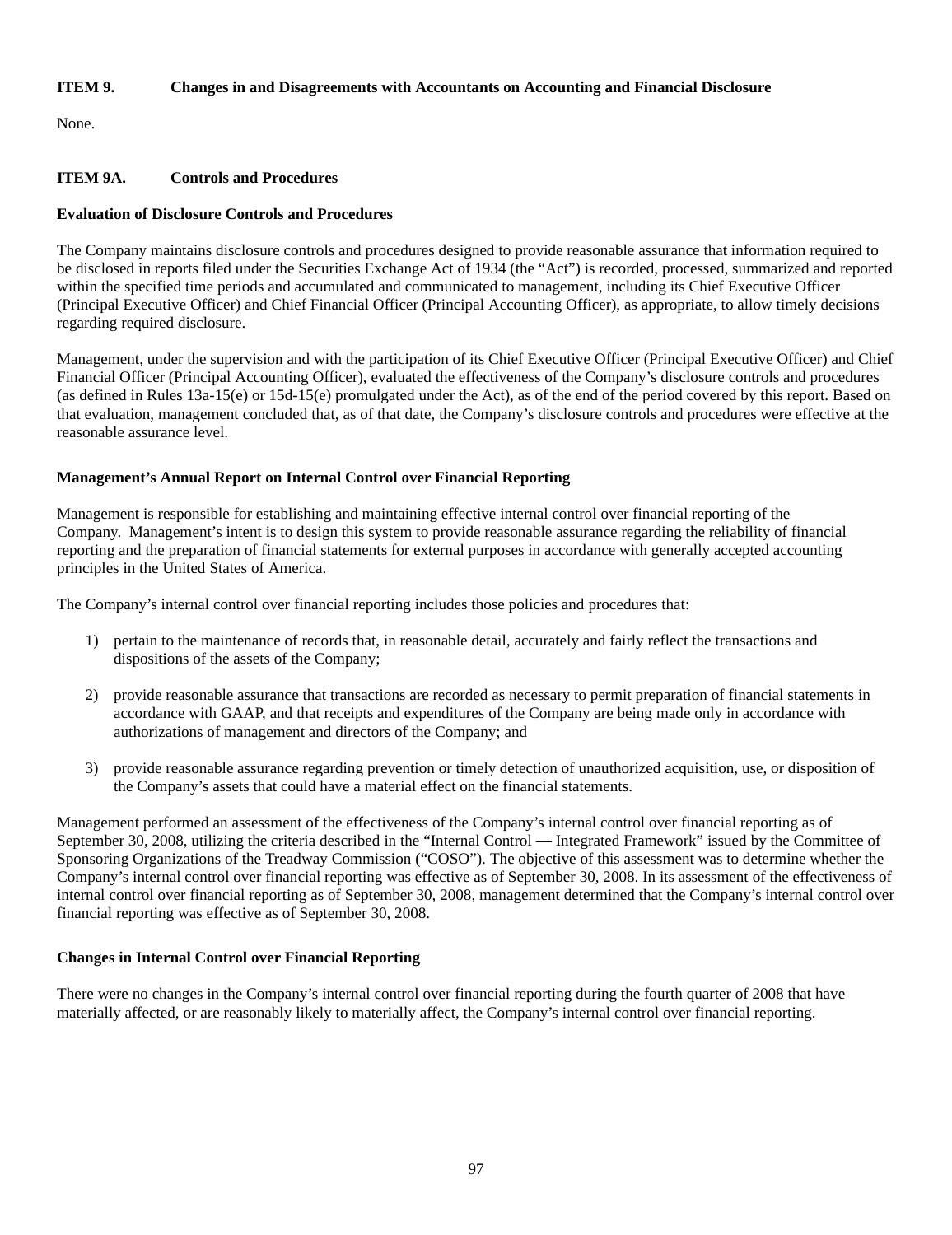### Limitations on the Effectiveness of Controls

Our management, including our Chief Executive Officer and Chief Financial Officer, does not expect that our disclosure controls or our internal controls will prevent or detect all errors and all fraud. A control system, no matter how well designed and operated, can provide only reasonable, not absolute, assurance that the control system's objectives will be met. Further, the design of a control system must reflect the fact that there are resource constraints, and the benefits of controls must be considered relative to their costs. Because of the inherent limitations in all control systems, no evaluation of controls can provide absolute assurance that all control issues and instances of fraud, if any, within EMCORE have been detected. These inherent limitations include the realities that judgments in decision-making can be faulty, and that breakdowns can occur because of simple error or mistake. Controls can also be circumvented by the individual acts of some persons, by collusion of two or more people, or by management override of the controls. The design of any system of controls is based in part upon certain assumptions about the likelihood of future events, and there can be no assurance that any design will succeed in achieving its stated goals under all potential future conditions. Over time, controls may become inadequate because of changes in conditions or deterioration in the degree of compliance with associated policies or procedures. Because of the inherent limitations in a cost-effective control system, misstatements due to error or fraud may occur and not be detected.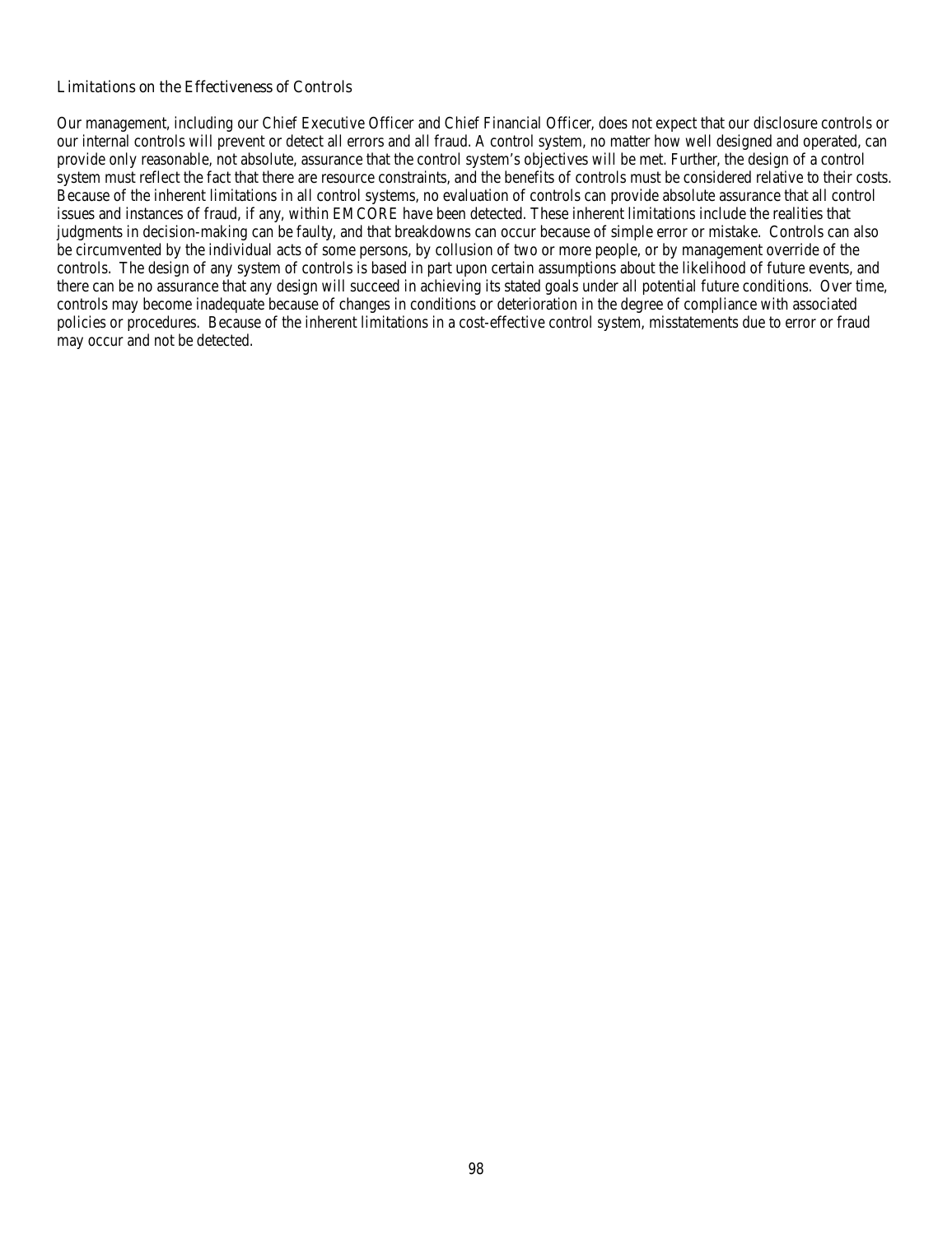### **REPORT OF INDEPENDENT REGISTERED PUBLIC ACCOUNTING FIRM**

To the Board of Directors and Shareholders of EMCORE Corporation Albuquerque, NM

We have audited the internal control over financial reporting of EMCORE Corporation and subsidiaries (the "Company") as of September 30, 2008, based on criteria established in *Internal Control — Integrated Framework* issued by the Committee of Sponsoring Organizations of the Treadway Commission. The Company's management is responsible for maintaining effective internal control over financial reporting and for its assessment of the effectiveness of internal control over financial reporting, included in the accompanying Management's Annual Report on Internal Control over Financial Reporting. Our responsibility is to express an opinion on the Company's internal control over financial reporting based on our audit.

We conducted our audit in accordance with the standards of the Public Company Accounting Oversight Board (United States). Those standards require that we plan and perform the audit to obtain reasonable assurance about whether effective internal control over financial reporting was maintained in all material respects. Our audit included obtaining an understanding of internal control over financial reporting, assessing the risk that a material weakness exists, testing and evaluating the design and operating effectiveness of internal control based on the assessed risk, and performing such other procedures as we considered necessary in the circumstances. We believe that our audit provides a reasonable basis for our opinions.

A company's internal control over financial reporting is a process designed by, or under the supervision of, the company's principal executive and principal financial officers, or persons performing similar functions, and effected by the company's board of directors, management, and other personnel to provide reasonable assurance regarding the reliability of financial reporting and the preparation of financial statements for external purposes in accordance with generally accepted accounting principles. A company's internal control over financial reporting includes those policies and procedures that (1) pertain to the maintenance of records that, in reasonable detail, accurately and fairly reflect the transactions and dispositions of the assets of the company; (2) provide reasonable assurance that transactions are recorded as necessary to permit preparation of financial statements in accordance with generally accepted accounting principles, and that receipts and expenditures of the company are being made only in accordance with authorizations of management and directors of the company; and (3) provide reasonable assurance regarding prevention or timely detection of unauthorized acquisition, use, or disposition of the company's assets that could have a material effect on the financial statements.

Because of the inherent limitations of internal control over financial reporting, including the possibility of collusion or improper management override of controls, material misstatements due to error or fraud may not be prevented or detected on a timely basis. Also, projections of any evaluation of the effectiveness of the internal control over financial reporting to future periods are subject to the risk that the controls may become inadequate because of changes in conditions, or that the degree of compliance with the policies or procedures may deteriorate.

In our opinion, the Company maintained, in all material respects, effective internal control over financial reporting as of September 30, 2008, based on the criteria established in *Internal Control—Integrated Framework* issued by the Committee of Sponsoring Organizations of the Treadway Commission.

We have also audited, in accordance with the standards of the Public Company Accounting Oversight Board (United States), the consolidated financial statements as of and for the year ended September 30, 2008 of the Company and our report dated December 30, 2008 expressed an unqualified opinion on those financial statements and included an explanatory paragraph regarding the Company's ability to continue as a going concern.

 $ubitt_{\text{t}} + \text{Toude } LLP$ 

Dallas, TX December 30, 2008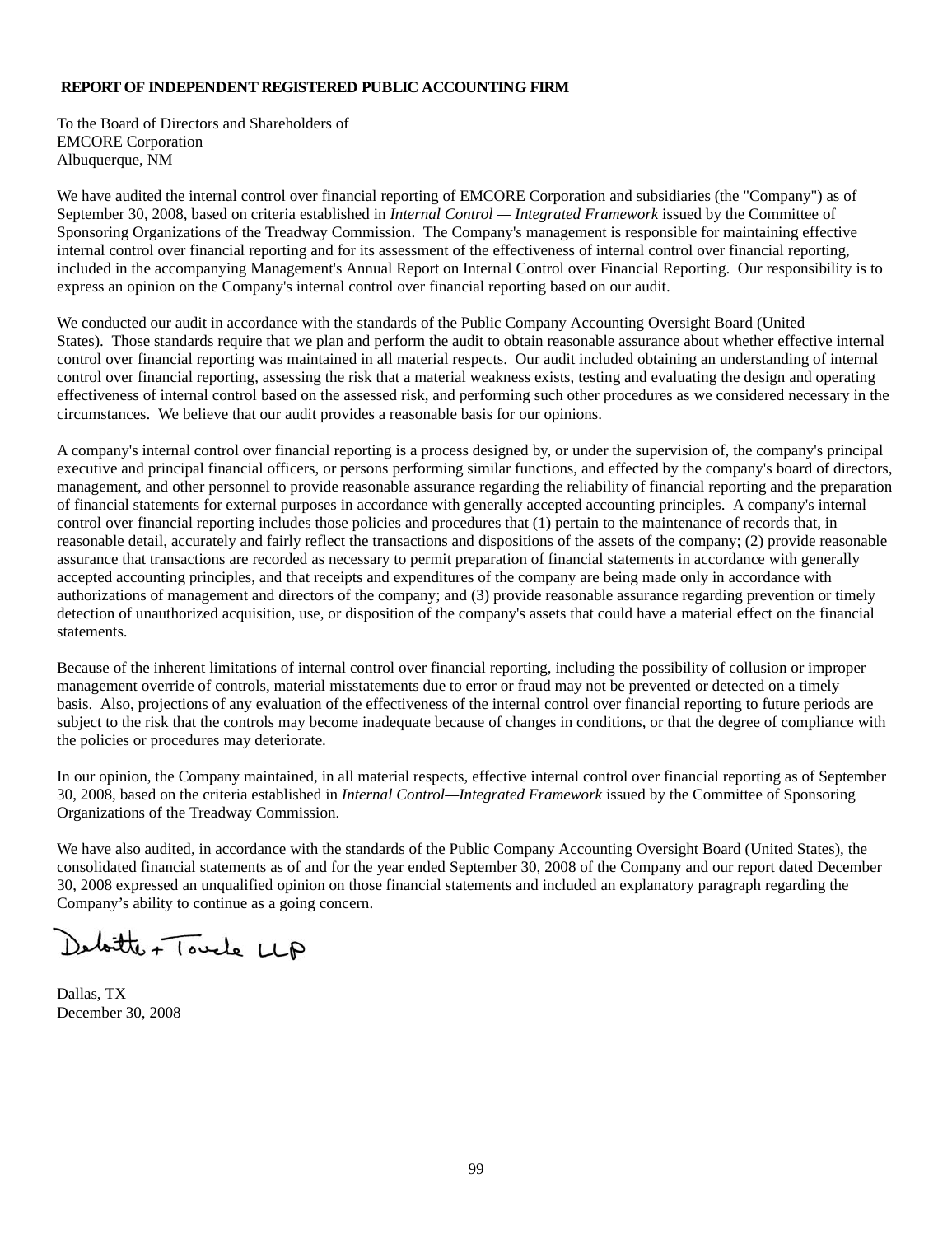### **ITEM 9B. Other Information**

None.

### **PART III**

### **ITEM 10. Directors, Executive Officers and Corporate Governance**

Information regarding our executive officers and directors required by this Item is incorporated by reference to EMCORE's Definitive Proxy Statement in connection with the 2009 Annual Meeting of Stockholders (the "Proxy Statement"), which will be filed with the Securities and Exchange Commission within 120 days after the fiscal year ended September 30, 2008. Information required by Item 405 of Regulation S-K is incorporated by reference to the section entitled "Section 16(a) Beneficial Ownership Reporting Compliance" in the Proxy Statement.

We have adopted a code of ethics entitled the "EMCORE Corporation Code of Business Conduct and Ethics," which is applicable to all employees, officers, and directors of EMCORE. The full text of our Code of Business Conduct and Ethics is included with the Corporate Governance information available on our website (www.emcore.com).

#### **ITEM 11. Executive Compensation**

Information required by this Item is incorporated by reference to the section entitled "Executive Compensation" in the Proxy Statement.

#### **ITEM 12. Security Ownership of Certain Beneficial Owners and Management and Related Stockholder Matters**

Information regarding security ownership of certain beneficial owners and management is incorporated by reference to the section entitled "Security Ownership of Certain Beneficial Owners and Management" in the Proxy Statement.

Information regarding EMCORE's equity compensation plans is incorporated by reference to the section entitled "Equity Compensation Plans" in the Proxy Statement.

#### **ITEM 13. Certain Relationships, Related Transactions and Director Independence**

Information regarding required by this Item is incorporated by reference to the sections entitled "Certain relationships and Related Transactions" and "Compensation Committee Interlocks and Insider Participation" in the Proxy Statement.

#### **ITEM 14. Principal Accounting Fees and Services**

Information required by this Item is incorporated by reference to the section entitled "Independent Auditors" in the Proxy Statement.

### **PART IV**

#### **ITEM 15. Exhibits and Financial Statement Schedules.**

#### **(a)(1) Financial Statements**

Included in Part II, Item 8 of this Annual Report on Form 10-K:

Consolidated Statements of Operations for the fiscal years ended September 30, 2008, 2007, and 2006 Consolidated Balance Sheets as of September 30, 2008 and 2007 Consolidated Statements of Shareholders' Equity for the fiscal years ended September 30, 2008, 2007, and 2006 Consolidated Statements of Cash Flows for the fiscal years ended September 30, 2008, 2007, and 2006 Notes to Consolidated Financial Statements Report of Independent Registered Public Accounting Firm

#### **(a)(2) Financial Statement Schedules**

The applicable financial statement schedules required under this Item  $15(a)(2)$  are presented in the Company's consolidated financial statements and notes thereto under Item 8 of this Annual Report on Form 10-K.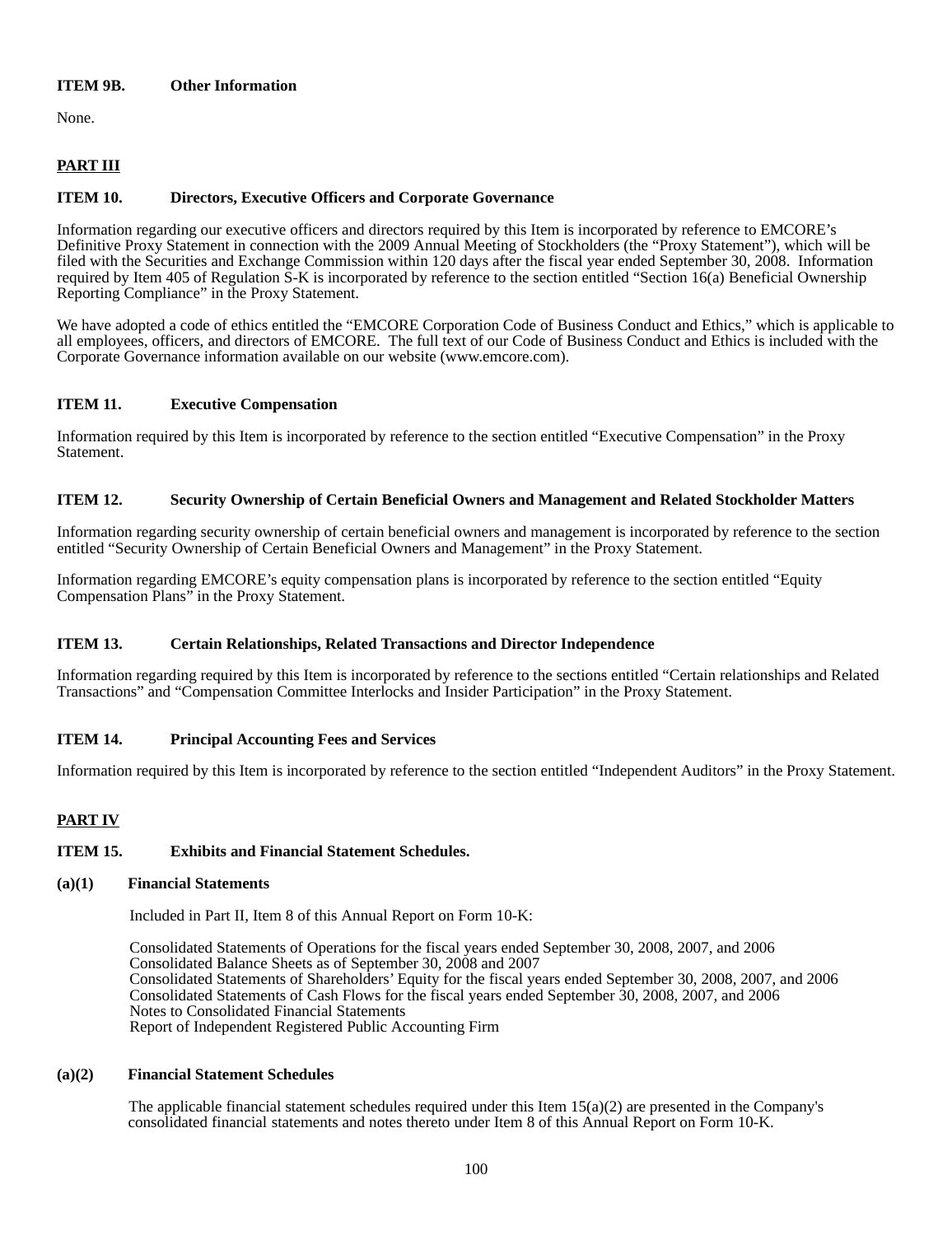#### **(a)(3) Exhibits**

- 2.1 Merger Agreement, dated January 12, 2006, by and among K2 Optronics, Inc., EMCORE Corporation, and EMCORE Optoelectronics Acquisition Corp. (incorporated by reference to Exhibit 2.1 to Registrant's Current Report on Form 8-K filed on January 19, 2006).
- 2.2 Asset Purchase Agreement between IQE RF, LLC, IQE plc, and EMCORE Corporation, dated July 19, 2006. (incorporated by reference to Exhibit 2.1 to Registrant's Current Report on Form 8-K filed on July 24, 2006).
- 2.3 Membership Interest Purchase Agreement, dated as of August 31, 2006, by and between General Electric Company, acting through the GE Lighting operations of its Consumer and Industrial division, and EMCORE Corporation (incorporated by reference to Exhibit 2.1 to Registrant's Current Report on Form 8-K filed on September 7, 2006).
- 2.4 Stock Purchase Agreement, dated as of April 13, 2007, by and among Registrant, Opticomm Corporation and the persons named on Exhibit 1 thereto (incorporated by reference to Exhibit 2.1 to Registrant's Current Report on Form 8-K filed April 19, 2007).
- 2.5\* Loan and Security Agreement dated as of September 29, 2008, between Bank of America, N.A. and Registrant.
- 2.6 Asset Purchase Agreement, dated December 17, 2007, between EMCORE Corporation and Intel Corporation (incorporated by reference to Exhibit 2.1 to the Registrant's Form 10-Q filed on February 11, 2008)
- 2.7 Asset Purchase Agreement, dated April 9, 2008, between EMCORE Corporation and Intel Corporation (incorporated by reference to Exhibit 2.1 to the Registrant's Form 10-Q filed on May 12, 2008)
- 2.8 Securities Purchase Agreement, dated February 15, 2008, between EMCORE Corporation and each investor identified on the signature pages thereto (Filed as part of the Company's Current Report on Form 8-K, Commission file no. 000-22175, dated February 20, 2008, and incorporated herein by reference)
- 3.1 Restated Certificate of Incorporation, dated April 4, 2008 (incorporated by reference to Exhibit 3.1 to Registrant's Current Report on Form 8-K filed on April 4, 2008).
- 3.2 Amended By-Laws, as amended through August 7, 2008 (incorporated by reference to Exhibit 3.1 to Registrant's Current Report on Form 8-K filed on August 13, 2008).
- 4.1 Registration Rights Agreement, dated February 15, 2008, between EMCORE Corporation and the investors identified on the signature pages thereto (Filed as part of the Company's Current Report on Form 8-K, Commission file no. 000-22175, dated February 20, 2008, and incorporated herein by reference)
- 4.2 Form of Warrant, dated February 15, 2008 (Filed as part of the Company's Current Report on Form 8-K, Commission file no. 000-22175, dated February 20, 2008, and incorporated herein by reference)
- 4.3 Specimen certificate for shares of common stock (incorporated by reference to Exhibit 4.1 to Amendment No. 3 to the Registration Statement on Form S-1 (File No. 333-18565) filed with the Commission on February 24, 1997).
- 10.1† 1995 Incentive and Non-Statutory Stock Option Plan (incorporated by reference to Exhibit 10.1 to the Amendment No. 1 to the Registration Statement on Form S-1 filed on February 6, 1997).
- 10.2† 1996 Amendment to Option Plan (incorporated by reference to Exhibit 10.2 to Amendment No. 1 to the Registration Statement on Form S-1 filed on February 6, 1997).
- 10.3† MicroOptical Devices 1996 Stock Option Plan (incorporated by reference to Exhibit 99.1 to the Registration Statement on Form S-8 filed on February 6, 1998).
- 10.4† 2000 Stock Option Plan, as amended and restated on March 31, 2008 (incorporated by reference to the attached Exhibit to the Company's Definitive Proxy Statement filed on March 4, 2008).
- 10.5† 2000 Employee Stock Purchase Plan, as amended and restated on February 13, 2006 (incorporated by reference to Exhibit 10.2 to Registrant's Current Report on Form 8-K filed on February 17, 2006).
- 10.6† Directors' Stock Award Plan (incorporated herein by reference to Exhibit 99.1 to Registrant's Original Registration Statement of Form S-8 filed on November 5, 1997), as amended by the Registration Statement on Form S-8 filed on August 10, 2004.
- 10.7 Memorandum of Understanding, dated as of September 26, 2007 between Lewis Edelstein and Registrant regarding shareholder derivative litigation (incorporated by reference to Exhibit 10.10 to Registrant's Annual Report on Form 10-K for the fiscal year ended September 20, 2006).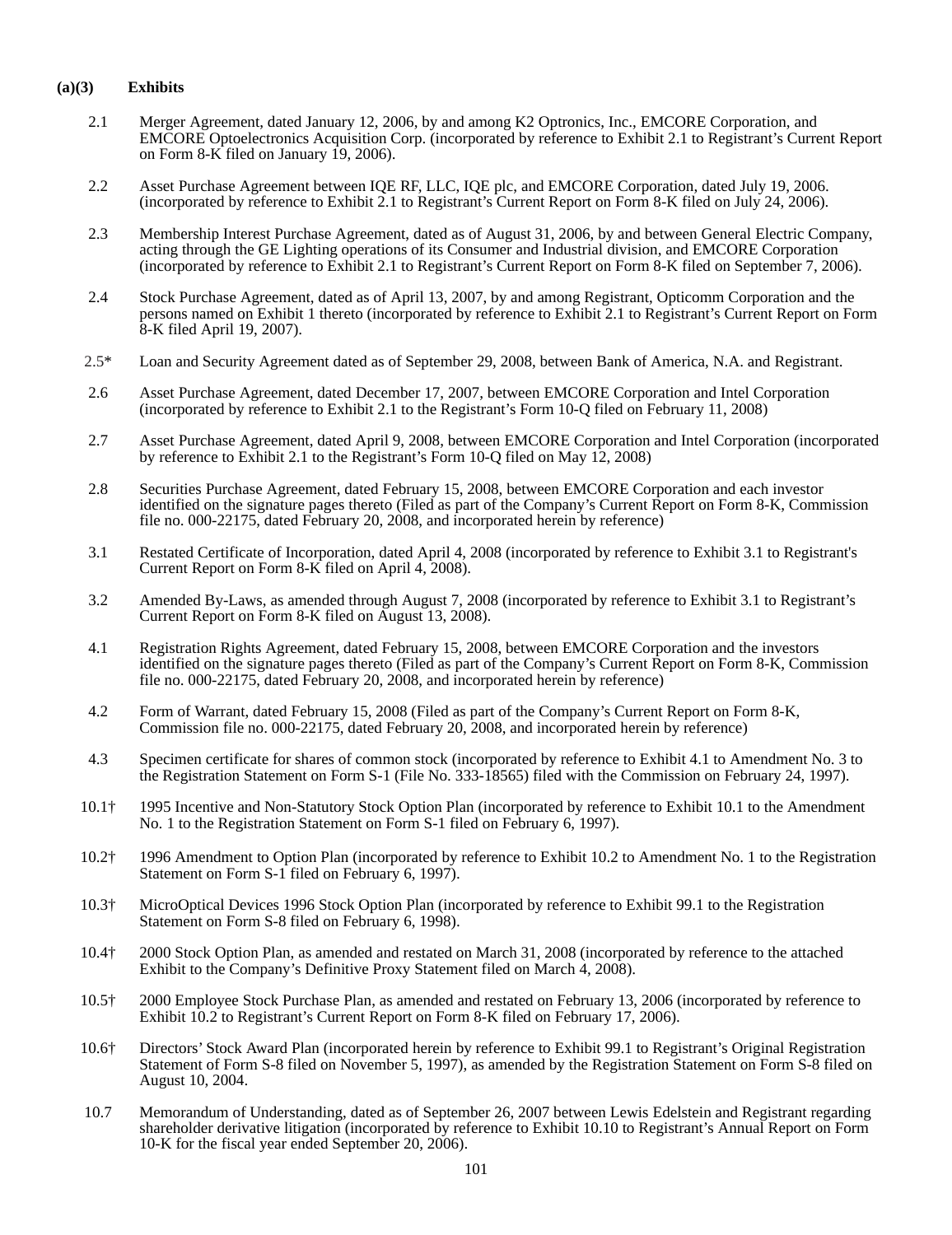- 10.8† Fiscal 2008 Executive Bonus Plan (incorporated by reference to Exhibit 10.1 the Registrant's Form 10-Q filed on May 12, 2008).
- 10.9† Executive Severance Policy (incorporated by reference to Exhibit 10.2 to Registrant's Current Report on Form 8-K filed on April 19, 2007).
- 10.10† Outside Directors Cash Compensation Plan, as amended and restated on February 13, 2006 (incorporated by reference to Exhibit 10.3 to Registrant's Current Report on Form 8-K filed on February 17, 2006).
- 10.11 Exchange Agreement, dated as of November 10, 2005, by and between Alexandra Global Master Fund Ltd. and Registrant (incorporated by reference to Exhibit 10.15 to Registrant's Annual Report on Form 10-K for the fiscal year ended September 30, 2005).
- 10.12 Consent to Amendment and Waiver, dated as of April 9, 2007, by and among EMCORE Corporation and certain holders of the 2004 Notes party thereto (incorporated by reference to Exhibit 10.1 to Registrant's Current Report on Form 8-K filed on April 10, 2007).
- 10.13 Consent to Amendment and Waiver, dated as of April 9, 2007, by and between EMCORE Corporation and the holder of the 2005 Notes (incorporated by reference to Exhibit 10.2 to Registrant's Current Report on Form 8-K filed on April 10, 2007).
- 10.14 Investment Agreement between WorldWater and Power Corp. and Registrant, dated November 29, 2006 (incorporated by reference to Exhibit 10.1 to Registrant's Current Report on Form 8-K filed on December 5, 2006).
- 10.15 Registration Rights Agreement between WorldWater and Power Corp. and Registrant, dated November 29, 2006 (incorporated by reference to Exhibit 10.1 to Registrant's Current Report on Form 8-K filed on December 5, 2006).
- 10.16 Letter Agreement between WorldWater and Power Corp. and Registrant, dated November 29, 2006 (incorporated by reference to Exhibit 10.3 to Registrant's Current Report on Form 8-K filed on December 5, 2006). Confidential Treatment has been requested by the Company with respect to portions of this document. Such portions are indicated by "\*\*\*\*\*".
- 10.17† Dr. Hong Hou Offer Letter dated December 14, 2006 (incorporated by reference to Exhibit 10.1 to Registrant's Current Report filed on December 20, 2006).
- 10.18 Stipulation of Compromise and Settlement, dated as of November 28, 2007 executed by the Company and the other defendants and the plaintiffs in the Federal Court Action and the State Court Actions (incorporated by reference to Exhibit 10.19 to the Registrant's Form 10-K filed of December 31, 2007).
- 10.19† 2008 Director's Stock Award Plan (incorporated by reference to Exhibit 10.1 to Registrant's Form 10-Q filed on February 11, 2008).
- 10.20†\* Mr. John M. Markovich Offer Letter dated August 7, 2008.
- 14.1 Code of Ethics for Financial Professionals (incorporated by reference to Exhibit 14.1 to Registrant's Annual Report on Form 10-K for the fiscal year ended September 30, 2003).
- 21.1\* Subsidiaries of the Registrant.
- 23.1\* Consent of Deloitte & Touche LLP.
- 31.1\* Certificate of Chief Executive Officer Pursuant to Section 302 of the Sarbanes-Oxley Act of 2002, dated December 30, 2008.
- 31.2\* Certificate of Chief Financial Officer Pursuant to Section 302 of the Sarbanes-Oxley Act of 2002, dated December 30, 2008.
- 32.1\* Certificate of Chief Executive Officer Pursuant to Section 906 of the Sarbanes-Oxley Act of 2002, dated December 30, 2008.
- 32.2\* Certificate of Chief Financial Officer Pursuant to Section 906 of the Sarbanes-Oxley Act of 2002, dated December 30, 2008.

\_\_\_\_\_\_\_\_\_\_

<sup>\*</sup> *Filed herewith*

<sup>†</sup> *Management contract or compensatory plan*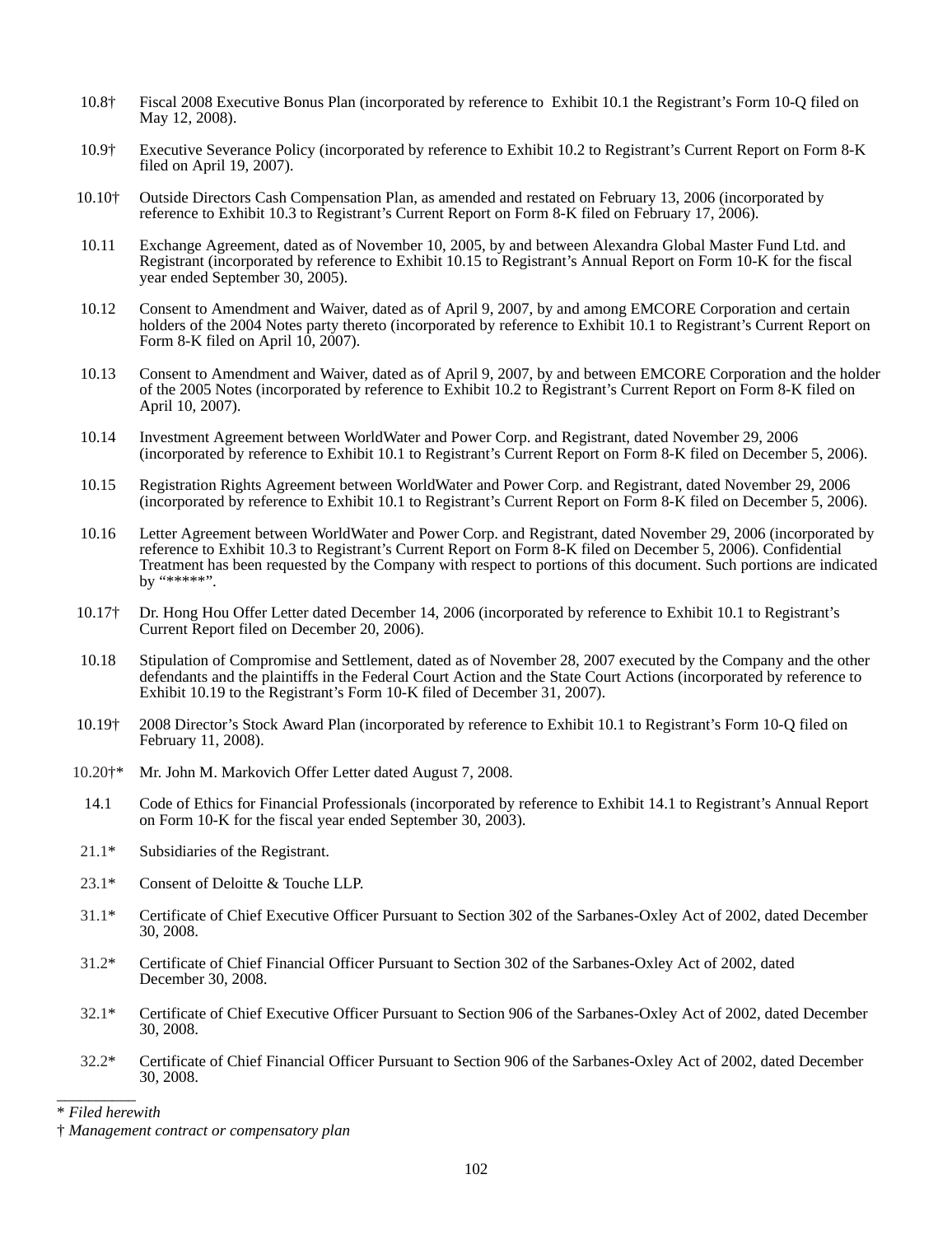#### **SIGNATURES**

Pursuant to the requirements of Section 13 or 15(d) of the Securities and Exchange Act of 1934, the registrant has duly caused this report to be signed on its behalf by the undersigned, thereunto duly authorized.

### **EMCORE CORPORATION**

Date: December 30, 2008 By: /s/ Hong Q. Hou, Ph.D.

Hong Q. Hou, Ph.D. President and Chief Executive Officer (Principal Executive Officer)

### **POWER OF ATTORNEY**

Each person whose signature appears below constitutes and appoints and hereby authorizes Hong Q. Hou, Ph.D. and, severally, such person's true and lawful attorneys-in-fact, with full power of substitution or resubstitution, for such person and in his name, place and stead, in any and all capacities, to sign on such person's behalf, individually and in each capacity stated below, any and all amendments, including post-effective amendments to this Form 10-K, and to file the same, with all exhibits thereto, and other documents in connection therewith, with the Commission granting unto said attorneys-in-fact, full power and authority to do and perform each and every act and thing requisite or necessary to be done in and about the premises, as fully to all intents and purposes as such person might or could do in person, hereby ratifying and confirming all that said attorneys-in-fact, or their substitute or substitutes, may lawfully do or cause to be done by virtue hereof.

Pursuant to the requirements of the Securities Exchange Act of 1934, this report has been signed below by the following persons on behalf of the registrant in the capacities indicated, on December 30, 2008.

| <b>Signature</b>        | <b>Title</b>                                                         |
|-------------------------|----------------------------------------------------------------------|
| /s/ Thomas Russell      | Chairman Emeritus and Lead Director                                  |
| Thomas J. Russell, Ph.D |                                                                      |
| /s/ Reuben Richards     | Executive Chairman & Chairman of the Board                           |
| Reuben F. Richards, Jr. |                                                                      |
| /s/ Hong Hou            | Chief Executive Officer and Director (Principal Executive Officer)   |
| Hong Q. Hou, Ph.D       |                                                                      |
| /s/ John M. Markovich   | Chief Financial Officer (Principal Financial and Accounting Officer) |
| John M. Markovich       |                                                                      |
| /s/ Charles Scott       | Director                                                             |
| Charles T. Scott        |                                                                      |
| /s/ John Gillen         | Director                                                             |
| John Gillen             |                                                                      |
| /s/ Robert Bogomolny    | Director                                                             |
| Robert Bogomolny        |                                                                      |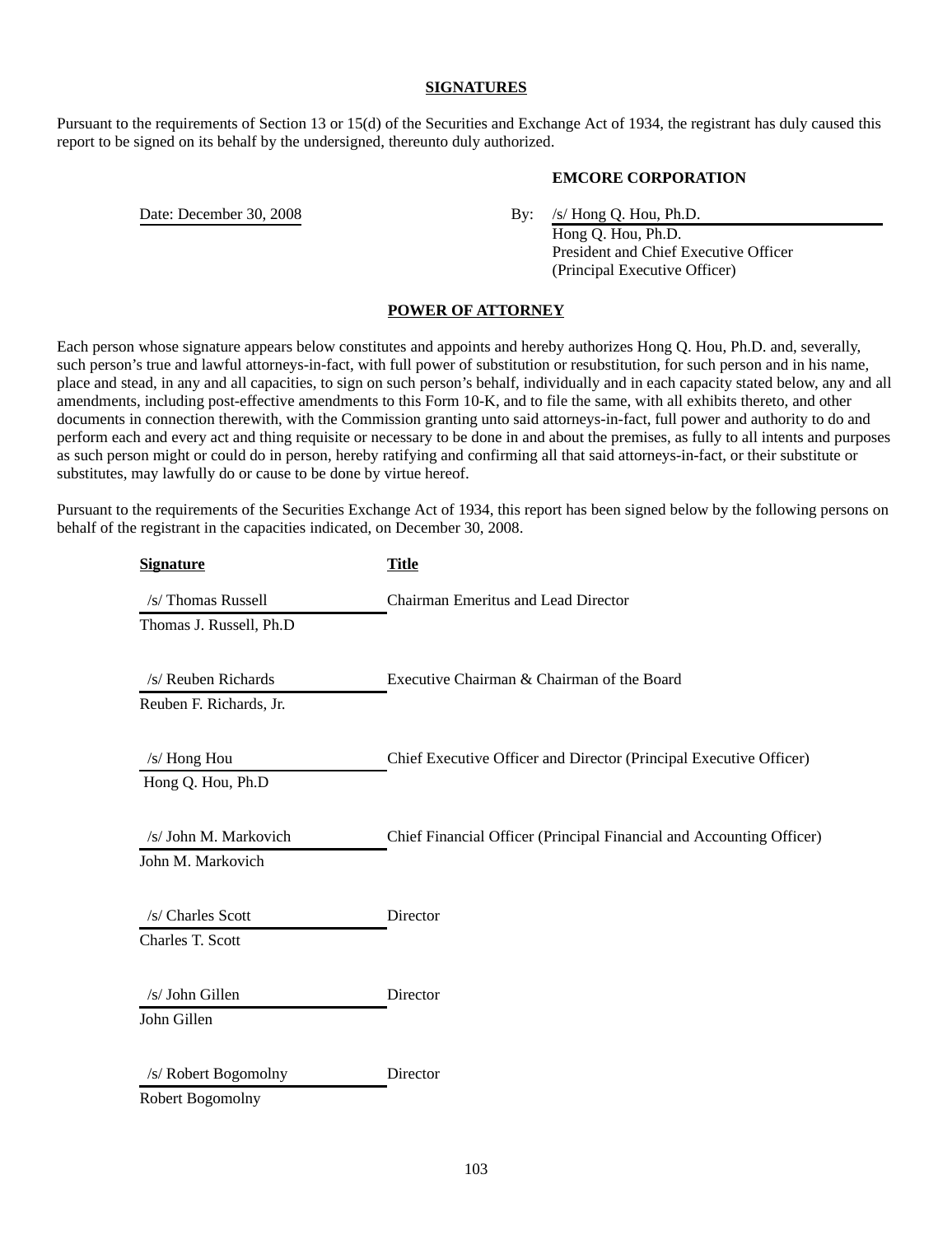### **SUBSIDIARIES OF REGISTRANT\***

Corona Optical Systems, Inc., a Delaware corporation K2 Optronics, Inc. a Delaware corporation EMCORE IRB Company, Inc., a New Mexico corporation EMCORE Hong Kong, Limited, a Hong Kong corporation Langfang EMCORE Optoelectronics Company, Limited, a Chinese corporation Opticomm Corporation, a Delaware corporation EMCORE Solar Power, Inc., a Delaware corporation EMCORE Netherlands B.V. EMCORE Spain S.L. EMCORE IRB Company, LLC, a New Mexico limited liability company

*\*As of December 30, 2008*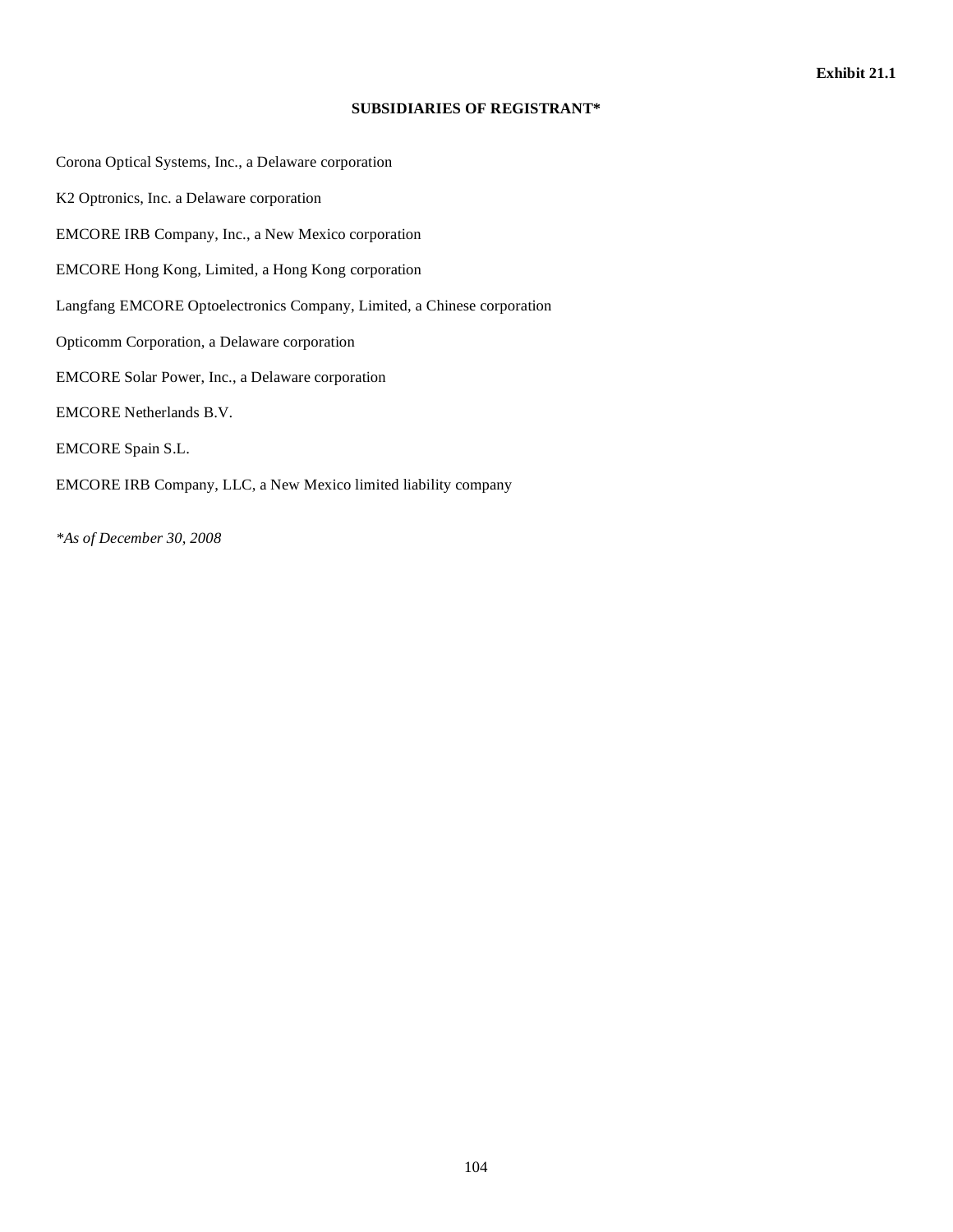### **CONSENT OF INDEPENDENT REGISTERED PUBLIC ACCOUNTING FIRM**

We consent to the incorporation by reference in Registration Statement Nos. 333-27507, 333-37306, 333-36445, 333-39547, 333- 60816, 333-45827, 333-118074, 333-118076, 333-132317, and 333-132318 of EMCORE Corporation on Form S-8, Registration Statement No. 333-111585 of EMCORE Corporation on Form S-4, Registration Statement Nos. 333-94911, 333-87753, 333-65526, 333-71791, 333-42514, and 333-135639 of EMCORE Corporation on Form S-3, and Amendment No. 1 to Registration No. 333- 149860 on Form S-1 of our reports dated December 30, 2008, relating to the consolidated financial statements of EMCORE Corporation and subsidiaries (the "Company") (which report expresses an unqualified opinion and includes an explanatory paragraph relating to the Company's ability to continue as a going concern), and the effectiveness of the Company's internal control over financial reporting, appearing in this Annual Report on Form 10-K of EMCORE Corporation for the year ended September 30, 2008.

 $\det$  + Touche LLP

Dallas, TX December 30, 2008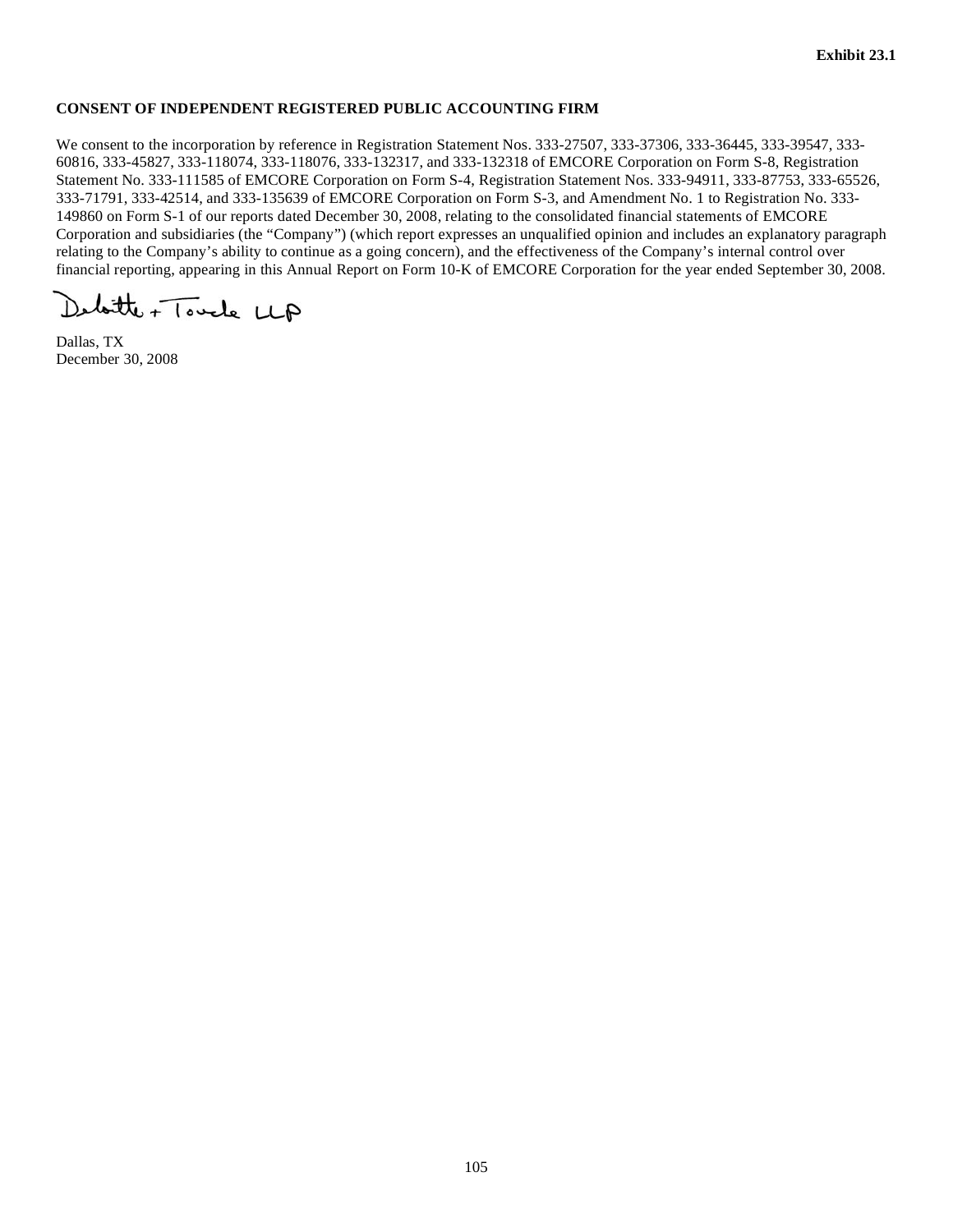### **EMCORE CORPORATION CERTIFICATION PURSUANT TO SECTION 302 OF THE SARBANES-OXLEY ACT OF 2002**

### I, Hong Q. Hou, certify that:

- 1. I have reviewed this Annual Report on Form 10-K of EMCORE Corporation ("Report");
- 2. Based on my knowledge, this Report does not contain any untrue statement of a material fact or omit to state a material fact necessary to make the statements made, in light of the circumstances under which such statements were made, not misleading with respect to the period covered by this Report;
- 3. Based on my knowledge, the financial statements, and other financial information included in this Report, fairly present in all material respects the financial condition, results of operations and cash flows of the registrant as of, and for, the periods presented in this Report;
- 4. The registrant's other certifying officers and I are responsible for establishing and maintaining disclosure controls and procedures (as defined in Exchange Act Rules 13a-15(e) and 15d-15(e)) and internal control over financial reporting (as defined in Exchange Act Rules 13a-15(f) and 15d-15(f)) for the registrant and have:
	- a. Designed such disclosure controls and procedures, or caused such disclosure controls and procedures to be designed under our supervision, to ensure that material information relating to the registrant, including its consolidated subsidiaries, is made known to us by others within those entities, particularly during the period in which this Report is being prepared;
	- b. Designed such internal control over financial reporting, or caused such internal control over financial reporting to be designed under our supervision, to provide reasonable assurance regarding the reliability of financial reporting and the preparation of financial statements for external purposes in accordance with generally accepted accounting principles;
	- c. Evaluated the effectiveness of the registrant's disclosure controls and procedures and presented in this Report our conclusions about the effectiveness of the disclosure controls and procedures, as of the end of the period covered by this Report based on such evaluation; and
	- d. Disclosed in this Report any change in the registrant's internal control over financial reporting that occurred during the registrant's most recent fiscal quarter (the registrant's fourth fiscal quarter in the case of an annual report) that has materially affected, or is reasonably likely to materially affect, the registrant's internal control over financial reporting; and
- 5. The registrant's other certifying officer(s) and I have disclosed, based on our most recent evaluation of internal control over financial reporting, to the registrant's auditors and the audit committee of the registrant's board of directors (or persons performing the equivalent functions):
	- a. All significant deficiencies and material weaknesses in the design or operation of internal control over financial reporting which are reasonably likely to adversely affect the registrant's ability to record, process, summarize and report financial information; and
	- b. Any fraud, whether or not material, that involves management or other employees who have a significant role in the registrant's internal control over financial reporting.

Date: December 30, 2008 By: /s/ Hong Q. Hou

Hong Q. Hou, Ph.D. Chief Executive Officer (Principal Executive Officer)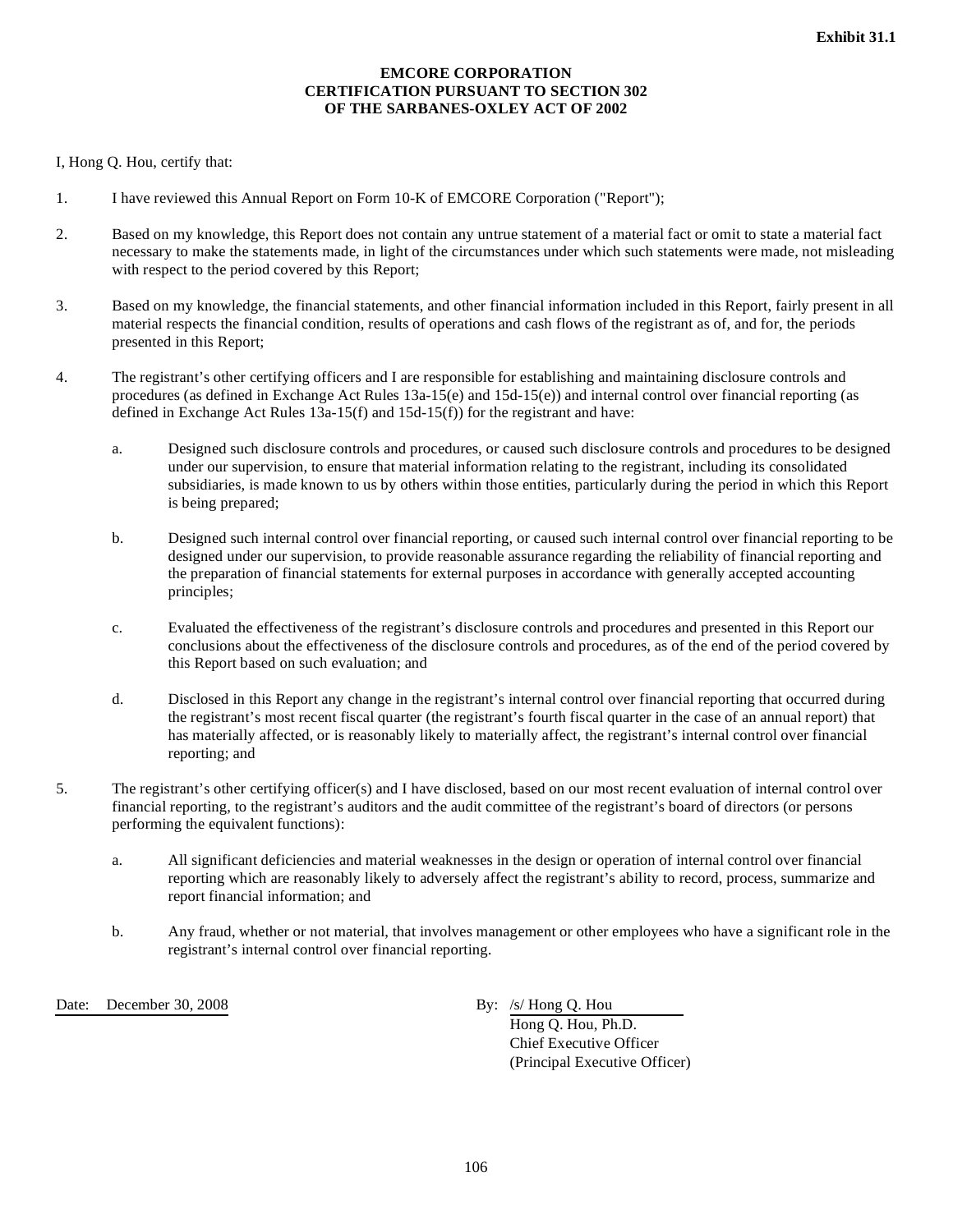### **EMCORE CORPORATION CERTIFICATION PURSUANT TO SECTION 302 OF THE SARBANES-OXLEY ACT OF 2002**

I, John M. Markovich, certify that:

- 1. I have reviewed this Annual Report on Form 10-K of EMCORE Corporation ("Report");
- 2. Based on my knowledge, this Report does not contain any untrue statement of a material fact or omit to state a material fact necessary to make the statements made, in light of the circumstances under which such statements were made, not misleading with respect to the period covered by this Report;
- 3. Based on my knowledge, the financial statements, and other financial information included in this Report, fairly present in all material respects the financial condition, results of operations and cash flows of the registrant as of, and for, the periods presented in this Report;
- 4. The registrant's other certifying officers and I are responsible for establishing and maintaining disclosure controls and procedures (as defined in Exchange Act Rules 13a-15(e) and 15d-15(e)) and internal control over financial reporting (as defined in Exchange Act Rules 13a-15(f) and 15d-15(f)) for the registrant and have:
	- a. Designed such disclosure controls and procedures, or caused such disclosure controls and procedures to be designed under our supervision, to ensure that material information relating to the registrant, including its consolidated subsidiaries, is made known to us by others within those entities, particularly during the period in which this Report is being prepared;
	- b. Designed such internal control over financial reporting, or caused such internal control over financial reporting to be designed under our supervision, to provide reasonable assurance regarding the reliability of financial reporting and the preparation of financial statements for external purposes in accordance with generally accepted accounting principles;
	- c. Evaluated the effectiveness of the registrant's disclosure controls and procedures and presented in this Report our conclusions about the effectiveness of the disclosure controls and procedures, as of the end of the period covered by this Report based on such evaluation; and
	- d. Disclosed in this Report any change in the registrant's internal control over financial reporting that occurred during the registrant's most recent fiscal quarter (the registrant's fourth fiscal quarter in the case of an annual report) that has materially affected, or is reasonably likely to materially affect, the registrant's internal control over financial reporting; and
- 5. The registrant's other certifying officer(s) and I have disclosed, based on our most recent evaluation of internal control over financial reporting, to the registrant's auditors and the audit committee of the registrant's board of directors (or persons performing the equivalent functions):
	- a. All significant deficiencies and material weaknesses in the design or operation of internal control over financial reporting which are reasonably likely to adversely affect the registrant's ability to record, process, summarize and report financial information; and
	- b. Any fraud, whether or not material, that involves management or other employees who have a significant role in the registrant's internal control over financial reporting.

Date: December 30, 2008 By: /s/ John M. Markovich

John M. Markovich Chief Financial Officer (Principal Financial and Accounting Officer)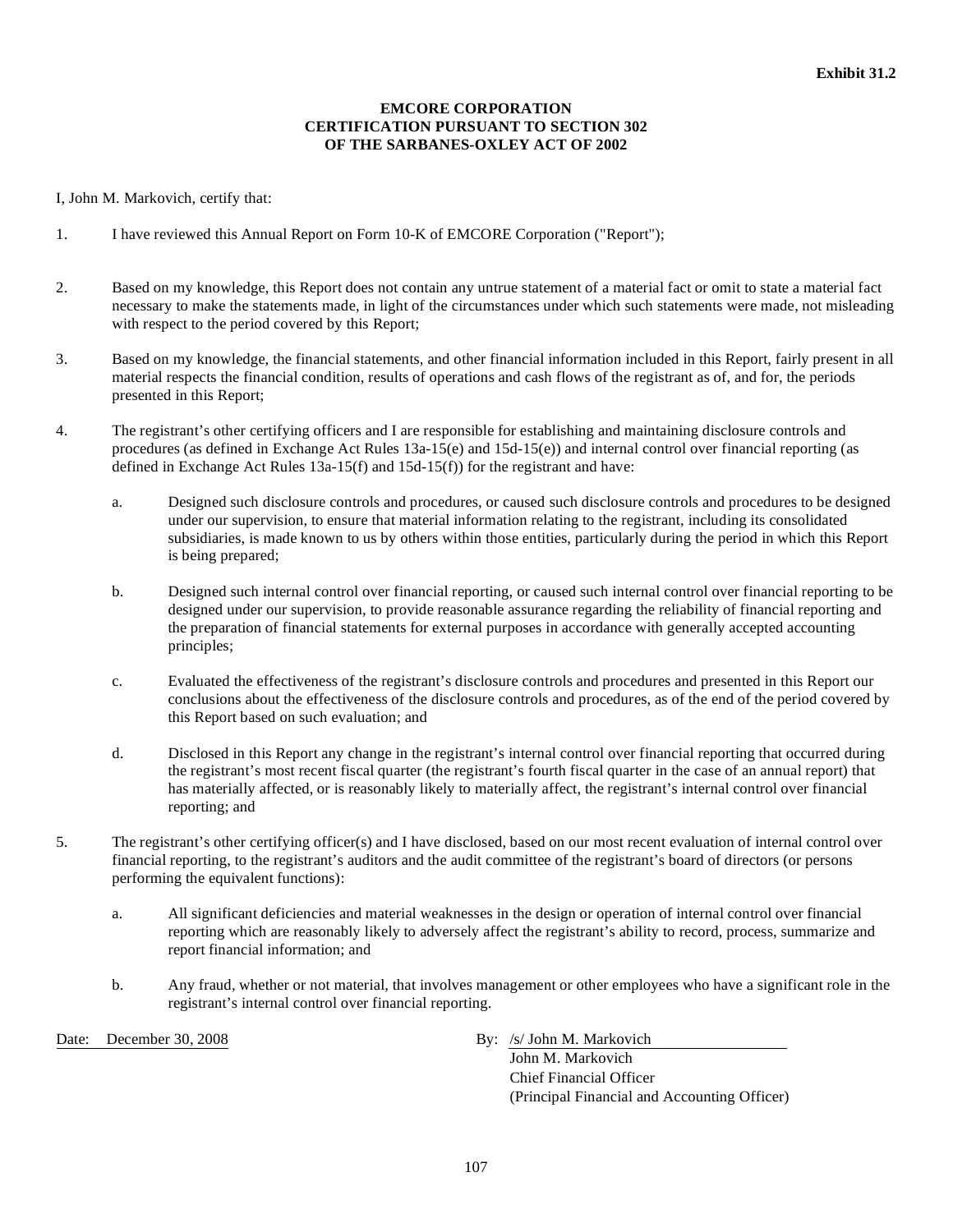#### **STATEMENT REQUIRED BY 18 U.S.C. Sec. 1350, AS ADOPTED PURSUANT TO Sec. 906 OF THE SARBANES-OXLEY ACT OF 2002**

In connection with the Annual Report on Form 10-K of EMCORE Corporation (the "Company") for the fiscal year ended September 30, 2008, as filed with the Securities and Exchange Commission on the date hereof (the "Report"), I, Hong Q. Hou, Chief Executive Officer (Principal Executive Officer) of the Company, certify, pursuant to 18 U.S.C. Sec. 1350, as adopted pursuant to Sec. 906 of the Sarbanes-Oxley Act of 2002, that:

1) The Report fully complies with the requirements of Section 13(a) or 15(d) of the Securities Exchange Act of 1934; and

2) The information contained in the Report fairly presents, in all material respects, the financial condition and results of operations of the Company.

Date: December 30, 2008 By: /s/ Hong Q. Hou

Hong Q. Hou, Ph.D. Chief Executive Officer (Principal Executive Officer)

*A signed original of this written statement required by Section 906 has been provided to EMCORE Corporation and will be retained by EMCORE Corporation and furnished to the Securities and Exchange Commission or its staff upon request. This certification has not been, and shall not be deemed to be, filed with the Securities and Exchange Commission.*

**Exhibit 32.2**

#### **STATEMENT REQUIRED BY 18 U.S.C. §1350, AS ADOPTED PURSUANT TO §906 OF THE SARBANES-OXLEY ACT OF 2002**

In connection with the Annual Report on Form 10-K of EMCORE Corporation (the "Company") for the fiscal year ended September 30, 2008, as filed with the Securities and Exchange Commission on the date hereof (the "Report"), I, John M. Markovich, Chief Financial Officer (Principal Financial and Accounting Officer) of the Company, certify, pursuant to 18 U.S.C. § 1350, as adopted pursuant to § 906 of the Sarbanes-Oxley Act of 2002, that:

1) The Report fully complies with the requirements of Section 13(a) or 15(d) of the Securities Exchange Act of 1934; and

2) The information contained in the Report fairly presents, in all material respects, the financial condition and results of operations of the Company.

Date: December 30, 2008 By: /s/ John M. Markovich

John M. Markovich Chief Financial Officer (Principal Financial and Accounting Officer)

*A signed original of this written statement required by Section 906 has been provided to EMCORE Corporation and will be retained by EMCORE Corporation and furnished to the Securities and Exchange Commission or its staff upon request. This certification has not been, and shall not be deemed to be, filed with the Securities and Exchange Commission.*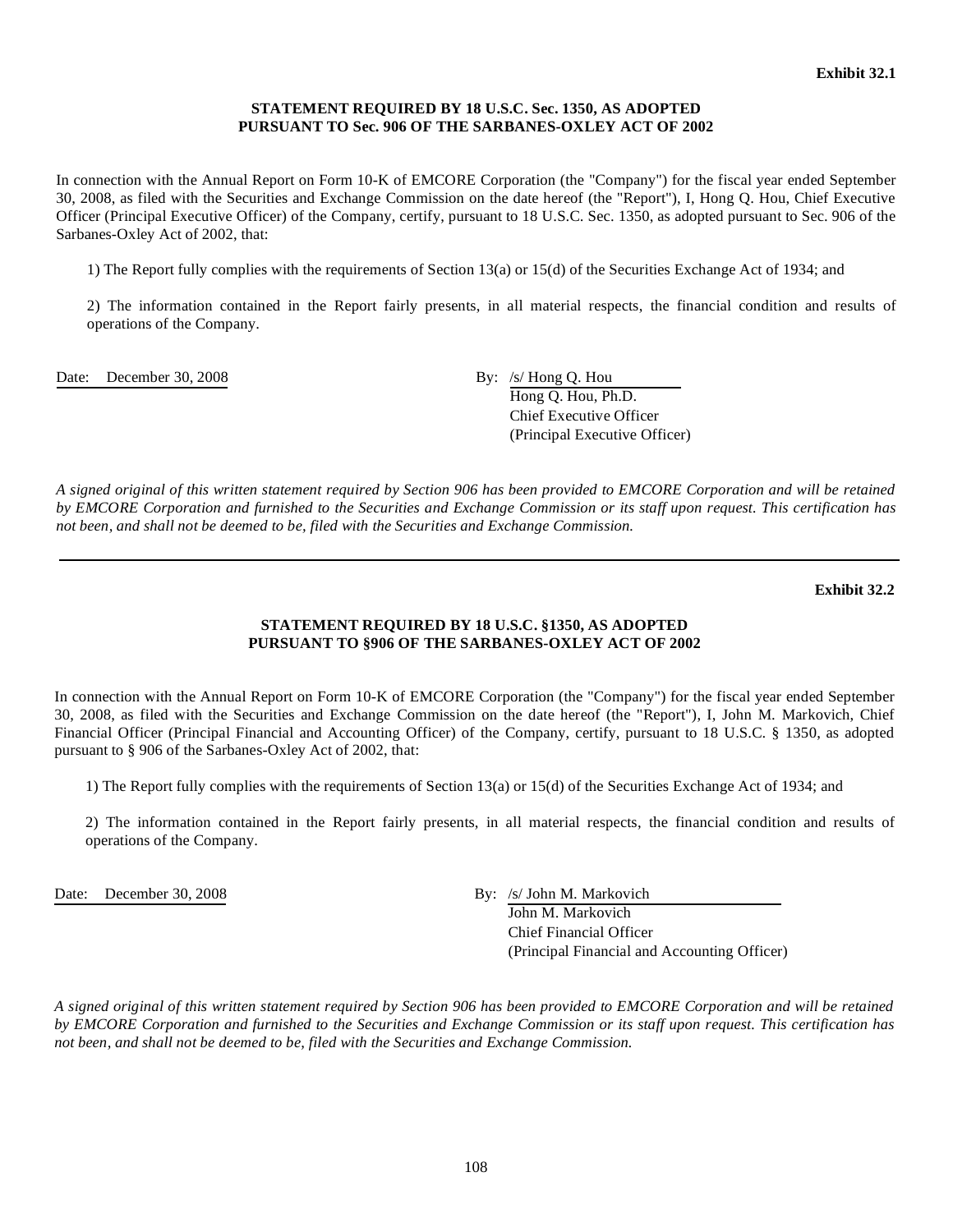

# CORPORATE PROFILE

EMCORE Corporation is a leading provider of compound semiconductor-based components and subsystems for the broadband, fiber optic, satellite and terrestrial solar power markets. EMCORE's Fiber Optics segment offers optical components, subsystems and systems that enable the transmission of video, voice and data over high-capacity fiber optic cables for high-speed data and telecommunications, cable television (CATV) and fiber-to-the-premises (FTTP) networks. EMCORE's Solar Photovoltaics segment provides solar products for satellite and terrestrial applications. For satellite applications, EMCORE offers high- efficiency compound semiconductor-based gallium arsenide (GaAs) solar cells, covered interconnect cells and fully integrated solar panels. For terrestrial applications, EMCORE offers concentrating photovoltaic (CPV) systems for utility scale solar applications as well as offering its high-efficiency GaAs solar cells and CPV components for use in solar power concentrator systems.

For specific information about our company, our products or the markets we serve, please visit our website at www.emcore.com

# Board of Directors

Thomas J. Russell, Ph.D. Chairman Emeritus

Reuben F. Richards, Jr. Executive Chairman, Chairman of the Board

Hong Q. Hou, Ph.D. Chief Executive Officer and Director

Robert Bogomolny Director

Charles T. Scott Director

John Gillen Director

## Auditors

Deloitte & Touche LLP JPMorgan Chase Tower 2200 Ross Avenue Suite 1600 Dallas, TX 75201

## Transfer Agent

American Stock Transfer & Trust Company 59 Maiden Lane New York, NY 10038

## Investor Relations

**TTC** Group Victor Allgeier (646) 290-6400 info@ttcominc.com

## Stock Listing

The Company's common stock is traded on the NASDAQ National Market under the symbol "EMKR"